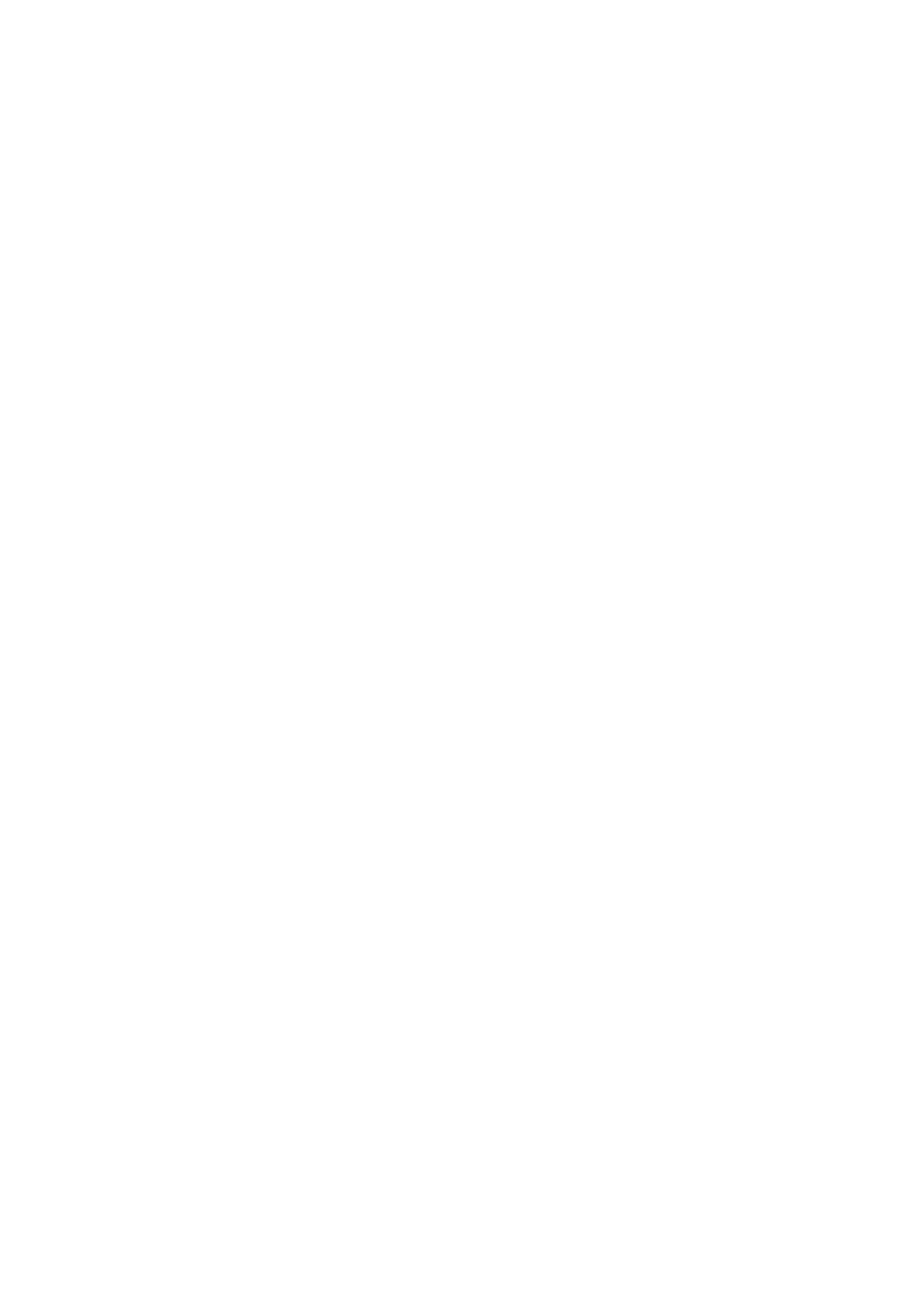# **Contents**

### Introduction 5

| $\mathbf 1$                                               |     | <b>ProtoMom structures</b><br>13                                                   |  |
|-----------------------------------------------------------|-----|------------------------------------------------------------------------------------|--|
|                                                           | 1.1 | 13                                                                                 |  |
|                                                           | 1.2 | From triangulations to structures<br>16                                            |  |
|                                                           |     | 16<br>The standard procedure $\dots \dots \dots \dots \dots \dots \dots$<br>1.2.1  |  |
|                                                           |     | 19<br>1.2.2                                                                        |  |
|                                                           |     | ProtoMom subgraphs and the <i>reduced procedure</i><br>23<br>1.2.3                 |  |
|                                                           | 1.3 | 31<br>From structures to triangulations                                            |  |
|                                                           | 1.4 | Complexity estimates $\dots \dots \dots \dots \dots \dots \dots \dots \dots$<br>39 |  |
|                                                           | 1.5 | Moves on protoMom structures $\dots \dots \dots \dots \dots \dots$<br>42           |  |
| $\overline{2}$<br>Some volume estimates in the mixed case |     |                                                                                    |  |
|                                                           | 2.1 | 51                                                                                 |  |
|                                                           |     | 51<br>2.1.1                                                                        |  |
|                                                           |     | 52<br>2.1.2<br>Realization of a tetrahedron                                        |  |
|                                                           |     | 52<br>2.1.3                                                                        |  |
|                                                           | 2.2 | 54                                                                                 |  |
|                                                           |     | 2.2.1 Volume of a boundary collar<br>54                                            |  |
|                                                           |     | 57<br>Width of a maximal boundary collar $\ldots \ldots \ldots$<br>2.2.2           |  |
|                                                           |     | Explicit computations for $c \leq 4$<br>59<br>2.2.3                                |  |
|                                                           |     |                                                                                    |  |
|                                                           | 2.3 | 63                                                                                 |  |
|                                                           |     | 63<br>2.3.1                                                                        |  |
|                                                           |     | Explicit computations for $c \leq 4$<br>69<br>2.3.2                                |  |
|                                                           | 2.4 | Volume of a cusp neighborhood<br>71                                                |  |
|                                                           | 2.5 | 75                                                                                 |  |
|                                                           |     | 75<br>2.5.1                                                                        |  |
|                                                           |     | The maximum of $V(d)$<br>76<br>2.5.2                                               |  |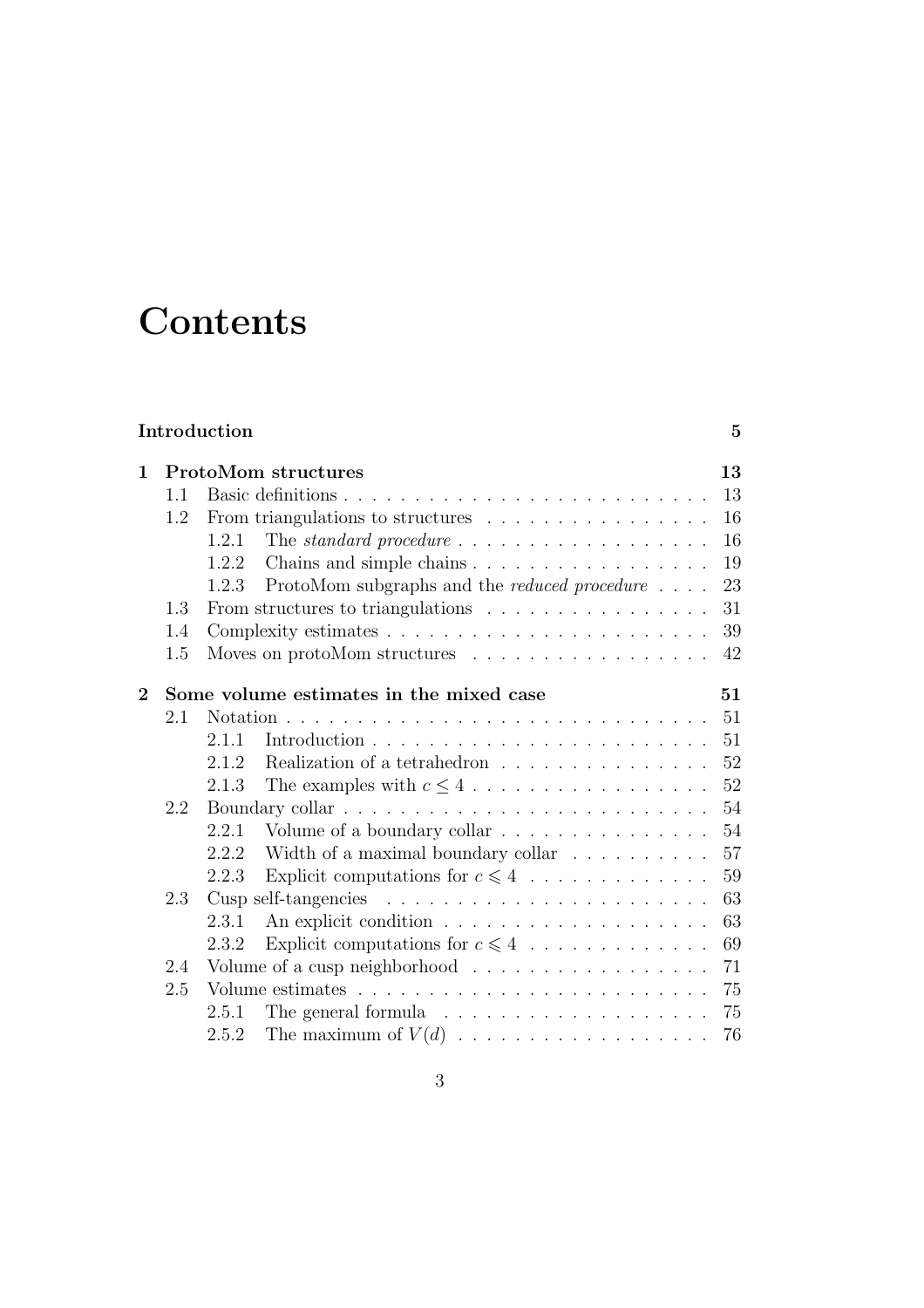### 4 CONTENTS

|                                                                                                    | 2.5.3 |                                                                                                     |  |  |  |
|----------------------------------------------------------------------------------------------------|-------|-----------------------------------------------------------------------------------------------------|--|--|--|
|                                                                                                    | 2.5.4 |                                                                                                     |  |  |  |
| 2.6                                                                                                |       | Peripheral volume $\ldots \ldots \ldots \ldots \ldots \ldots \ldots \ldots \ldots 81$               |  |  |  |
|                                                                                                    | 2.6.1 |                                                                                                     |  |  |  |
|                                                                                                    | 2.6.2 | Two peripheral components $\ldots \ldots \ldots \ldots \ldots 82$                                   |  |  |  |
|                                                                                                    | 2.6.3 |                                                                                                     |  |  |  |
|                                                                                                    | 2.6.4 | Experimental facts $\ldots \ldots \ldots \ldots \ldots \ldots \ldots 86$                            |  |  |  |
|                                                                                                    | 2.6.5 | Three peripheral components $\ldots \ldots \ldots \ldots \ldots$ 87                                 |  |  |  |
| Appendix - The 32 manifolds with $c \leq 4$<br>92                                                  |       |                                                                                                     |  |  |  |
| Tables of empiric facts $\ldots \ldots \ldots \ldots \ldots \ldots \ldots \ldots \ldots \ldots$ 93 |       |                                                                                                     |  |  |  |
|                                                                                                    |       | Census notation $\ldots \ldots \ldots \ldots \ldots \ldots \ldots \ldots \ldots \ldots$             |  |  |  |
|                                                                                                    |       | List of manifolds $\ldots \ldots \ldots \ldots \ldots \ldots \ldots \ldots \ldots \ldots \ldots$ 97 |  |  |  |
| <b>Bibliography</b>                                                                                |       |                                                                                                     |  |  |  |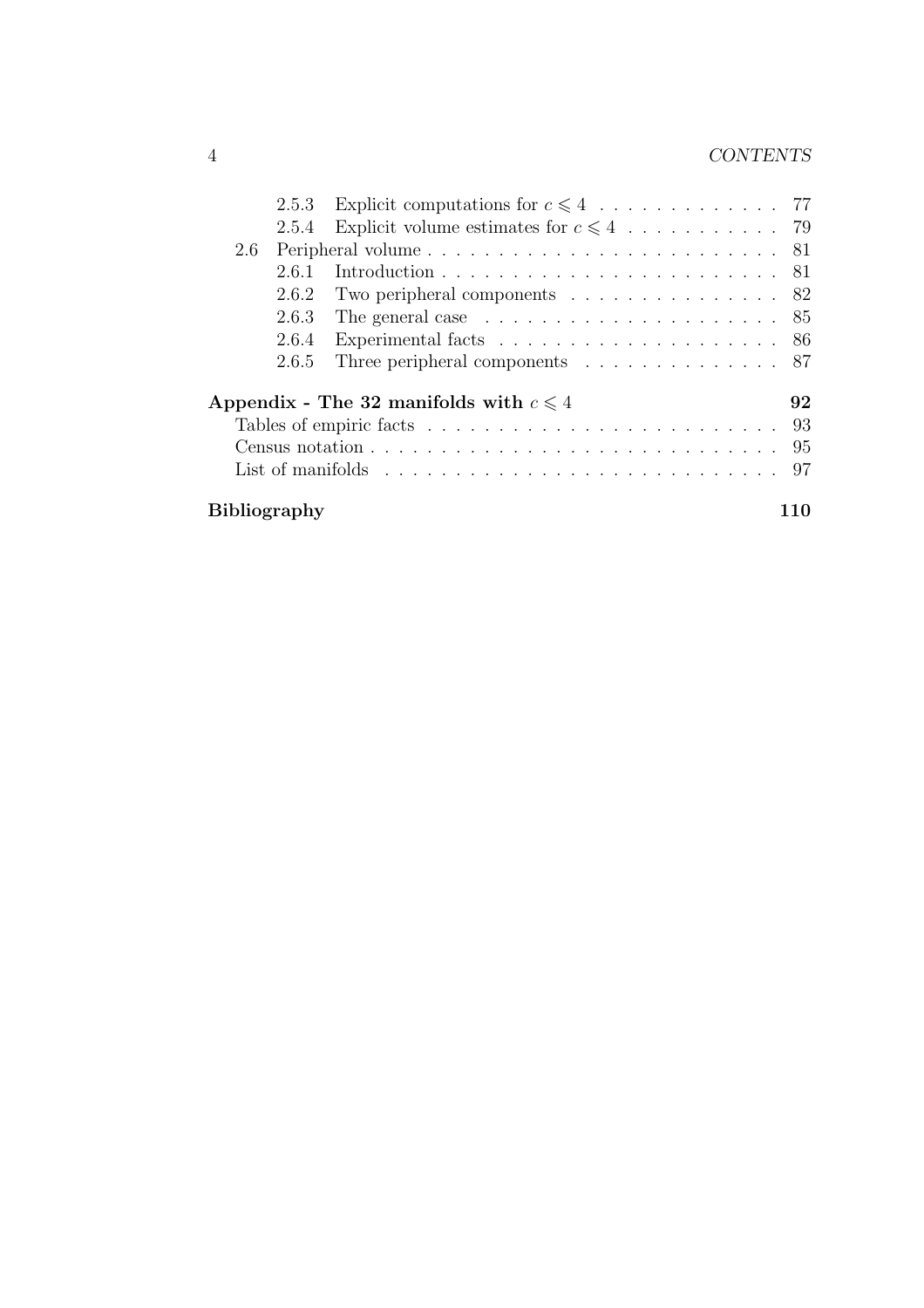# Introduction

The issue of understanding the volume of hyperbolic 3-manifolds has been one of the central themes of geometric topology since the pioneering work of Jorgensen and Thurston, who showed that the set of possible volumes is a well-ordered subset of  $\mathbb{R}$  (see, e.g., [2]). Many authors, including W. Thurston [19], J. Weeks [20], S. Matveev and A. Fomenko [15], also suggested and supported the idea that volume is a good measure of the complexity of a hyperbolic 3-manifold. This was one of the reasons behind many of the efforts that have been made to identify the hyperbolic 3-manifold of minimum volume within given classes of manifolds.

In 1991 S. Kojima and Y. Miyamoto [14] proved that the compact hyperbolic 3-manifolds with nonempty geodesic boundary of minimum volume are the 8 manifolds that decompose into two truncated regular tetrahedra of dihedral angle  $\frac{\pi}{6}$  (first described in [9]). In 2001 C. Cao and G. R. Meyerhoff [5] identified the hyperbolic 3-manifolds with toric cusps and empty boundary of minimum volume, which are the figure-eight knot complement and its sibling (first described in [19] and [4]). More recently (2006-2007) a series of articles by D. Gabai, G. R. Meyerhoff and P. Milley ([10], [11], [16] and [12]) showed that the closed hyperbolic 3-manifold of minimum volume is the Weeks manifold (first described in [4] and [15]). Finding the minimalvolume hyperbolic 3-manifold with both nonempty geodesic boundary and toric cusps still remains an open problem, and one of the aim of this thesis is to start investigating it.

The main inspiration for our work came from the cited articles by D. Gabai, G. R. Meyerhoff and P. Milley, and in particular from the crucial objects used in these articles, *i.e.* the *Mom structures* they introduced in [10]. A Mom-n structure is a triple  $(M, T, \Delta)$  where M is a 3-manifold with toric boundary and  $\Delta$  is a handle decomposition of M based on a boundary torus T of M and with exactly  $n$  1- and 2-handles, which in addition are required to have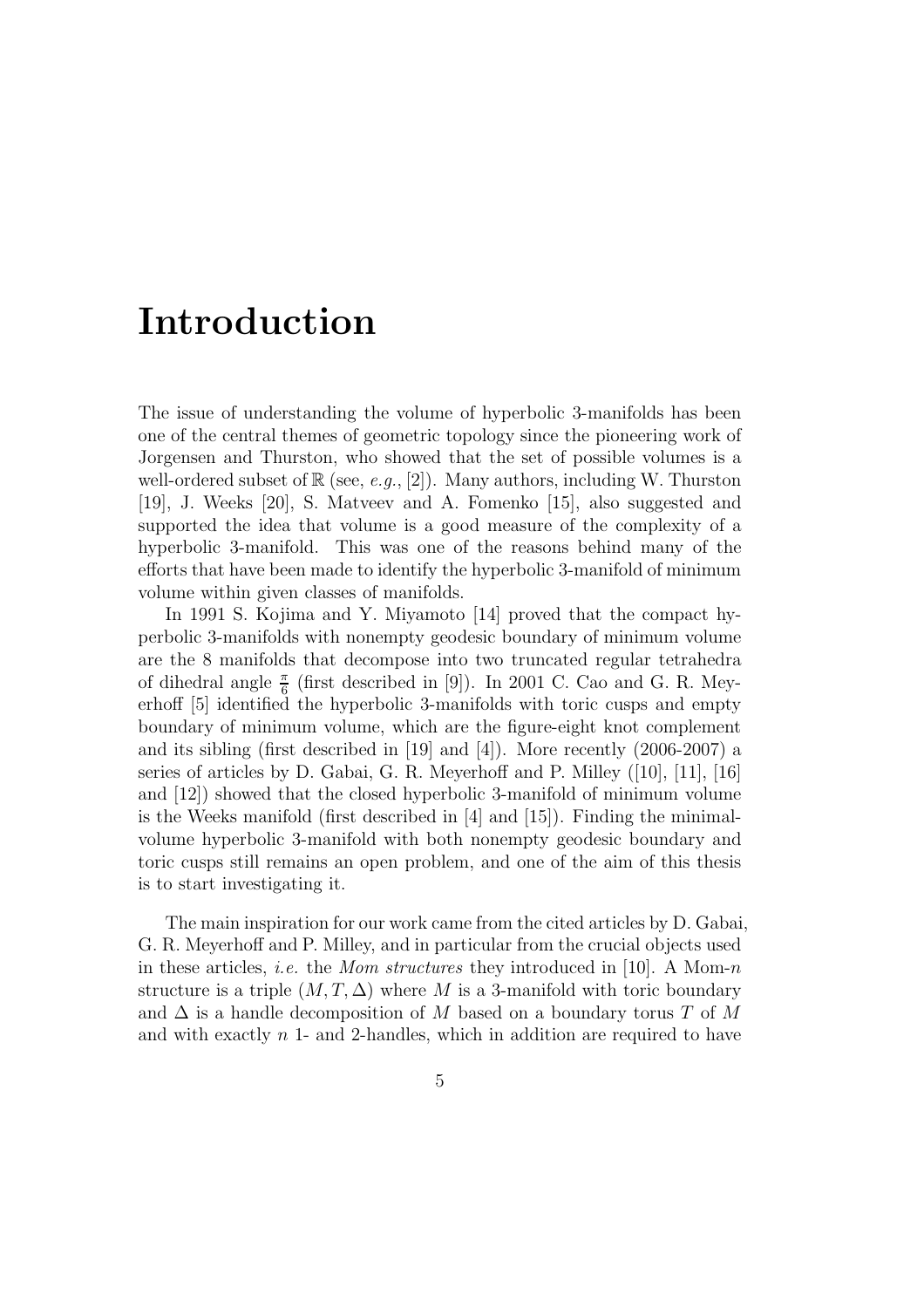valence (i.e., number of other handles they run over) respectively at least 2 and exactly 3. The connection between these topological structures and the hyperbolic volume is, roughly speaking, the following. Let N be a hyperbolic 3-manifold with toric cusps but empty boundary, and consider a neighborhood  $U$  of a cusp bounded by a horospherical cross-section. Inflate  $U$  until it touches itself: this gives rise to a 1-handle. Continuing to inflate  $U$ , other 1and 2-handles get created. If N has low volume, the handle structure created in this way is indeed a Mom-n structure  $(M, T, \Delta)$  which is very simple  $(e.g.,$ with  $n = 2$  or 3) and from which N can be obtained by Dehn-filling all but one of the toric boundary components of  $M$  [11]. The chain of implications followed by D. Gabai, G. R. Meyerhoff and P. Milley to prove their result is basically the following: a closed hyperbolic 3-manifold with low volume (in particular, less than or equal to the volume of the Weeks manifold) must be obtainable by Dehn filling on a one-cusped hyperbolic 3-manifold with small enough volume, and all such manifolds can be obtained by Dehn filling all but one of the cusps of  $M$ , where  $M$  is a hyperbolic Mom-2 or Mom-3 manifold. After enumerating, with computer assistance, all such Mom structures and their low-volume Dehn fillings, the Weeks manifold turned out to be the smallest one [10].

A natural generalization of the notion of Mom structure to the case of manifolds with both nonempty boundary and toric cusps is that of protoMom structure, which simply replaces, as the base of the handle structure, the torus T with any nonempty (and not necessarily connected) closed surface  $\Sigma$ without spherical components. The general theory of protoMom structures is due to E. Pervova and was presented in [17].

The first chapter of the thesis is devoted to the study of Mom and protoMom structures. The original results it contains heavily rely on [17], and in fact they would have never come to the mind of the author without the constant discussion with E. Pervova during 2009 and early 2010.

Section 1.1 contains the basic definitions concerning Mom structures, protoMom structures and ideal triangulations that will be used through the whole chapter. In particular, we recall the notion of weak protoMom (or Mom) structure, which generalizes protoMom structures allowing also 1-handles of valence 1 or 0, and the definition of an internal protoMom (or Mom) structure  $(M, \Sigma, \Delta)$  on a 3-manifold N with nonempty boundary, which basically means that N can be recovered from  $M \subset N$  by Dehn-filling some of its boundary tori.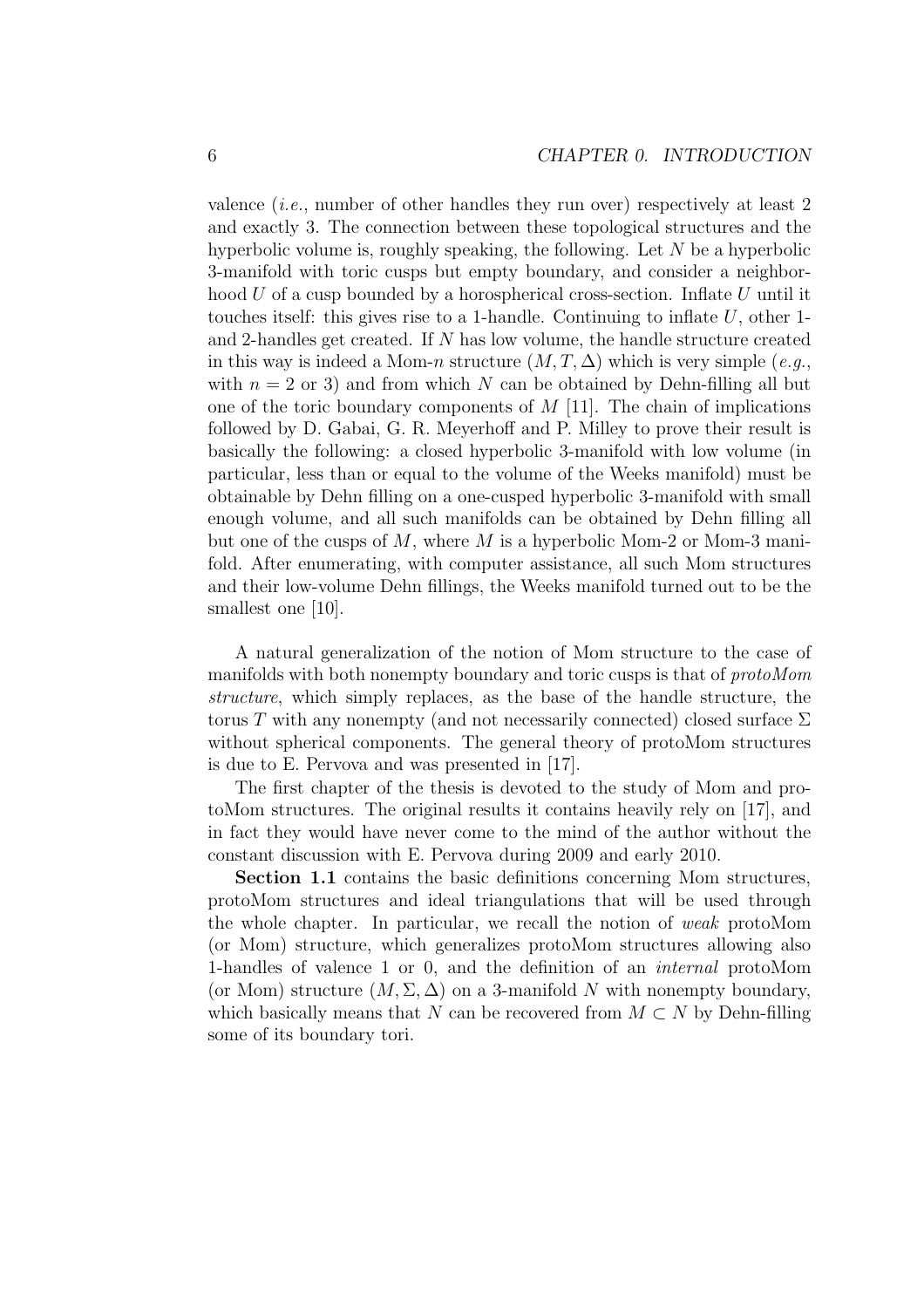In **Section 1.2** we show two algorithmic procedures (called *standard* procedure and reduced procedure) that, starting from a 3-manifold N whose boundary consists of a surface  $\Sigma$  without spherical components and from an ideal triangulation  $\tau$  of N, allow us to construct many protoMom structures internal on N, which we will refer to as  $\tau$ -induced protoMom structures. A  $\tau$ -induced protoMom structure is generally weak, but it is homeomorphic to one with no 1-handles of valence 1, where the homeomorphism is given by a sequence of elementary collapses, each one removing a 1-handle of valence 1 together with the 2-handle incident to it. The connected components of the union of all the handles removed in this way are called chains, and we briefly describe the shapes they can have. The procedure used to obtain a  $\tau$ -induced protoMom structure will be essentially encoded into an appropriate coloring of the 4-valent graph  $\Gamma$  dual to  $\tau$ : the graph  $\Gamma$  with such a coloring will be denoted as a protoMom subgraph.

The standard procedure we use is basically the following one:

- 1. Remove a small open ball from each tetrahedron of  $\tau$ .
- 2. Choose a maximal forest  $T(\Gamma)$  in  $\Gamma$ , color its edges by t and remove the corresponding 2-handles. Then collapse all chains until no 1-handle of valence 1 is left, and color by  $d$  the edges corresponding to 2-handles removed in this way.
- 3. Remove a 2-handle  $\alpha$  with both sides on the same spherical boundary component (thus creating a boundary torus). If in the subsequent step 4 a 1-handle of valence 0 is removed, color the edge corresponding to  $\alpha$  by z, otherwise color it by c.
- 4. Collapse all chains until no 1-handle of valence 1 is left, color by d the corresponding edges, and then remove all 1-handles of valence 0. If the boundary of the manifold does not consists only of  $\partial N$  and some tori, restart from step 3.
- 5. Color by f all the remaining edges of Γ, which correspond to the nonremoved 2-handles.

Such a procedure always ends, and gives as a result a protoMom structure internal on  $N$ . The reduced procedure presented in Subsection 1.2.3 seems very less general than the standard one, but we will prove that they are equivalent.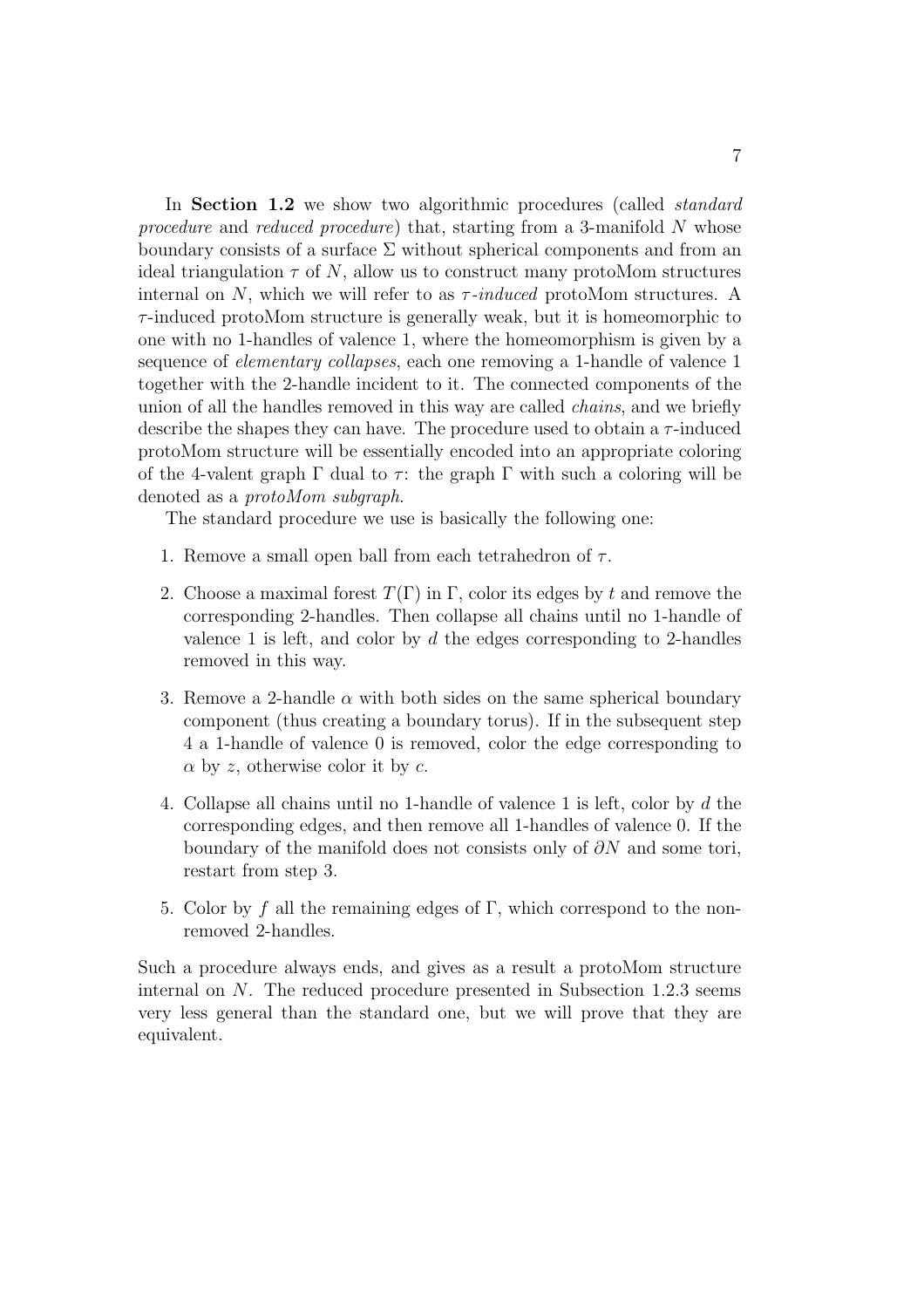In **Section 1.3** we explicitly construct, given a full weak protoMom structure  $(M, \Sigma, \Delta)$  internal on a manifold N, a triangulation  $\tau$  of N such that M is  $\tau$ -induced (we recall that a protoMom structure is full if every connected component of  $\partial M \cap \Sigma \times \{1\}$  is a disc). Roughly speaking,  $\Delta$  induces a triangulation  $\tau'_i$  on each boundary torus of M that bounds a solid torus  $H_i$  in N, and we fill such toric boundary components with a triangulation  $\tau_i$ of the whole solid torus  $H_i$  such that  $\tau_i|_{\partial H_i} = \tau'_i$ , and  $\tau_i^{(0)} = \tau'_i^{(0)}$  (we also explicitly present a reduced procedure on  $(N, \tau)$  that gives rise to  $(M, \Sigma, \Delta)$ ). Moreover, the way we construct the triangulation  $\tau$  of N is such that it tries to minimize the number of tetrahedra employed. Using this construction we get in Section 1.4 a good estimate for the complexity  $c(N)$  of N:

**Theorem 1.** Every full protoMom structure  $(M, \Sigma, \Delta)$  arises from an ideal triangulation of some manifold N such that  $\partial N$  is homeomorphic to  $\Sigma$  and  $c(N) \leq 4n$ , where n in the number of 2-handles of  $\Delta$ .

We end the chapter by recalling, in **Section 1.5**, the set of combinatorial moves used in [17] to relate to each other any two full weak protoMom structures internal on the same manifold  $N$ , adding only a few remarks concerning the presence of 1-handles of valence 0 and the coloring we used for protoMom subgraphs.

In the second chapter of the thesis we address directly the computation of the volume of a hyperbolic 3-manifold  $M$  with both nonempty geodesic boundary and a number  $k \geq 1$  of toric cusps. We want to find a (lower) estimate for the volume of M by analyzing what portion of the volume of M can be covered with a boundary collar and a cusp neighborhood with disjoint embedded interiors. Many of the ideas contained in this chapter arose while explicitly studying the simplest examples of hyperbolic 3-manifolds with both cusps and geodesic boundary, which are the 32 manifolds of complexity  $c \leq 4$ censed in [18] and recalled in the Appendix. For this reason most sections of the chapter include the numerical computations on these 32 manifolds as explicit examples.

For our computations we will often use an arbitrary ideal triangulation  $\tau$ of M given by geometric (hyper)ideal tetrahedra, i.e. ideal tetrahedra which can have all, some or none of their vertices truncated. In order to make our volume estimate explicit with respect to the dihedral angles of  $\tau$  we usually realize one or more of its (hyper)ideal tetrahedra in the half-space model, using the notation introduced in **Section 2.1** and summarized in Figure 2.1.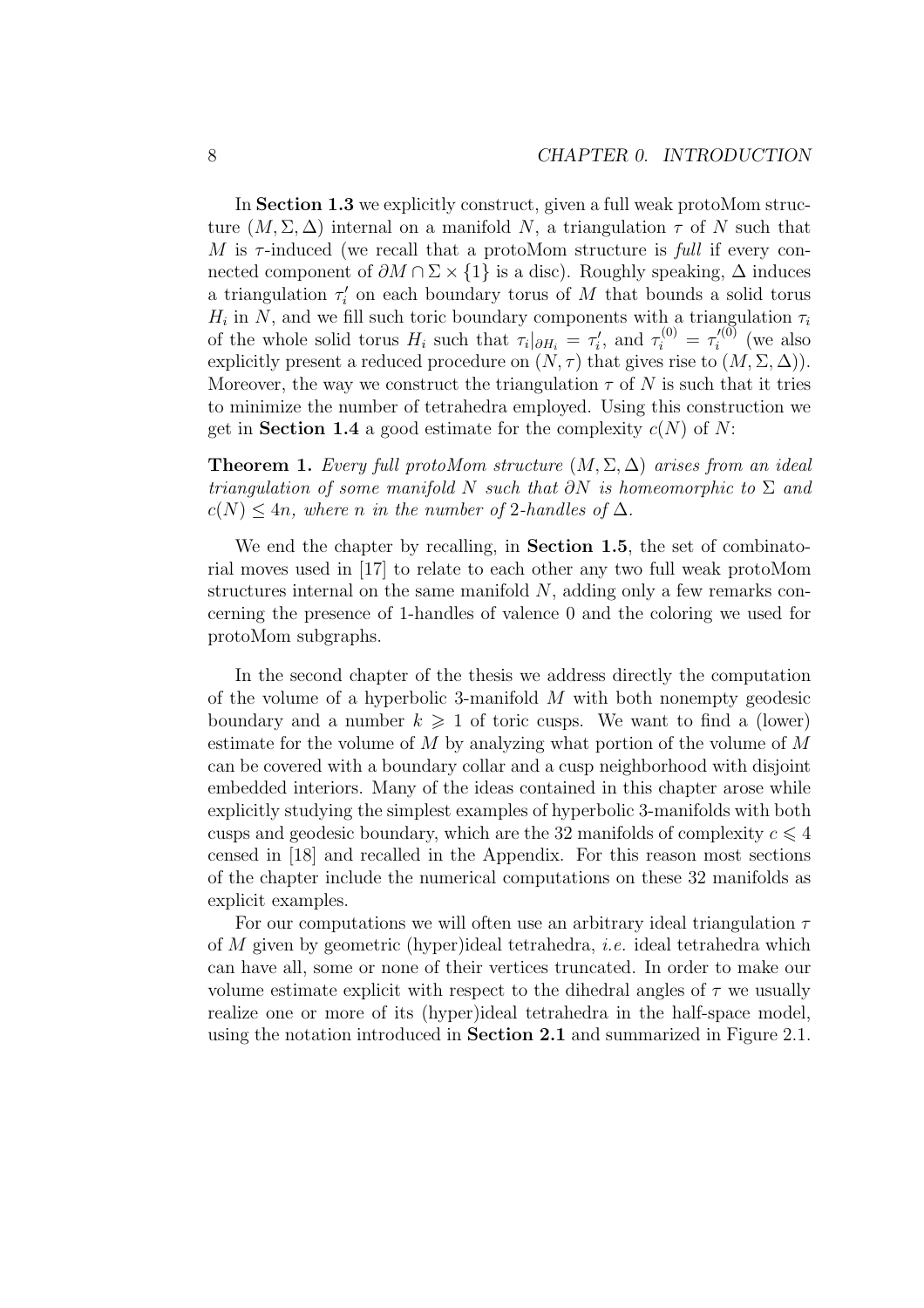Section 2.2 is devoted to the study of a d-collar  $B_d$  of  $\partial M$ , which roughly speaking is the union of all the geodesic arcs of length d orthogonal to  $\partial M$ , provided they have disjoint interiors; in other words,  $B_d$  is the set of points of M with distance at most d from  $\partial M$ , provided d is less than or equal to a certain  $d_{\text{max}}$  corresponding to a collar self-tangency. The volume  $V_{\partial}(d)$  of a d-collar of the boundary is given by [6]

$$
V_{\partial}(d) = \mathcal{A}_{\partial} \frac{2d + \sinh(2d)}{4}
$$

where the area  $\mathcal{A}_{\partial}$  of the geodesic boundary of M can be easily computed from the genera  $g_i$  of the b connected components of  $\partial M$  or from the numbers e and n of edges and tetrahedra of any ideal triangulation  $\tau$  of the whole M:

$$
\mathcal{A}_{\partial} = -2\pi \cdot \sum_{i=1}^{b} \chi(\partial M_i) = 4\pi \sum_{i=1}^{b} (g_i - 1) = 4\pi (n - e)
$$

The maximal width  $d_{\text{max}}$  of a boundary collar is half the length of the shortest geodesic arc in M with both endpoints on  $\partial M$  and orthogonal to it: in some specific situations, which include all the examples with  $c \leq 4$ , this turns out to coincide with half the length of the shortest truncated edge of  $\tau$ , which can be computed using only the dihedral angles of  $\tau$  [8] (we carry out explicit numerical computations for the 32 examples of low complexity).

In **Section 2.3** we start dealing with a cusp neighborhood bounded by horospherical cross-sections. A cusp neighborhood that is inflated up to touching itself, the boundary of M or a d-collar of  $\partial M$  is said to be *maximal*; in particular it is said  $d$ -maximal in the latter case. If M has a number  $k > 1$  of toric cusps, we consider a single cusp neighborhood U given by a horospherical neighborhood of each cusp with equal volume and disjoint interiors. We start by analyzing cusp self-tangencies, and we show a sufficient condition, involving only the dihedral angles of  $\tau$ , for a cusp neighborhood to be 0-maximal (*i.e.*, tangent to  $\partial M$ ). If  $\tau$  has some additional symmetries, as all the examples with  $c \leq 4$  have, we can further simplify this condition and check it more easily in the 32 examples of low complexity: it turns out that for  $c \leq 4$  no cusp self-tangencies ever happens (*i.e.*, the cusp neighborhood can always be inflated up to touching  $\partial M$ ).

In Section 2.4 we compute the volume of a cusp neighborhood, with particular care in handling the differences between a d-maximal and a self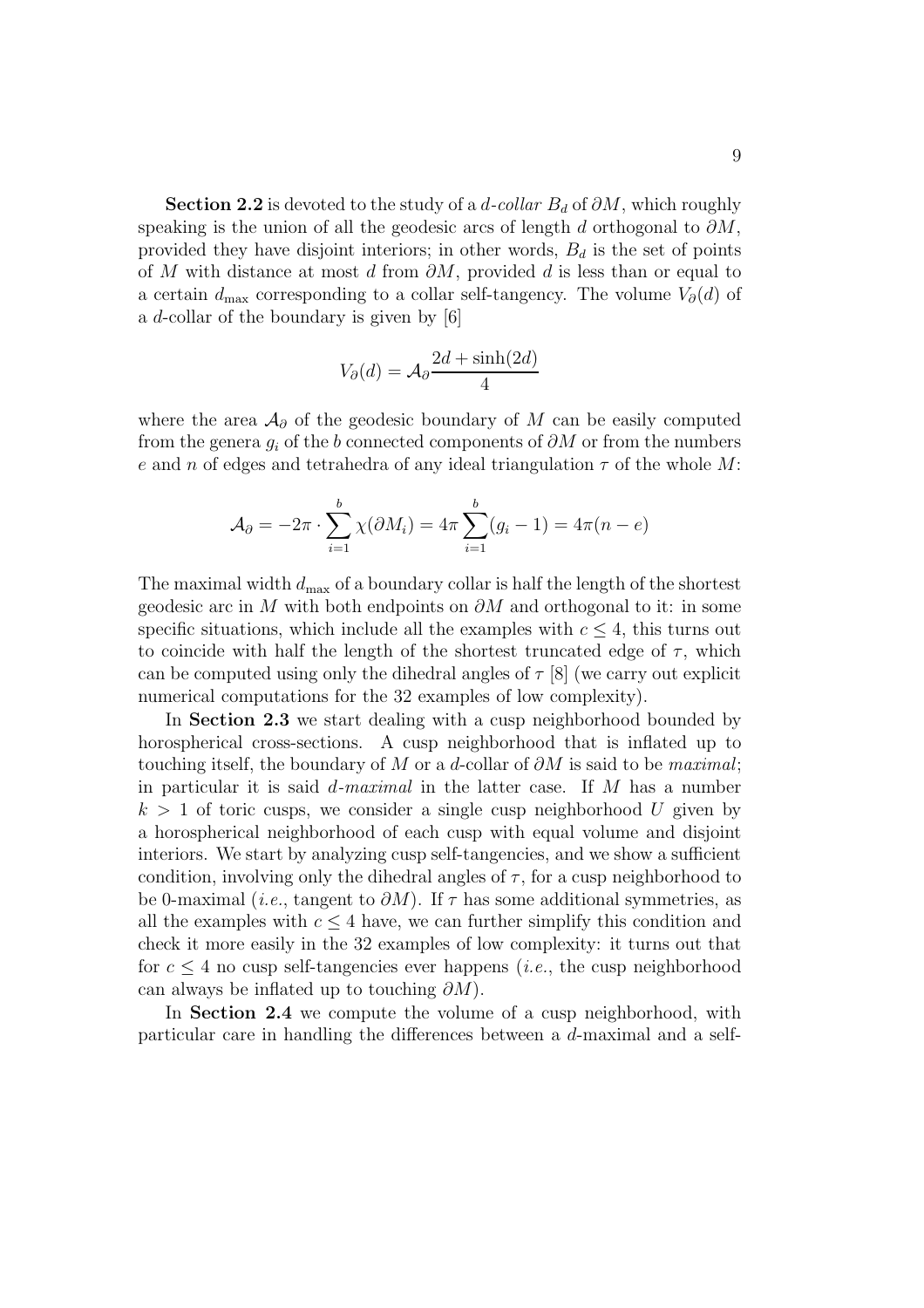tangent one. In particular, the volume  $\text{Vol}_{c}(d)$  of a d-maximal cusp neighborhood is given by

$$
Vol_c(d) = \frac{Area(\mathbb{E}^2/\Lambda)}{2\bar{r}^2}e^{-2d}
$$

where, roughly speaking, the cusp C tangent to  $B_d$  is centered at  $\infty$  in the half space model  $\mathbb{E}^2 \times (0, +\infty)$ ,  $\Lambda$  is the lattice acting horizontally on  $\mathbb{H}^3$  to give the cusp  $C$ , and  $\bar{r}$  is the maximal Euclidean radius among the truncation half-spheres bounding the universal cover of M. The ratio  $\frac{\text{Area}(\mathbb{E}^2/\Lambda)}{\bar{r}^2}$  turns not to be well defined, and we show how it depends only on the dihedral angles of  $\tau$ .

If cusp self-tangencies happen we may have to stop inflating the cusp neighborhood before reaching the maximal boundary collar. In this situation the volume  $\text{Vol}_c$  of a maximal cusp neighborhood does not depend on d and is given by

$$
\text{Vol}_c = k \cdot \frac{\text{Area}_c}{2\bar{r}^2} e^{-2d_{\text{max}} - 2h}
$$

where the values of Area<sub>c</sub> := Area( $\mathbb{E}^2/\Lambda$ ) and  $\bar{r}$  are computed using a cusp whose neighborhood has distance from  $\partial M$  equal to  $d_{\text{max}} + h$ .

Section 2.5 summarizes all the previous sections in the following:

Proposition 1. Let M be an orientable hyperbolic 3-manifold with nonempty qeodesic boundary and  $k \geq 1$  toric cusps. Then the portion  $V(d)$  of the volume of M covered by a d-collar  $B_d$  of the boundary, with  $d \in [0, d_{\text{max}}]$ , and a maximal cusp neighborhood U with disjoint and embedded interiors is given by

$$
V(d) = \begin{cases} \pi \left( \sum_{i=1}^{b} g_i - b \right) \left( 2d + \sinh(2d) \right) + k \cdot \frac{Area_c}{2\bar{r}^2} e^{-2d} \\ \pi \left( \sum_{i=1}^{b} g_i - b \right) \left( 2d + \sinh(2d) \right) + k \cdot \frac{Area_c}{2\bar{r}^2} e^{-2d_{\text{max}} - 2h} \\ \text{if } U \text{ is not } d\text{-maximal} \end{cases}
$$

where Area<sub>c</sub> and  $\bar{r}$  are computed using one of the cusps whose neighborhood has minimal distance equal to  $d_{\text{max}} + h$  from  $B_d$ .

In order to get the best volume estimate of this kind we are interested in finding the maximum of the function  $V(d)$  on its domain of definition, which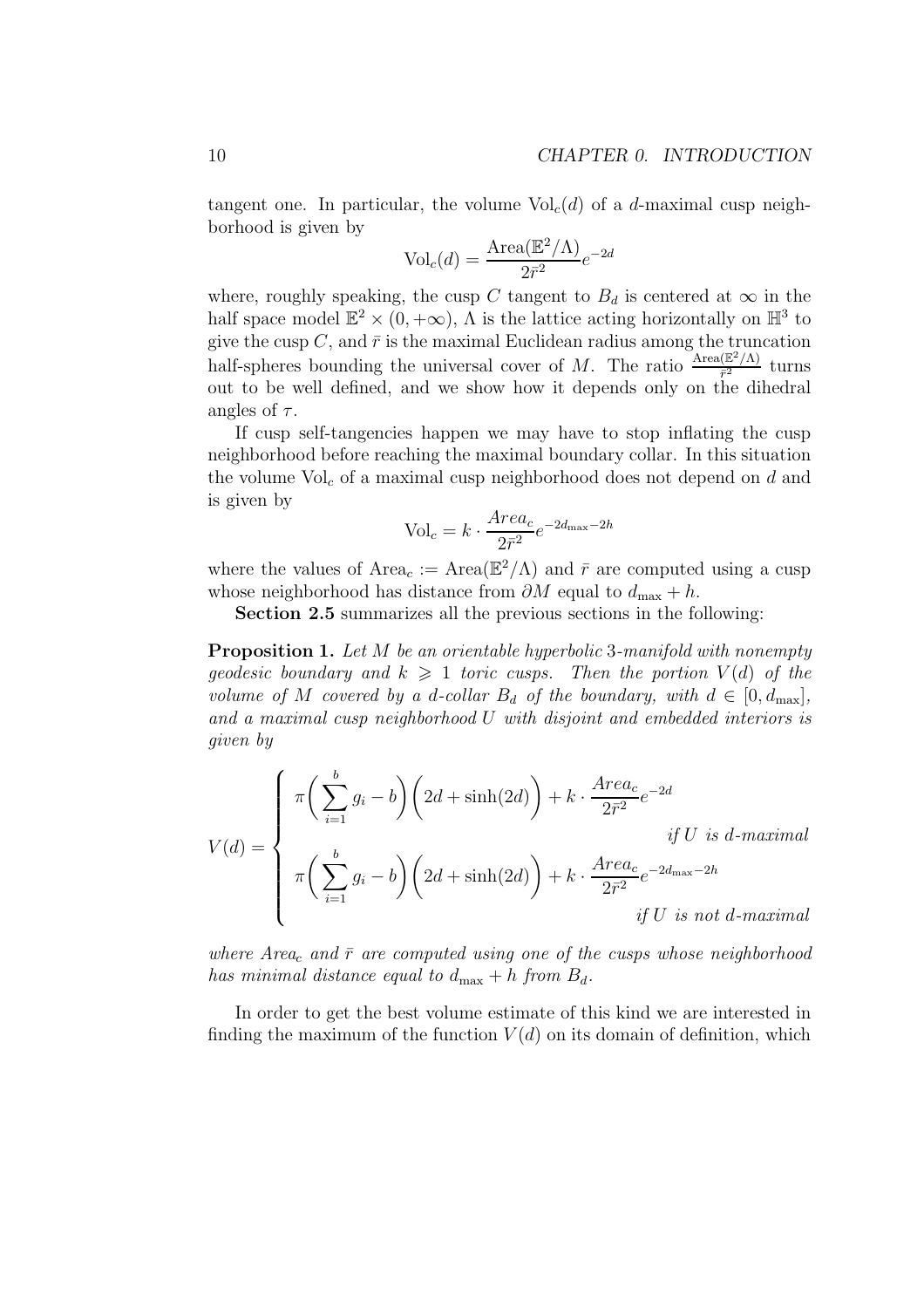is an interval  $I := [d_{\min}, d_{\max}]$  where  $d_{\min}$  is the minimum among the values of  $d \in [0, d_{\text{max}}]$  such that there exists a d-maximal cusp neighborhood. We prove:

#### **Theorem 2.** The function  $V(d)$  has its maximum at  $d = d_{\min}$  or at  $d = d_{\max}$ .

The best volume estimate for the volume of M using a boundary collar and a maximal cusp neighborhood with disjoint and embedded interiors can then be achieved only at the combinatorially extremal configurations, namely those where we consider the maximal boundary collar or the cusp neighborhood with maximal volume.

We end the section with some explicit computations on the examples with  $c \leq 4$ . For these 32 manifolds one has  $V'(d) > 0$ , which implies that the configuration maximizing  $V(d)$  is always that given by a maximal boundary collar and a cusp neighborhood tangent to it. For all the examples with  $c \leq 4$  we numerically calculate  $V(d_{\text{max}})$ , which turns out to cover a portion variable from the  $47\%$  to the  $77\%$  of the volume of the manifold (with a  $60\%$ ) on average).

In Section 2.6 we generalize the previous results by allowing each boundary component and each cusp to vary its own neighborhood independently. More precisely, we consider a hyperbolic 3-manifold  $M$  with either nonempty compact geodesic boundary, or some toric cusps, or both, and we ask what is the optimal way (in the sense of volume maximization) of inserting in M boundary collars and/or cusp neighborhoods having disjoint embedded interiors. Boundary collars and cusp neighborhoods will be collectively called peripheral components, and their total volume denoted by  $V$ . It turns out that an optimal choice necessarily occurs in a combinatorially extremal configuration. In particular, if we say that a peripheral component is maximal if it is tangent to itself or to  $\partial M$ , we have that:

- If  $M$  has two peripheral components, then  $V$  can have a local maximum only if one component is maximal and the other one is maximal given the first. If the two peripheral components are both cusps or both collars of boundary components with the same genus, then it is better to maximize first the component that individually can be made bigger than the other one; if one component is a cusp and the other is a collar, this statement coincides with Theorem 2.
- If M has three peripheral components  $P_1$ ,  $P_2$  and  $P_3$ , then V can have a local maximum only in one of the following configurations: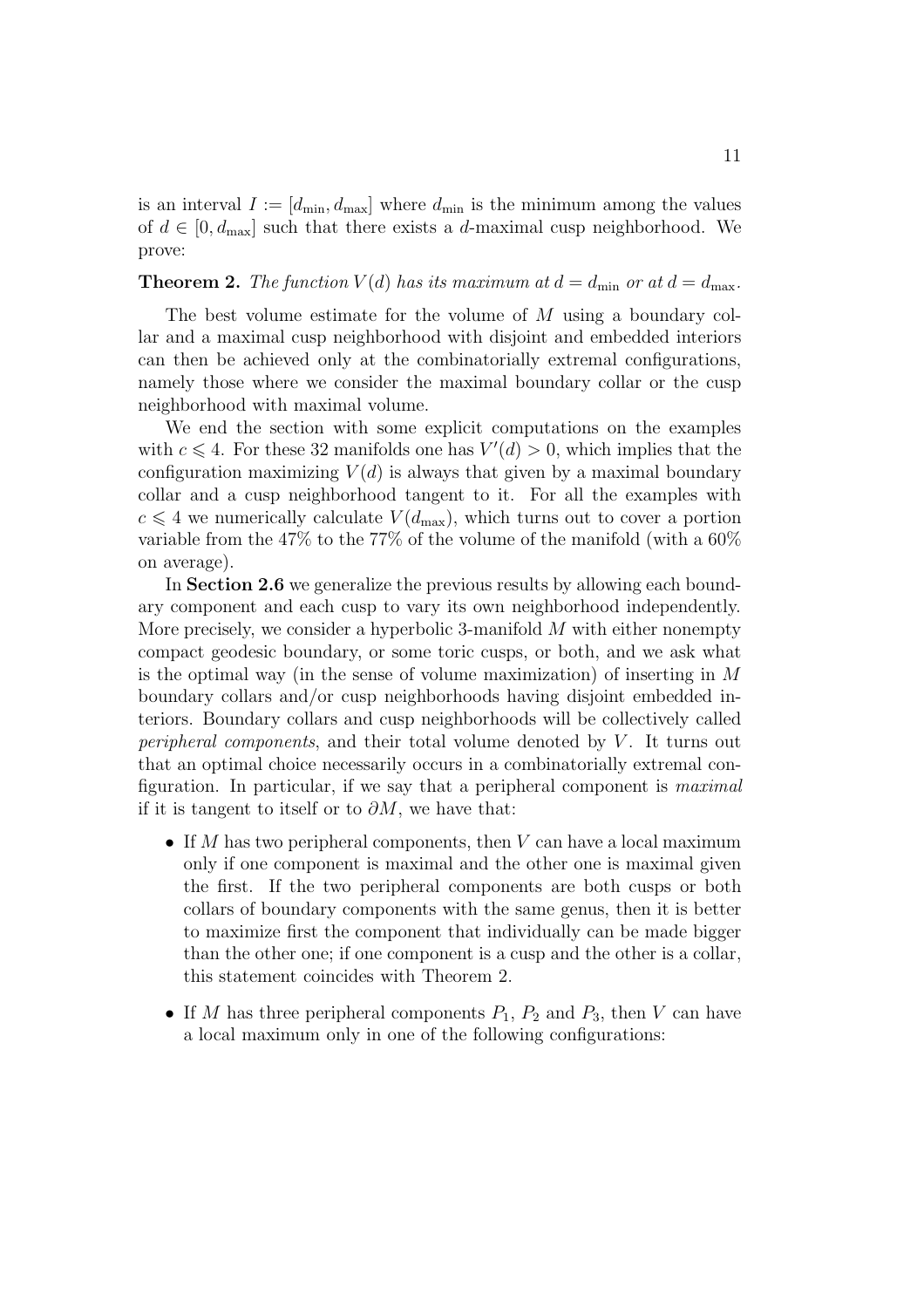- one component is maximal, another component is maximal given the first one, and the last component is maximal given the other two;
- each of  $P_1$ ,  $P_2$  and  $P_3$  is tangent to the other two and certain modified volumes  $\tilde{v}(P_1)$ ,  $\tilde{v}(P_2)$  and  $\tilde{v}(P_3)$  satisfy the strict triangular inequalities, where  $\tilde{v}(P_i)$  coincides with the volume of  $P_i$  when  $P_i$ is a cusp and is equal to  $\frac{1}{2}$  $\frac{\partial Vol(B_d)}{\partial d}$  when  $P_i$  is a collar.
- If M has n peripheral components such that none of them is maximal and such that there are fewer than  $n$  tangencies between different components, then the configuration cannot be a local maximum for V .

A long-term goal would be to follow in the bounded case a similar path as that paved by D. Gabai, G. R. Meyerhoff and P. Milley in the case of closed hyperbolic 3-manifolds. One could try to inflate peripheral components even more, pushing them against each other, and hoping to find that this gives rise to a handle structure that is a somehow simple protoMom structure if the starting manifold  $M$  had a low-enough volume. Then one could try to classify such simple protoMom structures, identify which ones admit a complete hyperbolic metric in the complement of their boundary tori, and enumerate their low-volume Dehn fillings in order to find even in the class of hyperbolic 3-manifolds with both nonempty geodesic boundary and toric cusps those with minimum volume.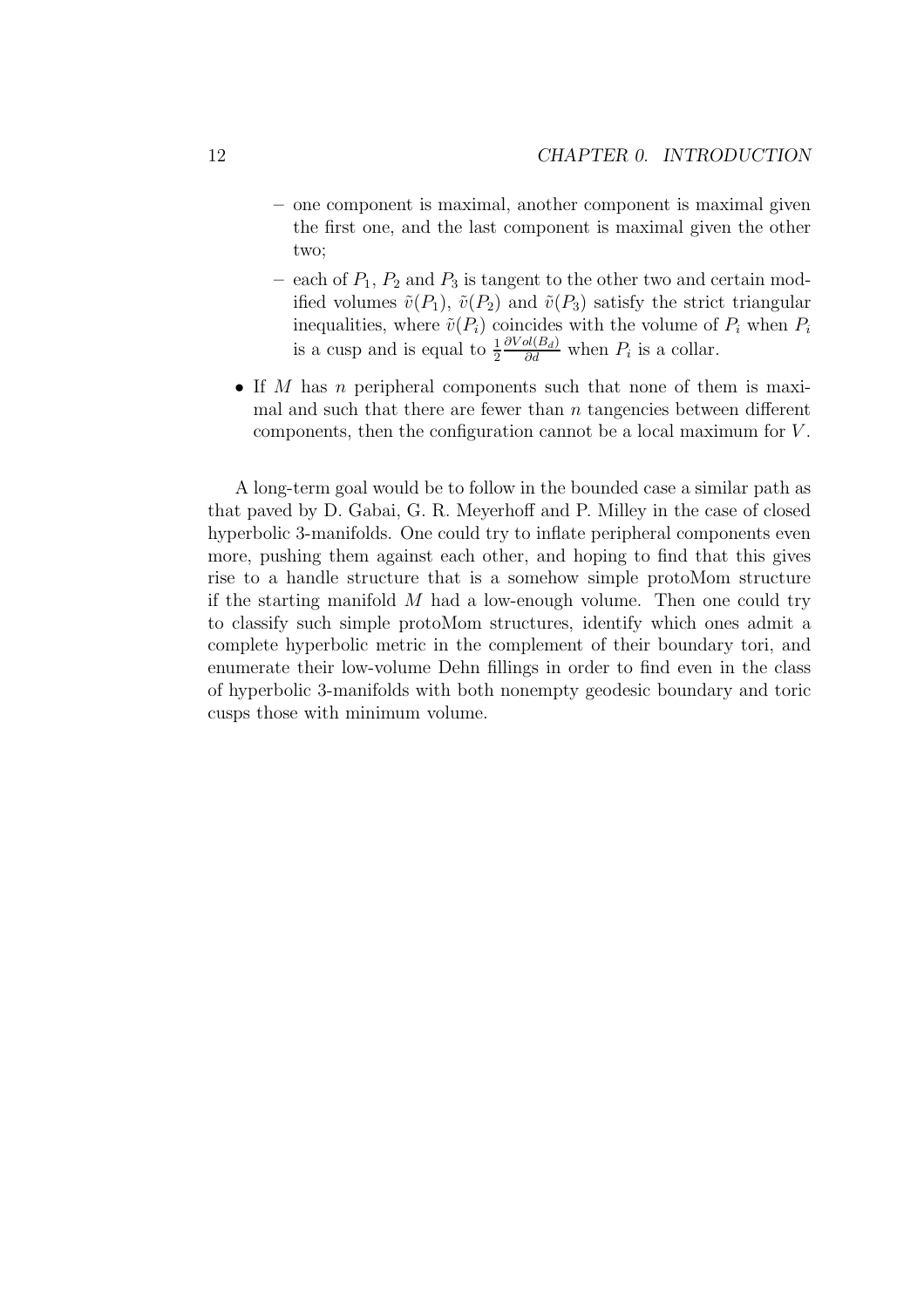# Chapter 1

# ProtoMom structures and ideal triangulations

### 1.1 Basic definitions

Mom structures In this paragraph we recall some basic definitions introduced by D. Gabai, G. R. Meyerhoff and P. Milley in [10]. In particular we recall the definition of Mom structure, which is the crucial object used by them to prove the "smallest closed hyperbolic manifold" conjecture.

**Definition 1.1.1.** Let M be a compact connected 3-manifold and let  $B \subset$  $\partial M$  be a closed surface (which may be disconnected or empty). A handle structure  $\Delta$  on  $(M, B)$  is a decomposition of M obtained in the following way:

- take  $B \times [0,1] \subseteq M$  such that  $B \times \{0\} = B$ ;
- add a finite number of 0-handles;
- attach finitely many 1- and 2-handles to  $B \times \{1\}$  and the 0-handles.

We call  $B \times [0, 1]$  the base and  $B \times [0, 1] \cup 0$ -handles the *extended base* of  $\Delta$ , and we say that  $\Delta$  is a handle structure based on B.

The valence of a 1-handle is the number of times, counted with multiplicity, the various 2-handles run over it, and the valence of a 2-handle is the number of 1-handles, counted with multiplicity, it runs over. We call the 0-handles, 1-handles and 2-handles balls, beams and plates respectively. We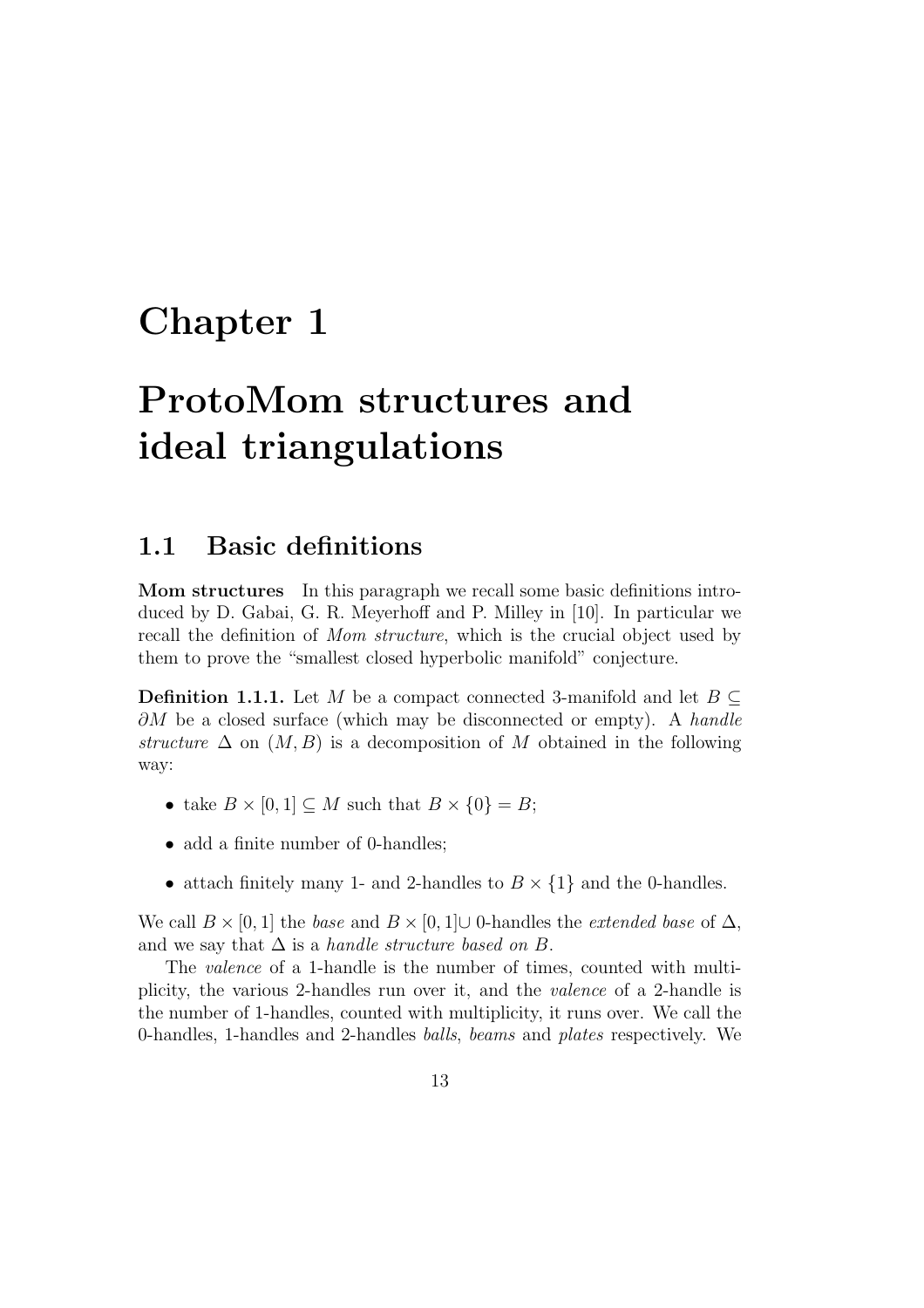call islands and bridges the intersections of the extended base with the beams and the plates respectively. We call lakes the closures of the connected components of the complement of islands and bridges in  $B \times \{1\} \cup \partial$  (0-handles). We say that  $\Delta$  is *full* if each lake is a disc.

**Definition 1.1.2.** A Mom-n structure is a triple  $(M, T, \Delta)$  where

- M is a compact connected 3-manifold such that  $\partial M$  is a union of tori;
- $T$  is a preferred toric boundary component of  $M$ ;
- $\Delta$  is a handle decomposition of M based on T and without 0-handles obtained as follows:
	- take  $T \times [0, 1] \subset M$  such that  $T \times \{0\} = T$ ;
	- attach n 1-handles to  $T \times \{1\}$ ;
	- $-$  add n 2-handles of valence 3 in such a way that each 1-handle has valence at least 2.

**ProtoMom structures** In this paragraph we recall some basic definitions introduced by E. Pervova in [17]. The main object of the chapter is the following generalization of the notion of Mom structure given in the previous paragraph:

**Definition 1.1.3.** A protoMom structure is a triple  $(M, \Sigma, \Delta)$  where

- M is a compact connected orientable 3-manifold such that  $\partial M$  is the disjoint union of a nonempty closed surface  $\Sigma$  without spherical components and some tori (which will be referred to as lateral tori);
- $\Delta$  is a handle decomposition of M based on  $\Sigma$  obtained as follows:
	- take  $\Sigma \times [0,1] \subset M$  such that  $\Sigma \times \{0\} = \Sigma$ ;
	- attach finitely many 1-handles to  $\Sigma \times \{1\};$
	- add finitely many 2-handles of valence 3 in such a way that each 1-handle has valence at least 2.

**Remark 1.1.4.** Let  $(M, \Sigma, \Delta)$  be a protoMom structure, and let n be the number of 2-handles of  $\Delta$ . Then  $\Delta$  contains a number  $n-q+1$  of 1-handles, where g is the sum of the genera of the connected components of  $\Sigma$ .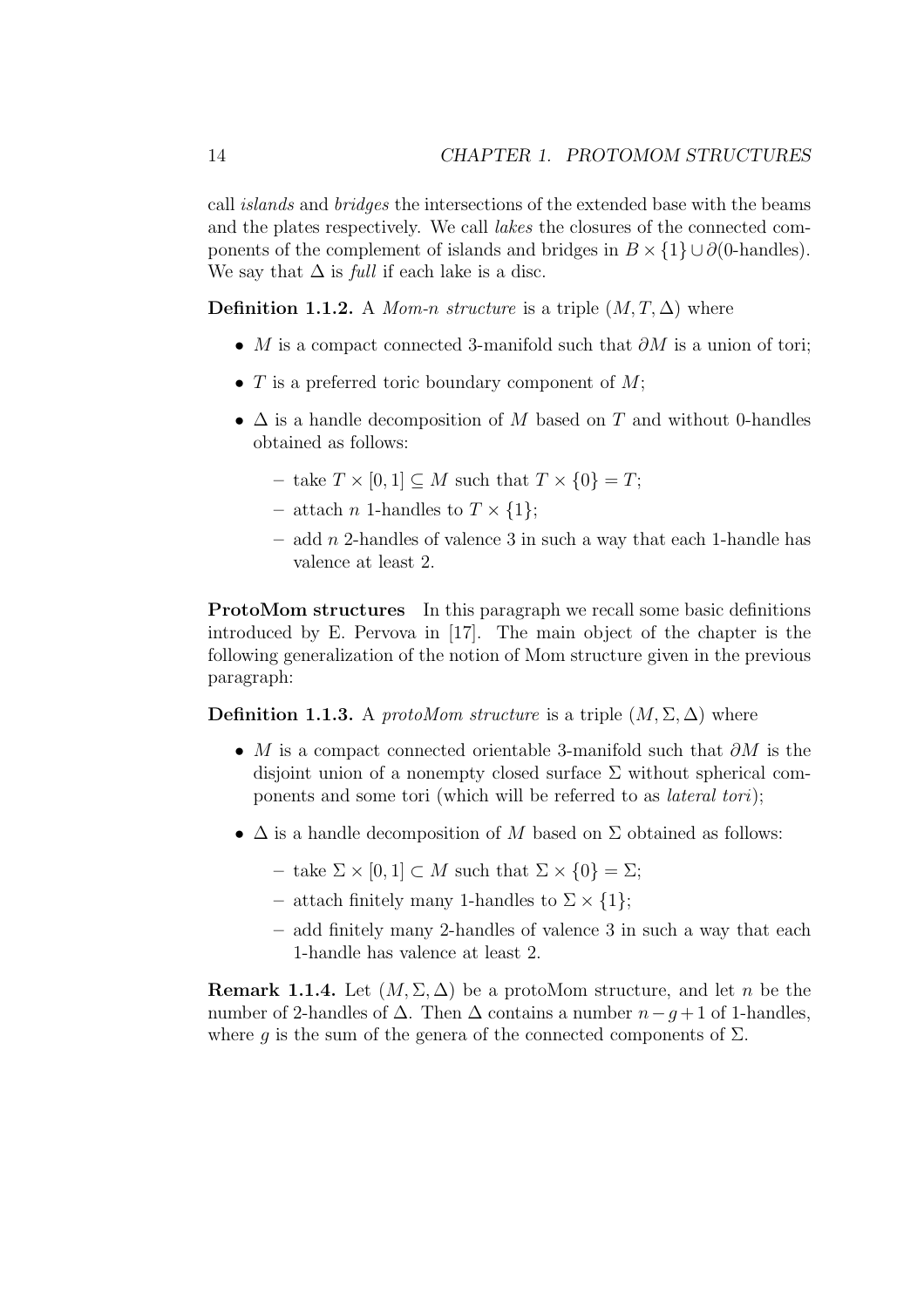**Remark 1.1.5.** A Mom structure is a protoMom structure where  $\Sigma$  is a torus.

Definition 1.1.6. A weak protoMom structure is defined as a protoMom structure but with no restrictions on the valences of 1-handles  $(i.e., 1$ -handles of valence 0 and 1 are allowed).

**Definition 1.1.7.** Let  $N$  be a 3-manifold with nonempty boundary and let  $(M, \Sigma, \Delta)$  be a protoMom structure on a submanifold  $M \subset N$ . The triple  $(M, \Sigma, \Delta)$  is called an *internal protoMom structure on* N if  $N \setminus M$  consists of a collar of  $\partial N$  and possibly some solid tori.

**Remark 1.1.8.** If a protoMom structure  $(M, \Sigma, \Delta)$  is internal on N, then N can be obtained from M by Dehn-filling some of the lateral tori of  $M$ .

Triangulations, special spines and graphs A compact 2-dimensional polyhedron  $P$  is called *special* if the following two conditions hold. First, the link of each point is homeomorphic to one of the following 1-dimensional polyhedra:

- a circle;
- a circle with a diameter;
- a circle with three radii.

Second, the components of the set of points with link of the first type (called faces) are open discs and the components of the set of points with link of the second type (called edges) are open segments.

The points with link of the third type (called vertices) and the points belonging to edges are called *singular*. The set  $S(P)$  of all singular points of P is a 4-valent graph without circular components that we will refer to as the singular graph of P.

**Definition 1.1.9.** Let  $N$  be a 3-manifold with nonempty boundary, and let P be a special polyhedron embedded in the interior of  $N$ . We say that  $P$  is a special spine of N if  $N \setminus P$  is an open collar of  $\partial N$ .

Definition 1.1.10. An ideal triangulation of a compact 3-manifold N with nonempty boundary is a realization of  $N$  as the gluing of a finite number of tetrahedra (along a complete system of simplicial pairings of their faces) with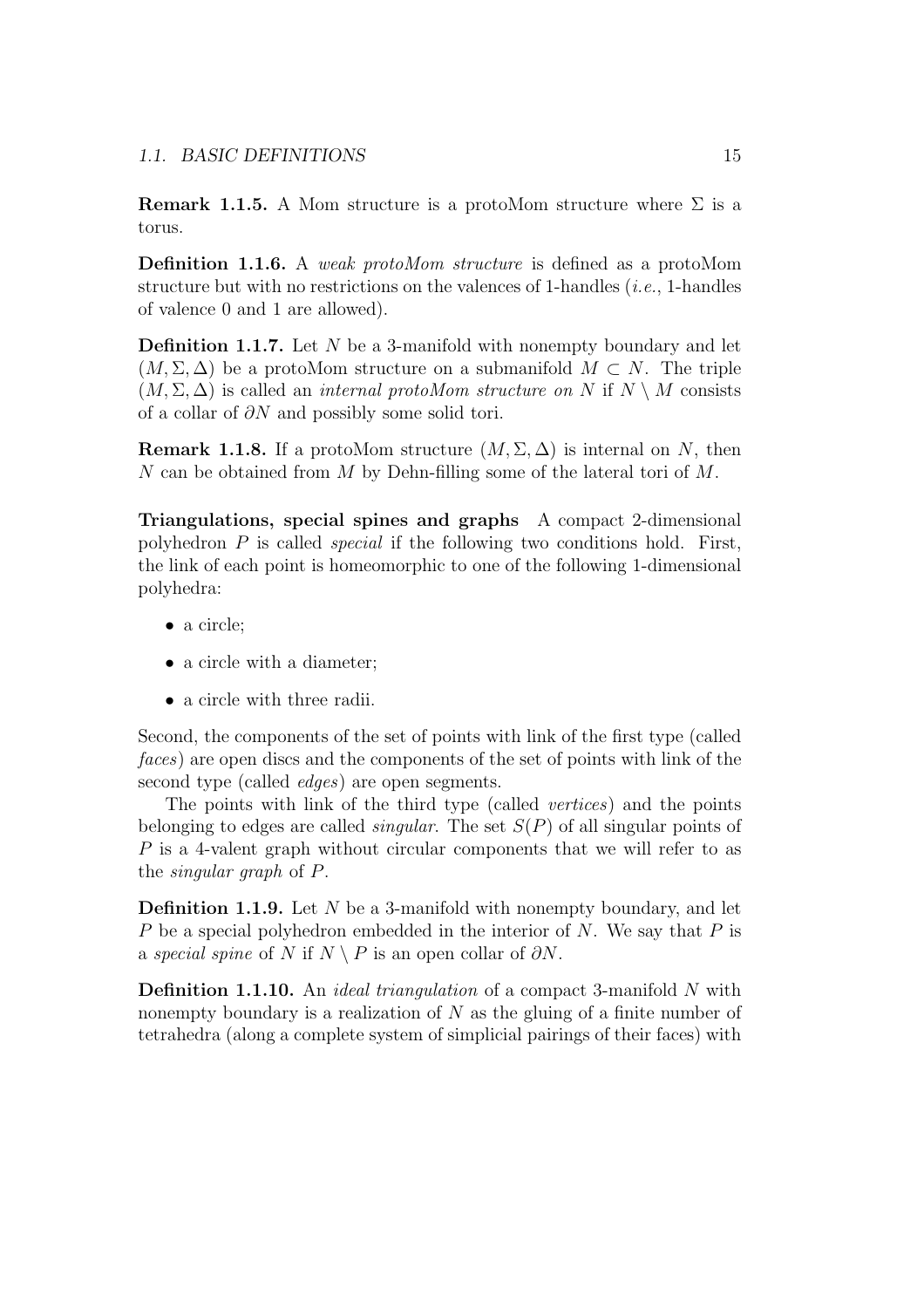a regular open neighborhood of each vertex removed. In this way  $N$  is decomposed into *truncated tetrahedra*, and  $\partial N$  is triangulated by the truncation triangles.

There is a well-known duality between ideal triangulations of 3-manifolds with boundary and their special spines:

Proposition 1.1.11. Let N be a compact 3-manifold with nonempty boundary. Then the set of ideal triangulations of N correspond bijectively to the set of special spines of  $N$ , where the spine corresponding to a triangulation is the 2-skeleton of the cellularization dual to the triangulation.

### 1.2 From ideal triangulations to internal protoMom structures

#### 1.2.1 The standard procedure

Fix a compact orientable 3-manifold N with boundary that consists of a (possibly disconnected) surface  $\Sigma$  without spherical components. Let  $\tau$  be an arbitrary ideal triangulation of  $N$ , seen as a decomposition of  $N$  into truncated tetrahedra. Then  $\tau$  gives rise to a number of internal protoMom structures on N, which are constructed in the following way.

Consider the 3-manifold  $M'$  obtained by removing from each tetrahedron of  $\tau$  a small open ball whose closure is contained in the interior of that tetrahedron. The triangulation  $\tau$  naturally induces on M' a general-based handle decomposition  $\Delta'$  obtained by taking a collar of  $T \cup \Sigma$  and thickening each edge of  $\tau$  to a 1-handle and each face to a 2-handle. We will construct (in a non-unique way) a protoMom structure  $(M, \Sigma, \Delta)$  with  $M \subset M'$  and  $\Delta \subset \Delta'$  (we will say that  $(M, \Sigma, \Delta)$  is  $\tau$ -induced [17]).

Let  $P_{\tau}$  be the special spine of N dual to  $\tau$ , and let  $\Gamma := S(P_{\tau})$  be its singular graph, which is a 4-valent graph. We will use in particular the bijection between the set of edges of  $\Gamma$  and the set of 2-handles of  $\Delta'$ ; with an abuse of terminology we will sometimes refer to an edge to mean the corresponding 2-handle or vice-versa, but this will never be confusing. Choose a maximal forest  $T(\Gamma)$  in  $\Gamma$  (trees consisting of a single vertex are allowed) and remove the corresponding 2-handles of  $\Delta'$ , thus obtaining a manifold  $M''$ whose boundary consists of  $T$ ,  $\Sigma$  and a number of spheres, and with a handle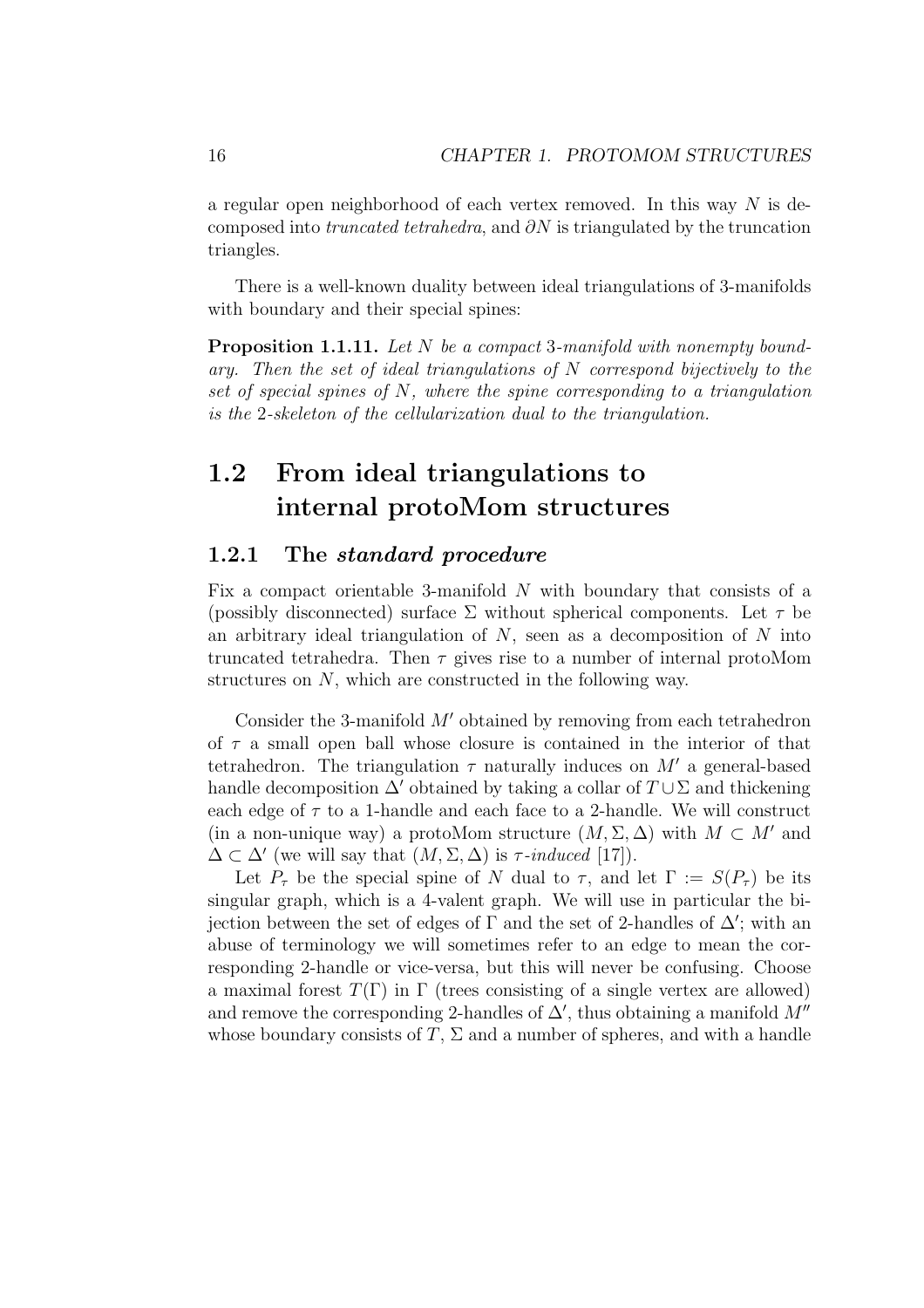decomposition  $\Delta''$ . This procedure leading from  $(N, \tau)$  to  $(M'', \Delta'')$  will be referred to as *step*  $(0)$  or *operation*  $(0)$ .

Then apply, in the given order, the following operations (at each step we will denote by  $M_i$  and  $\Delta_i$  the initial manifold and handle decomposition, and by  $M_f$  and  $\Delta_f$  the final ones obtained by the operations listed):

- (1) If  $\Delta_i$  does not contain 1-handles of valence 0 or 1, choose a 2-handle  $\alpha$ such that one of the following is true and remove it:
	- I the sides of  $\alpha$  lie on two distinct spherical components of the boundary;
	- II one side of  $\alpha$  lies on a spherical component and the other one on a toric component;
	- III both sides of  $\alpha$  lie on the same spherical component.

Notice that this move changes the boundary of the manifold by removing a spherical component (cases I and II) or by replacing a spherical component with a toric one (case III).

(2) If  $\Delta_i$  contains a 1-handle B of valence 1, cancel it together with the 2handle A incident to it (we will call this operation *elementary collapse*). Notice that, if  $M_f$  is obtained from  $M_i$  by an elementary collapse, then  $M_f$  and  $M_i$  are homeomorphic, and in particular the boundary does not change.

Repeat the process until no 1-handles of valence 1 are left.

- (3) If  $\Delta_i$  contains a 1-handle B of valence 0 but no 1-handles of valence 1, remove B. Notice that this operation changes the boundary of the manifold, decreasing the genus of one of its components by 1. Repeat the process until no 1-handles of valence 0 are left.
- (4) If the boundary of the manifold does not consist only of  $\Sigma$  and some tori, restart from step (1) again.

Since operation (3) can only replace a number of toric boundary components with the same number of spherical ones, every cycle of operations (1)-(3) decreases the number of spherical boundary components, unless step (1)-III creates a torus around a 1-handle of valence 0 which is removed in the subsequent step (3). If this is the case, however, since the number of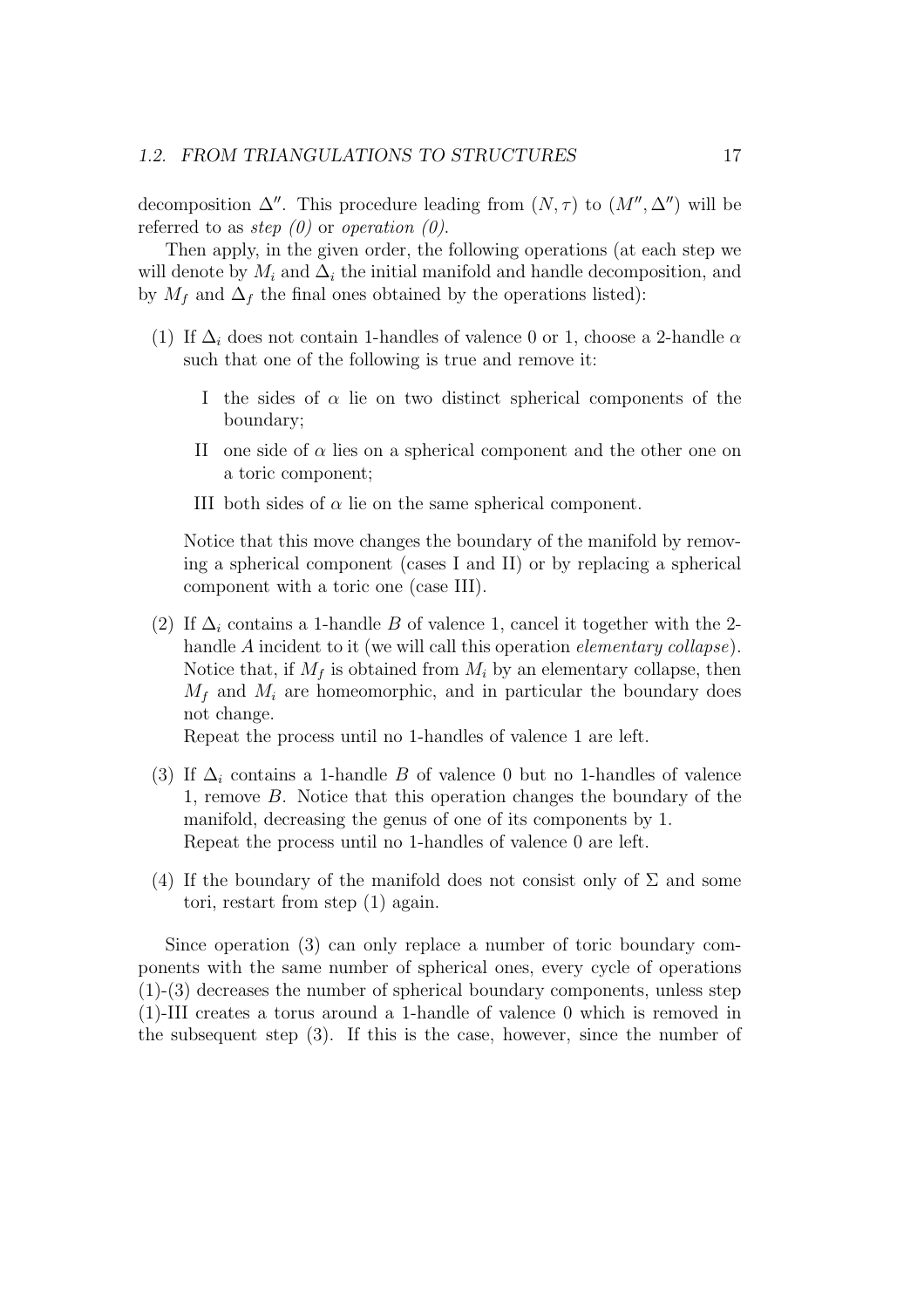handles is decreased, after a finite number of the cycles  $(1)-(3)$  the number of spherical boundary components will decrease anyway. By induction we can then conclude that this procedure will end, i.e. the boundary of the resulting manifold will consist only of  $\Sigma$  and one or more tori:

**Observation 1.2.1.** The procedure  $(0)-(4)$  described above will always have as a result a manifold whose boundary consists only of  $\Sigma$  and some tori.

Consider now the following operation, which we call  $(1')$  since it is similar to operation (1):

(1') If  $\Delta_i$  does not contain 1-handles of valence 0 or 1, either choose a 2handle  $\alpha$  such that the sides of  $\alpha$  lie on two distinct toric boundary components and remove it, or do nothing.

Notice that this operation changes the boundary of the manifold by replacing two toric components by one of genus 2. Since we want to avoid to increase the genus of a boundary component without control, we allow the use of operation (1′ ) only if the subsequent application of operations (2) and (3) leads to a boundary that consists only of tori and  $\Sigma$ , *i.e.* only if the removal of a 2-handle with operation (1′ ) will, possibly after elementary collapses, let us remove one (and only one) 1-handle of valence 0 in step (3) (notice that the boundary of this 1-handle of valence 0 must intersect the genus-2 boundary component of the manifold). Then we can repeat the process, if we are allowed to.

We sum up this discussion introducing the following operation:

(5) Perform steps (1′ ), (2) and (3), in this order. If the boundary of the manifold does not consist only of  $\Sigma$  and some tori, undo this operation and stop the procedure. On the other hand, if the boundary of the manifold consists only of  $\Sigma$  and some tori, either stop the procedure or repeat this operation again.

Remark 1.2.2. Notice that we are not allowed to directly remove a 2-handle  $\alpha$  whose sides lie one on a spherical boundary component and the other one on a genus-2 boundary component, but the same output can be achieved by removing  $\alpha$  with steps (1)-(4) before creating the genus-2 boundary component with step (5).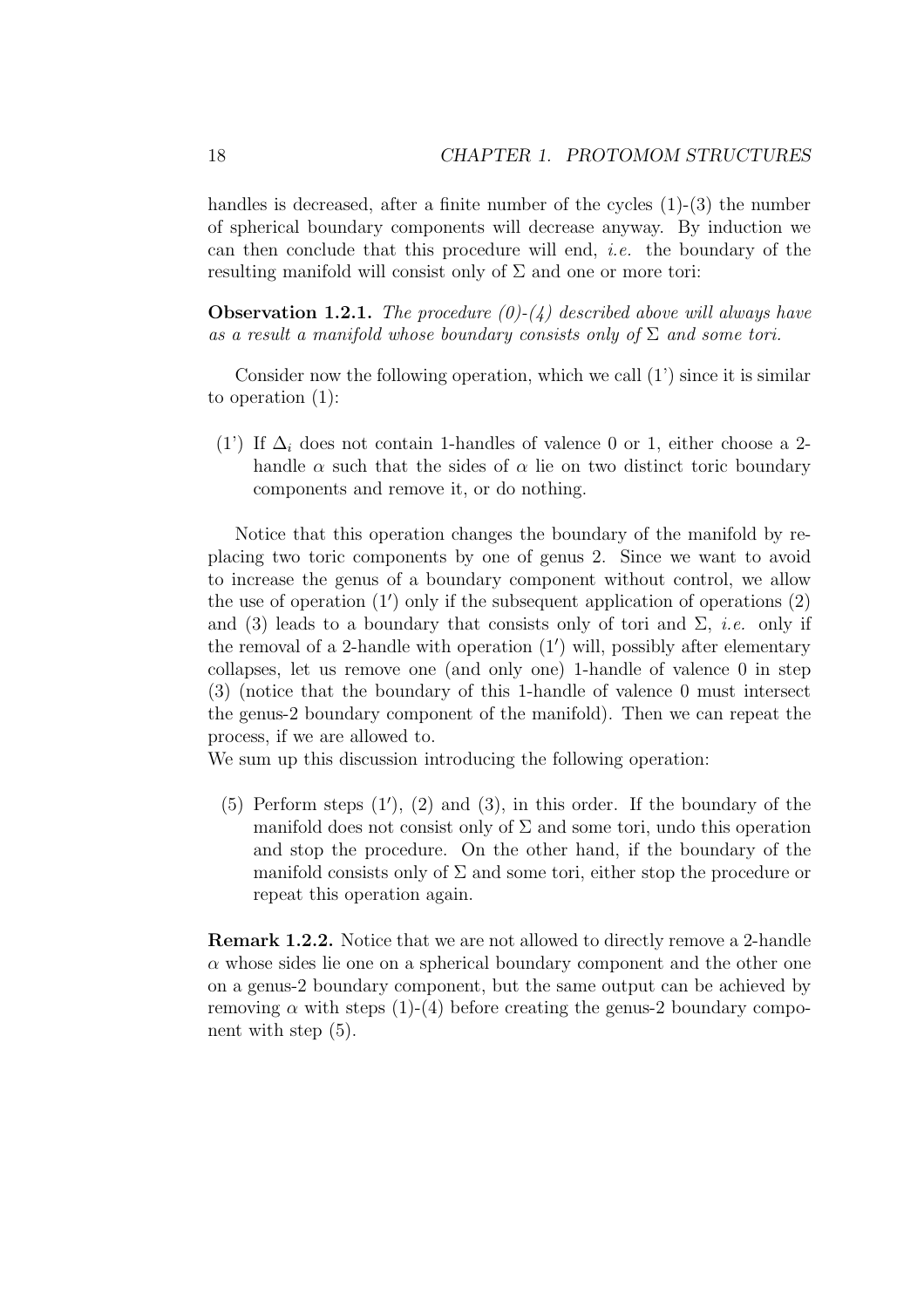**Definition 1.2.3.** A sequence of the steps  $(0)$ - $(5)$  described above will be called a standard procedure.

**Observation 1.2.4.** If  $(M, \Delta)$  is obtained by a standard procedure from a triangulated compact orientable 3-manifold  $(N, \tau)$  with boundary that consists of a nonempty surface  $\Sigma$  without spherical components, then  $(M, \Sigma, \Delta)$  is a  $\tau$ -induced protoMom structure internal on N.

Remark 1.2.5. We can modify the standard procedure by allowing steps (1) and (1′ ) even if there are 1-handles of valence 0 or 1, and by making steps (2) and (3) not mandatory. We will call such a procedure a weak standard procedure. A triple  $(M, \Sigma, \Delta)$  obtained by a weak standard procedure will then be a weak protoMom structure internal on N.

### 1.2.2 Chains and simple chains

Let  $\Delta$  be a handle structure on a manifold M. Let us recall the following definition from the previous subsection:

Definition 1.2.6. An *elementary collapse* on a handle structure  $\Delta$  is the removal of a 1-handle of valence 1 together with the 2-handle incident to it.

Definition 1.2.7. Given a manifold  $(M, \Delta)$  with at least one 1-handle of valence 1, after a finite sequence of elementary collapses we will obtain a manifold  $(M', \Delta')$  without 1-handles of valence 1. A *chain* of  $(M, \Delta)$  is a connected component of the union of all handles of  $(M, \Delta)$  not in  $(M', \Delta')$ and of all 1-handles which have valence 0 in  $(M', \Delta')$  but not in  $(M, \Delta)$ .

To collapse a chain C is to perform a finite sequence of elementary collapses in such a way that the 2-handles removed by them are exactly the 2-handles of C.

**Remark 1.2.8.** If  $(M', \Delta')$  is obtained from  $(M, \Delta)$  by an elementary collapse, then every chain of  $(M', \Delta')$  is equal to or is strictly contained in a chain of  $(M, \Delta)$ .

**Proposition 1.2.9.** Let C be a chain of  $(M, \Delta)$  and let  $h_i$  be the number of *i*-handles of  $C$ . If  $C$  is involved in a standard procedure (i.e.,  $C$  is a chain of the manifold at the beginning of a step  $(2)$  of a standard procedure), then  $h_1 - h_2 = 0$  or 1, which is exactly the number of 1-handles of valence 0 obtained by collapsing C.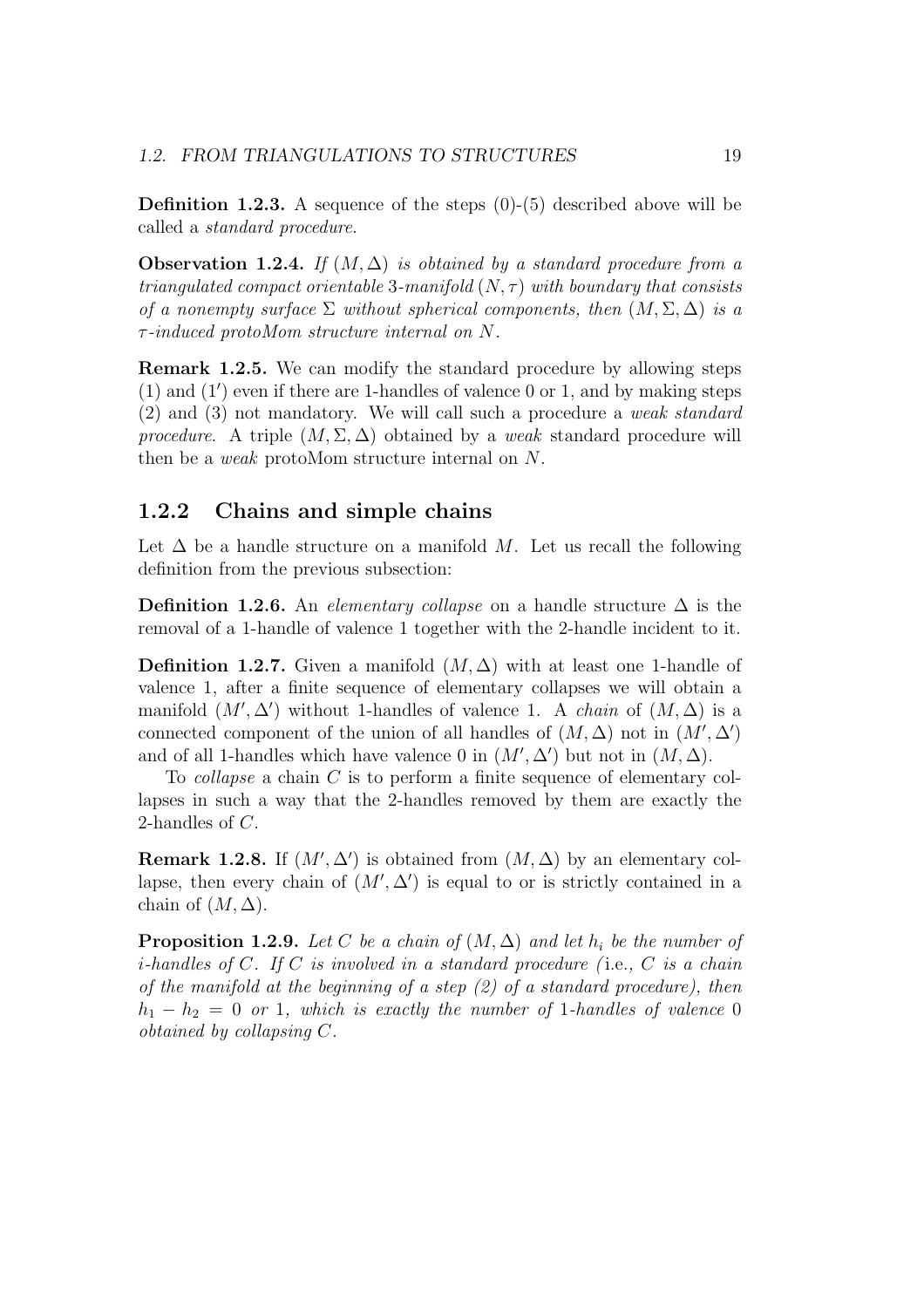Proof. Since every elementary collapse removes exactly one 1-handle and one 2-handle, for every chain C the difference  $h_1 - h_2$  is equal to the number of 1-handles of valence 0 created by the collapse of C (notice that by definition these 1-handles are contained in C).

Now let  $C$  be a chain involved in a standard procedure, and let  $k$  be number of 1-handles of valence 0 that the collapse of C creates. C intersects only one boundary component B of  $\partial M$ , and the collapse of C does not change  $\partial M$  up to homeomorphism. This implies that, after the collapse of C, the boundary component B' corresponding to B has  $k$  1-handles of valence 0 but has to be homeomorphic to a sphere or a torus, since at the beginning of every step  $(2)$  of a standard procedure *(i.e.*, before collapsing chains) the manifold has only spherical and/or toric lateral boundary components. Thus k can be at most 1.  $\Box$ 

Definition 1.2.10. A 1- or 2-handle of a chain has *c*-valence n if it intersects, respectively,  $n$  distinct 2- or 1-handles of that chain.

A head of a chain is a 1-handle with valence 1 (and thus c-valence 1).

A bifurcation of a chain is a 2-handle with c-valence 3 incident to three distinct 1-handles of valence at most 2.

A chain  $C$  is *simple* if its 1-handles have  $c$ -valence at most 2, and hence every 2-handle of C with c-valence 3 is a bifurcation.

We call *subchain* of a simple chain  $C$  every connected component of  $C$  with bifurcations removed.

A simple chain will be said to have no crossings if its fundamental group is trivial and one crossing if its fundamental group is Z.

Proposition 1.2.11. Simple chains involved in a standard procedure are of one of the following types:

- a chain with only one head and no crossings:
- a chain with two heads and no crossings:
- a chain with exactly one head and one crossing.

*Proof.* Every simple chain  $C$  can be collapsed with the following procedure:

(1) First choose a head  $B_0$  of C and perform an elementary collapse at it. Notice that this can create up to two new 1-handles of valence  $1$  (e.g., two new 1-handles of valence 1 are created if and only if a bifurcation is removed).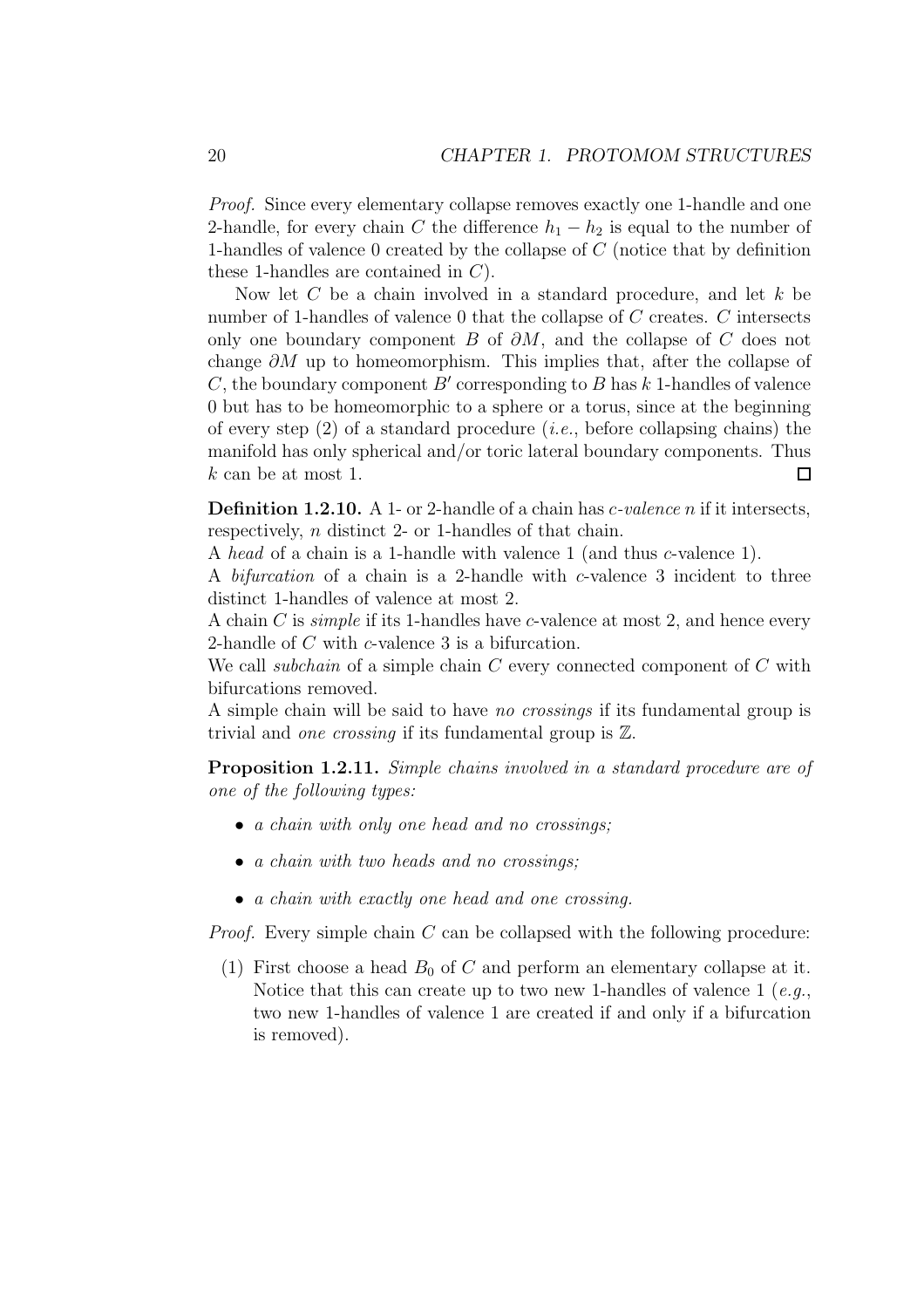- (2) If the last elementary collapse has created at least one new 1-handle of valence 1, choose one of them and perform an elementary collapse at it. Repeat the process if possible, or move to the next step otherwise.
- (3) If the last elementary collapse has created no new 1-handles of valence 1, collapse, among the 1-handles of valence 1 created so far that have not been already collapsed, the one that was created later. Notice that this operation is well-defined since, if the last elementary collapse created no new 1-handles of valence 1, all the non-collapsed 1-handles of valence 1 created so far have been created at different times. Then, if there is still at least one 1-handle of valence 1, restart from step (2).

In other words, we proceed collapsing the chain only through newly created 1 handles of valence 1; in particular, once we started to collapse a subchain, we have to collapse it entirely before collapsing anything else. Roughly speaking, the removal of a bifurcation "unlocks" to the collapse process two subchains of C (or a single subchain if it has both ends on that bifurcation), and the collapse of one of them can in turn "unlock" other subchains, and so on, thus creating different possible sequences  $(C_i)_{i\in I}$  of subchains where every subchain  $C_i$  is "unlocked" by the collapse of the subchain  $C_{i-1}$ . Thus, in the procedure described above, when a bifurcation  $A$  is collapsed we have to entirely collapse a subchain  $C_1$  unlocked by the removal of A together with all the sequences of subchains containing  $C_1$  before we can start to collapse the other subchain  $C_2$  unlocked by the removal of A.

Notice that, with the procedure (1)-(3) described above:

- if C has  $h > 0$  heads distinct from  $B_0$ , each of them will be left, after the collapse of the whole chain  $C$ , as a 1-handle of valence 0;
- if a subchain starts and ends at the same bifurcation  $(i.e.,$  if its intersection with a bifurcation has two connected components), the collapse of this subchain will leave one of its two ending 1-handles with valence 0;
- if a sequence of subchains starts and ends at the same bifurcation  $A$ , the collapse of this sequence of subchains will leave one of its two 1-handles touching A with valence 0.

This can be summarized by saying that if a simple chain retracts onto a bouquet of  $k \geq 1$  circles, its collapse will leave k 1-handles of valence 0.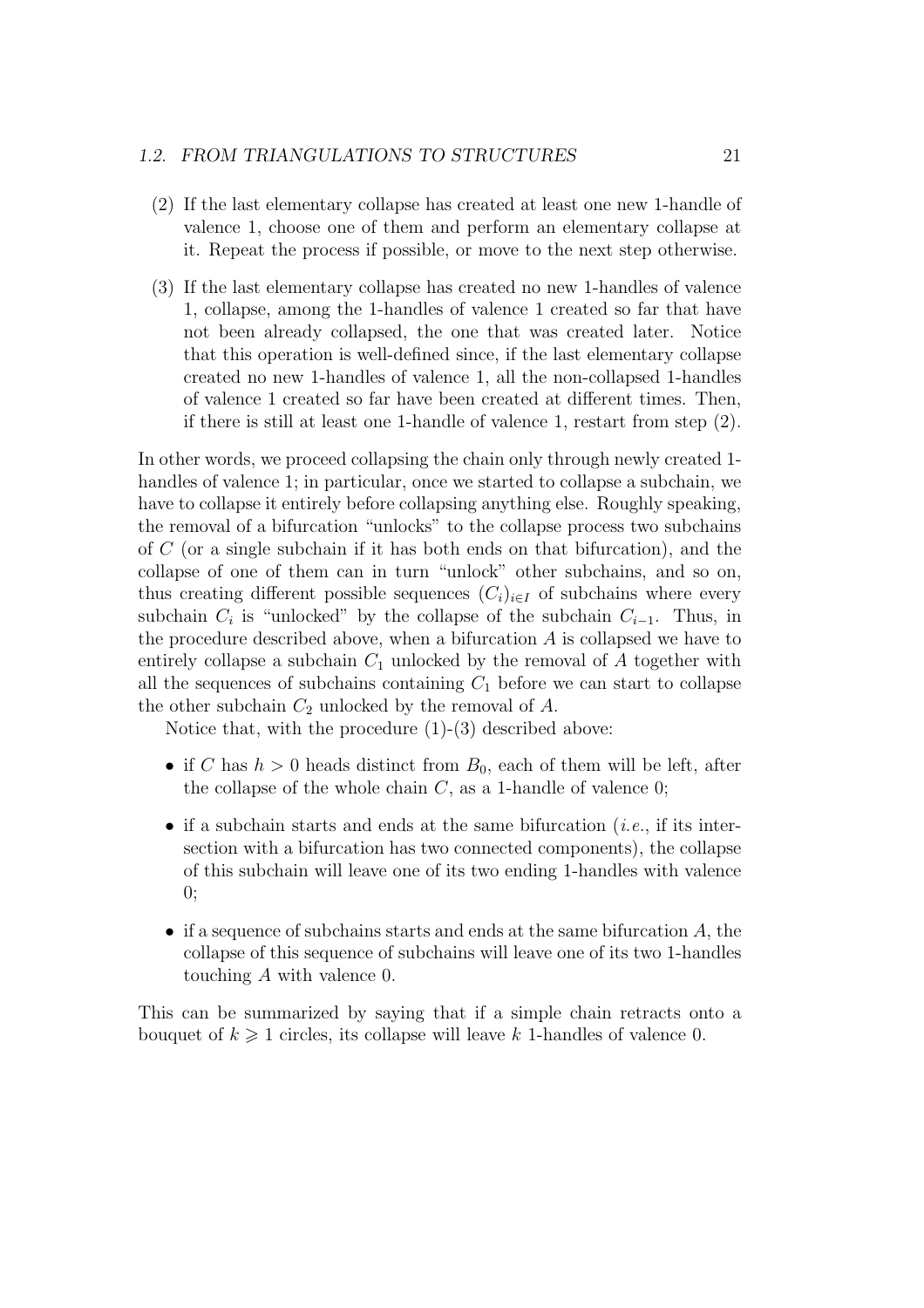During a standard procedure the lateral boundary of the manifold  $(i.e.,$  $\partial M_i \setminus \Sigma$  always consists only of spheres and/or tori as long as we are performing steps  $(1)-(4)$ , and only of tori and/or a surface of genus 2 as long as we are performing step (5). Since elementary collapses do not change the boundary of the manifold, collapsing a single chain during the standard procedure can create at most one 1-handle of valence 0 (and this happens only after performing operation (1) in case III or operation (1′ )). This means that simple chains can have at most one extra  $(h = 1)$  head or one crossing  $(k = 1)$ , but not both.  $\Box$ 

Having seen how simple chains behave, we want now to investigate nonsimple chains involved in a standard procedure. Let C be a chain of a manifold  $(M_i, \Delta_i)$ , and let  $(M_f, \Delta_f)$  be the manifold obtained after collapsing C. Let  $T_i$  be the (only) boundary component of  $M_i$  with nonempty intersection with C, and let  $T_f$  be the corresponding boundary component of  $M_f$ .  $T_f$ must be a sphere or a torus (in particular, it can be the boundary of a sphere with a 1-handle of valence 0 attached). Imagine to undo the collapse process, restoring the chain  $C$  by a sequence of steps each consisting in attaching a new 1-handle  $B_i$  of valence 1 and a new 2-handle  $A_i$  of valence 3. Of course  $A_j$  must be attached to  $B_j$  with valence exactly 1;  $A_j$  must also be attached twice to other 1-handles of C and/or to 1-handles with nonempty intersection with  $T_f$ . All the possible cases are listed below, and for each of them we discuss how it changes the number of heads, crossings, bifurcations and valences of the chain or chains "growing back" into C:

- (a)  $A_j$  is attached twice to  $T_f$ : a new chain, and thus a new head, is created.
- (b)  $A_j$  is attached to  $T_f$  and to a head of the chain: that head is replaced by a new one, and so the total number of heads remains the same.
- (c)  $A_j$  is attached to  $T_f$  and to a non-head 1-handle of the chain: a new head is created, and the valence of a 1-handle with c-valence  $\geq 2$  is increased by one.
- (d)  $A_j$  is attached twice to a head: a head is replaced with a new one, a new crossing is created and the valence of a 1-handle with c-valence  $\geqslant$  2 is increased by one.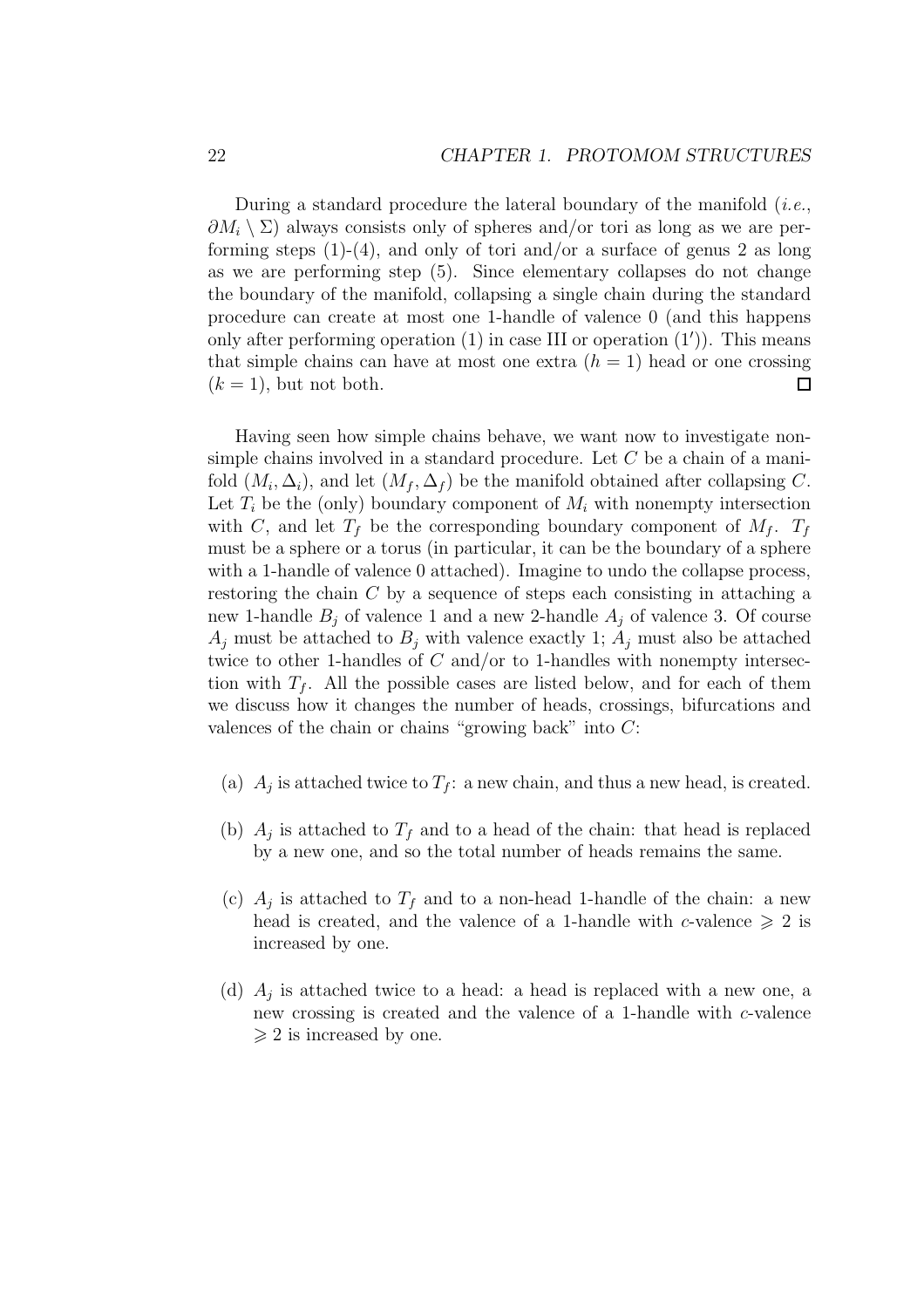- (e)  $A_j$  is attached twice to a non-head 1-handle: a new head and a new crossing are created, and the valence of a 1-handle with c-valence  $\geq 2$ is increased by two.
- (f)  $A_j$  is attached to two distinct 1-handles of the same chain: a new head and a new crossing are created, and the sum of the number of heads removed plus the increases in the valences of the 1-handles with c-valence  $\geqslant 2$  is equal to 2.
- (g)  $A_j$  is attached to two distinct chains: a new head is created, the number of chains is reduced by one, and the sum of the number of heads removed plus the increases in the valences of the 1-handles with c-valence  $\geqslant$  2 is equal to 2.

Let h be the number of extra heads (*i.e.*, in excess of one) of a chain  $C$ , let x be the number of crossings of  $C$ , and let  $v$  be the sum of all the extra valences among the 1-handles of  $C$  (*i.e.*,  $v := \sum_{val \geqslant 2} (val - 2)$ ). We can now prove the following:

Proposition 1.2.12. Chains involved in the standard procedure have, with the above notation,  $h + x - v = 0$  or 1, which is also the number of 1-handles of valence 0 that the collapse of C will create.

*Proof.* The sum  $h + x - v$  is invariant in cases (b)-(f) described above. Let k be the number of newly created chains during the "restoring procedure". Then, while restoring  $C$ , we have to attach exactly k new 2-handles as in case (a) (*i.e.*, 2-handles attached twice to T), thus creating the first head of the chain and  $k - 1$  extra heads. Since at the end of the restoring procedure we must have a single chain  $C$ , this means that we have to attach a number of 2-handles as in case  $(g)$  (*i.e.*, 2-handles attached to two distinct chains) equal to  $k-1$ : this creates  $k-1$  new heads (in addition to the  $k-1$  extra heads created in cases of type  $(a)$ , but the sum of the number of heads removed plus the increases in the valences of 1-handles with c-valence  $\geq 2$  is exactly equal to  $2k - 2$ .  $\Box$ 

### 1.2.3 ProtoMom subgraphs and the *reduced procedure*

ProtoMom subgraphs We introduce here the notion of protoMom subgraph, which is a slightly different variation of the notion of Mom-subgraph presented in section 3 of [17].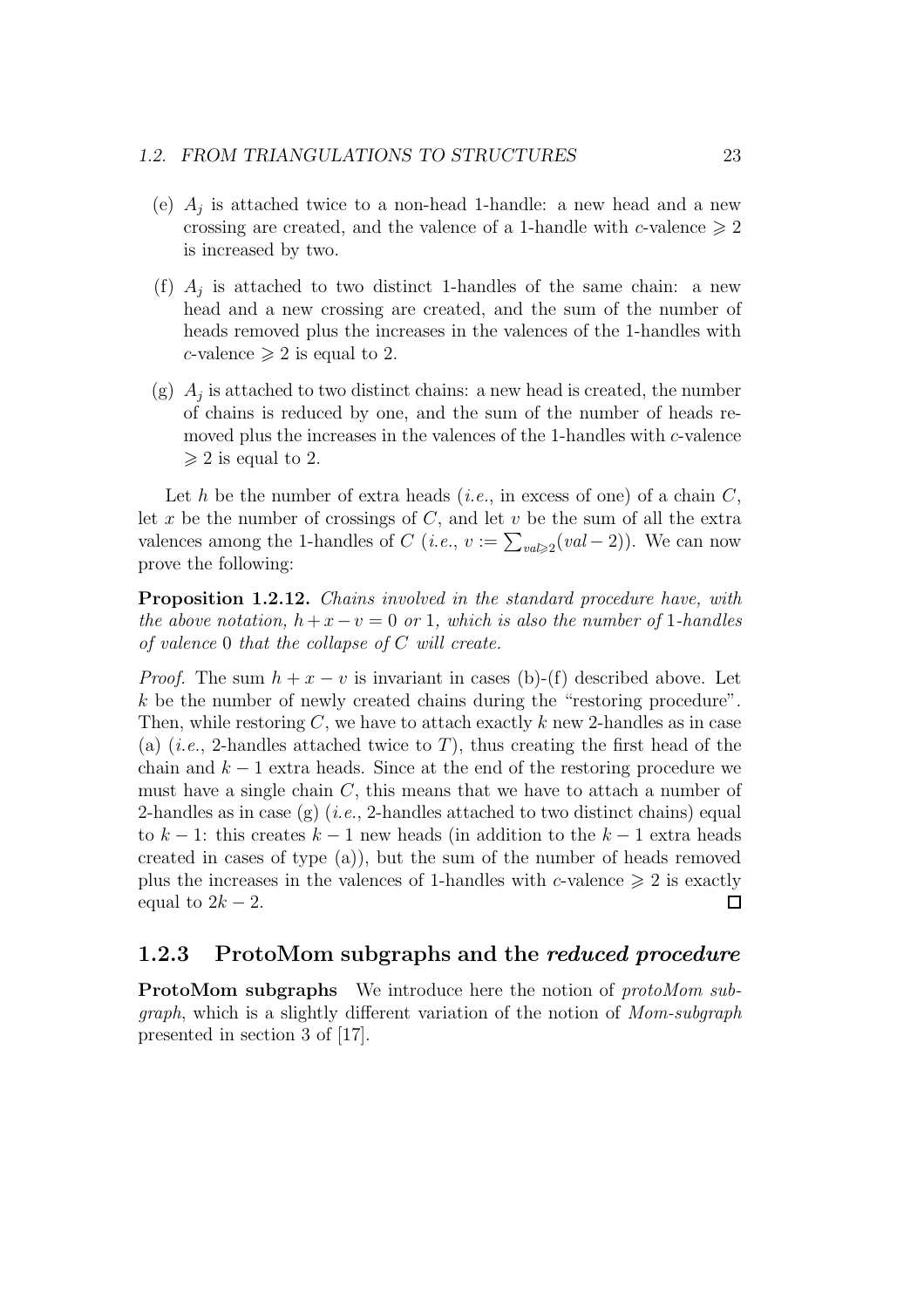Let  $N$  be an orientable 3-manifold with boundary that consists of a compact surface  $\Sigma$  without spherical components, and let  $\tau$  be an arbitrary ideal triangulation of  $N$ , seen as a decomposition of  $N$  into truncated tetrahedra. We will now associate (in a non-unique way) to every (possibly weak) protoMom structure  $(M, \Sigma, \Delta)$  internal on N obtained from  $(N, \tau)$  by a standard procedure a coloring on the 4-valent graph  $\Gamma$  corresponding to  $\tau$ , in the following way:

- assign color t to all the edges in the maximal forest  $T(\Gamma)$  chosen in step (0) and to all the edges corresponding to the 2-handles removed in cases I-II of steps (1). Notice that the result of a standard procedure remains the same if we choose, as the starting maximal forest, the set of all t-colored edges instead of  $T(\Gamma)$ .
- $\bullet$  assign color d to all the edges corresponding to the 2-handles removed with steps  $(2)$  (*i.e.*, with elementary collapses).
- assign to the edges corresponding to the 2-handles removed in case III of steps  $(1)$  or in steps  $(1')$  color z if one has to remove a 1-handle of valence 0 in the subsequent step  $(3)$ , or color c otherwise. We make this distinction because we mean c-colored edges to be the ones whose removal creates a "true" toric boundary component, while the removal of a z-colored edge creates a "temporary genus" around a 1-handle of valence 0 which will be removed in the subsequent step (3), thus restoring the previous boundary component type.
- assign color  $f$  to all remaining edges, which correspond to the nonremoved 2-handles.

Definition 1.2.13. Γ with a coloring as the one described above will be called a *protoMom subgraph* of M and denoted by  $\Gamma^c$ .

Notice that, given a protoMom-structure  $(M, \Sigma, \Delta)$  internal on  $(N, \tau)$ , we have a different protoMom subgraph of M for every different way of obtaining M from  $(N, \tau)$  with a standard procedure. In particular we have the following obvious fact:

**Observation 1.2.14.** Let  $(M_1, \Sigma, \Delta_1)$  and  $(M_2, \Sigma, \Delta_2)$  be two protoMomstructures internal to N, and let  $\Gamma_1^c$  and  $\Gamma_2^c$  be two (of the distinct possible many) protoMom subgraphs associated to them. Then  $M_1 = M_2$  if and only if  $F(\Gamma_1^c) = F(\Gamma_2^c)$ , where  $F(\Gamma^c)$  denotes the set of f-colored edges of  $\Gamma^c$ .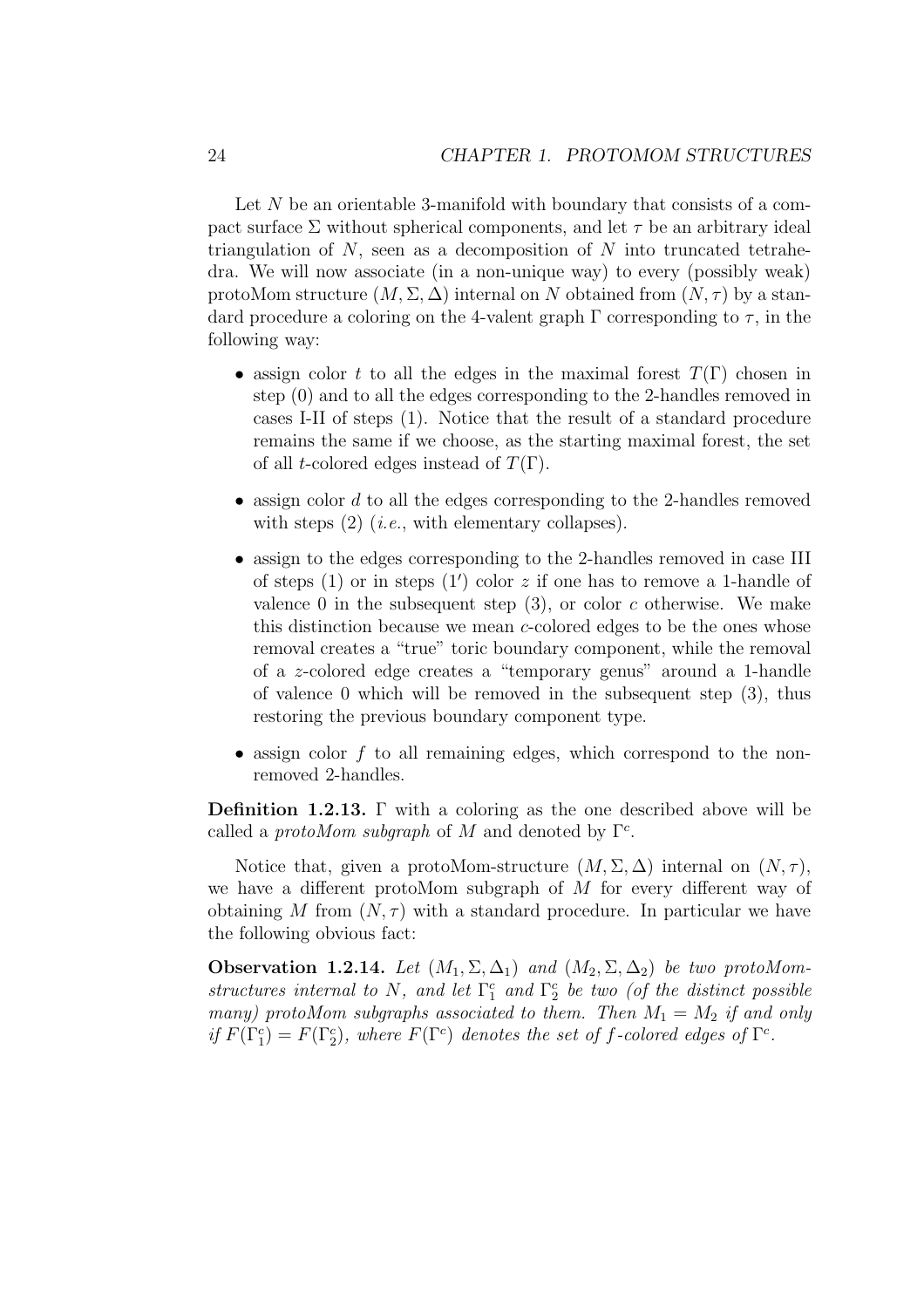**Remark 1.2.15.** Given  $(N, \tau)$  and  $\Gamma$  as above, there is by definition a surjective function from the set of standard procedures on  $(N, \tau)$  to the set of protoMom subgraphs on Γ. This function is not injective in general, e.g. two standard procedures which differ from one another only for the order in which their handles are removed give rise to the same coloring of Γ.

We now want to describe the relation between the protoMom subgraphs we introduced and the two types of Mom-subgraphs described in section 3 of [17].

**Remark 1.2.16.** Let  $\Gamma^c$  be a protoMom subgraph. If we change the color of all d- and z-colored edges of  $\Gamma^c$  to f we obtain a general Mom-subgraph Γ<sup>*g*</sup> in the sense of [17]. Moreover, if Γ<sup>*c*</sup> has exactly one *c*-colored edge, Γ<sup>*g*</sup> is a minimal Mom-subgraph in the sense of [17].

However, not all Mom-subgraphs can be obtained in this way. In general, we have the following:

**Observation 1.2.17.** Let  $\Gamma^c$  be a protoMom subgraph, and let  $T_1, \ldots, T_k$  be the connected components of the union of the t-colored edges of  $\Gamma$ . For each  $i \in \{1, \ldots, k\}$  let  $C_i$  be the set of c- or z-colored edges with both endpoints on  $T_i$  (notice that each c- or z-colored edge has both endpoints on the same tree by construction), and choose for each  $i \in \{1, ..., k\}$  an edge  $e_i \in C_i$ . If we set the color of  $e_1, \ldots, e_k$  to c and change the color of all the other c-, d- and z-colored edges of  $\Gamma^c$  to f we obtain a general Mom-subgraph  $\Gamma^g$ , and every general Mom-subgraph can be obtained in this way.

Moreover,  $\Gamma^g$  is a minimal Mom-subgraph if and only if  $k = 1$ .

d-colored edges correspond to the 2-handles removed with elementary collapses, and z-colored edges correspond to the 2-handles whose removal leads, possibly after collapsing some chains, to the creation of a 1-handle of valence 0. Changing their color to  $f$  means to keep all the corresponding 2-handles, i.e. we are not collapsing any chain nor removing any 1-handle of valence 0. In other words, we are skipping entirely steps  $(2)-(3)$  of the standard procedure and thus we are not removing any 1-handle. Remark 1.2.5 let us conclude that:

Remark 1.2.18. Mom-subgraphs on the 4-valent graph dual to a triangulated manifold  $(N, \tau)$  correspond bijectively to weak protoMom structures internal on N with no 1-handles removed. Such a structure is called  $\tau$ -maximal, since it is not properly contained in any other  $\tau$ -induced protoMom structure internal on N.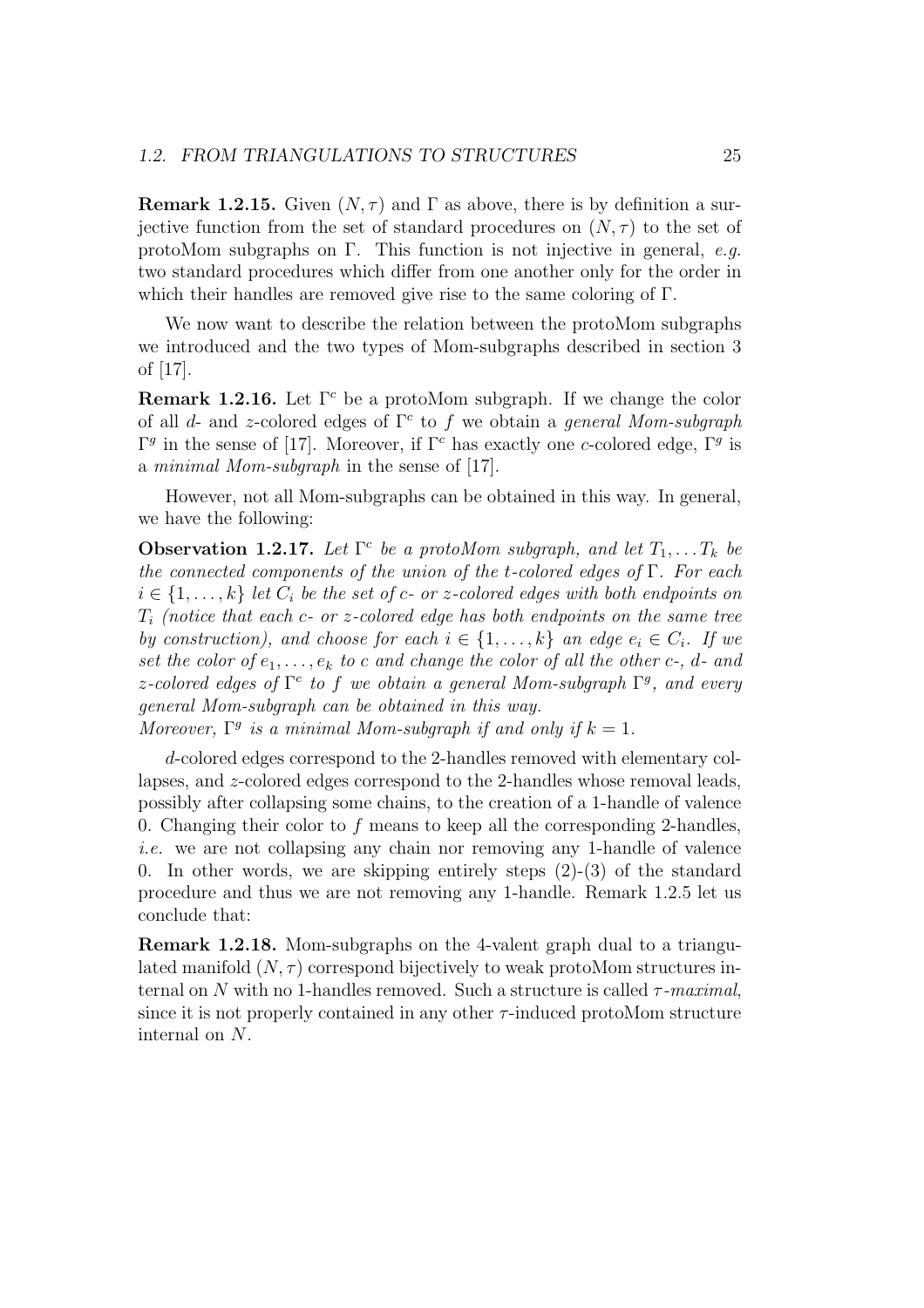The reduced procedure A variation of the standard procedure, which we will call the reduced procedure, is the following:

- 1. Remove from each tetrahedron of the triangulation  $\tau$  of N a small open ball to obtain  $(M', \Delta')$  as in the step (0) of a standard procedure;
- 2. Choose a maximal forest  $T(\Gamma)$  in  $\Gamma$  (trees consisting of a single point are allowed) such that the lateral boundary of the manifold  $(M'', \Delta'')$ , obtained by removing the 2-handles corresponding to  $T(\Gamma)$ , consists of a number k of spheres  $S_1, \ldots, S_k$  and such that for each  $S_i$  there exists a 2-handle  $\alpha_i$  with both sides on  $S_i$  (notice that one such  $T(\Gamma)$  always exists, for example by taking a maximal tree as  $T(\Gamma)$ ; then color the edges of  $T(\Gamma)$  by t.
- 3. For each  $S_i$  remove a 2-handle  $\alpha_i$  with both sides on  $S_i$  (this creates a lateral torus  $T_i$ ), and color the corresponding edge by  $c$ .
- 4. Remove a number  $h \geq 0$  of 2-handles  $\alpha_i$   $(j = 1, ..., h)$  with both sides on the same lateral torus  $T_{i_j}$   $(i_j \in \{1, ..., k\})$ , and color the corresponding edges by z. These z-colored edges want to represent the 2-handles whose removal increases the genus of a boundary component by one but only temporarily, i.e. for each z-colored handle a 1-handle of valence 0 will be later removed, thus decreasing the genus of that boundary component to its previous value.
- 5. If there are 1-handles of valence 1, collapse the corresponding chains, and color all the edges corresponding to the collapsed chains by d.
- 6. If there are 1-handles of valence 0, remove them, and color all remaining edges of  $\Gamma$  by f.

A reduced procedure on  $(N, \tau)$  gives as a result a manifold  $M \subset N$  with a handle structure  $\Delta$  induced by  $\tau$ , and a complete coloring  $\Gamma^c$  of the graph Γ dual to τ. Of course  $(M, Δ)$  is not necessarily a protoMom structure. However, a sufficient condition is the following:

**Remark 1.2.19.**  $(M, \Sigma, \Delta)$  obtained with a reduced procedure is a proto-Mom structure internal to  $N$  and with  $k$  lateral tori if: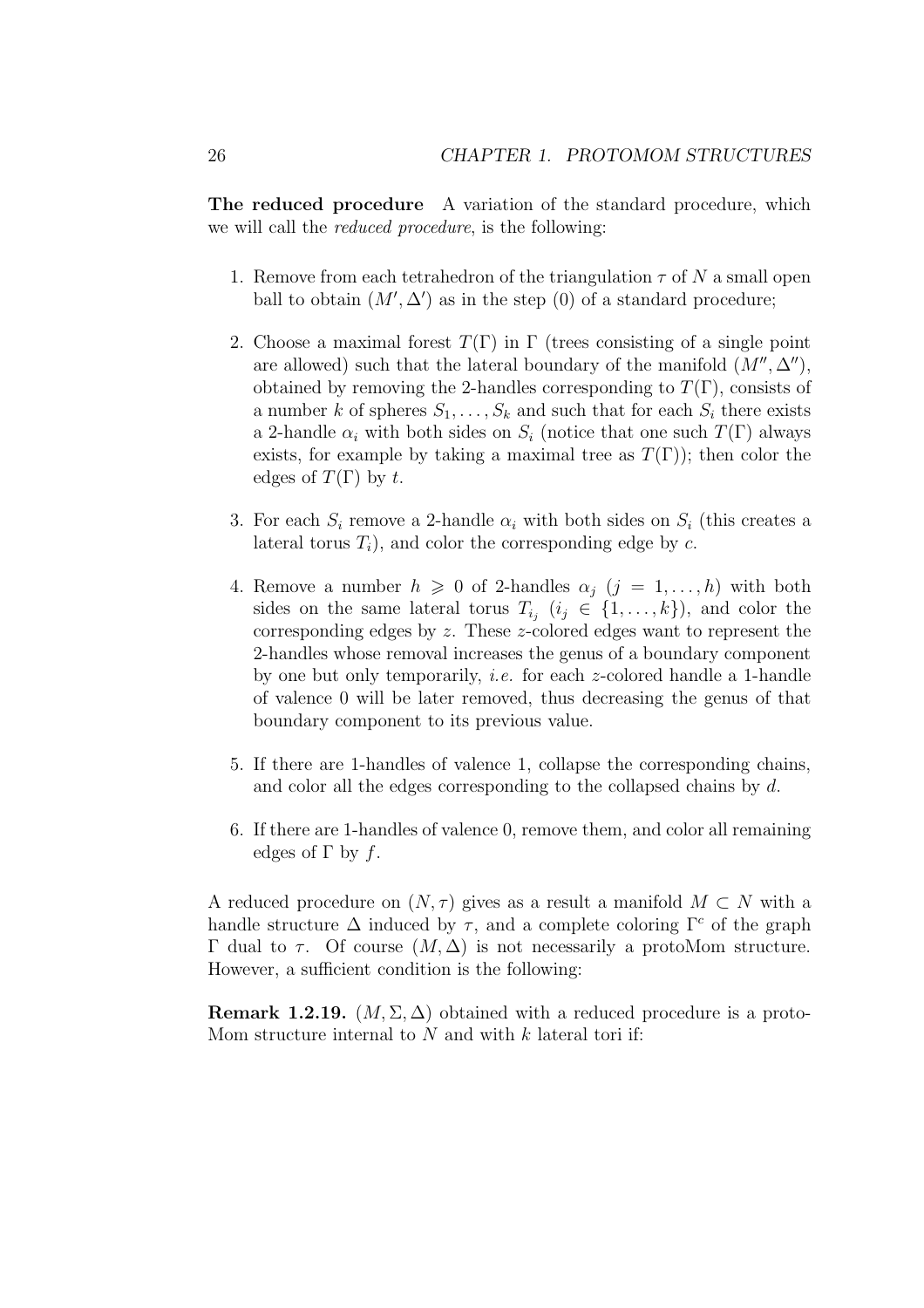#### 1.2. FROM TRIANGULATIONS TO STRUCTURES 27

- performing steps 1, 2, 3 and 5 (*i.e.*, collapsing the chains created with steps 2 and 3 but not the ones created with step 4) creates no 1-handles of valence  $0$  (indeed, if this is not the case, one of the k boundary component would be a sphere and not a torus).
- for each lateral torus  $T_i$ , if in step 4 a number n of 2-handles with both sides on  $T_i$  are removed, then, after collapsing all newly created chains in step 5, exactly a number  $n$  of 1-handles of valence 0 are removed in step 6 (indeed, if this is not the case, one of the  $k$  boundary component would be a genus  $q \geq 2$  surface and not a torus).

The main result of this section is the following:

**Theorem 1.2.20.** Let  $(M, \Sigma, \Delta)$  be a protoMom structure internal on  $(N, \tau)$ and let  $\Gamma^c$  be one of the protoMom subgraph associated to it. Then the pair  $((M, \Sigma, \Delta), \Gamma^c)$  can be obtained from  $(N, \tau)$  by a standard procedure if and only if it can be obtained from  $(N, \tau)$  by a reduced procedure.

Proof. The idea of the proof is to "modify" the standard procedure into the reduced one through some "intermediate procedures", and in particular a procedure which does all and only the moves done in the standard one but in a different order, collapsing all chains and removing all 1-handles of valence 0 in a single, not-repeated, final "cleanup" step. Let us be more precise now.

Suppose first that  $\Gamma^c$  is obtained by a standard procedure. Consider the following move, which is similar to step (1) of a standard procedure:

- $(1_A)$  Choose a 2-handle  $\alpha$  such that one of the following is true and remove it:
	- I the sides of  $\alpha$  lie on two distinct boundary components  $\partial_1$  and  $\partial_2$  of genera  $h_1$  and  $h_2$ , where  $h_i$  is the number of 1-handles of valence 0 which have a nonempty intersection with the new boundary component  $\partial_i'$  homeomorphic to  $\partial_i$  obtained after the collapse of all the chains whose heads have a nonempty intersection with  $\partial_i$ (roughly speaking,  $\partial_i$  is the boundary of a sphere with  $h_i$  1-handles of valence 0 attached);
	- II the sides of  $\alpha$  lie on two distinct boundary components  $\partial_1$  and  $\partial_2$ of genus  $h_1$  and  $1 + h_2$ ;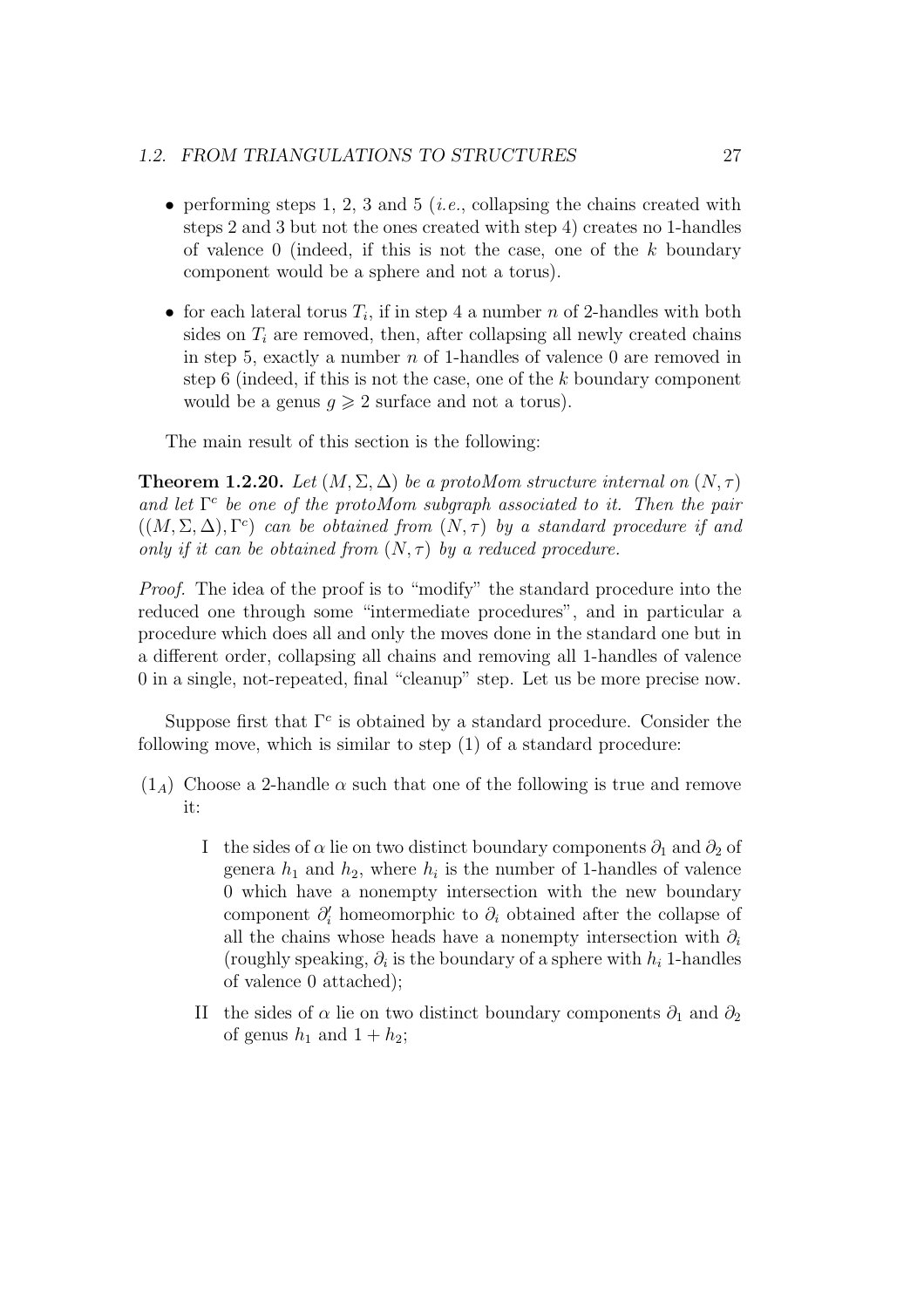III both sides of  $\alpha$  lie on the same boundary component  $\partial_1$  of genus  $h_1$ .

Notice that operation (1) of the standard procedure can be expressed as "If  $\Delta_i$  does not contain 1-handles of valence 0 or 1, then perform move  $(1_A)$ " (*i.e.*, at the beginning of each step  $(1)$  of a standard procedure we always have  $h_i = 0$ ).

Given that, we will not change the resulting protoMom subgraph if we use, instead of the standard procedure, a similar procedure where cycles of steps (1)-(3) are replaced by cycles of steps  $(1_A)-(2)$  followed by a single step (3).

In a similar way, consider now the move  $(1_B)$  which is obtained from move  $(1_A)$  by replacing case III with the following one:

III both sides of  $\alpha$  lie on the same boundary component  $\partial_1$  of genus  $h_1$ and  $\alpha$  is not contained in a chain.

Consider now the "intermediate procedure" which is similar to the standard one but where cycles of steps  $(1)-(3)$  are replaced by cycles of step  $(1_B)$ , followed by a single step (2) and then followed by a single step (3). Remember that each elementary collapse affects only a single boundary component and does not change the topology of the manifold; the difference between the definitions of moves  $(1_A)$  and  $(1_B)$  assures that with the latter we do not remove 2-handles which are already "virtually removed", since they belong to a chain that will be collapsed in the subsequent step (2). Since every 2-handle which belongs to a chain at any time during a standard procedure will still belong to some chain after performing all operations  $(1_B)$ , we will not change the resulting protoMom subgraph if we use this "intermediate procedure" instead of the standard one.

Starting from this intermediate procedure we will now construct a reduced procedure which has the same protoMom subgraph as a result, thus proving the "only if" part of the thesis. Choose as a maximal forest to be colored by t the maximal forest chosen with the standard procedure plus all the 2 handles which are removed in cases I-II of steps  $(1)$ . Then color by c all the 2-handles removed in case III of steps (1) such that no 1-handles of valence 0 is removed in the subsequent step  $(3)$ , and color by z all the other 2-handles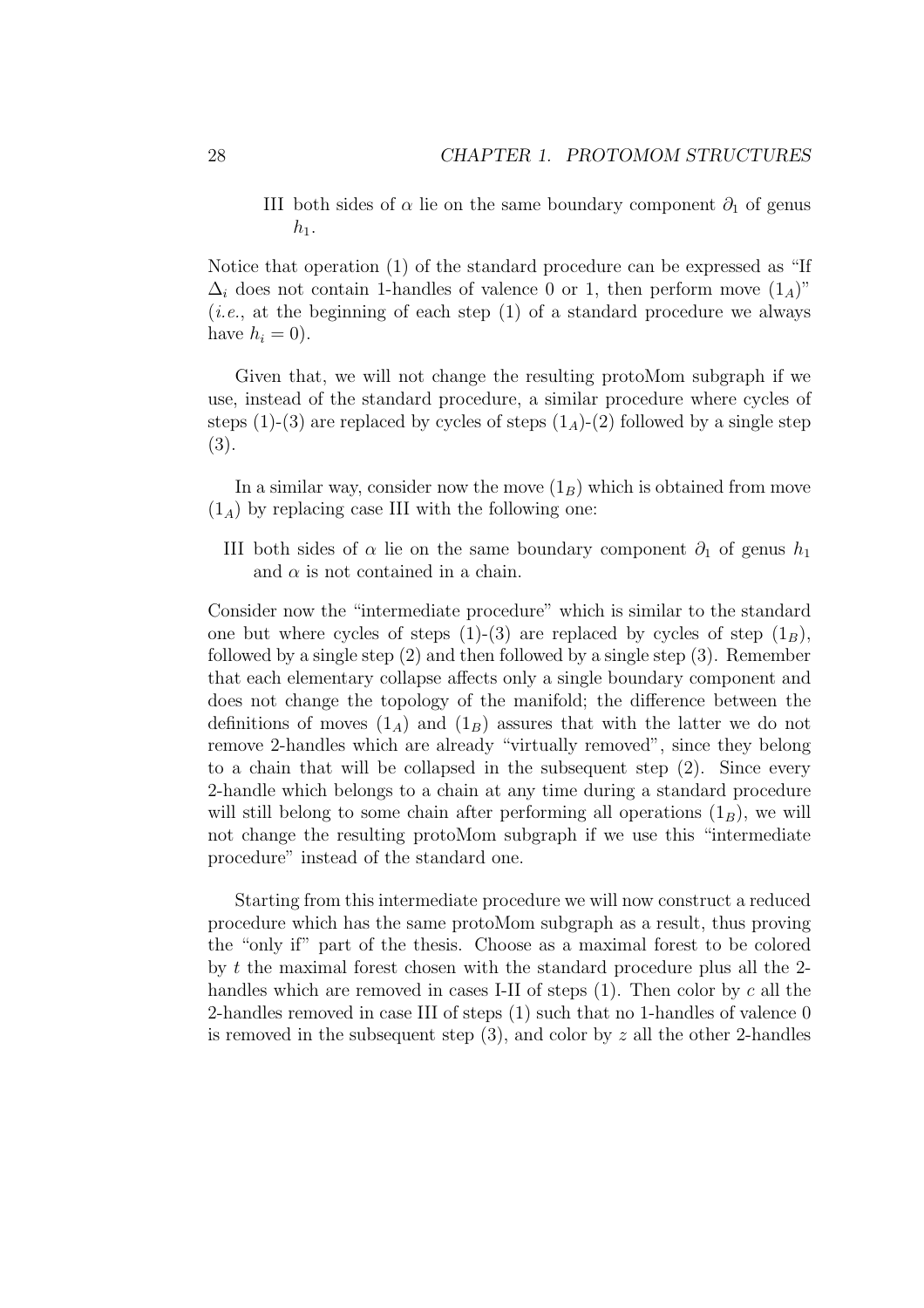which are removed in case III of steps  $(1)$  and all other 2-handles which are removed in steps (1′ ). As we proved above, we then can collapse all chains at once (color the corresponding edges by  $d$ ), and finally remove all 1-handles of valence 0. This shows that  $\Gamma^c$  can be obtained by a reduced procedure too.

The converse is also true since, if  $\Gamma^c$  is obtained by a reduced procedure, then it can be obtained by a standard procedure in the following way (every step below represents a cyclic performance of operations (1)-(3) or (1′ )-(3) of the standard procedure):

- first remove all *t*-colored edges as the starting maximal forest, and then collapse all eventually-created chains;
- remove a c-colored edge, and collapse all eventually-created chains (notice that 1-handles of valence 0 cannot be created by these collapses); repeat this process for all c-colored edges;
- remove a z-colored edge, collapse all eventually-created chains, and remove the newly created 1-handle of valence 0; repeat this process for all z-colored edges.

Remark 1.2.21. The standard procedure constructed from a reduced one in the last paragraph of the previous proof gives a bijective correspondence between z-colored edges (which are removed during steps (1) and steps (1′ )) and 1-handles of valence 0 (which are removed in subsequent steps (3)).

Conjecture 1.2.22. Every protoMom M has at least one subgraph with the following property: every z-colored 2-handle A can be chosen in a such a way that the corresponding 1-handle of valence 0 is incident to A.

Moreover, every other protoMom subgraph of M can be changed into one with this property by a finite sequence of color-switching between a z-edge and a d-edge such that their corresponding 2-handles are incident to a common 1-handle.

Partial proof. If the removal of A creates a 1-handle of valence 0 there is nothing to prove. So we can suppose that  $A$  is such that its removal creates no 1-handles of valence 0, but at least one 1-handle B′ of valence 1 (and

 $\Box$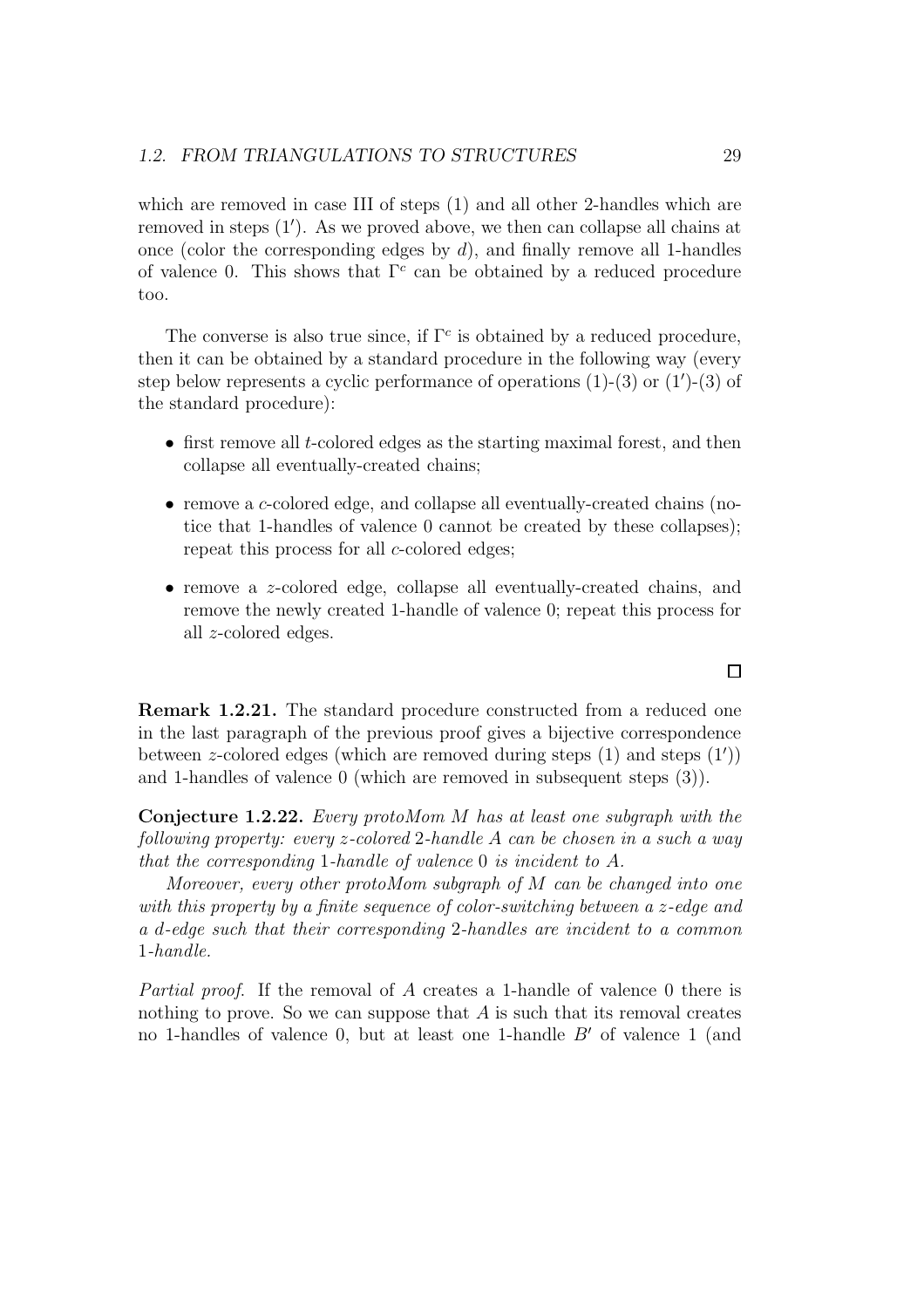thus at least a chain C containing  $B'$ ). Let us first consider the case when A passes along B′ only once, and let A′ be the other 2-handle incident to  $B'$ . The manifold obtained by removing A is then homeomorphic to the manifold obtained by removing  $A'$ : if we remove A as a z-colored 2-handle and then  $A'$  with an elementary collapse, or if we remove  $A'$  as a z-colored 2-handle and A with an elementary collapse, we obtain the same manifold up to homeomorphism, but we change the protoMom subgraph  $\Gamma^c$  by switching colors between a  $z$ - and a d-colored edge. Repeating the process we can homeomorphically "move the hole" (*i.e.*, the color  $z$ ) along the 2-handles of a chain as long as they have in common a 1-handle of valence 2.

The conjecture is then true if all chains are simple. To be more precise, a 2-handle A whose removal will lead, possibly after the collapse of newly created simple chains, to the creation of a 1-handle of valence 0 is of one of the following types:

- 1. A passes three times along a single 1-handle B of valence 3;
- 2. A passes two times along a 1-handle B of valence 2 and once along a distinct 1-handle  $B'$  (if  $B'$  has valence 2 this will create a chain whose collapse do not create any other 1-handles of valence 0);
- 3. A is such that its removal creates exactly one 1-handle  $B'$  of valence 1, belonging to a simple chain with one head and one crossing;
- 4. A is such that its removal creates two distinct 1-handles of valence 1 belonging to two distinct simple chains (one with one head and one crossing, and the other with one head and no crossings);
- 5. A is such that its removal creates two distinct 1-handles of valence 1 belonging to the same simple chain (with two heads and no crossings);
- 6. A is such that its removal creates three distinct 1-handles of valence 1, and the corresponding simple chains are as in the previous two cases plus one more chain with one head and no crossings.

The statement is obviously true in cases 1 and 2. In case 3, since "moving the hole" across bifurcations can be done homeomorphically too, we can then "move the hole" up to one of the bifurcations of the crossing and reduce to case 6. The same holds for case 4. In case 5, if the two-headed created chain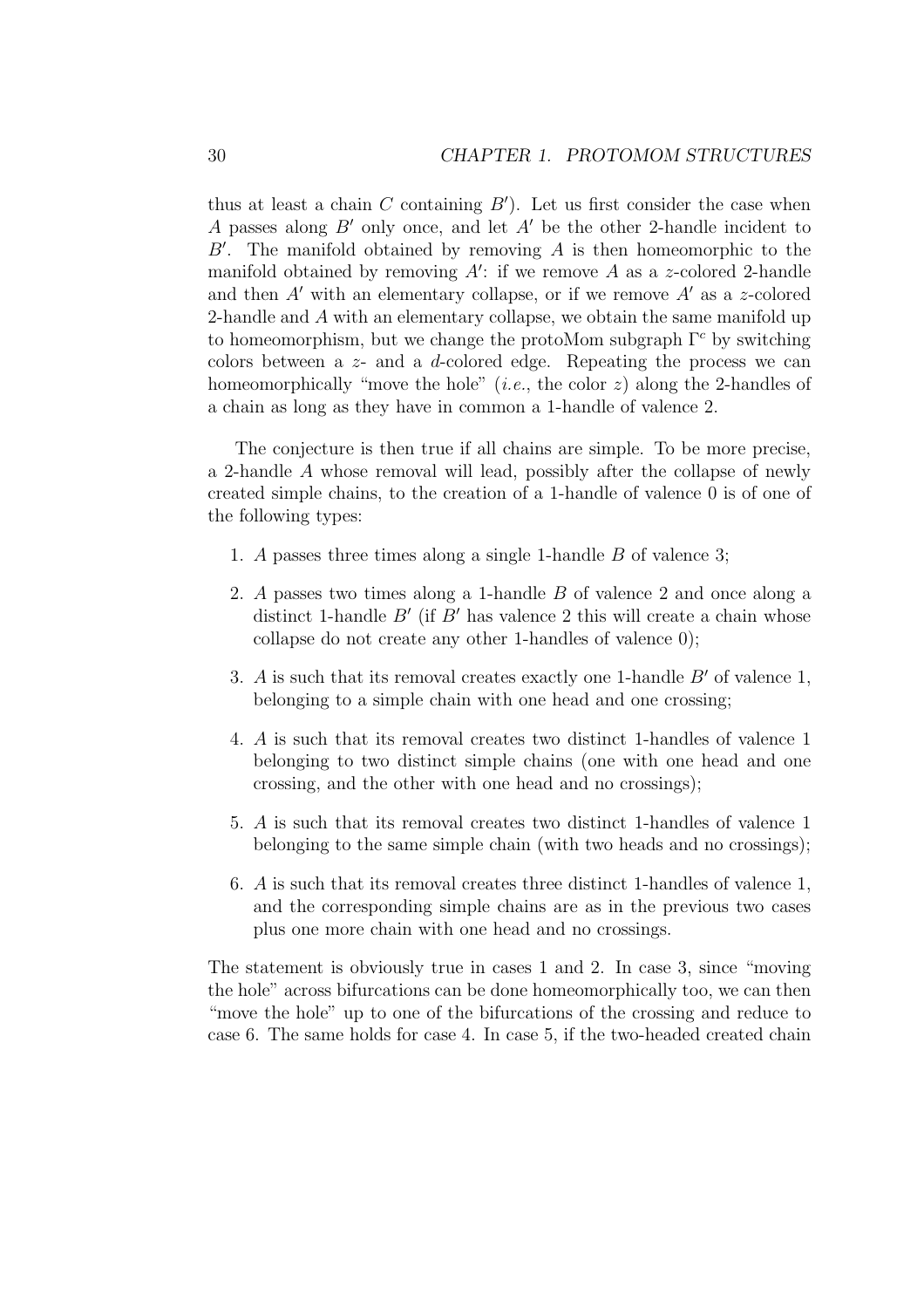has a bifurcation we reduce to case 6, while if it is composed by a single subchain than the statement holds.

So we are left with case 6. Notice that the union of A and the two or three simple chains created by its removal has fundamental group  $\mathbb{Z}$ , so there is a non-trivial "loop of handles" (made by the 1- and 2-handles intersecting a chosen non-trivial loop in the handle structure), and this "loop of handles" can be chosen with a minimal number of handles (it will have an equal number of 1- and 2-handles, and there exists a non-trivial loop crossing exactly once each of them). Possibly after "moving the hole" along the chain, we can assume A is contained in this "loop of handles". Then the removal of A will create only simple chains without crossings, and exactly one of them will be with two heads  $B$  and  $B'$ . If we start collapsing the two-headed chain from  $B'$ , then  $B$  will be left as a 1-handle of valence 0.

To conclude the proof of the conjecture we are left with the following:

- Do we need to "move the hole" across 1-handles of valence > 2? And if so, can it be done in some way?
- Prove the conjecture if A passes 2 or 3 times along  $B'$  in the non-simple case.

### 1.3 From internal protoMom structures to ideal triangulations

In this section we will prove the following result, which was stated and proved in [17] (we provide here a slightly different proof because it will be later needed to prove Theorem 1.4.3):

**Theorem 1.3.1.** Every full weak protoMom structure  $(M, \Sigma, \Delta)$  can be obtained via a standard (or reduced) procedure from an ideal triangulation of a compact connected orientable 3-manifold  $N$  such that  $\partial N$  is homeomorphic to  $\Sigma$ .

Induced triangulations of lateral tori Since a full weak protoMom structure  $(M, \Sigma, \Delta)$  contains no 1-handles of valence 0, each lateral torus  $T_i$  of M admits a natural decompositions into discs of the following 3 types: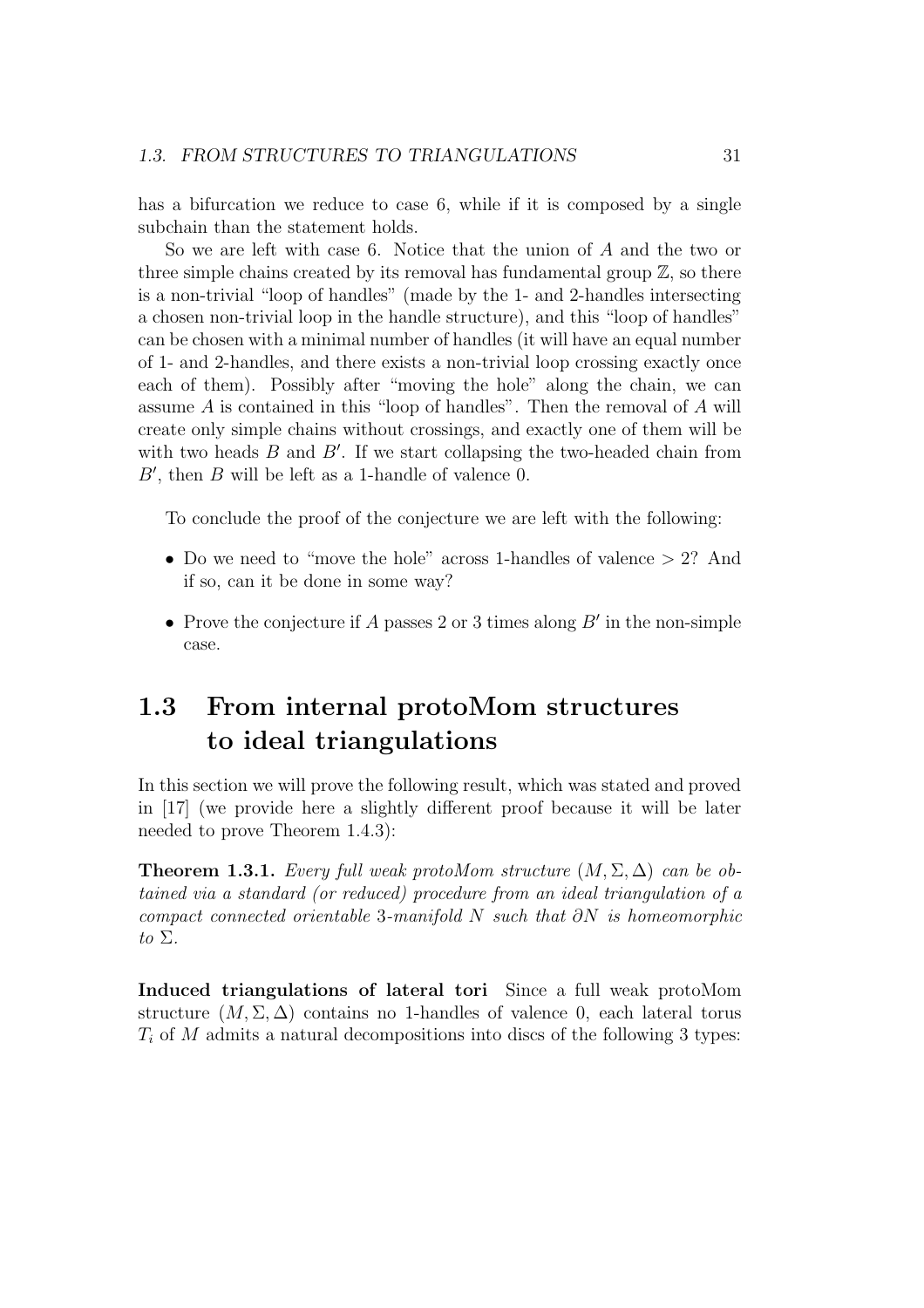- lakes contained in  $\Sigma \times \{1\}$  (which are discs thanks to fullness);
- strips of the form  $\ell \times I$ , where  $\ell$  is an arc in  $\partial D^2$  for some 1-handle  $D^2 \times I$ ;
- hexagons of the form  $D^2 \times \{*\}$ , where  $*\in \partial I$  for some 2-handle  $D^2 \times I$ .

This decomposition induces a natural triangulation of  $T_i$  obtained by compressing each lake to a point and each strip  $\ell \times [0,1]$  to the arc  $\{*\} \times [0,1]$ with  $*\in \ell$ . We denote this triangulation by  $\tau'(T_i)$ .

Moves on triangulations of surfaces We introduce now three moves on triangulations of surfaces [17], which will be used to prove Theorem 1.3.1. Let  $S$  be a closed surface (for our purpose  $S$  will usually be a sphere or a torus  $\partial H$ , where H is a ball or a solid torus) and let  $\tau$  be a triangulation of S.

**Definition 1.3.2.** Let v be a vertex of  $\tau$ , let e' and e'' be two distinct edges incident to v, and let v' and v'' be the other endpoints of  $e'$  and  $e''$  (which are not necessarily distinct from v). The move  $(s1)$  consists in cutting S along  $e' \cup v \cup e''$  and filling the resulting square with two triangles with a common edge joining  $v'$  and  $v''$  (see Figure 1.1). We will say that the move (s1) is performed at  $v$  along  $e', e''$ .



Figure 1.1: The move (s1)

**Remark 1.3.3.** Performing the move (s1) at v along  $e', e''$  can be viewed as gluing to S a 2-dimensional triangle  $\delta$  via a piecewise-linear identification of two of its edges with  $e' \cup e''$ .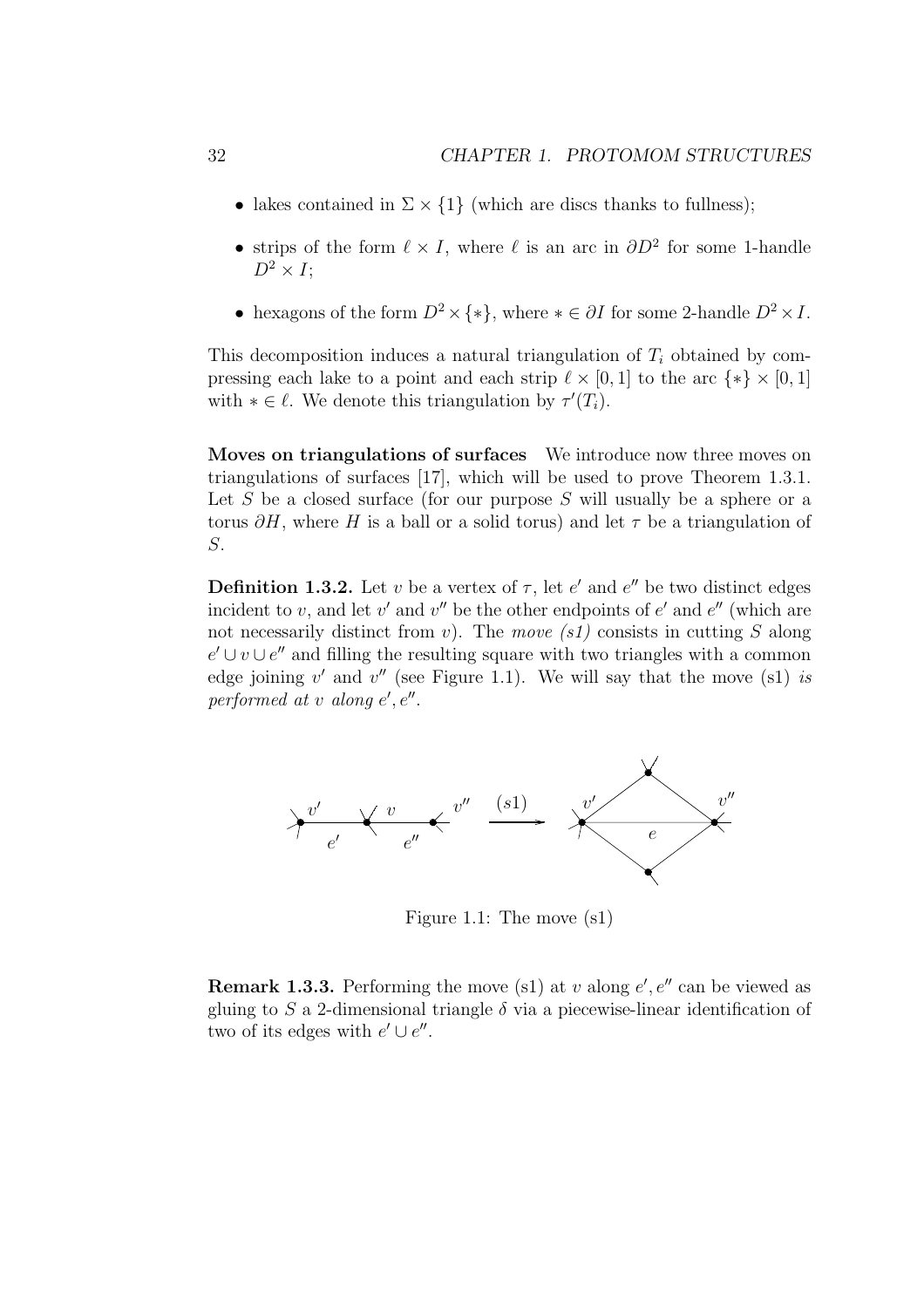**Definition 1.3.4.** Let e be an edge of  $\tau$  adjacent to two distinct faces  $\alpha$  and β. The move (s2) consists in replacing e with the other diagonal  $e'$  of the square  $\alpha \cup \beta$  (see Figure 1.2). We will say that the move (s2) is performed at e.



Figure 1.2: The move (s2)

**Remark 1.3.5.** Suppose  $S = \partial H$ , where H is a handlebody. If we glue to H a tetrahedron  $\delta$  via a piecewise-linear identification of two of its faces with  $\alpha \cup \beta$ , then the surface  $S' := \partial(H \cup \delta)$  is obtained from S by performing the move (s2) at  $e$ .

**Definition 1.3.6.** Let v be a vertex of  $\tau$  incident to exactly 3 distinct triangles  $\alpha_1$ ,  $\alpha_2$  and  $\alpha_3$ . The *move* (s<sup>3</sup>) consists in removing v and the three edges incident to it, thus merging  $\alpha_1$ ,  $\alpha_2$  and  $\alpha_3$  into a single triangle) (see Figure 1.3). We will say that the move  $(s3)$  is performed at v.



Figure 1.3: The move (s3)

**Remark 1.3.7.** Suppose  $S = \partial H$ , where H is a handlebody. If one glues to H a tetrahedron  $\delta$  via a piecewise-linear identification of three of its faces with  $\alpha_1 \cup \alpha_2 \cup \alpha_3$ , then the surface  $S' := \partial(H \cup \delta)$  is obtained from S by performing the move  $(s3)$  at v.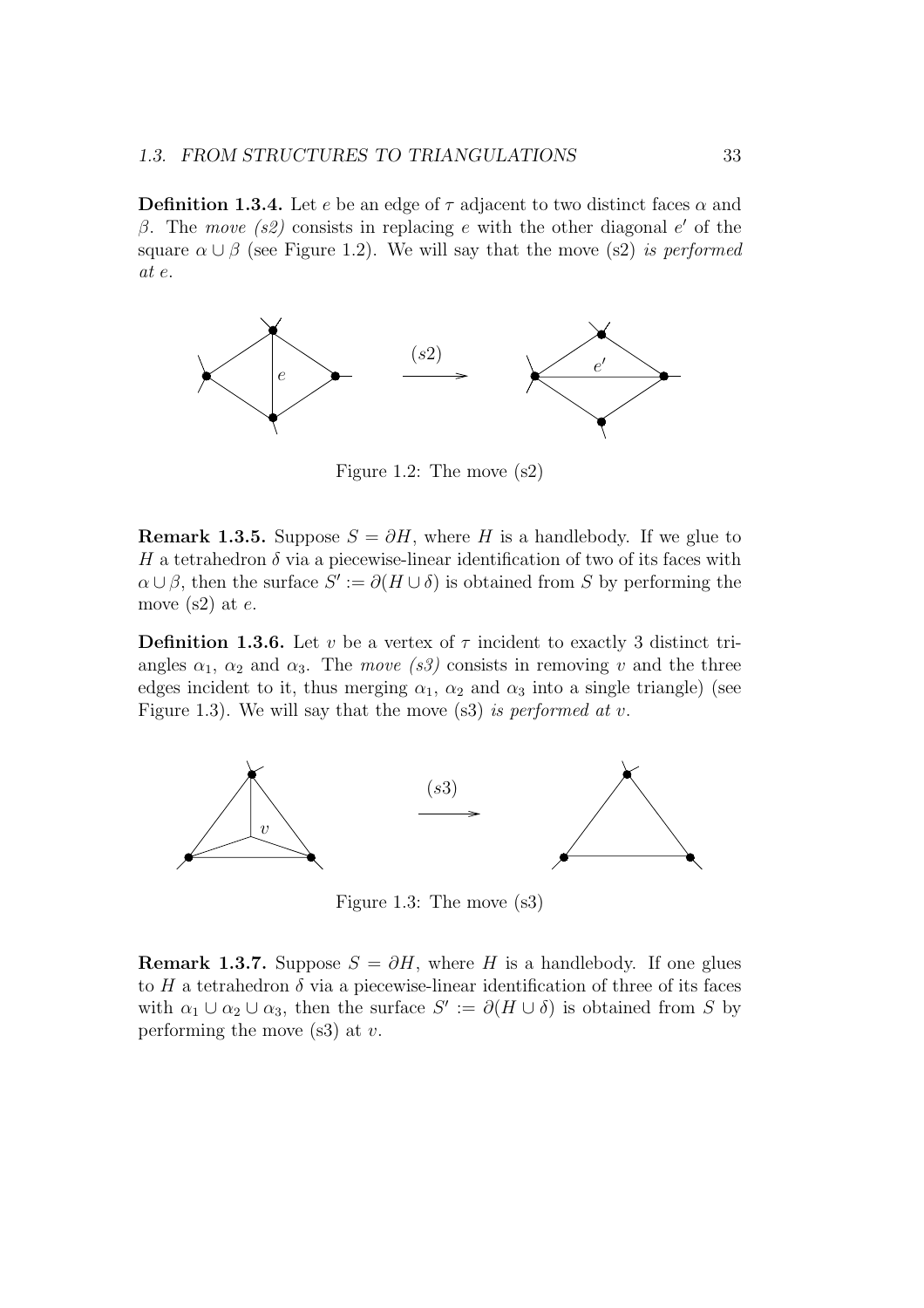From 2-dimensional triangulations to 3-dimensional ones We want to give here a different proof of Lemma 1.3.8 and Lemma 1.3.9 (stated in [17], section 2.2) trying to minimize the number of tetrahedra of the triangulation constructed in the proof, since that will be needed to prove Theorem 1.4.3 of the next subsection.

**Lemma 1.3.8.** Let  $\tau$  be a "loose" triangulation of a two-dimensional sphere  $S = \partial H$ , where H is a 3-ball. Then there exists a triangulation  $\tau'$  of H such that  $\tau'|_{\partial H} = \tau$ , and  $\tau'^{(0)} = \tau^{(0)}$ .

*Proof.* The main idea for constructing  $\tau'$  is to choose a vertex v of  $\tau$  and take cones over all triangles not containing v, but for this purpose v must have a "loose" star with nonempty complement and all the k edges departing from v must have distinct endpoints  $v_1 \neq \cdots \neq v_k \neq v$ .

(1) If  $\tau$  contains a vertex v of valence 1, then the complement of its star is always nonempty and the edge departing from v has an endpoint  $v_1 \neq v$ , so we can take cones from  $v$ .

(2) If  $\tau$  contains a vertex v of valence 2, we have one of the situations shown in Figure 1.4. In case (a) we can take cones over  $v$ . In case (b) we can perform the move  $(s2)$  at e and then take cones over v; this will add an extra tetrahedron to  $\tau'$  in the sense of Remark 1.3.5. In case (c) we have at least one vertex of valence 1 and so we can take cones from it.



Figure 1.4: A vertex  $v$  of valence 2 in a triangulated sphere

(3) Suppose now that all the vertices of  $\tau$  have valence at least 3. We want to prove that there exists a vertex  $v$  such that all edges departing from it have distinct endpoints which are also  $\neq v$  (so we can take cones from v).

In fact, if there is no such vertex, every vertex v of  $\tau$  has a "circle edge" (an edge with both endpoints on  $v$ ) or is contained in at least one "2-edge" circle" (which means there are two distinct edges departing from  $v$  and ending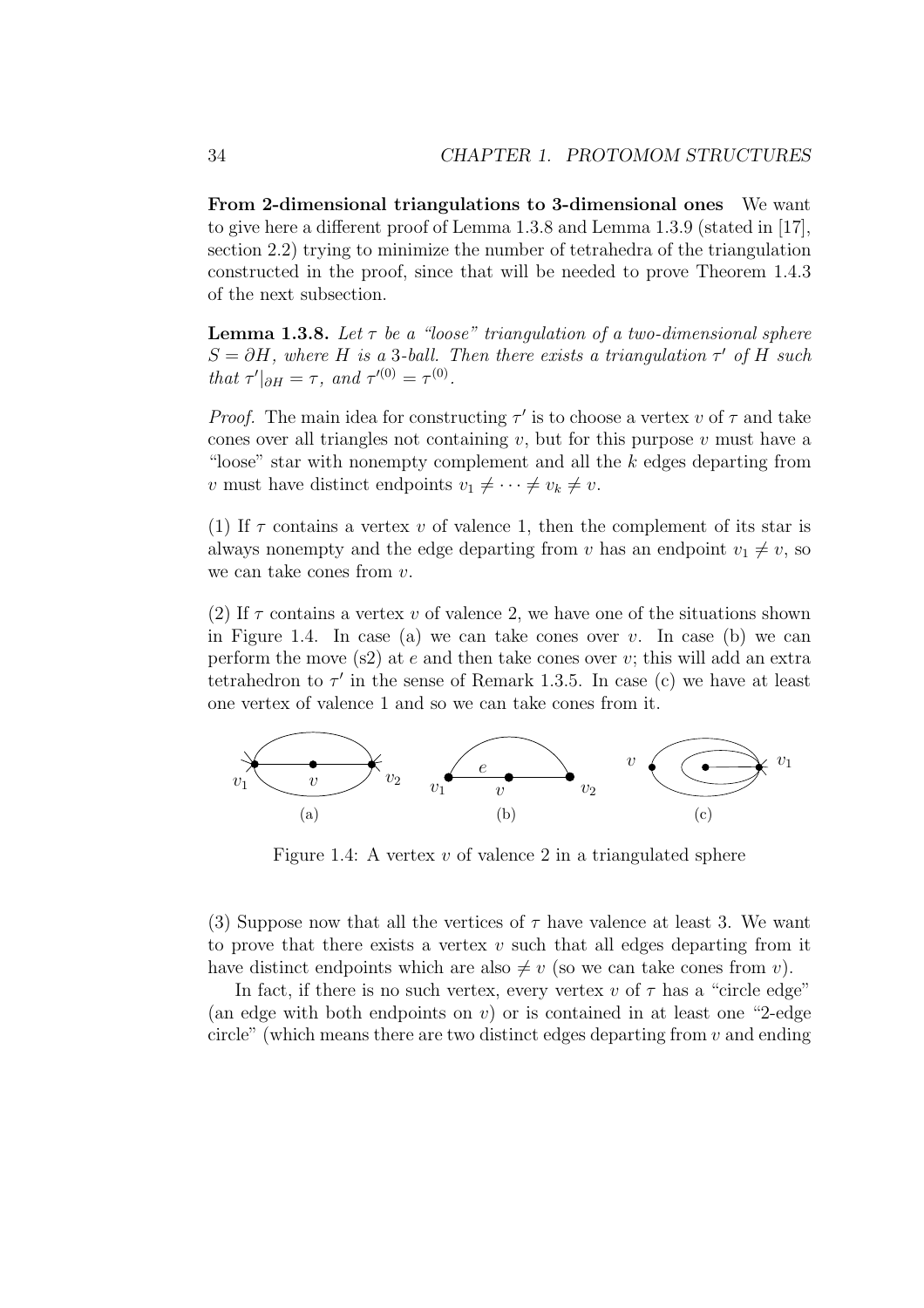on the same v ′ , their union giving an embedded circle). Note that, since we are assuming  $\tau$  has no vertices of valence 1, the existence of a "circle edge" implies that there is also at least a "2-edge circle".

A "2-edge circle" divides the sphere into two triangulated discs, both of which may or may not contain other "2-edge circles". Take an innermost "2-edge circle" (*i.e.*, a "2-edge circle" such that a disc  $D$  bounded by it does not contain any other "2-edge circle", and thus no "circle edges" too). Since every vertex has a "circle edge" or belongs to a "2-edge circle", this disc D does not contain any other vertex, and thus D cannot be a triangulated disc, which contradicts our hypothesis.

So  $\tau$  has a vertex v of valence at least 3 with all edges departing from it having distinct endpoints. Since the complement of its star is always nonempty we can take cones over  $v$ . П

The following lemma will be the key ingredient in the proof of Theorem 1.3.1:

**Lemma 1.3.9.** Let  $\tau$  be a "loose" triangulation of a two-dimensional torus  $T = \partial H$ , where H is a solid torus. Then there exists a triangulation  $\tau'$  of H such that  $\tau'|_{\partial H} = \tau$ , and  $\tau'^{(0)} = \tau^{(0)}$ .

*Proof.* Consider the set L of all embedded cycles in  $\tau^{(1)}$  trivial in H but nontrivial in T.

(1) Assume first that there exists a cycle  $\ell \in L$  of length  $k \geq 3$ . Add to T along  $\ell$  a k-gon  $\Pi$  triangulated by choosing one of its vertices and taking cones over all vertices not incident to the chosen one. Cutting along  $\Pi$  we obtain a triangulated sphere bounding a ball, to which we can apply Lemma 1.3.8. The desired conclusion follows by gluing back the two copies of Π.

 $(2)$  Assume now that all the cycles in L consist of at most two edges. Then, up to symmetries,  $\tau$  is as in one of the cases shown in Figure 1.6, or can be obtained by one of them by a finite sequence of the moves shown in Figure 1.5, each one adding a vertex of valence 1 or 2 and two triangles. We will handle these "simple" cases by hand, constructing for each one a triangulation with the wanted properties. Let us be more precise now.

In case (a)  $\tau$  is isomorphic to the triangulation of the boundary of the solid torus induced by the triangulation of the latter with a single tetrahedron. Cases (c) and (d) can be reduced to case (a) after performing move  $(s3)$ ,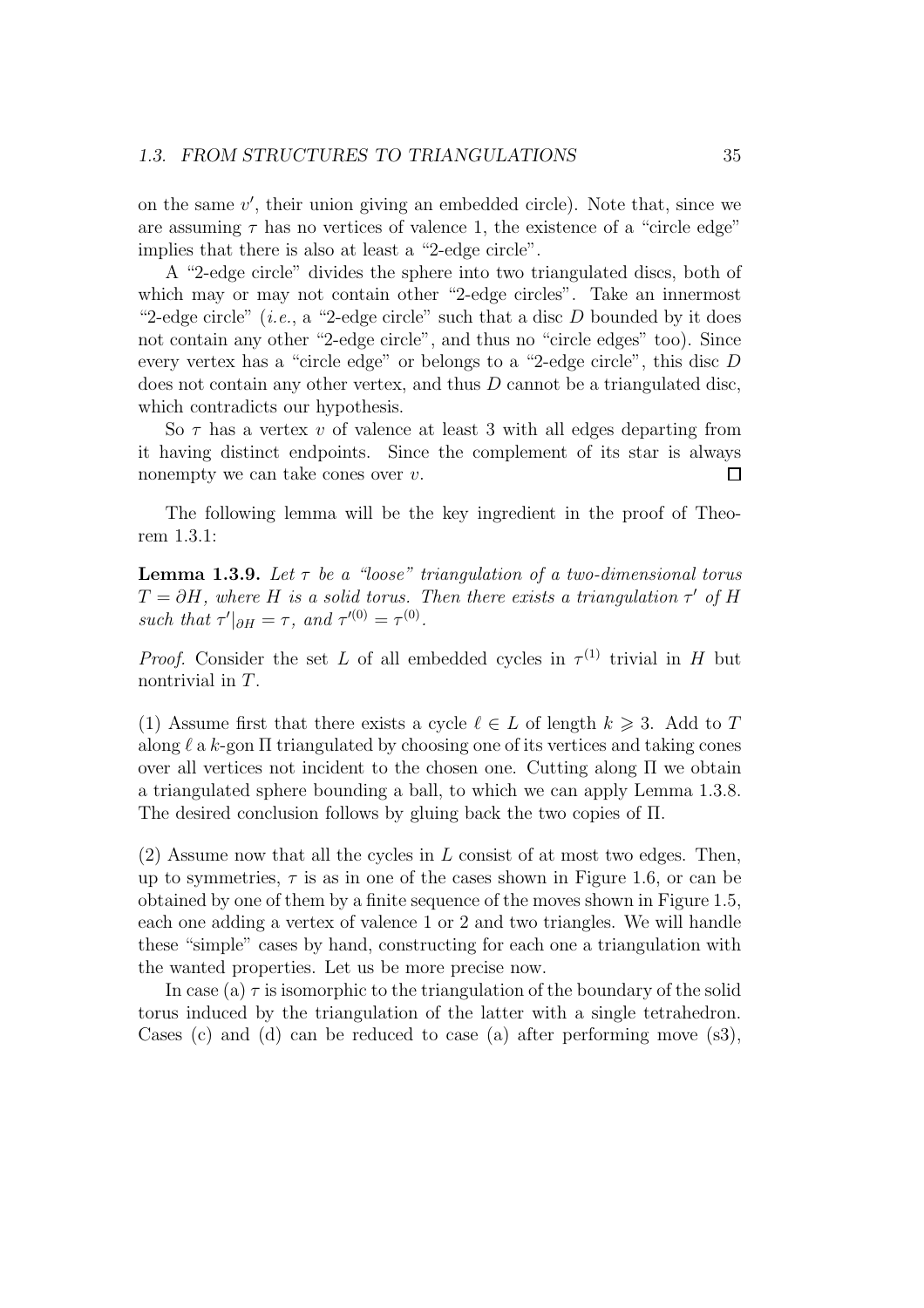

Figure 1.5: Adding a vertex of valence 1 or 2  $(v_1$  and  $v_2$  may coincide)

respectively at v and at  $v_1$  and  $v_2$ . Performing move (s2) at e reduces case (e) and case (f) to case (b), and case (b) to case (c). Since moves (s2) and (s3) each add one tetrahedron, the triangulation  $\tau$  of H we found consists of 1 (case a), 2 (case c), 3 (cases b and d) or 4 (cases e and f) tetrahedra.  $\Box$ 

**Proof of Theorem 1.3.1** Denote the lateral tori of  $(M, \Sigma, \Delta)$  by  $T_1, \ldots,$  $T_k$  and consider their induced triangulations  $\tau'(T_1), \ldots, \tau'(T_k)$  described at the beginning of this section. For each  $i = 1, \ldots, k$  let  $H_i$  be the solid torus bounded by  $T_i$  in N. Lemma 1.3.9 applied to  $T_i = \partial H_i$  gives a triangulation  $\tau_i$  of  $H_i$  such that  $\tau_i|_{\partial H_i} = \tau'(T_i)$  and all the vertices of  $\tau_i$  are contained in  $\partial H_i$ . If we glue each  $H_i$  to M along a simplicial homeomorphism between  $(T_i, \tau'(T_i))$  and  $(\partial H_i, \tau_i |_{\partial H_i})$  we obtain a manifold N with boundary consisting only of  $\Sigma$ . It follows directly from the construction that the triangulations  $\tau_i, i = 1, \ldots, k$ , yield an ideal triangulation  $\tau$  of N and that the protoMom structure  $(M, \Sigma, \Delta)$  can be obtained from  $\tau$  via a standard procedure (or, equivalently, a reduced one).

An explicit procedure We want to end this section by describing explicitly a reduced procedure on the triangulated manifold  $(N, \tau)$  constructed in the proof of Theorem 1.3.1 that produces as a result the weak protoMom structure  $(M, \Sigma, \Delta)$  we started from.

Every tetrahedron  $\delta$  of  $\tau$  belongs to a torus  $H_i$ , in the sense that we have  $\text{Int}(\delta) \subset H_i$  for some  $i = 1, ..., k$ . The explicit construction of the triangulation of each  $H_i$  done in the proofs of Lemma 1.3.9 and Lemma 1.3.8 involves moves of types (s2) and (s3), the insertion of some polygons and taking cones over some triangles. With the notation used in Remark 1.3.5 and in Remark 1.3.7 we start coloring  $\Gamma$  in the following way:

 $(\Delta)$  Color by f all the 2-handles of  $\Delta$ , including in particular all the handles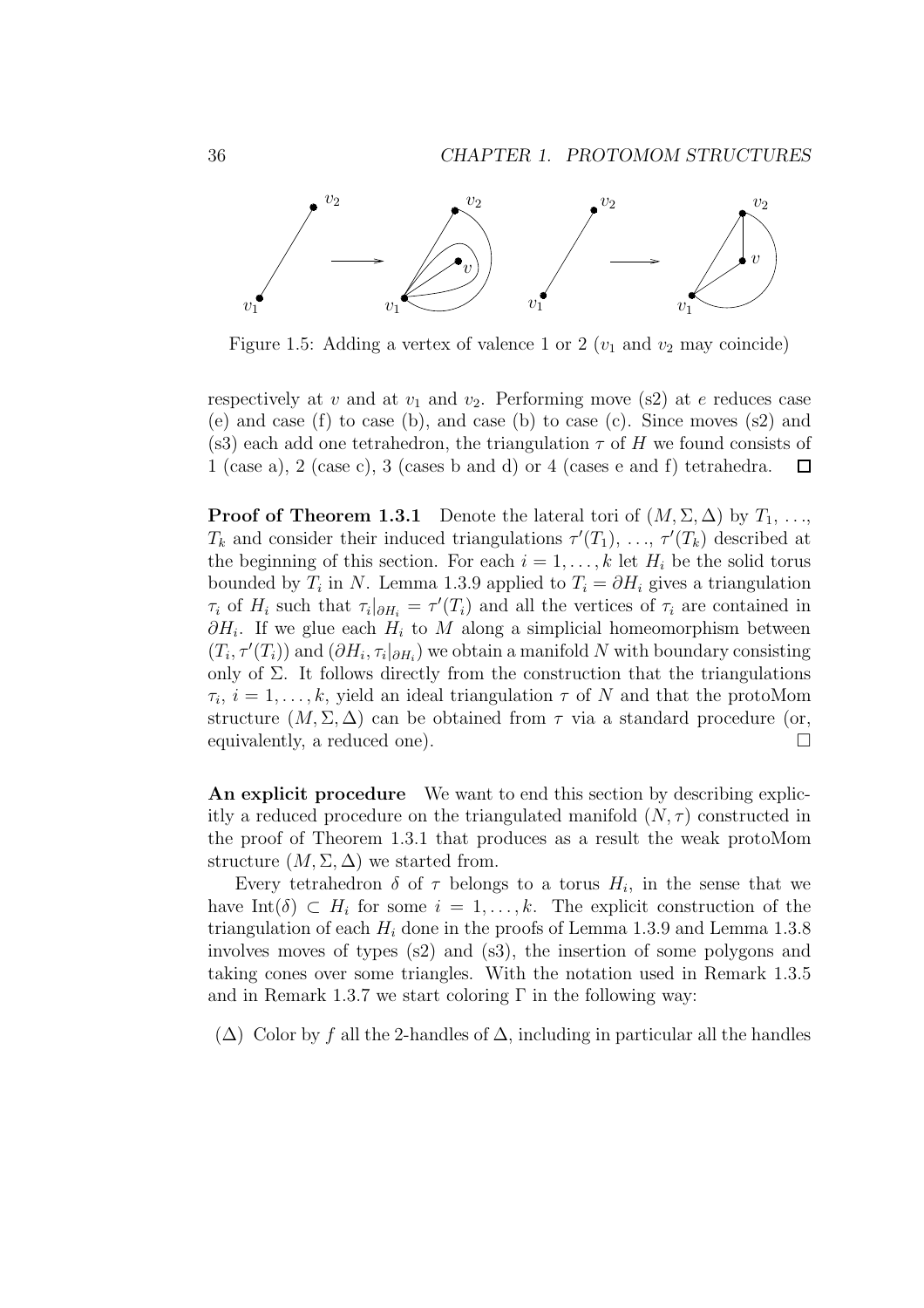

Figure 1.6: Torus triangulations with nontrivial cycles of length  $\leqslant 2$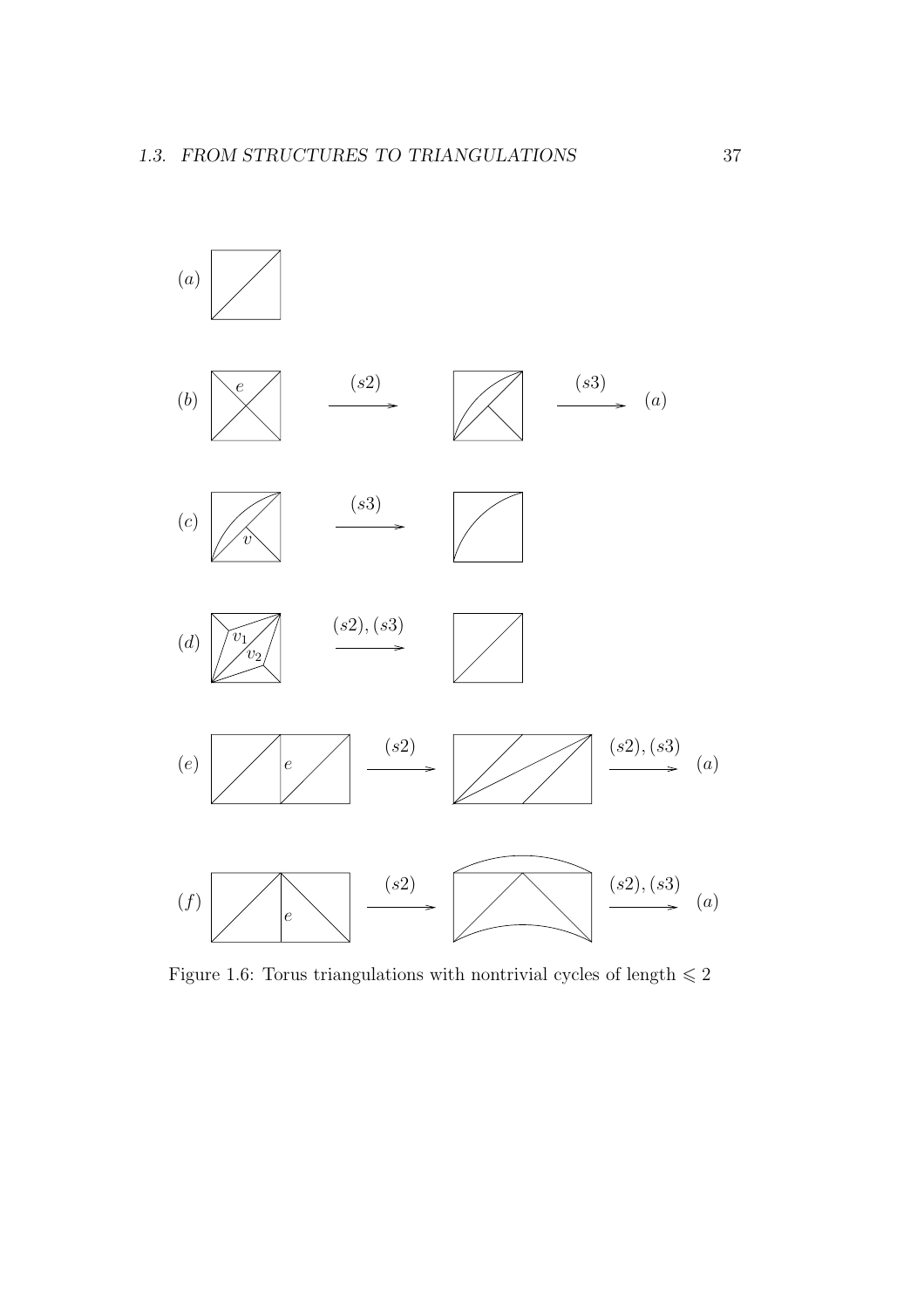corresponding to the faces of  $\tau'(T_i)$ ,  $i = 1, \ldots, k$ .

- $(s2)$  When a move  $(s2)$  is performed, color by t one of the two faces of δ other than α and β and color by d the other one. The 1-handle corresponding to the new edge inserted with  $\delta$  will be part of a chain and will be collapsed together with this d-colored 2-handle.
- (s3) When a move (s3) is performed, color by t the face of  $\delta$  other than  $\alpha_1$ ,  $\alpha_2$  and  $\alpha_3$ .

We now want to color the 2-handles corresponding to the new faces introduced when inserting a polygon and taking cones. Let Π be the polygon inserted in the proof of Lemma 1.3.9 in order to create a situation as in Lemma 1.3.8, let  $v$  be the preferred vertex with nonempty star complement, and let  $S = \partial H$  be the triangulated sphere over whose triangles we take cones (notice that the faces of the triangulation  $\tau$  of S may come from the torus of Lemma 1.3.9, from the polygon Π and/or from the new faces of the tetrahedra added with moves of types  $(s2)$  and  $(s3)$ ). Then proceed as follows:

- Take a maximal tree on the 4-valent graph  $\Gamma^H \subset \Gamma$  dual to the triangulation  $\tau'$  of H, and color its edges by t.
- Let D be the triangulated disc obtained from S by removing  $v$  and the interiors of all the edges and faces it belongs to. Each t-colored edge of  $\Gamma^H$  corresponds to a face of  $\tau'$  with exactly one boundary edge on D (the other two edges, which are not necessarily distinct, are in the interior of H): if we remove all these boundary edges we get a triangulation  $\tau^D$ of D with a number  $|\tau^{(0)}| - 1$  of vertices, the same number of edges and exactly one face (which is a disc). This implies that all the handles corresponding to the vertices and edges of  $\tau^D$  not contained in  $\partial D$  can be removed with a sequence of elementary collapses. Color by d all such 2-handles.
- Choose one of the triangles of  $\Pi$ , color by c the corresponding 2-handle, and color by d the 2-handles corresponding to the other triangles of  $\Pi$ .

For each  $H_i$  such that none of the tetrahedra belonging to it has a  $c$ colored face  $(e.g., the one-tetrahedron torus of case (2)-(a) in the proof of$ Lemma 1.3.9), choose a non-colored face connecting two (not necessarily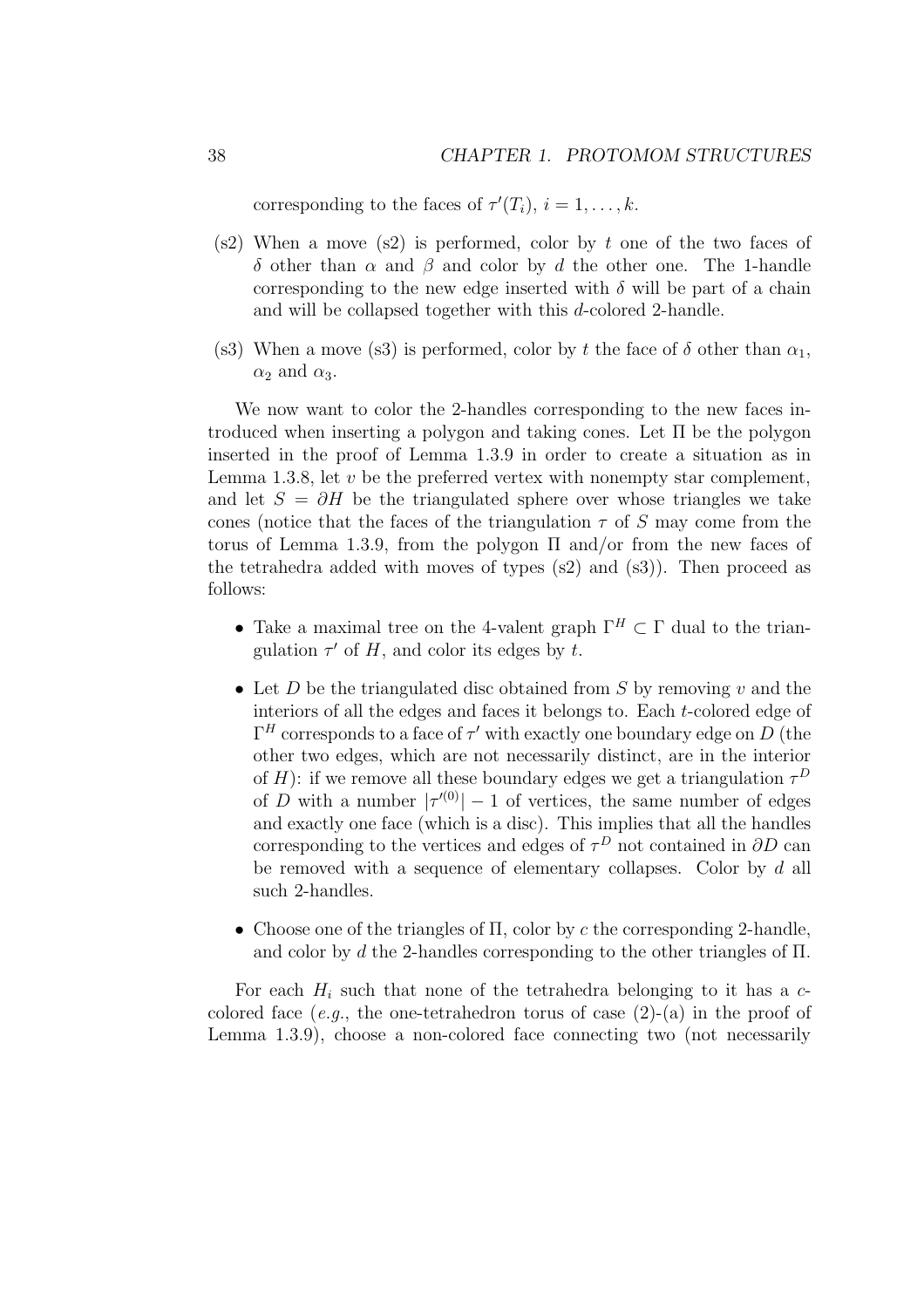distinct) tetrahedra belonging to  $H_i$  and color it by c (notice that one such face exists by construction). Color other eventual non-colored faces by d.

This gives a complete coloring of Γ, and by construction it is the protoMom subgraph associated to the reduced procedure that takes all the tcolored edges as the maximal forest  $T(\Gamma)$  in step 2 and the c-colored edges as the  $\alpha_1, \ldots, \alpha_k$  in step 3.

Notice that in the procedure constructed above there are no z-colored edges, and thus no 1-handles of valence 0 have to be removed in step 6:

**Observation 1.3.10.** Let  $(M, \Sigma, \Delta)$  be a full weak protoMom structure internal on a compact connected orientable 3-manifold N such that  $\partial N$  is homeomorphic to  $\Sigma$ . Then there exists an ideal triangulation  $\tau$  of N such that  $(M, \Sigma, \Delta)$  is  $\tau$ -induced and the associated protoMom subgraph has no z-colored edges.

# 1.4 Complexity estimates

In this section we give a precise estimate on the number of tetrahedra in a triangulation giving rise to a protoMom structure. We do this by estimating the number of tetrahedra employed in constructing the manifold  $N$  and its triangulation  $\tau$  in the proof of Theorem 1.3.1 of the previous section.

**Lemma 1.4.1.** Let  $\tau$  be a triangulation of a two-dimensional sphere  $S = \partial H$ . where H is a 3-ball. Then there exists a triangulation  $\tau'$  of H such that  $\tau' |_{\partial H} = \tau, \tau'^{(0)} = \tau^{(0)}$  and  $|\tau'^{(3)}| \leq |\tau^{(2)}|$ . Moreover, if  $|\tau^{(2)}| \neq 2$ , then  $|\tau'^{(3)}| < |\tau^{(2)}|.$ 

Proof. This follows easily from the proof of Lemma 1.3.8: in case (2)-(b) of that proof we start with two triangles and end up with a triangulation of  $H$ with two tetrahedra, while in every other case taking cones from a vertex  $v$ (of valence 1 or more) give a triangulation of H with  $|\tau^{(2)}|$  – val $(v) < |\tau^{(2)}|$ tetrahedra.

**Lemma 1.4.2.** Let  $\tau$  be a triangulation of a two-dimensional torus  $T = \partial H$ . where H is a solid torus. Then there exists a triangulation  $\tau'$  of H such that  $\tau'|_{\partial H} = \tau, \tau'^{(0)} = \tau^{(0)}$  and  $|\tau'^{(3)}| \leq 2|\tau^{(2)}|$ . Moreover, if  $|\tau^{(2)}| \neq 2$ , then  $|\tau'^{(3)}| \leq 2|\tau^{(2)}|-4.$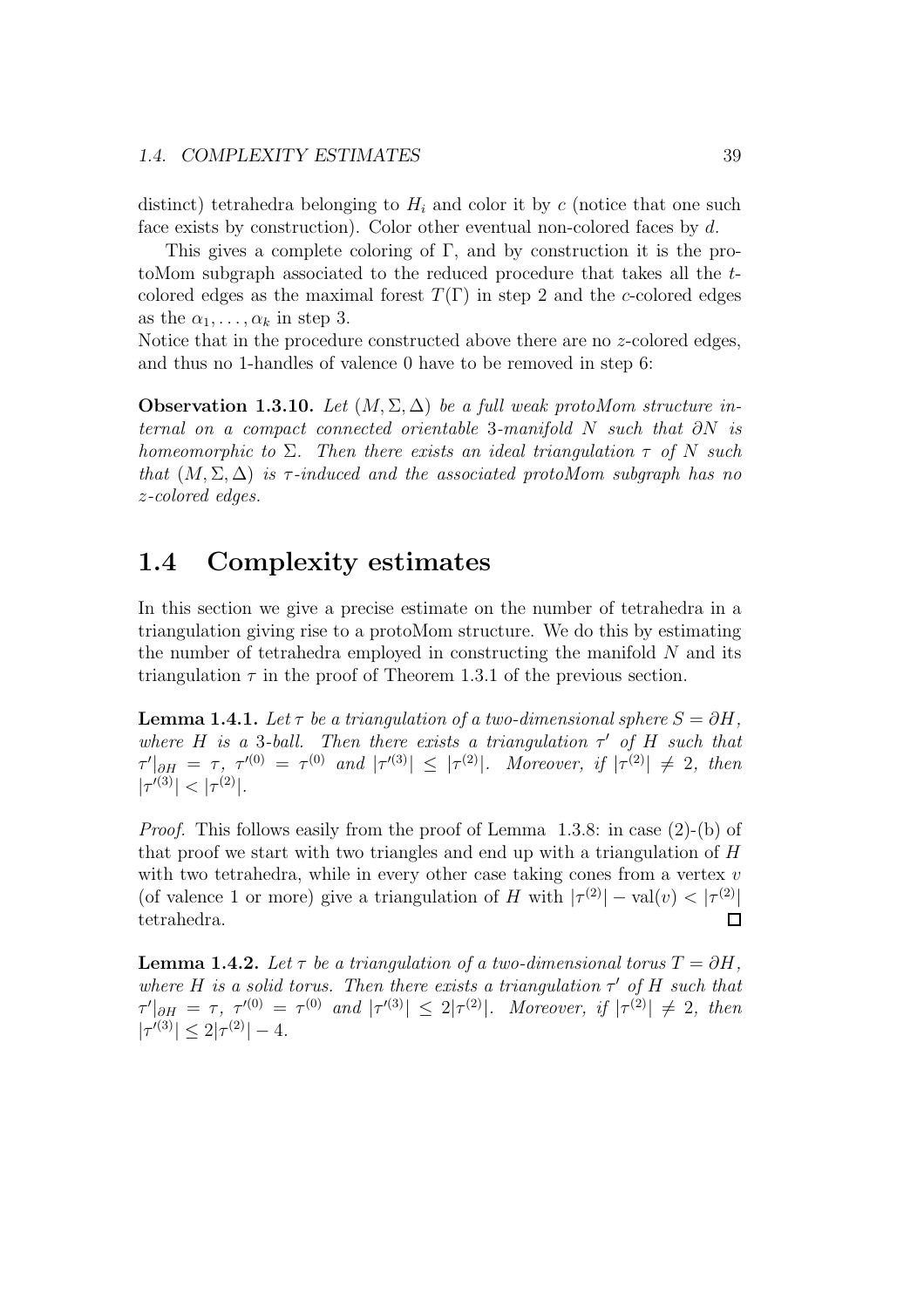*Proof.* If all embedded cycles in  $\tau^{(1)}$  trivial in H but nontrivial in T consist of at most two edges, we are in one of the cases shown in Figure 1.6. The result follows because, as shown in the proof of Lemma 1.3.9, the following holds:

$$
|\tau^{(2)}| = \begin{array}{ccccc} (a) & (b) & (c) & (d) & (e) & (f) \\ 1 & 2 & 4 & 4 & 6 & 4 & 4 \\ 1 & 3 & 2 & 3 & 4 & 4 \end{array}
$$

Suppose now that in the set L of embedded cycle in  $\tau^{(1)}$  trivial in H but nontrivial in T there exists a cycle  $\ell$  of length  $k \geq 3$ . Adding a triangulated k-gon  $\Pi$  to T along  $\ell$  (as shown in the proof of Lemma 1.3.9) leads us to a triangulation  $\tau''$  of a sphere S' (homeomorphic to one of the boundary components of the regular neighborhood of  $T \cup \Pi$  in H with the induced triangulation) with  $|\tau''^{(2)}| = |\tau^{(2)}| + 2(k-2)$ . There remains to estimate k.

Since  $\ell$  is embedded in  $\tau^{(1)}$  it cannot pass twice through the same vertex  $(i.e., it cannot self-intersect)$  and it cannot contain "circle edges" nor vertices of valence 1. Moreover, if  $\ell$  contains two edges belonging to the same triangle, we can an embedded cycle  $\ell' \in L$  with length  $k - 1$ , as shown in Figure 1.7. Notice that, if  $\ell$  has length 3 and contains two edges belonging to the same triangle, then the cycle  $\ell'$  will result in having length  $2 < 3$ .



Figure 1.7: Finding a shorter nontrivial cycle

We choose as  $\ell$  a cycle of minimal length k in the set  $C \subset L$  of all embedded nontrivial cycles with length  $\geqslant$  3. Suppose first that we are not in the "special case" noted above, *i.e.* that  $\ell$  is not a length-3 cycle with two edges belonging to the same triangle; then minimality implies that  $\ell$  contains at most one edge for each triangle of  $\tau$ . Since every edge in  $\ell$  bounds two distinct triangles ( $\ell$  does not contain vertices of valence 1) we have that k is at most half the number of triangles of  $\tau$  (which is always an even number).

Suppose now we are in the "special case", *i.e.* that the cycle  $\ell$  has length 3 but contains two edges belonging to the same triangle. We want to show that the inequality  $k \leq \frac{|\tau^{(2)}|}{2}$  holds in this case too (we of course have  $k = 3$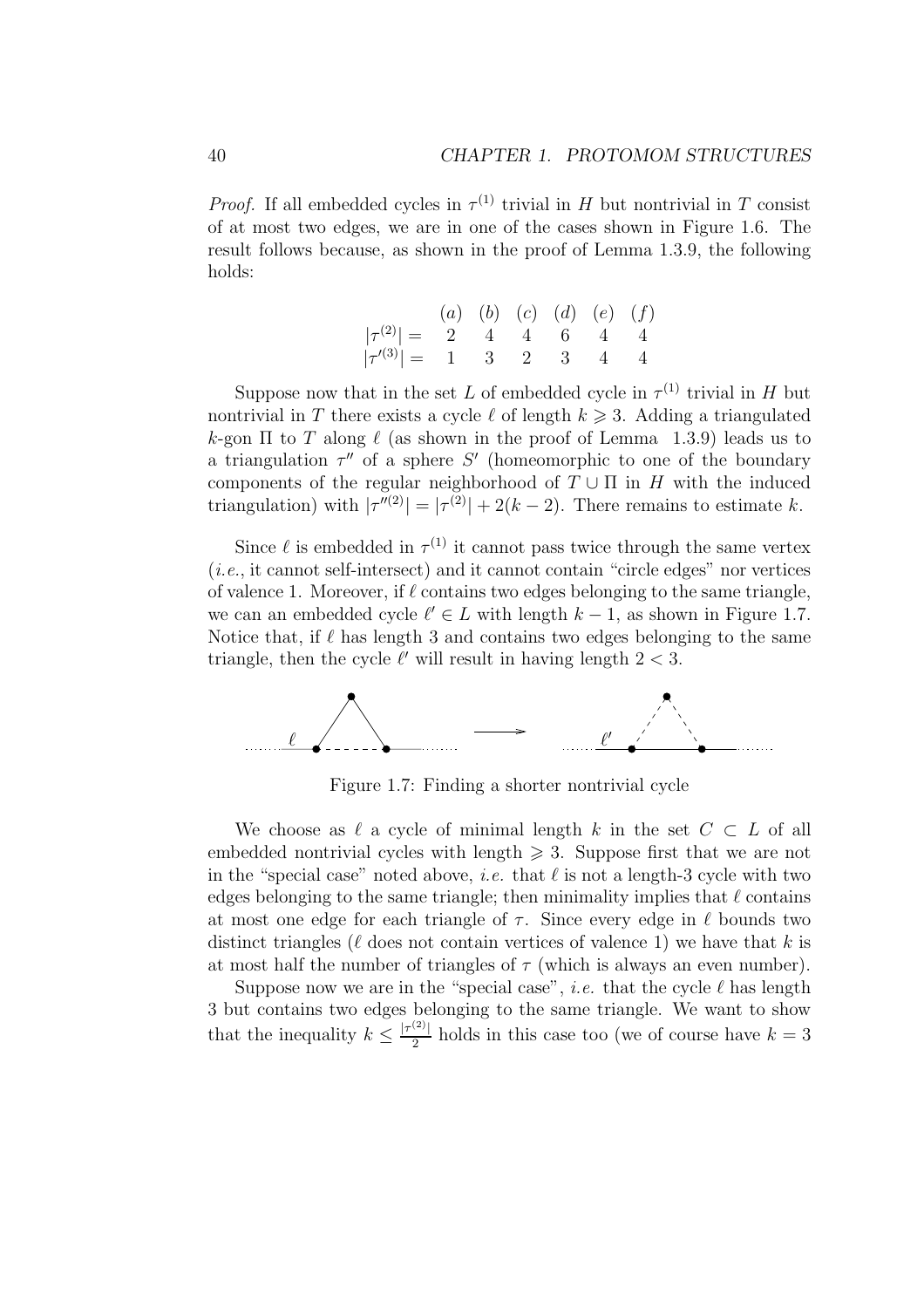#### 1.4. COMPLEXITY ESTIMATES 41

here), but without using minimality. For the inequality  $3 \leq \frac{|\tau^{(2)}|}{2}$  not to hold we must have  $|\tau^{(2)}| < 6$ . But, since  $|\tau^{(1)}| = \frac{3|\tau^{(2)}|}{2}$  and  $|\tau^{(0)}| \geq 3$ , we have  $0 = |\tau^{(0)}| - |\tau^{(1)}| + |\tau^{(2)}| \equiv |\tau^{(0)}| - \frac{|\tau^{(2)}|}{r^2}$  and then  $|\tau^{(2)}| = 2|\tau^{(0)}| \geq 6$ , a contradiction. So the inequality  $k \leq \frac{|\tau^{(2)}|}{2}$  holds in the "special case" too.

In fact the inequality  $k \leq \frac{|\tau^{(2)}|}{2}$  is the best one in the general case, since we do have examples where equality holds (as shown in Figure 1.8).



Figure 1.8: A cycle  $\ell \in L$  with minimal length  $k = \frac{|\tau^{(2)}|}{2}$ 

So we have established the inequality  $|\tau''^{(2)}| \leq 2|\tau^{(2)}| - 4$  when  $C \neq \emptyset$ too. Since  $|\tau''^{(3)}| \leq |\tau'''^{(2)}|$  by Lemma 1.4.1, we have the desired result.

The main result of this section is the following:

**Theorem 1.4.3.** Every full protoMom structure  $(M, \Sigma, \Delta)$  arises from an ideal triangulation of some manifold N such that  $\partial N$  is homeomorphic to  $\Sigma$ and  $c(N) \leq 4n$ , where n in the number of 2-handles of  $\Delta$ .

*Proof.* Consider the induced triangulations  $\tau(T_i)$ ,  $i = 1, \ldots, k$ , on the k lateral tori  $T_i$  of M described at the beginning of the previous section. Since the triangles of  $\tau \equiv \tau(T_1) \cup \cdots \cup \tau(T_k)$  arise only from the two faces of each of the *n* 2-handles of  $\Delta$ , we have that  $|\tau^{(2)}| \equiv \sum_i |\tau(T_i)^{(2)}| = 2n$ .

If, as in the proof of Theorem 1.3.1, we glue triangulated solid tori  $(H_i, \tau'_i)$ to M along simplicial homeomorphisms between  $(T_i, \tau(T_i))$  and  $(\partial H_i, \tau'_i|_{\partial H_i}),$ we obtain a manifold N with boundary consisting only of  $\Sigma$ . Lemma 1.4.2 implies that for each  $i \in \{1, \ldots, k\}$  we have  $|\tau_i^{(3)}\rangle$  $|f_i^{(3)}| \leq 2|\tau(T_i)^{(2)}|$ , and thus N is obtained from M by adding  $\sum_i |\tau_i^{(3)}|$  $|f_i^{(3)}| \leq 2 \sum_i |\tau(T_i)^{(2)}| = 4n \text{ tetrahedra.}$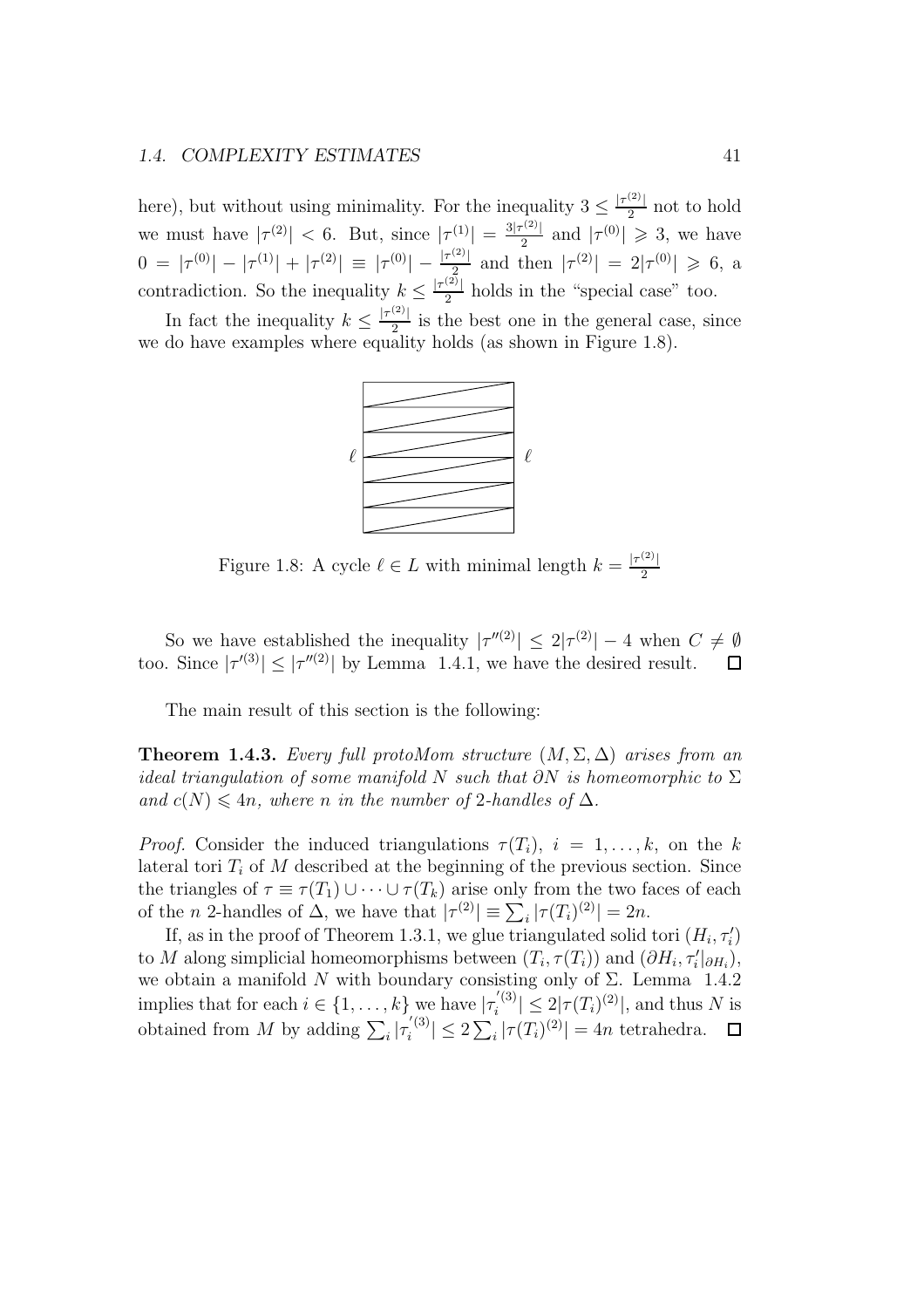# 1.5 Moves on protoMom structures

In this section we want to find a set of local moves that relate to each other any two protoMom structures internal on the same manifold N.

Description of the C-moves The elementary collapse is an example of a local move that transforms a weak protoMom structure into another weak protoMom structure. On the other hand, if a weak protoMom structure  $(M, \Sigma, \Delta)$  is obtained from a weak protoMom structure  $(M', \Sigma, \Delta')$  by the elementary collapse removing a 1-handle  $B$  of valence 1 together with the 2-handle  $A$  incident to it, then restoring back  $B$  and  $A$  is a local move that transforms  $(M, \Sigma, \Delta)$  into  $(M', \Sigma, \Delta')$ . This move is an example of the  $C^{+1}$ move described in [17]:

**Definition 1.5.1.** Let  $(M, \Sigma, \Delta)$  be a weak protoMom structure internal on a compact connected orientable 3-manifold N with  $\partial N = \Sigma$ . Let  $\ell \subset (\partial M \setminus \Sigma)$ be an embedded arc such that:

- the endpoints of  $\ell$  are contained in the union of the islands;
- $\ell$  intersects the union of the 1-handles along precisely two arcs and the union of the lakes along precisely one arc;
- $\ell$  is disjoint from the 2-handles of  $\Sigma$ .

Then the  $C^{+1}$ -move along  $\ell$  consists in first adding a 1-handle B contained in N, parallel to  $\partial M$  and with bases in the immediate vicinity of the endpoints of  $\ell$ , then completing  $\ell$  to a closed curve  $\ell'$  that passes precisely once along B and is disjoint from any 2-handles, and finally gluing a new 2-handle A along  $\ell'$ .

**Remark 1.5.2.** Obviously a  $C^{+1}$ -move along  $\ell$  is invertible and its inverse is the elementary collapse which removes  $B$  and  $A$ . We will call an elementary collapse a  $C^{-1}$ -move and we will refer to any  $C^{\pm 1}$ -move simply as to a  $C$ move.

**Remark 1.5.3.** If  $(M, \Sigma, \Delta)$  is a weak protoMom structure obtained by a triangulated manifold  $(N, \tau)$  in such a way that no 1-handle of valence 0 has been removed and that the associated protoMom subgraph contains at least one d-colored edge, then there exists at least one  $C^{+1}$ -move transforming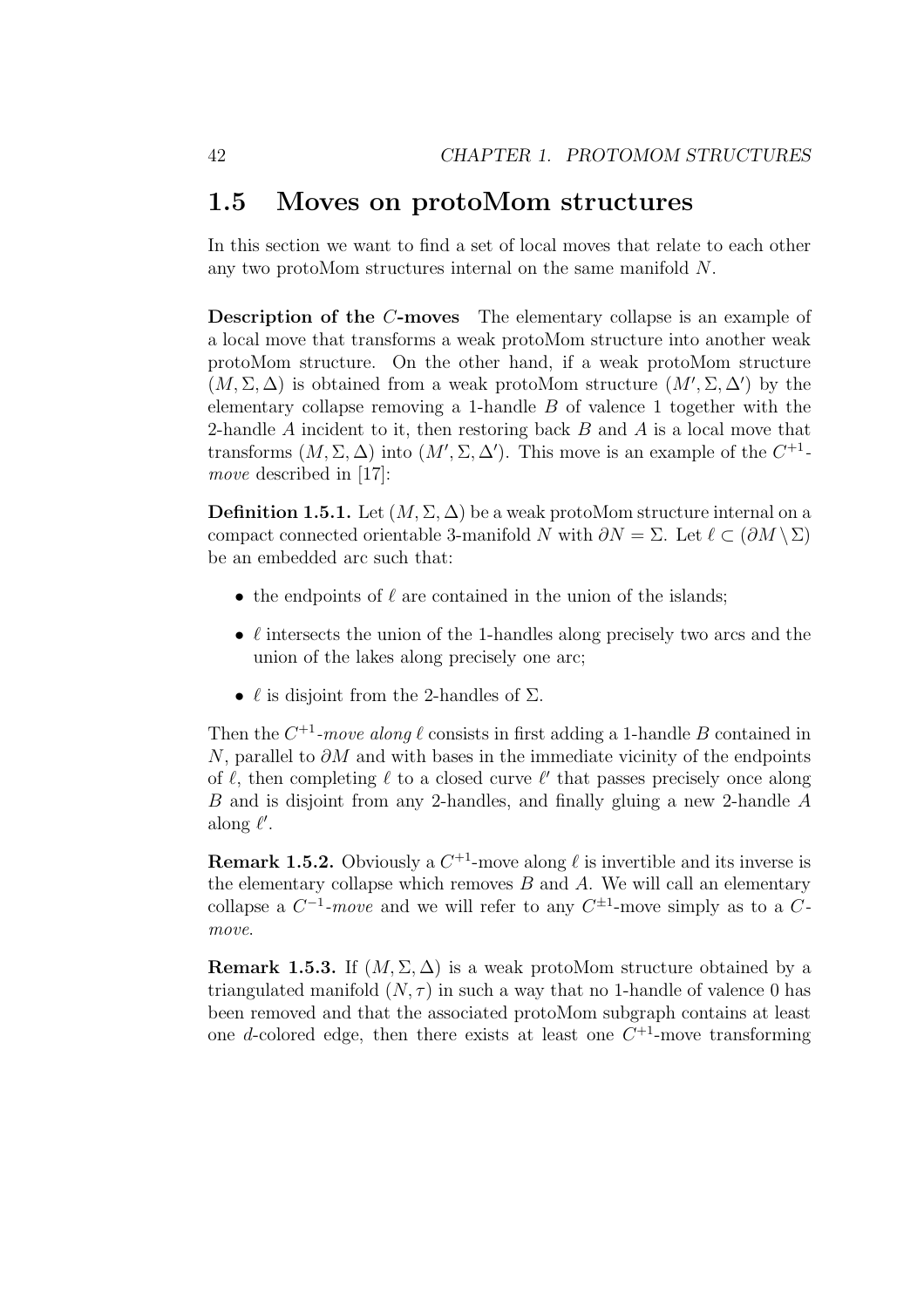$(M, \Sigma, \Delta)$  into another weak protoMom structure internal on N. Notice however that this is not necessary true if a 1-handle of valence 0 was removed during the procedure leading to  $(M, \Sigma, \Delta)$ .

**Remark 1.5.4.** If two weak  $\tau$ -induced protoMom structures can be obtained one from the other by a C-move, then there exists a protoMom subgraph associated to one of them and one to the other such that they differ only for a color switching of an edge between colors d and f.

**Description of the M-moves** Let  $\Gamma^c$  be a protoMom subgraph of a weak protoMom structure  $(M, \Sigma, \Delta)$  with no d- and z-colored edges and exactly one c-colored edge, and suppose that the 2-handle corresponding to the ccolored edge is the face A of a tetrahedron with at least one non-removed face A'. If we add A to  $(M, \Sigma, \Delta)$  and then remove A' we obtain another weak protoMom structure. This local move is an example of the M-move described in [17]:

**Definition 1.5.5.** Let  $(M, \Sigma, \Delta)$  be a weak protoMom structure internal on a compact connected orientable 3-manifold N with  $\partial N = \Sigma$ . Let B be a 1-handle of  $\Delta$  with valence at least 1, and let A be a 2-handle incident to B. Let  $\ell \subset \partial M$  be a closed embedded curve such that:

- $\ell$  is disjoint from the 2-handles of  $\Delta$ ;
- $\ell$  passes exactly 3 times along 1-handles (counting with multiplicity);
- $\ell$  passes along  $\partial B$ , and the attaching curve of the 2-handles different from A do not separate  $\ell$  from the attaching curve of A on  $\partial B$ ;
- $\ell$  bounds a disc in the complement of M in N.

Then the M-move at  $(B, A)$  along  $\ell$  consists in removing the 2-handle A and gluing another 2-handle  $A'$  along  $\ell$  instead.

**Remark 1.5.6.** An M-move performed at  $(B, A)$  along  $\ell$  is invertible and its inverse is the M-move performed at  $(B, A')$  along  $\ell_A$ , where  $\ell_A$  is the attaching curve of A.

Notice that the result of an M-move is not necessarily a weak protoMom structure. We have the following definition and observation [17]: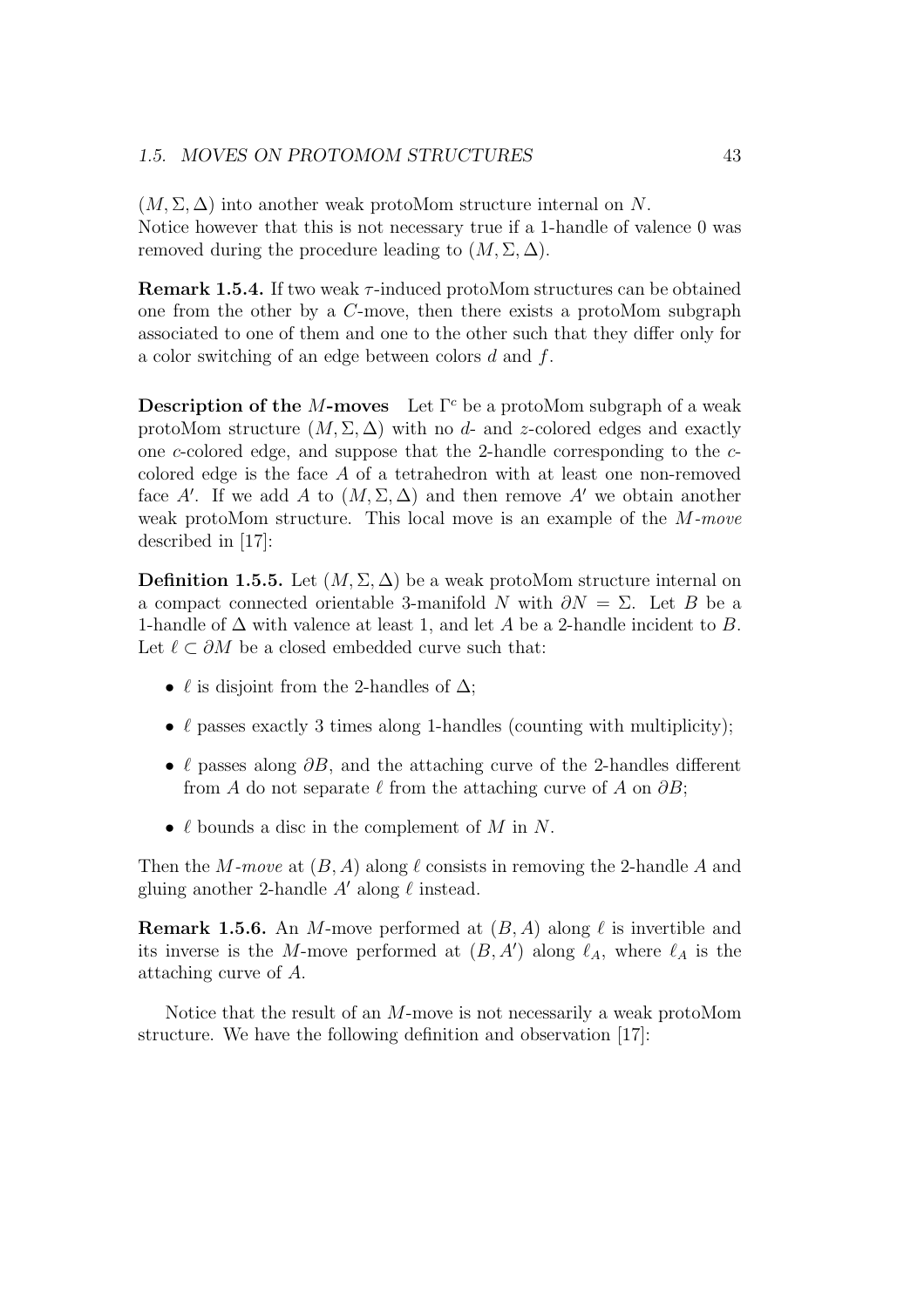**Definition 1.5.7.** A  $C$ - or M-move is *admissible* if it transforms a weak protoMom structure into a weak protoMom structure.

Observation 1.5.8. Every C-move is admissible. An M-move is admissible if and only if after its application the boundary still consists of tori. Obviously an M-move which is the inverse of an admissible M-move is admissible.

**Remark 1.5.9.** If two weak  $\tau$ -induced protoMom structures can be obtained one from the other by an  $M$ -move, then there exists a proto $M$ om subgraph associated to one of them and one to the other such that they differ only for a color switching between a f-colored edge and a non-f-colored edge incident to it.

It follows from Remark 1.2.16 that a protoMom subgraph associated to a  $\tau$ -maximal protoMom structure has no edges of color d or z. The admissible M-moves for  $\tau$ -maximal protoMom structures were described in [17] and correspond to the following moves on their protoMom subgraphs:

 $(m1)$  If a c-colored edge e shares a vertex v with a f-colored edge e' with both endpoints on the same tree of  $T(\Gamma)$ , switch the colors of e and e' (see Figure 1.9).



Figure 1.9: The move  $(m1)$ 

- $(m2)$  If a t-colored edge e shares a vertex v with a f- or c-colored edge e' and if e lies along a path in  $T(\Gamma)$  joining the endpoints of e', switch the colors of  $e$  and  $e'$  (see Figure 1.10). If we will need to distinguish between the situations where  $e'$  had color  $f$  or  $c$  we will use the notation  $(m2<sub>f</sub>)$  move or  $(m2<sub>c</sub>)$  move respectively.
- $(m2)$  This move is simply a composition of moves of type  $(m2)$ : if a t-colored edge e lies along a path in  $T(\Gamma)$  joining the endpoints of a f- or c-colored edge  $e'$ , switch the colors of  $e$  and  $e'$ .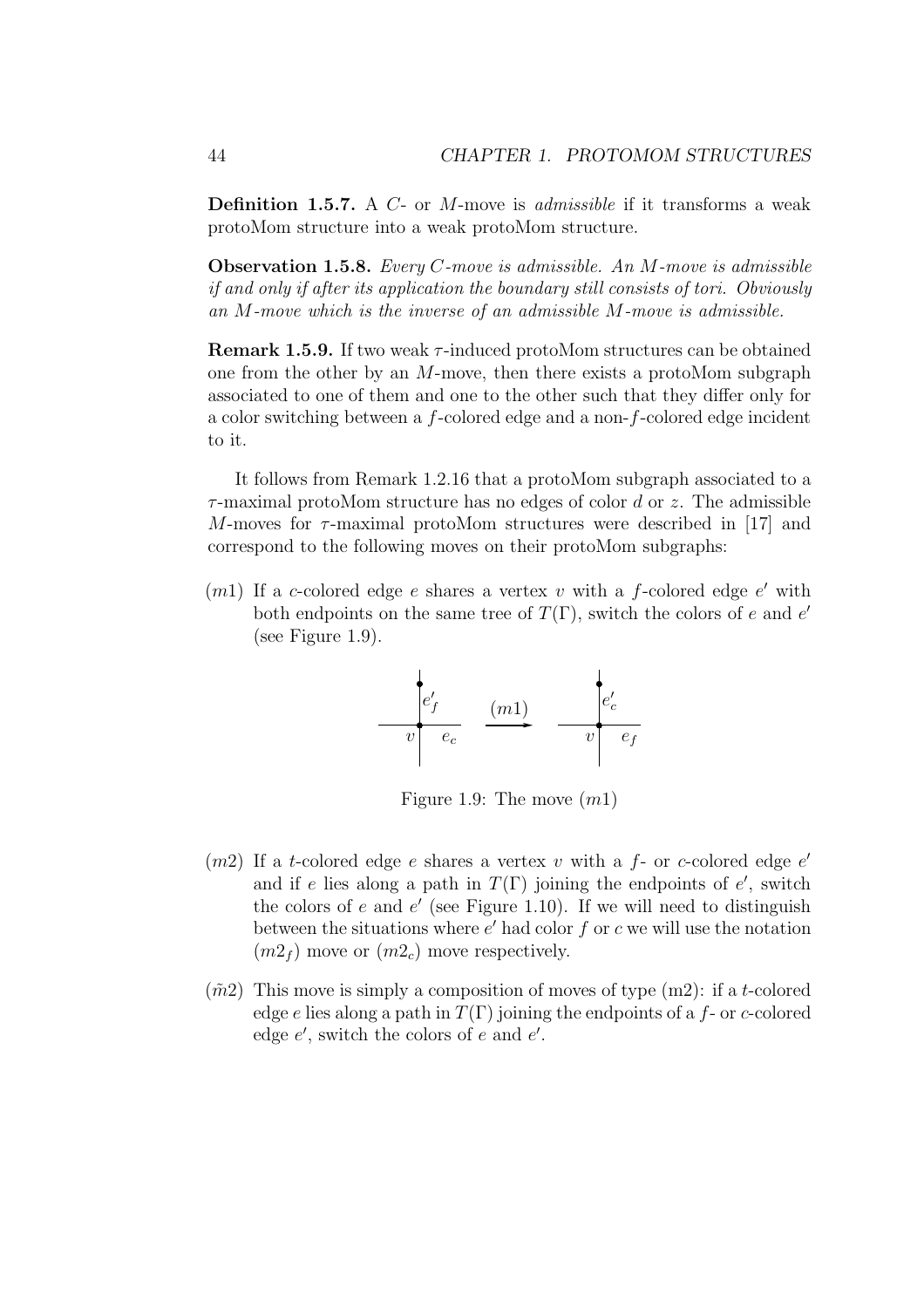

Figure 1.10: The move  $(m2)$ 

 $(m2')$  Let e be a f-colored edge with endpoints on two distinct trees of  $T(\Gamma)$ and let  $e'$  be a t-colored edge incident to e at v. Suppose that  $e'$ separates the vertex v from each path in  $T(\Gamma)$  joining the endpoints of a c-colored edge (notice however that there is exactly one such path for every tree of  $T(\Gamma)$ ). Then switch the colors of e and e' (see Figure 1.11).



Figure 1.11: The move  $(m2')$ 

- $(m3)$  If a f-colored edge e with endpoints on two distinct trees of  $T(\Gamma)$  shares a vertex v with a c-colored edge  $e'$ , assign color t to e and color f to  $e'$ (see Figure 1.12).
- $(m3)$  Let e be a t-colored edge and let e' be a f-colored edge incident to it at v with both endpoints on the same connected component of  $T(\Gamma)\setminus Int(e)$ . Suppose that e separates the vertex v from each path in  $T(\Gamma)$  joining the endpoints of a c-colored edge. Then assign color  $f$  to  $e$  and color  $c$ to  $e'$  (see Figure 1.13).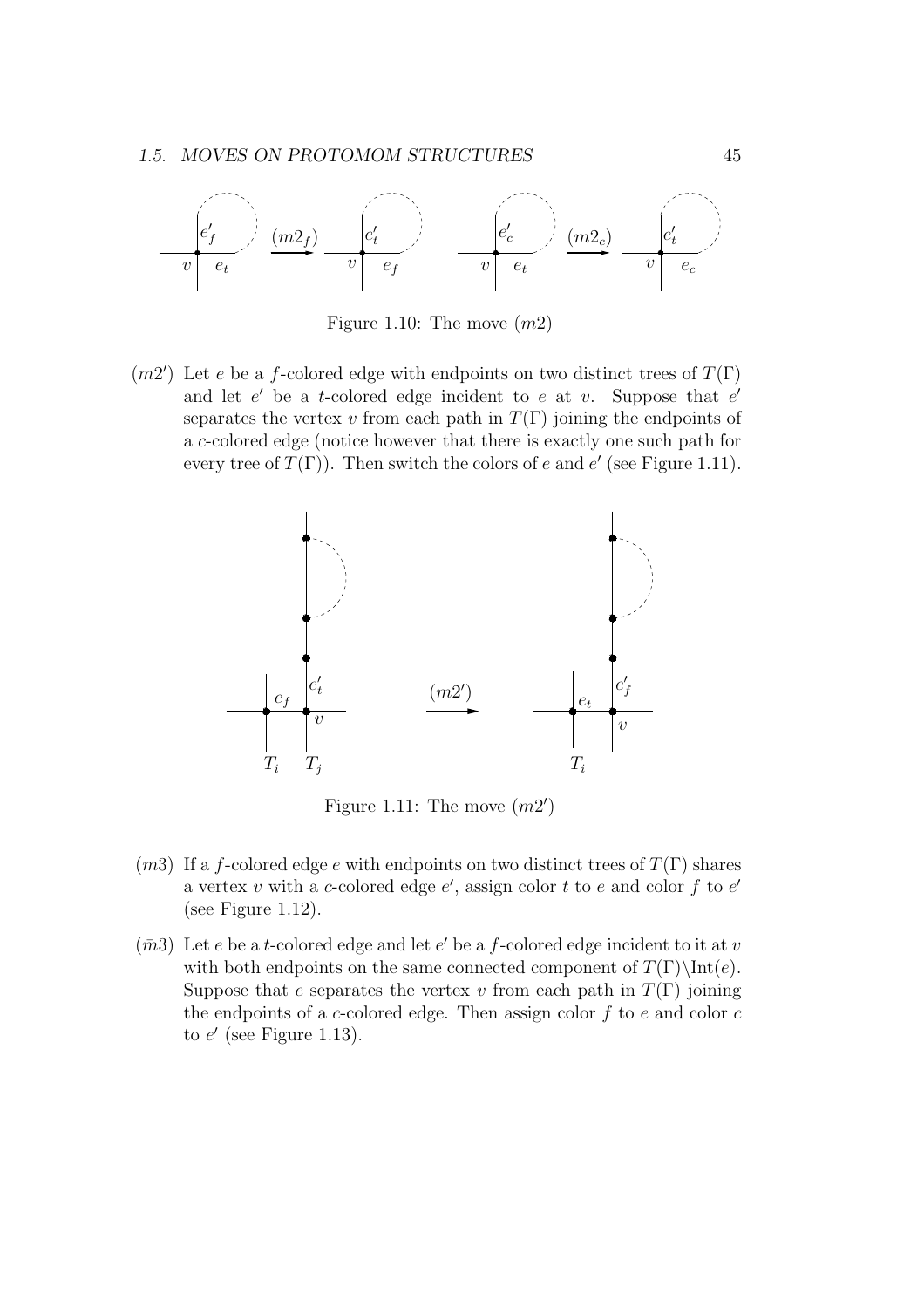

Figure 1.12: The move  $(m3)$ 



Figure 1.13: The move  $(\bar{m}3)$ 

**Remark 1.5.10.** Moves  $(m1)$ ,  $(m2)$ ,  $(\tilde{m}2)$ ,  $(m2')$ ,  $(m3)$  and  $(\bar{m}3)$  described above are called admissible moves of protoMom subgraphs, since they correspond to admissible M-moves on  $\tau$ -maximal protoMom structures. More precisely:

- $(m1)$  By assigning color f to e we substitute a toric boundary component with a spherical one, but by assigning color  $c$  to  $e'$  we turn that boundary component back to a torus.
- $(m2<sub>f</sub>)$  By assigning color f to e we create a new spherical boundary component, but by assigning color  $t$  to  $e'$  we merge it back with a toric one.
- $(m2<sub>c</sub>)$  This move leaves the protoMom structure unchanged.
- $(m2')$  By assigning color f to e' we separate from a toric boundary component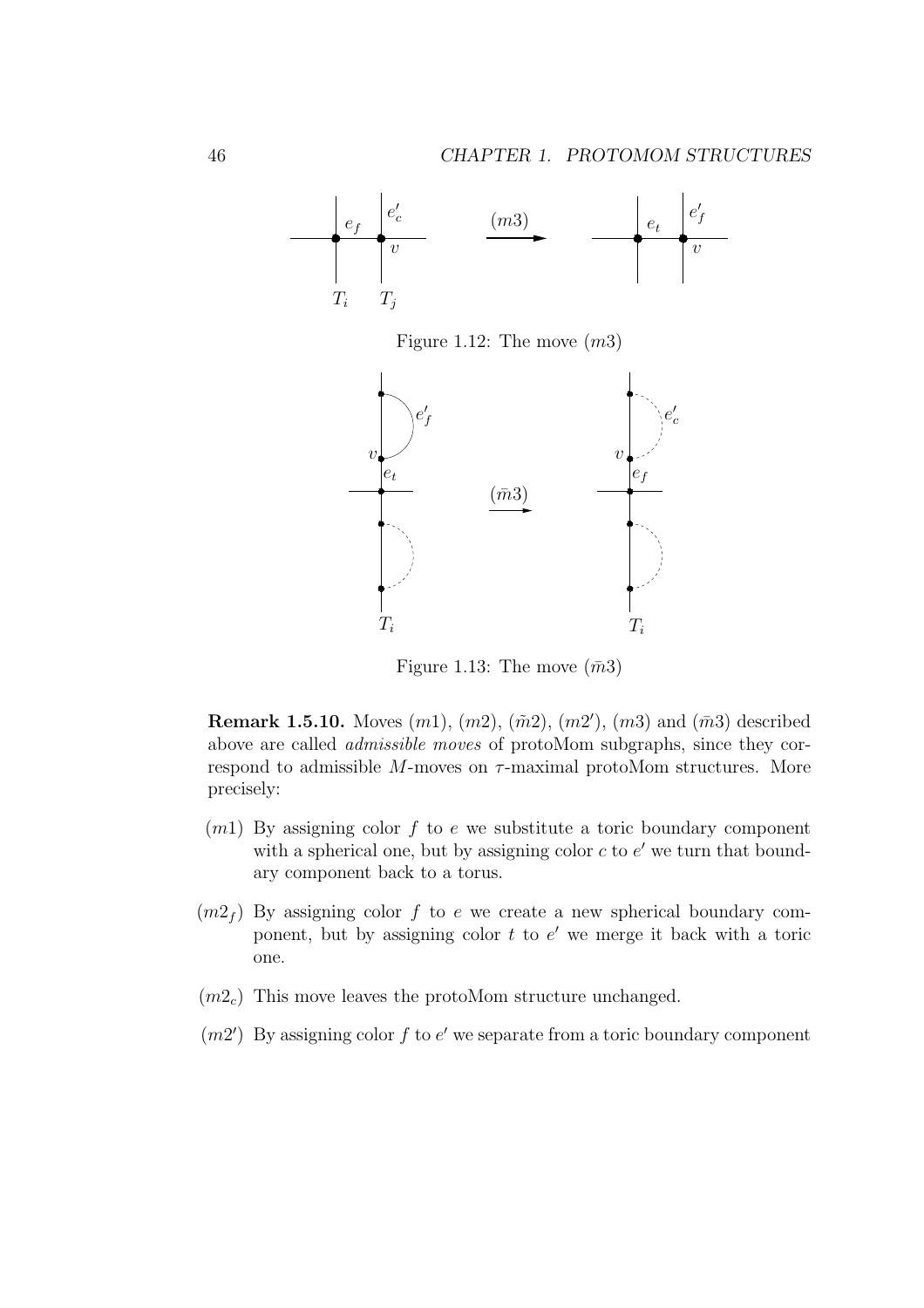a spherical one, but by assigning color  $t$  to  $e$  we merge it back with another toric boundary component.

- $(m3)$  By assigning color f to e' we turn a toric boundary component into a spherical one, but by assigning color  $t$  to  $e$  we merge it with a toric one, thus reducing the number of boundary components by one.
- $(\bar{m}3)$  By assigning color f to e we cut from a toric boundary component a spherical one, but by assigning color  $c$  to  $e'$  we turn it into a toric one, thus increasing the number of boundary components by one.

**Remark 1.5.11.** The inverse of an M-move of type  $(m1)$ ,  $(m2<sub>f</sub>)$ ,  $(m2<sub>c</sub>)$  or  $(m2')$  is an M-move of the same type. The inverse of an M-move of type  $(m3)$  is an M-move of type  $(\bar{m}3)$ , and vice versa.

Relating protoMom structures by the moves We first recall here, with different wording, two of the the main results of [17]:

**Proposition 1.5.12.** Let  $\Gamma$  be a connected 4-valent graph. Then every pro $to Mom$  subgraph  $\Gamma^c$  of  $\Gamma$  without d- and z-colored edges can be transformed into a protoMom subgraph with exactly one c-colored edge via a sequence of admissible moves.

**Proposition 1.5.13.** Let  $\Gamma$  be a connected 4-valent graph. Then any two protoMom subgraphs  $\Gamma_1^c$  and  $\Gamma_2^c$  of  $\Gamma$  without d- and z-colored edges and with exactly one c-colored edge can be transformed one into the other via a sequence of admissible moves.

Remark 1.5.14. In terms of manifolds Proposition 1.5.12 means that every  $\tau$ -maximal weak protoMom structure can be transformed into a  $\tau$ -maximal weak protoMom structure with a single lateral torus via a sequence of admissible M-moves, and Proposition 1.5.13 means that every two  $\tau$ -maximal weak protoMom structures with a single lateral torus are related by a sequence of admissible M-moves.

A way to transform a full weak protoMom structure into a  $\tau$ -maximal one follows easily from Observation 1.3.10 and the procedure explicitly constructed in that paragraph: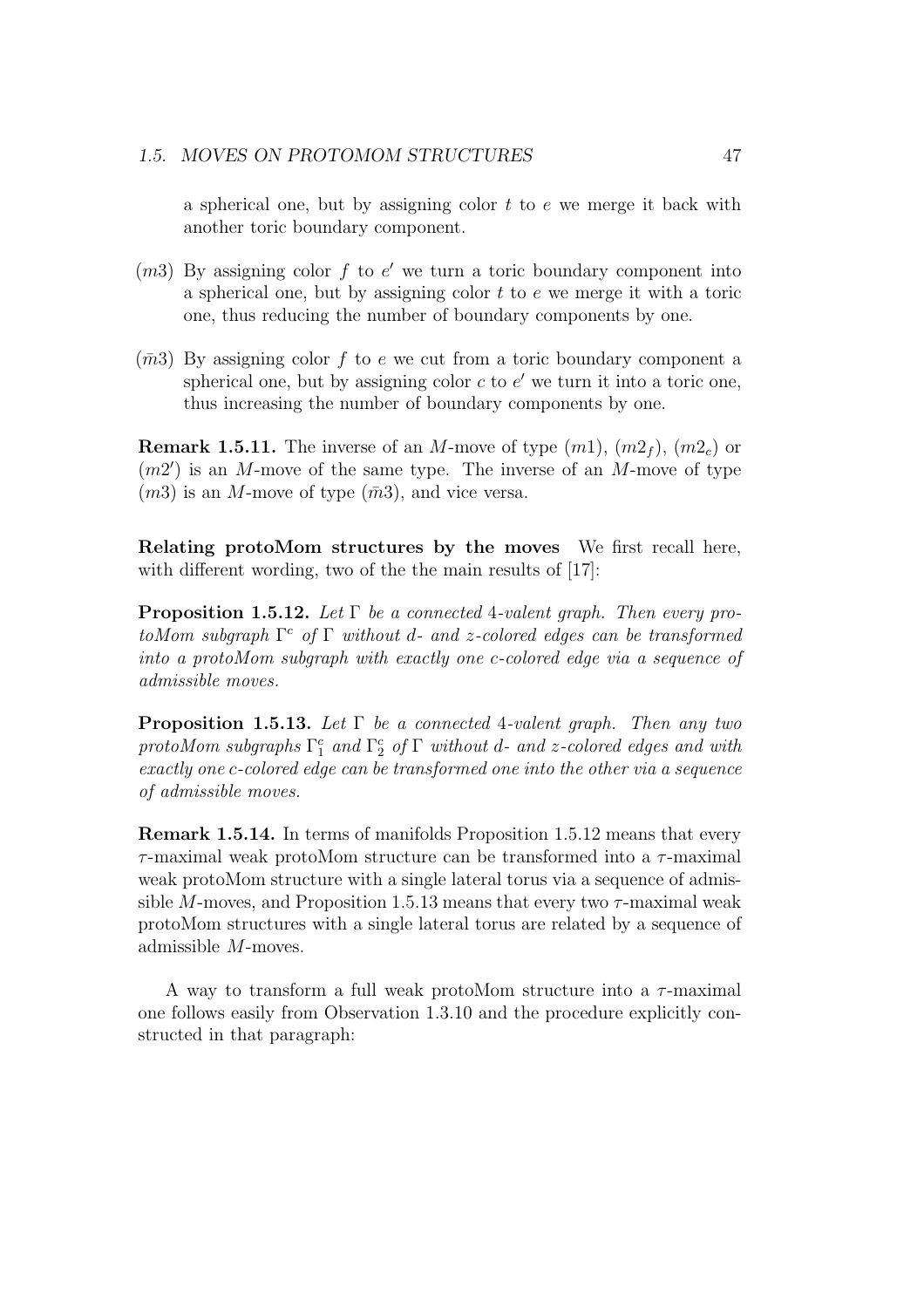**Lemma 1.5.15.** Let  $(M, \Sigma, \Delta)$  be a full weak protoMom structure internal on a 3-manifold  $N$ . Then there exists a sequence of  $C$ -moves transforming  $(M, \Sigma, \Delta)$  into a  $\tau$ -maximal weak protoMom structure, where  $\tau$  is the triangulation constructed in the proof of Theorem 1.3.1.

**Remark 1.5.16.** Given an ideal triangulation  $\tau$  of a 3-manifold N, not every full weak protoMom structure  $(M, \Sigma, \Delta)$  internal on N can be transformed into a  $\tau$ -maximal one with the use of C-moves only. For example, suppose that the thickening of  $\tau$  contains a 2-handle A attached three times to a 1-handle B of valence 3 as shown in Figure 1.14: if A and B are not included



Figure 1.14: The attaching curve of the 2-handle A

in  $\Delta$ , than any protoMom subgraph associated to  $(M, \Sigma, \Delta)$  has A as a zcolored edge, and thus C-moves cannot transform  $(M, \Sigma, \Delta)$  into a structure including  $B$ . However, a move that inserts  $B$  and  $A$  will be a local admissible move and, in this eaxample, we can use it together with some C-moves to recover a  $\tau$ -maximal weak protoMom structure. Unfortunately, this move is not sufficient in general: when we add a 1-handle of valence 0, in order for the move to be admissible, we have to decrease the genus of that boundary component, and if we are not in the special case of the example we have to restore a c-colored 2-handle too, which will be later removed again when a z-colored 2-handle is restored; and both of these moves (adding a 1-handle of valence 0 together with a c-colored handle, and adding a z-colored handle while removing a c-colored one) are not local.

We end the chapter by recalling the proof of the main result of [17]:

Theorem 1.5.17. Let N be a compact connected orientable 3-manifold such that ∂N is a nonempty surface without spherical components. Then any two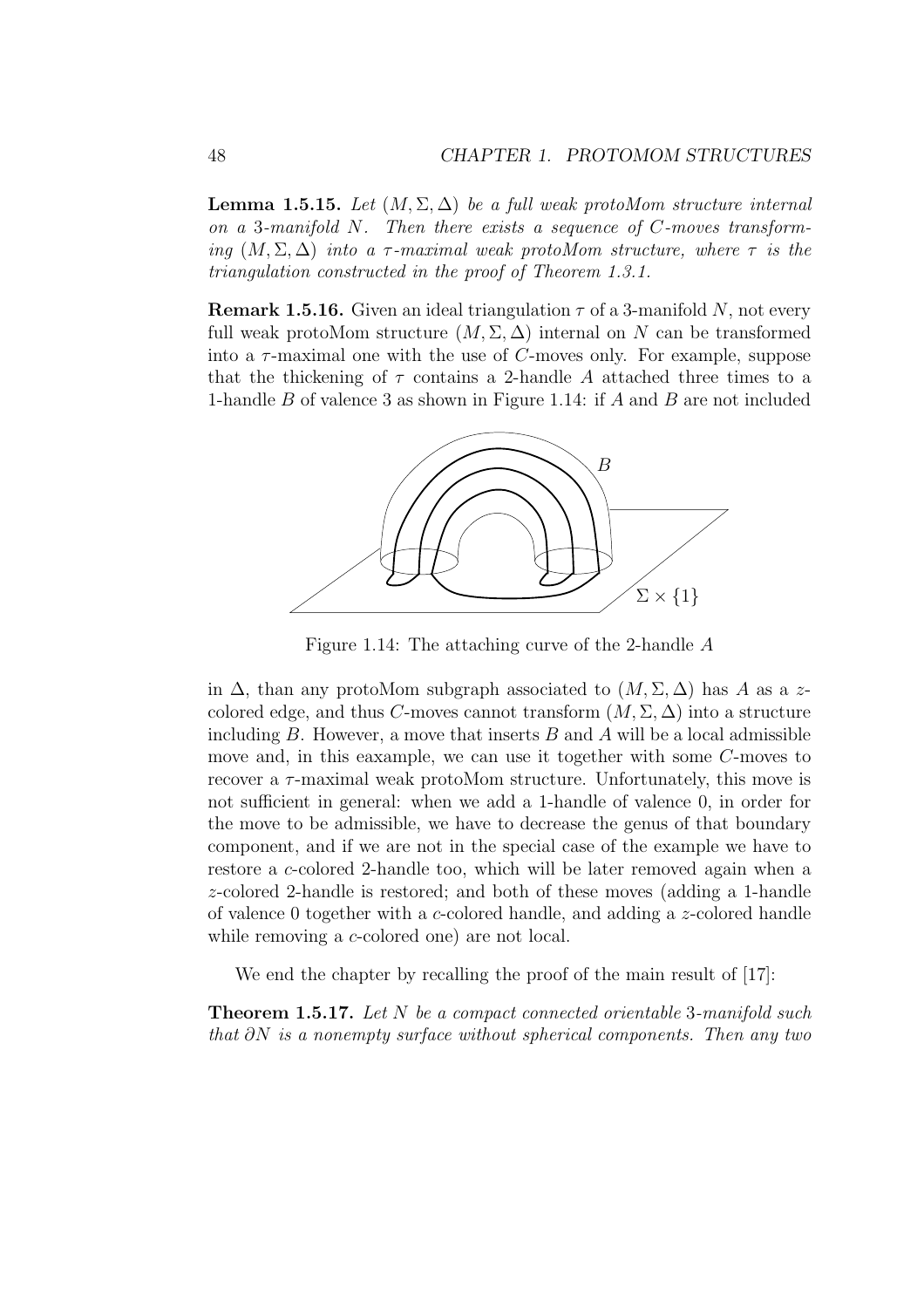full weak protoMom structures internal on N are related by a sequence of admissible M- and C-moves.

*Proof.* Let  $(M_i, \Sigma, \Delta_i)$ ,  $i \in \{1, 2\}$ , be two full weak protoMom structures internal on N. By Lemma 1.5.15  $(M_i, \Sigma, \Delta_i)$  can be transformed into a  $\tau_i$ maximal weak protoMom structure  $(M'_i, \Sigma, \Delta'_i)$ , where  $\tau_i$  is a suitable triangulation of N, and by Proposition 1.5.12, Proposition 1.5.13 and Remark 1.5.14  $(M'_i, \Sigma, \Delta'_i)$  can be transformed into any other  $\tau_i$ -maximal weak protoMom structure by a sequence of admissible M-moves. We are then left to find a sequence of admissible moves that let us transform a  $\tau_1$ -maximal weak protoMom structure into a  $\tau_2$ -maximal weak protoMom structure.

Since  $\tau_1$  and  $\tau_2$  are ideal triangulations of the same 3-manifold N and have more than one tetrahedron, they are related by a finite sequence of  $(2 \rightarrow 3)$ moves and/or  $(3 \rightarrow 2)$ -moves (which are one the inverse of the other; see Figure 1.15). Then we can suppose that  $\tau_2$  can be obtained from  $\tau_1$  by a single  $(2 \rightarrow 3)$ - or  $(3 \rightarrow 2)$ -move (the conclusion then follows by induction).



Figure 1.15: The  $(2 \rightarrow 3)$ -move and its inverse

In the first case, let  $\alpha$  be the 2-handle corresponding to the triangle destroyed by the  $(2 \rightarrow 3)$ -move, and let  $(M''_1, \Sigma, \Delta''_1)$  be any  $\tau_1$ -maximal weak protoMom structure not containing  $\alpha$  (e.g., one with  $\alpha$  colored by t).  $(M''_1, \Sigma, \Delta''_1)$  can be viewed as a  $\tau_2$ -induced weak protoMom structure, which can be transformed into a  $\tau_2$ -maximal one by a C-move (e.g., inserting the handles corresponding to the edge and to one of the triangles created by the move).

In the other case, let B,  $\alpha_1$ ,  $\alpha_2$  and  $\alpha_3$  be the 1-handle and the 2-handles corresponding to the edge and the triangles destroyed by the  $(3 \rightarrow 2)$ -move,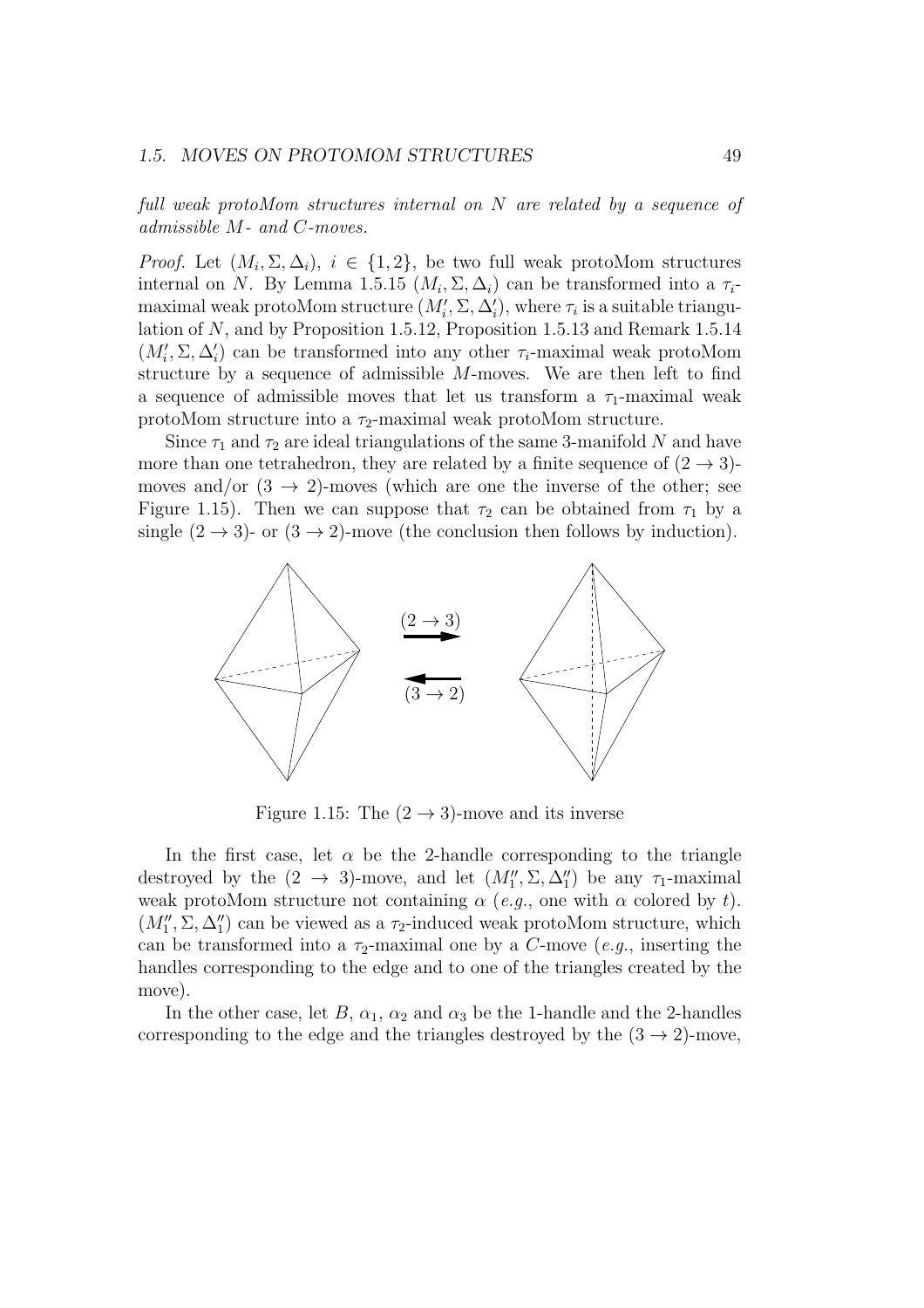and let  $(M''_1, \Sigma, \Delta''_1)$  be any  $\tau_1$ -maximal weak protoMom structure not containing  $\alpha_1$  and  $\alpha_2$  (e.g., one with  $\alpha_1$  and  $\alpha_2$  colored by t). The C-move that consists in collapsing the 1-handle B of valence 1 together with  $\alpha_3$  transforms  $(M''_1, \Sigma, \Delta''_1)$  into a non-maximal  $\tau_1$ -induced weak protoMom structure that can be viewed as a  $\tau_2$ -maximal weak protoMom structure.  $\Box$ 

Remark 1.5.18. Notice that in particular any two non-weak protoMom structures internal on the same  $N$  are related by a sequence of admissible  $M$ and C-moves, although in general such a sequence passes along intermediate weak protoMom structures. The problem of finding a set of combinatorial moves relating any two non-weak protoMom structures internal on the same N that are admissibile in the sense of transforming non-weak protoMom structures into non-weak protoMom structures remains open.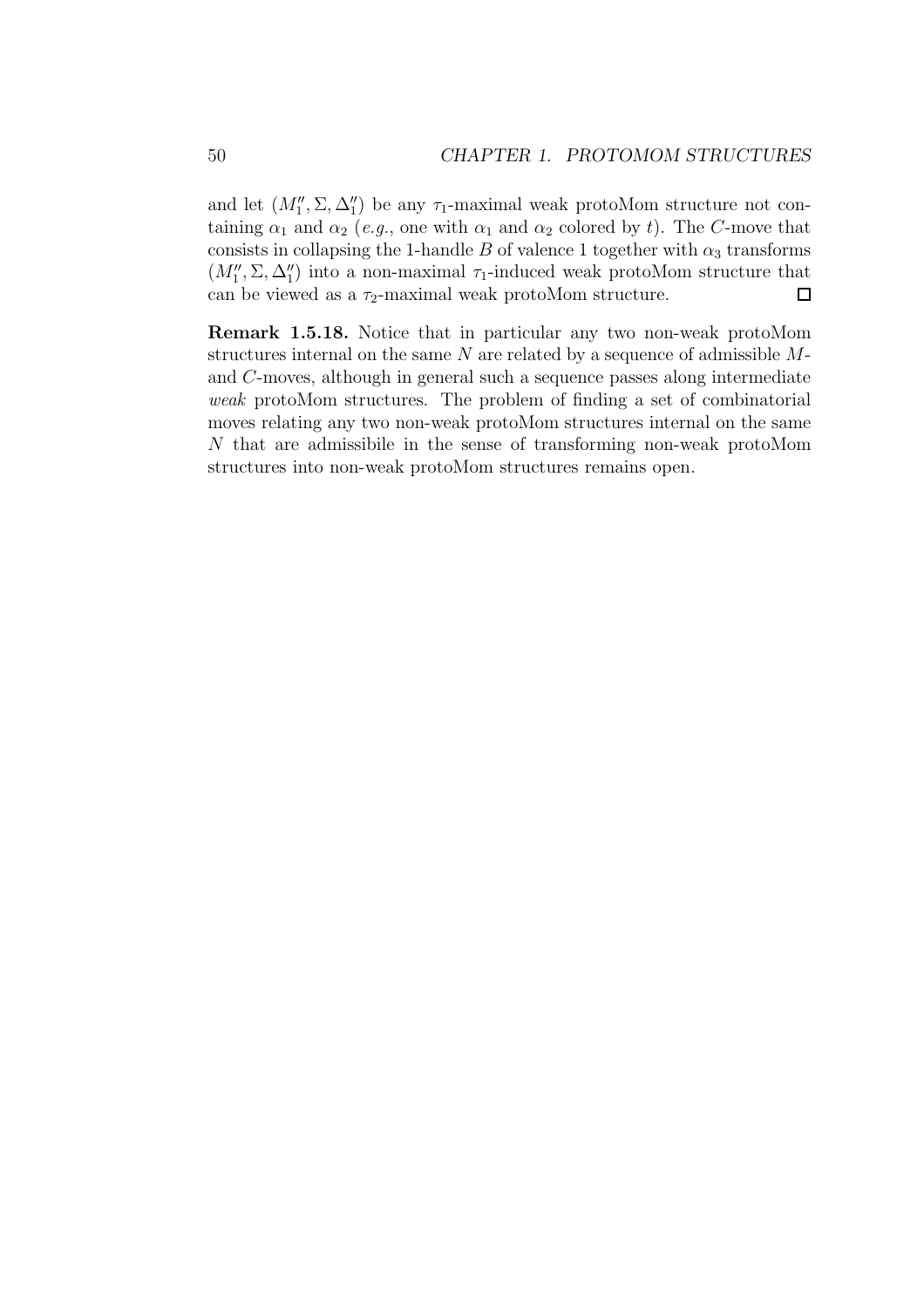# Chapter 2

# Some volume estimates in the mixed case

# 2.1 Notation

## 2.1.1 Introduction

Let us fix for the rest of this chapter an orientable hyperbolic 3-manifold M with nonempty compact geodesic boundary and with one or more toric cusps. We want to find a lower estimate for the volume of M using the volumes of a collar of the boundary and of a neighborhood of the cusps with disjoint and embedded interiors.

For our computations we will often use a geometric triangulation of M given by geometric tetrahedra which can have both ideal and truncated vertices. An ideal tetrahedron which can have all, some or none of its vertices truncated will be called a (hyper)ideal tetrahedron. For the rest of the chapter let  $\tau$  be a fixed triangulation of M consisting of geometric (hyper)ideal tetrahedra.

We will concentrate our attention and explicit computations on the simplest examples, the 32 hyperbolic manifolds of complexity  $c \leq 4$  with both geodesic boundary and toric cusps. A geometric triangulation for each of these 32 manifolds can be found in the census [18] or in the Appendix. Most sections of this chapter will end with some exemplifications of its main results in the case of these low-complexity manifolds. The main empiric facts about these simple manifolds, as well as all the relevant computations that will be carried over throughout the chapter, are summarized in the Appendix.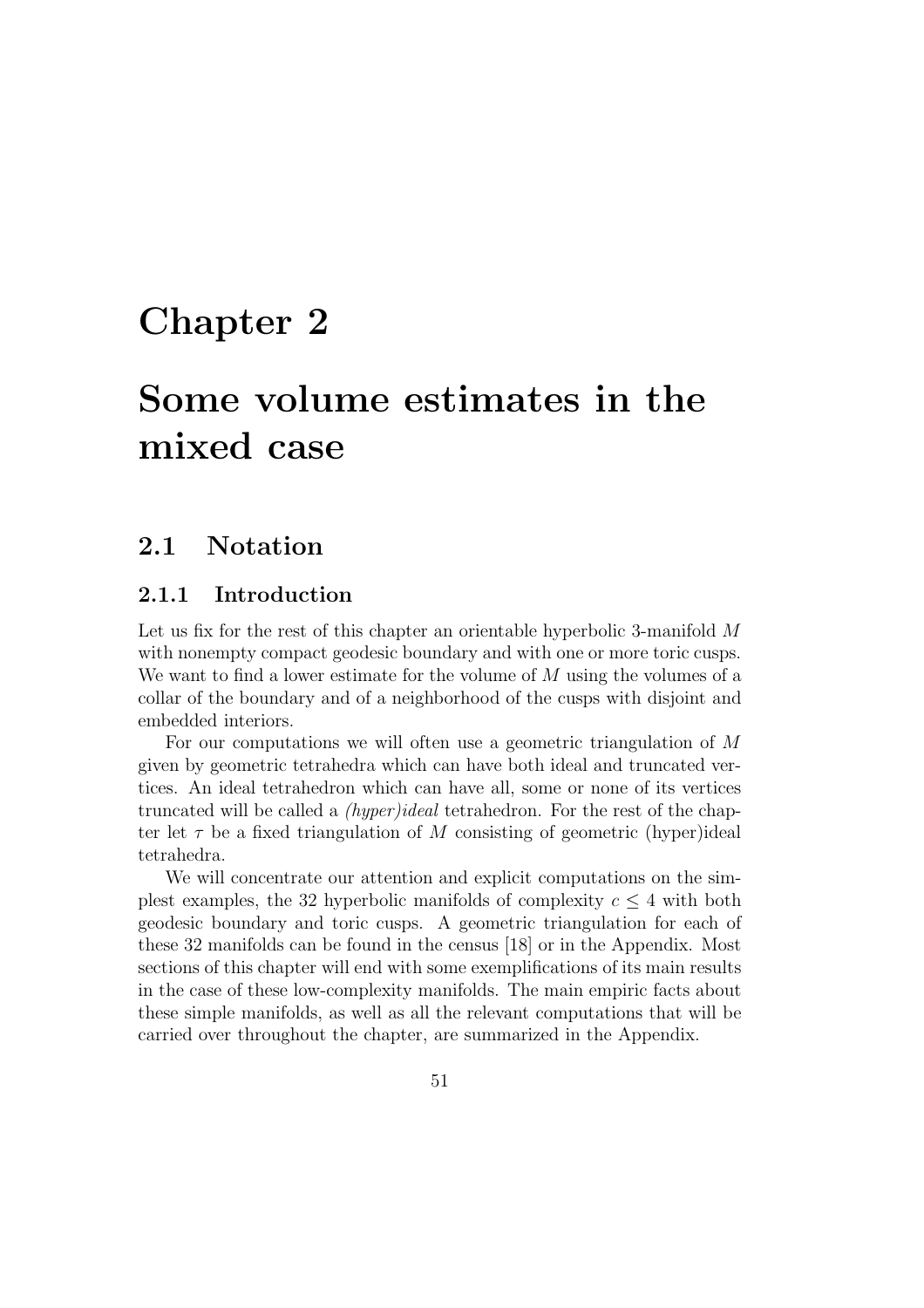### 2.1.2 Realization of a tetrahedron

We will often need to realize in the half-space model a tetrahedron with at least one ideal vertex, in order to be more explicit with our computations. Although the first parts of the next section do not need to realize such a tetrahedron, for easiness of reference we prefer to introduce here what will be the usual notation in dealing with a realized tetrahedron in the half-space model. This notation, which will be extensively used in most of this chapter, is quite heavy, but can be easily followed with the aid of Figure 2.1.

Take a tetrahedron  $\Delta$  with at least one ideal vertex  $V_0$ . In the half-space model, suppose that  $V_0 = \infty$ , and let  $V_1$ ,  $V_2$  and  $V_3$  be the intersections of the three edges of  $\Delta$  departing from  $V_0$  with the plane  $\{z=0\}$ ; notice that, even if  $V_1$ ,  $V_2$  and  $V_3$  are usually not "true" vertices of  $\Delta$ , they bijectively correspond to the vertices of  $\Delta$  other than  $V_0$ . The vertical plane  $\Pi_i$  passing through  $V_i$  and  $V_k$ , where  $\{i, j, k\} = \{1, 2, 3\}$ , contains the vertical face of the tetrahedron  $\Delta$  opposite to the vertex corresponding to  $V_i$ . The remaining face of  $\Delta$  (the *horizontal face*, which is the face opposite to  $V_0$ ) lies in a halfsphere  $S_f$  with center O and radius R. A vertex corresponding to  $V_i \neq V_0$ can be truncated by a truncation half-sphere  $S_i$  with center  $V_i$  and radius  $r_i$ . The dihedral angle along the vertical truncated edge  $V_iV_0$  will be called  $\theta_i$ , while  $\alpha_i$  will denote the dihedral angle between  $\Pi_i$  and  $S_f$ .

Notice that, if  $V \neq V_0$  is an ideal vertex of  $\Delta$  corresponding to  $V_i$ , then  $V = V_i$  and  $V_i$  can be considered a truncated vertex with a truncation sphere of radius  $r_i = 0$ .

### 2.1.3 The examples with  $c < 4$

Census of the examples Through all the chapter we will concentrate our attention and explicit computations on the simplest examples, the 32 hyperbolic 3-manifolds of complexity  $c \leq 4$  with both nonempty geodesic boundary and at least one toric cusp. The study of these manifolds was an important tool to achieve the results of this chapter. We will enumerate these 32 manifolds following the order they have in the census given in [18] (and listed for reference in the Appendix), and divide them into the following 7 subsets according to some similar characteristics:

• Group A (1 manifold): the only manifold with  $c = 3$  (in [18] this is the last manifold on the list of manifolds with complexity 3).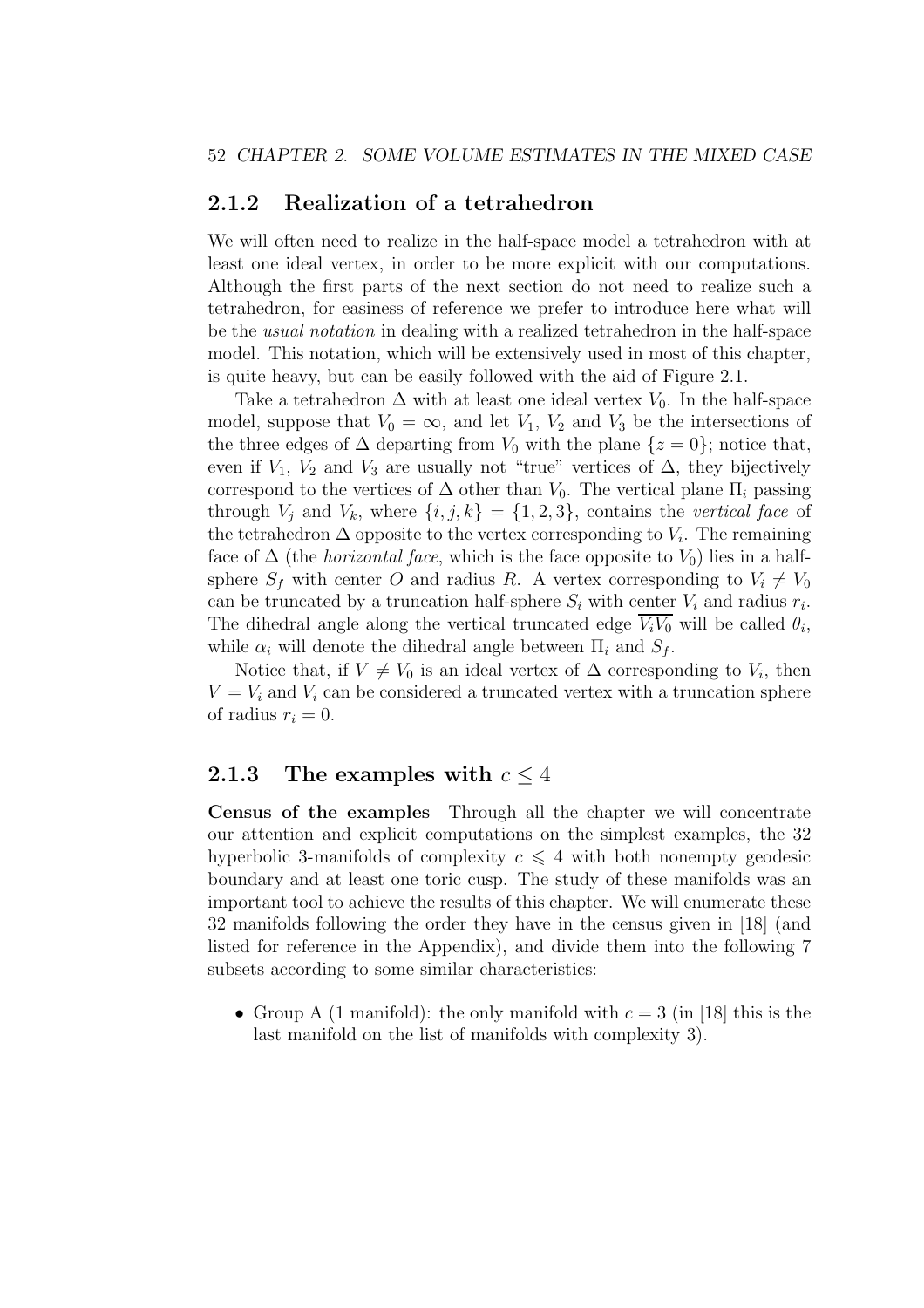

Figure 2.1: The *usual notation* for a tetrahedron with an ideal vertex  $V_0 = \infty$ in the half-space model; the figure lies in the plane  $\{z=0\}$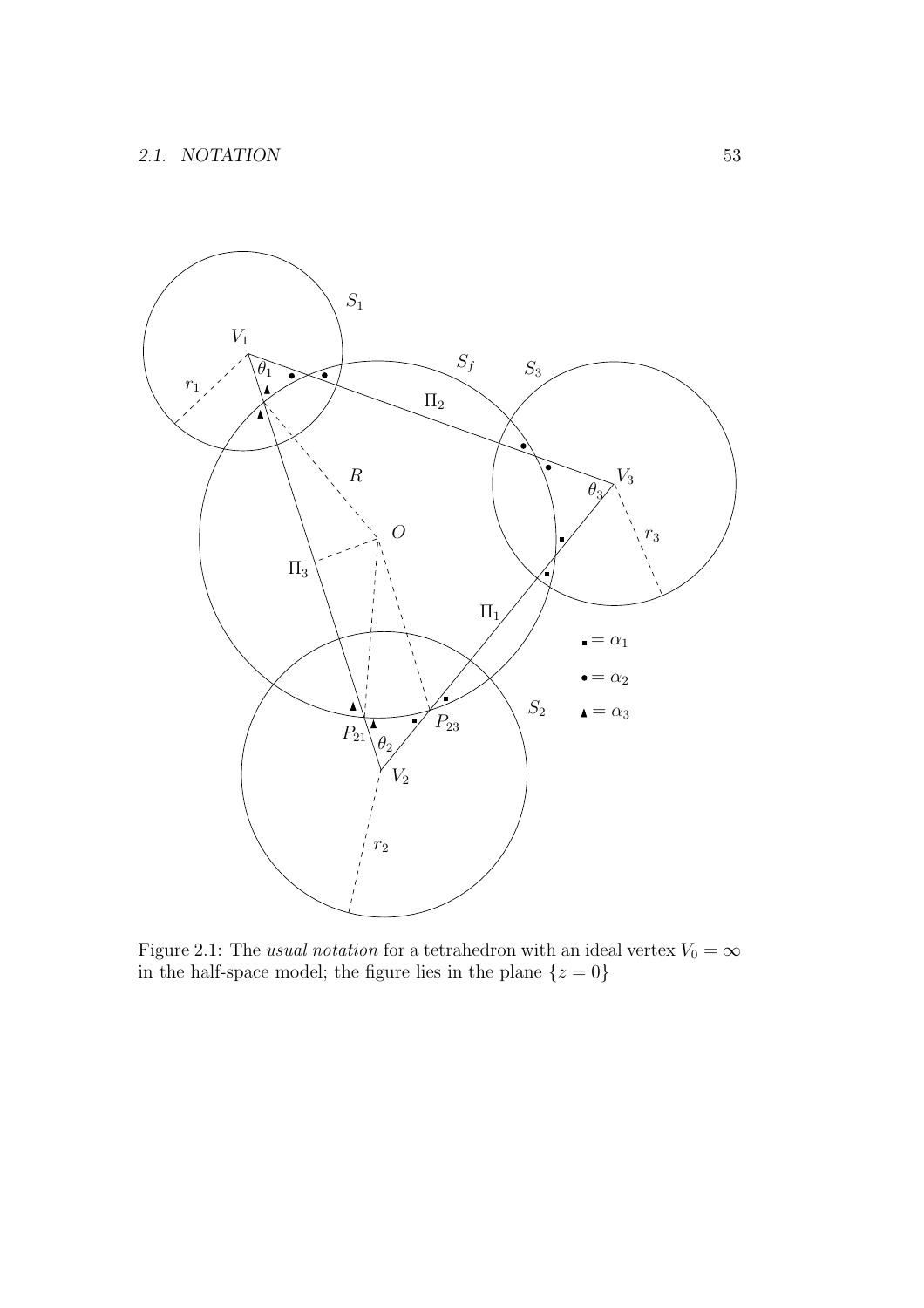- Group B (12 manifolds): all the manifolds with a genus-3 boundary.
- Groups C-F contain manifolds with  $c = 4$ , one cusp and a genus-2 boundary, which are subdivided into groups accordingly to similarities of the triangulation used to represent them in [18]:
	- Group C (2 manifolds): 2 ideal vertices, dihedral angles along edges with an ideal endpoint all equal to  $\frac{\pi}{3}$ .
	- Group D (2 manifolds): 2 ideal vertices, dihedral angles along edges with an ideal endpoint all equal to  $\frac{\pi}{2}$  or  $\frac{\pi}{4}$ .
	- Group E (2 manifolds): 4 ideal vertices.
- Group F (12 manifolds): the remaining manifolds with 2 ideal vertices (i.e., the ones with dihedral angles along edges with an ideal endpoint not all equal to  $\frac{\pi}{2}$ ,  $\frac{\pi}{4}$  $\frac{\pi}{4}$  or  $\frac{\pi}{3}$ ).
- Group G (1 manifold): the only manifold with 2 cusps.

Additional symmetries These 32 manifolds with  $c \leq 4$  have some symmetries, stated as empiric facts, that help in the calculations. The one that we will use more often is the following:

Fact 2.1.1. All the tetrahedra with ideal vertices appearing in the list for manifolds with  $c \leq 4$  have exactly one ideal vertex and, with the usual notation summarized in Figure 2.1, have  $\theta_1 = \theta_3 \leq \theta_2$  and  $\alpha_1 = \alpha_3 \leq \alpha_2$ .

From the end of the next section to the end of the whole chapter we will often specialize our formulae to the special case where  $\theta_1 = \theta_3 \leq \theta_2$  and  $\alpha_1 = \alpha_3 \leq \alpha_2$  (which is not necessary true in more general situations) as an intermediate step before treating the 32 examples directly.

## 2.2 Boundary collar

### 2.2.1 Volume of a boundary collar

**Introduction and definitions** For every  $d \geq 0$  we define  $B_d$  to be the set of points whose distance from the boundary is at most d, namely we set

$$
B_d := \{ P \in M | \ d(P, \partial M) \leq d \}
$$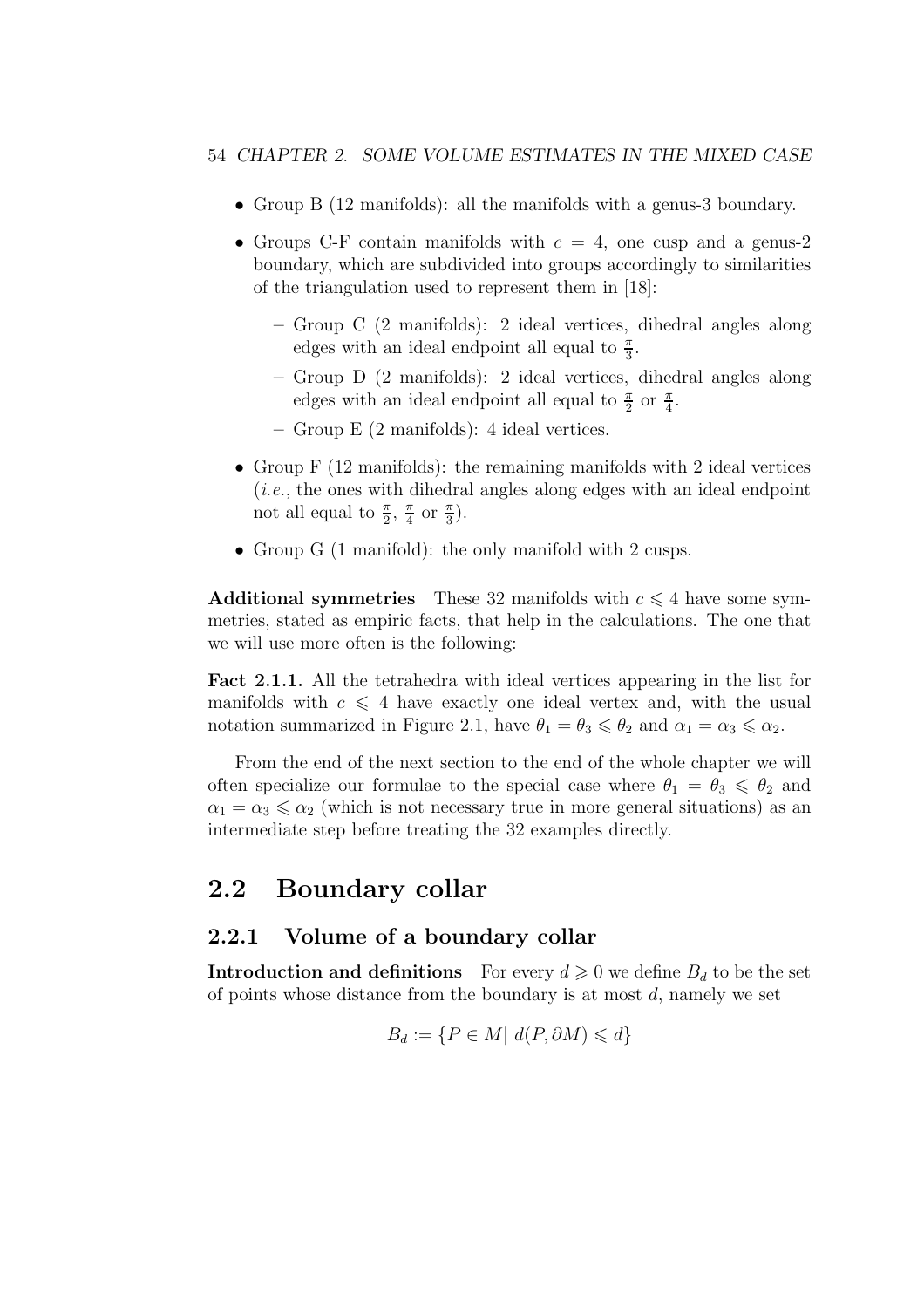#### 2.2. BOUNDARY COLLAR 55

Moreover, for every  $P \in M$  we define  $\Pi_{\partial}^{\perp}(P)$  to be the set of points in  $\partial M$ realizing its distance to the boundary  $(i.e.,$  the set of the shortest orthogonal projections of P onto  $\partial M$ ), namely we set

$$
\Pi_{\partial}^{\perp}(P) := \{ Q \in \partial M | \ d(P, Q) = d(P, \partial M) \}
$$

Notice that  $B_d$  can be seen as the union of all the geodesic arcs of length  $d$ orthogonal to  $\partial M$ .

Trivially, for  $d = 0$  we have  $B_0 = \partial M$  and  $\Pi_{\partial}^{\perp}(P) = P$  for every  $P \in B_0$ . We can consider the choice of increasing values for  $d$  as if we were continuously inflating  $B_d$ , increasing its volume. If d is small enough then  $\#\Pi_{\partial}^{\perp}(P) = 1$ for every  $P \in B_d$ , and so the volume of  $B_d$  can be computed only using d and the area of  $\partial M$  [6].

As we continue to inflate  $B_d$ , let  $d_{\text{max}}$  be the first value of d for which  $B_d$ touches itself:

$$
d_{\max} := \inf\{d > 0 | \exists P \in B_d \text{ with } \#\Pi_{\partial}^{\perp}(P) > 1\}
$$

**Remark 2.2.1.**  $d_{\text{max}}$  is the *only* value of d such that the set

$$
\{P \in B_d | \# \Pi_{\partial}^{\perp}(P) > 1\}
$$

has volume 0 but is nonempty. And thus we also have

$$
d_{\max} = \sup\{d > 0 | \# \Pi_{\partial}^{\perp}(P) = 1 \ \forall P \in B_d\}
$$

If  $d > d_{\text{max}}$ , the volume of  $\{P \in B_d | \# \Pi_{\partial}^{\perp}(P) > 1\}$  will be positive, and thus the volume of  $B_d$  can no longer be computed using only d and the boundary area. Of course, for  $d \to \infty$ , we have  $B_{\infty} = M$ .

This introductory discussion is the reason behind the main definition of this section:

**Definition 2.2.2.** The set  $B_d := \{P \in M | d(P, \partial M) \leq d\}$  is said to be a d-collar of ∂M (or simply a boundary collar of M) if  $d \le d_{\text{max}}$ .

**Remark 2.2.3.** Two equivalent definitions of a d-collar  $B_d$  of  $\partial M$  are the following ones:

• For  $d > 0$ , if for every P in  $B_d^o := \{P \in M | d(P, \partial M) < d\}$  we have  $\#\Pi_{\partial}^{\perp}(P) = 1$  then  $B_d$  is the closure of  $B_d^o$  (for  $d = 0$  we set  $B_0 := \partial M$ instead).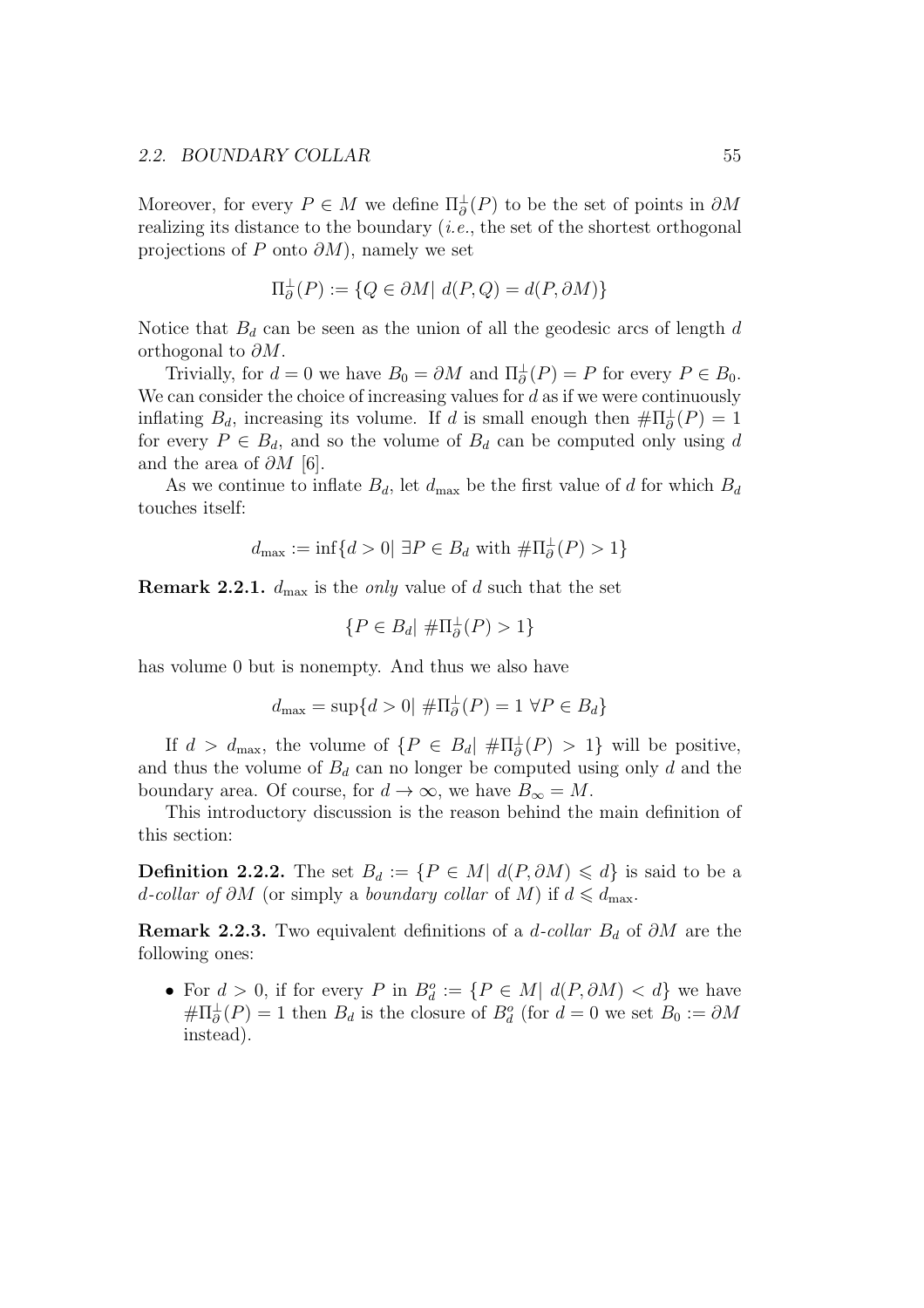• If all the geodesic arcs of length d orthogonal to  $\partial M$  have disjoint interiors, then  $B_d$  is the union of all such arcs.

**Definition 2.2.4.** A d-collar  $B_d$  of  $\partial M$  is said to be a maximal boundary *collar* if  $d = d_{\text{max}}$ . A maximal boundary collar will be denoted by  $B_{d_{\text{max}}}$ .

Volume of a boundary d-collar The volume  $V_{\partial}(d)$  of a d-collar of  $\partial M$ can be explicitly computed once d and the area  $A_{\partial}$  of the geodesic boundary of M are known [6]:

**Proposition 2.2.5.** For  $d \in [0, d_{\text{max}}]$  the volume of a d-collar of the boundary is equal to

$$
V_{\partial}(d) = \mathcal{A}_{\partial} \cdot \frac{2d + \sinh(2d)}{4}
$$

The following holds:

Proposition 2.2.6. If ∂M is a connected orientable hyperbolic geodesic surface of genus g, then

$$
\mathcal{A}_{\partial} = -2\pi \cdot \chi(\partial M) = 4\pi (g - 1)
$$

More generally, if  $\partial M$  is an orientable hyperbolic geodesic surface with b connected components  $\partial M_i$  of genus  $g_i$ ,  $i = 1, \ldots, b$ , we have

$$
\mathcal{A}_{\partial} = -2\pi \cdot \sum_{i=1}^{b} \chi(\partial M_i) = 4\pi \sum_{i=1}^{b} (g_i - 1)
$$

And thus

$$
V_{\partial}(d) = \pi \cdot \left[ \sum_{i=1}^{b} (g_i - 1) \right] \cdot \left[ 2d + \sinh(2d) \right]
$$

*Proof.* Let us first suppose that  $\partial M$  is connected. Let  $\tau'$  be an arbitrary geodesic triangulation of  $\partial M$  with f faces,  $e = \frac{3f}{2}$  $\frac{\delta f}{2}$  edges and v vertices.  $\mathcal{A}_{\partial}$ is the sum of the areas of all the faces of  $\tau'$ , each one being equal to  $\pi - \sum$ internal angles. Since the sum of the internal angles around every vertex must be  $2\pi$ , the sum of all the internal angles of all the triangles of  $\tau'$  is equal to  $2\pi v$ . Moreover, we have:

$$
\chi(\partial M) = 2 - 2g = v - e + f \equiv v - \frac{f}{2}
$$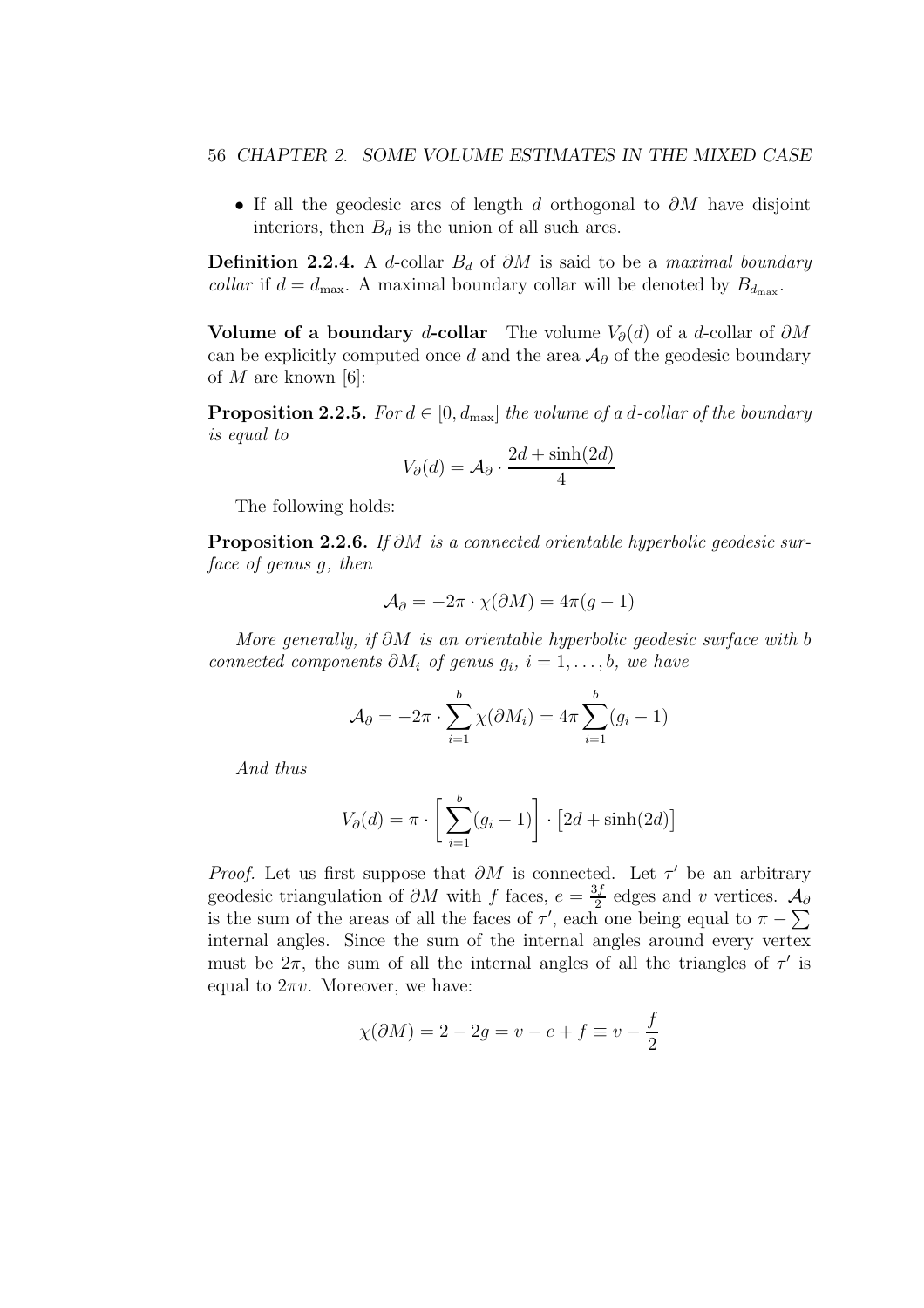#### 2.2. BOUNDARY COLLAR 57

And thus

$$
\mathcal{A}_{\partial} = \pi \cdot f - 2\pi \cdot v = 2\pi \left(\frac{f}{2} - v\right) = -2\pi \cdot \chi(\partial M) = 2\pi (2g - 2) = 4\pi (g - 1)
$$

If  $\partial M$  is not connected we can conclude by applying the same argument to every connected component of  $\partial M$ .  $\Box$ 

Triangulations of M and area of  $\partial M$  In the previous paragraph we recalled how  $\mathcal{A}_{\partial}$  depends only on the genera  $g_i$  of the connected components of  $\partial M$ . In this section we show a connection of  $\mathcal{A}_{\partial}$  and the genera  $g_i$  with an arbitrary triangulation of the whole manifold M.

**Proposition 2.2.7.** Let M be an orientable hyperbolic 3-manifold with nonempty qeodesic boundary and possibly some toric cusps, and let  $\tau$  be a "loose" triangulation of M into n (hyper)ideal tetrahedra. Then the area of  $\partial M$  is

$$
\mathcal{A}_{\partial} = 4\pi (n - e)
$$

where  $e \leq n$  is the number of edges of  $\tau$  in M (after identifications).

Thus

$$
V_{\partial}(d) = \pi(n - e) \cdot \left[2d + \sinh(2d)\right]
$$

We also have  $n-e = \sum_i (g_i-1)$ , where  $g_i$  are the genera of the connected components of ∂M.

*Proof.* It suffices to prove that  $\chi(\partial M) = 2e - 2n$ . Recall that  $M = \text{int}\overline{M}$ where  $\partial \overline{M}$  consists of  $\partial M$  and possibly some tori, whence  $\chi(\partial M) = \chi(\partial \overline{M})$ .  $\tau$  induces a triangulation on  $\partial \overline{M}$  with 4n triangles,  $\frac{3}{2} \cdot 4n \equiv 6n$  edges and 2e vertices, and then

$$
\chi(\partial M) = \chi(\partial M) = 2e - 6n + 4n = 2e - 2n
$$

 $\Box$ 

### 2.2.2 Width of a maximal boundary collar

In this subsection we prove the following characterization of  $d_{\text{max}}$ :

Proposition 2.2.8. Let M be a hyperbolic 3-manifold with geodesic boundary and toric cusps. Then  $d_{\text{max}}$  is equal to half the length of the shortest geodesic arc in M with both endpoints on ∂M and orthogonal to it.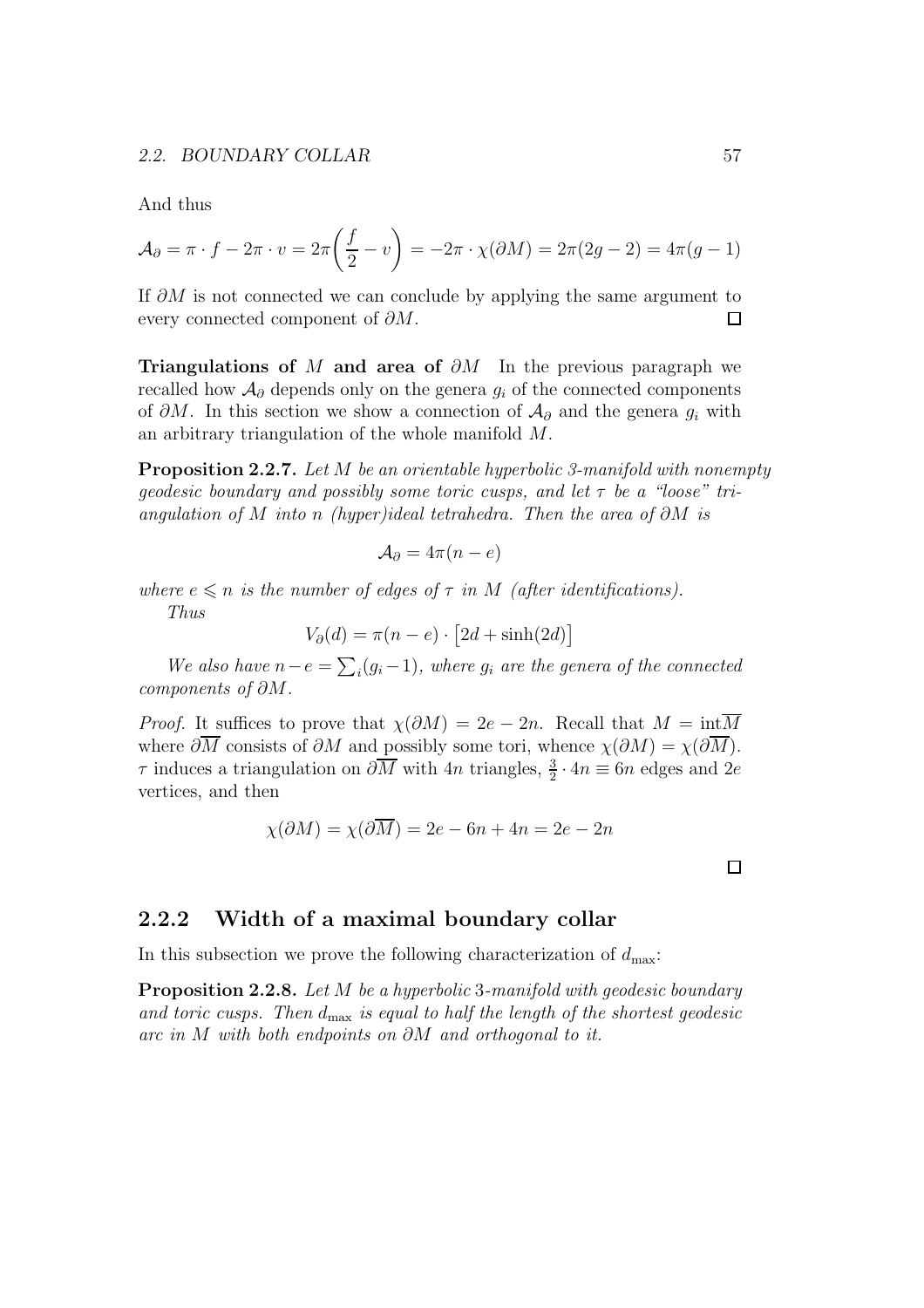Proof. Consider in the half-space model the vertical half-plane

$$
\Pi := \{(x, y, z) | x = 0, z > 0\}
$$

, which is a hyperbolic plane. To find the set  $\partial K_d$  of points  $(x, y, z)$  with distance  $d$  from  $\Pi$  we have to solve the equation

$$
d = 2 \operatorname{atanh}\left(\frac{x^2 + (z - t)^2}{x^2 + (z + t)^2}\right)^{\frac{1}{2}}
$$

with  $x^2 + z^2 = t^2$  [8]. First we notice that

$$
\left(\tanh\frac{d}{2}\right)^2 = \frac{x^2 + (z - t)^2}{x^2 + (z + t)^2} \equiv \frac{x^2 + z^2 + t^2 - 2zt}{x^2 + z^2 + t^2 + 2zt} \equiv \frac{2t^2 - 2zt}{2t^2 + 2zt} \equiv \frac{t - z}{t + z},
$$

and so

$$
t = \frac{1 + \tanh^2 \frac{d}{2}}{1 - \tanh^2 \frac{d}{2}} \cdot z
$$

We then have

$$
x = \pm \sqrt{t^2 - z^2} = \pm \sqrt{\frac{(1 + \tanh^2 \frac{d}{2})^2}{(1 - \tanh^2 \frac{d}{2})^2} - 1} \cdot z =
$$

$$
= \pm \sqrt{\frac{4 \tanh^2 \frac{d}{2}}{(1 - \tanh^2 \frac{d}{2})^2}} \cdot z = \pm \frac{2 \tanh \frac{d}{2}}{1 - \tanh^2 \frac{d}{2}} \cdot z
$$

We can conclude that  $\partial K_d$  is made of two half-planes, given by  $\partial K_d =$  $\{(x, y, z)| z = \pm mx\}$  where

$$
m = \frac{1 - \tanh^2 \frac{d}{2}}{2 \tanh \frac{d}{2}} \equiv \frac{2}{e^{2x} - e^{-2x}}
$$

Since the model is conformal, each geodesic arc exiting orthogonally from Π is then orthogonal to  $\partial K_d$  too (*i.e.*, on the  $(x, z)$ -plane the projections of  $\Pi$ and  $\partial K_d$  are half-lines radial to the circle containing the geodesic arc).

A maximal collar of the boundary has a point P such that  $P = \alpha_1 \cap \alpha_2$ , where  $\alpha_1$  and  $\alpha_2$  are two geodesic arcs of length  $d_{\text{max}}$  orthogonal to the boundary. Moreover,  $\alpha_1$  and  $\alpha_2$  have the same tangent line (with opposite directions) in P. The union of  $\alpha_1$  and  $\alpha_2$  is then a geodesic arc  $\alpha$  of length  $2d_{\text{max}}$  with both endpoints to the boundary and orthogonal to it.  $\alpha$  is indeed the shortest geodesic arc from  $\partial M$  to  $\partial M$  and orthogonal to  $\partial M$ , since for  $d < d_{\text{max}}$  all geodesic arcs of length d and orthogonal to  $\partial M$  at one of their endpoints are disjoint from one another. $\Box$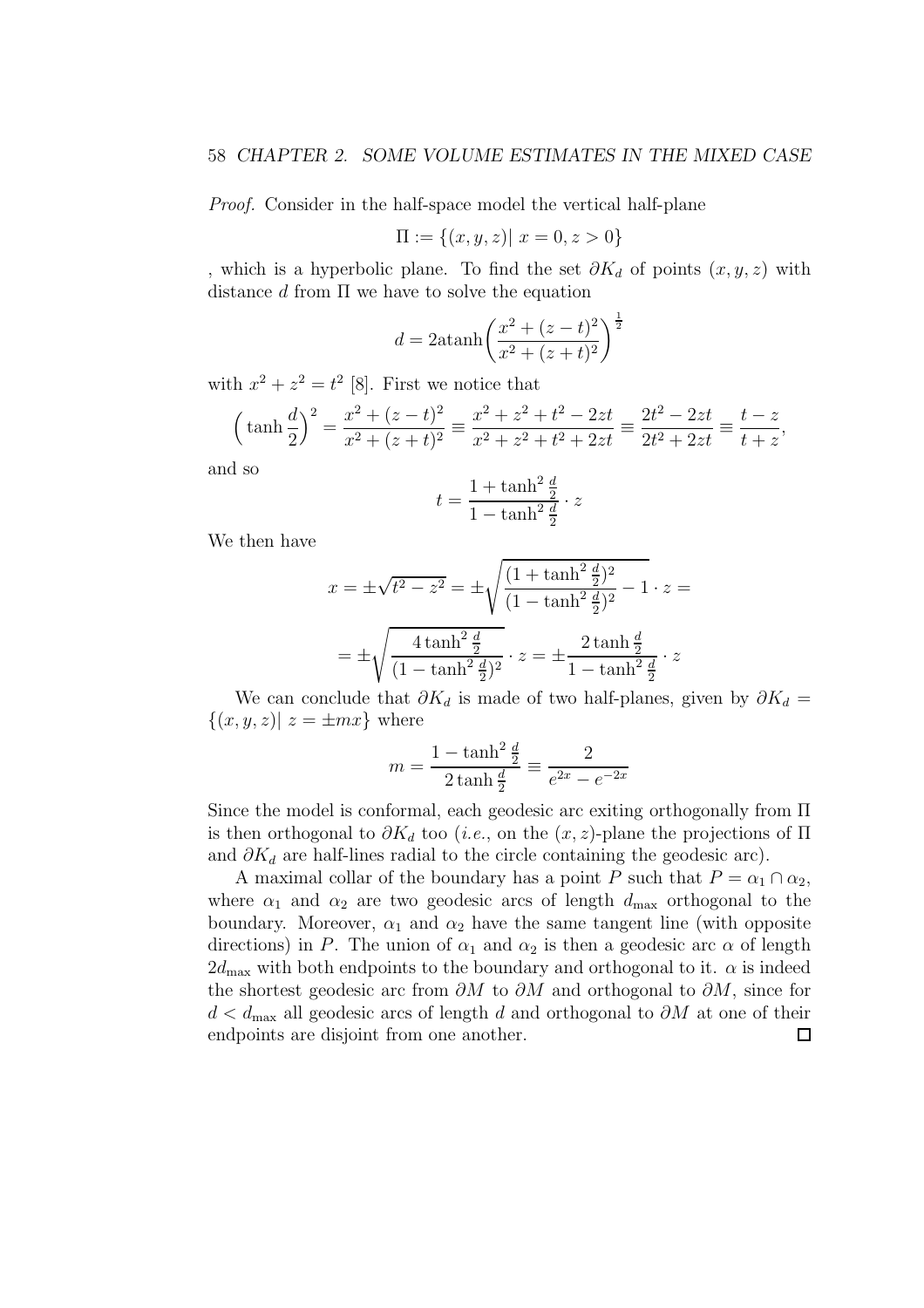#### 2.2. BOUNDARY COLLAR 59

Corollary 2.2.9. Let M be a hyperbolic 3-manifold with geodesic boundary and toric cusps, and let  $\tau$  be a triangulation of M into (hyper)ideal geometric tetrahedra. If there exists a point  $P \in B_{d_{\text{max}}}$  such that  $\Pi_{\partial}^{\perp}(P)$  intersects two distinct truncation triangles of the same tetrahedron  $\Delta \in \tau$ , then the maximal boundary collar of  $\partial M$  has width d<sub>max</sub> equal to half the length of the shortest truncated edge of  $\Delta$ .

Proof. Using the same notation as in the proof of Proposition 2.2.8, we have  $P \in \alpha \subset \Delta$ . There is a geodesic plane containing  $\alpha$ , and this plane must also contain the centers of the two truncation spheres since  $\alpha$  is orthogonal to them (the tangent vector at the intersection point between  $\alpha$  and a truncation sphere points exactly at the center of the sphere). So this plane is the plane of a face of  $\Delta$ , where also one of the truncated edges lies. Easy euclidean geometry facts (i.e., there is at most a unique semicircle with center on a line which is orthogonal to two given semicircles with center on the same line and external to each other) show that the two are the same, which means  $\alpha$  is exactly the truncated edge of  $\Delta$  joining these two truncation triangles, and its length is  $2d_{\text{max}}$ .  $\Box$ 

Remark 2.2.10. It follows from the proof of Corollary 2.2.9 that the set of the geodesic arcs in M with both endpoints on  $\partial M$  and orthogonal to it contains in particular all the finite-length truncated edges of any geometric (hyper)ideal triangulation  $\tau$  of M. As we will recall in the next subsection, given a geometric triangulation  $\tau$ , the lengths of its truncated edges can be completely computed using only the dihedral angles of the triangulation [8].

# **2.2.3** Explicit computations for  $c \leq 4$

**Boundary area** The boundary of all the 32 manifolds with  $c \leq 4$  is connected, compact and orientable, with genus either 3 (for manifolds in group B) or 2 (for the manifolds of all the other groups). It follows then, for  $c \leq 4$ , we have either  $\mathcal{A}_{\partial} = 8\pi$  (group B) or  $\mathcal{A}_{\partial} = 4\pi$  (groups A and C-G).

Width of the maximal boundary collar Thanks to the symmetries of the tetrahedra appearing in the list for manifolds with  $c \leq 4$ , Corollary 2.2.9 applies to all these 32 manifolds: for  $c \leq 4$  then  $d_{\text{max}}$  is always equal to half the length of the shortest truncated edge of the given triangulation  $\tau$ .

For  $c \leq 4$  the boundary area  $\mathcal{A}_{\partial}$  is equal to  $4\pi$  or  $8\pi$ , and so the number e of "glued edges", which we proved to be  $e = c - \frac{A_{\partial}}{4\pi}$ , can at most be 3: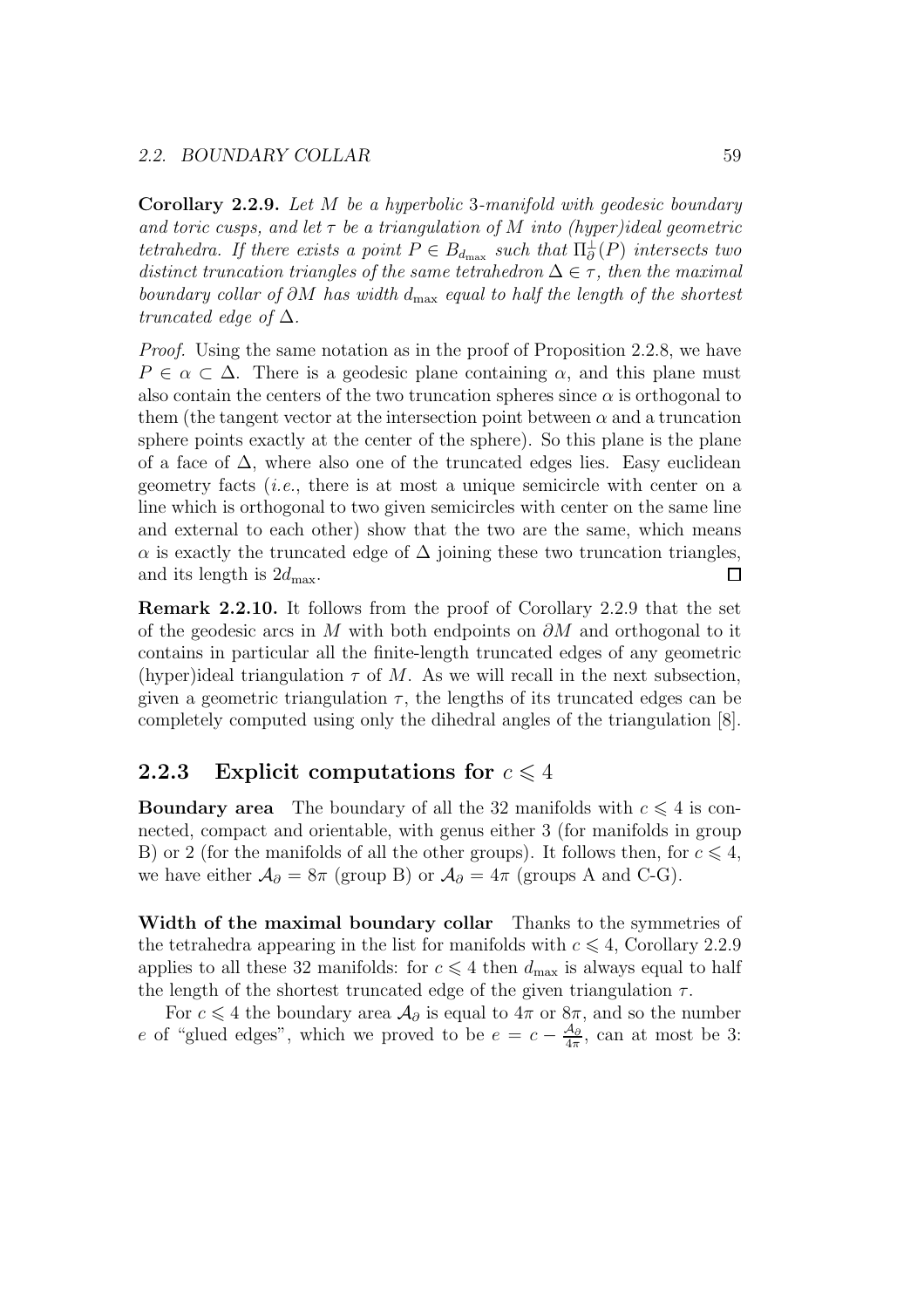indeed it is equal to 2 for manifolds in groups A and B and it is equal to 3 for all the other manifolds. Moreover, at least one of these "glued edges" has an ideal endpoint: in fact, the number of "glued edges" with an ideal endpoint is equal to half the number of ideal vertices (before identifications), which is 2 for manifolds in groups E and G and exactly 1 for all the other manifolds. We can then conclude that for  $c \leq 4$  there are 1 (for manifolds in groups A, B, E, and G) or 2 (for manifolds in groups C, D and F) truncated edges of finite length. We want now to compute these lengths.

General formulae for the length of edges Let us recall the formula for computing the length of a truncated edge using only the dihedral angles of the geometric triangulation  $\tau$  [8]:

$$
\cosh L(e_1) = \frac{C(e_1)}{\sqrt{d(V_{123})d(V_{156})}}
$$

where

- $L(e_1)$  is the length of the truncated edge  $e_1$  with endpoints  $V_{123}$  and  $V_{156}$
- $V_{ijk}$  is the common vertex of edges  $e_i$ ,  $e_j$  and  $e_k$
- $\gamma_i$  is the dihedral angle along  $e_i$
- $C(e_1) = \cos \gamma_1(\cos \gamma_3 \cos \gamma_6 + \cos \gamma_2 \cos \gamma_5) + \cos \gamma_2 \cos \gamma_6 + \cos \gamma_3 \cos \gamma_5 +$  $\cos\gamma_4\sin^2\gamma_1$
- $d(V_{123}) = 2 \cos \gamma_1 \cos \gamma_2 \cos \gamma_3 + \cos^2 \gamma_1 + \cos^2 \gamma_2 + \cos^2 \gamma_3 1$

Let us consider a tetrahedron with at least one ideal vertex in the halfspace model with the usual notation. If we specialize to the case of  $\theta_1 = \theta_3 \leq$  $\theta_2$  and  $\alpha_1 = \alpha_3 \leq \alpha_2$ , which is always true for the examples with  $c \leq 4$ , we have

- $C(V_jV_k) = \cos \alpha_i(\cos \theta_j \cos \alpha_j + \cos \theta_k \cos \alpha_k) + \cos \alpha_j \cos \alpha_k +$  $\cos \theta_j \cos \theta_k + \cos \theta_i \sin^2 \alpha_i$
- $d(V_i) = 2\cos\theta_i\cos\alpha_j\cos\alpha_k + \cos^2\theta_i + \cos^2\alpha_j + \cos^2\alpha_k 1$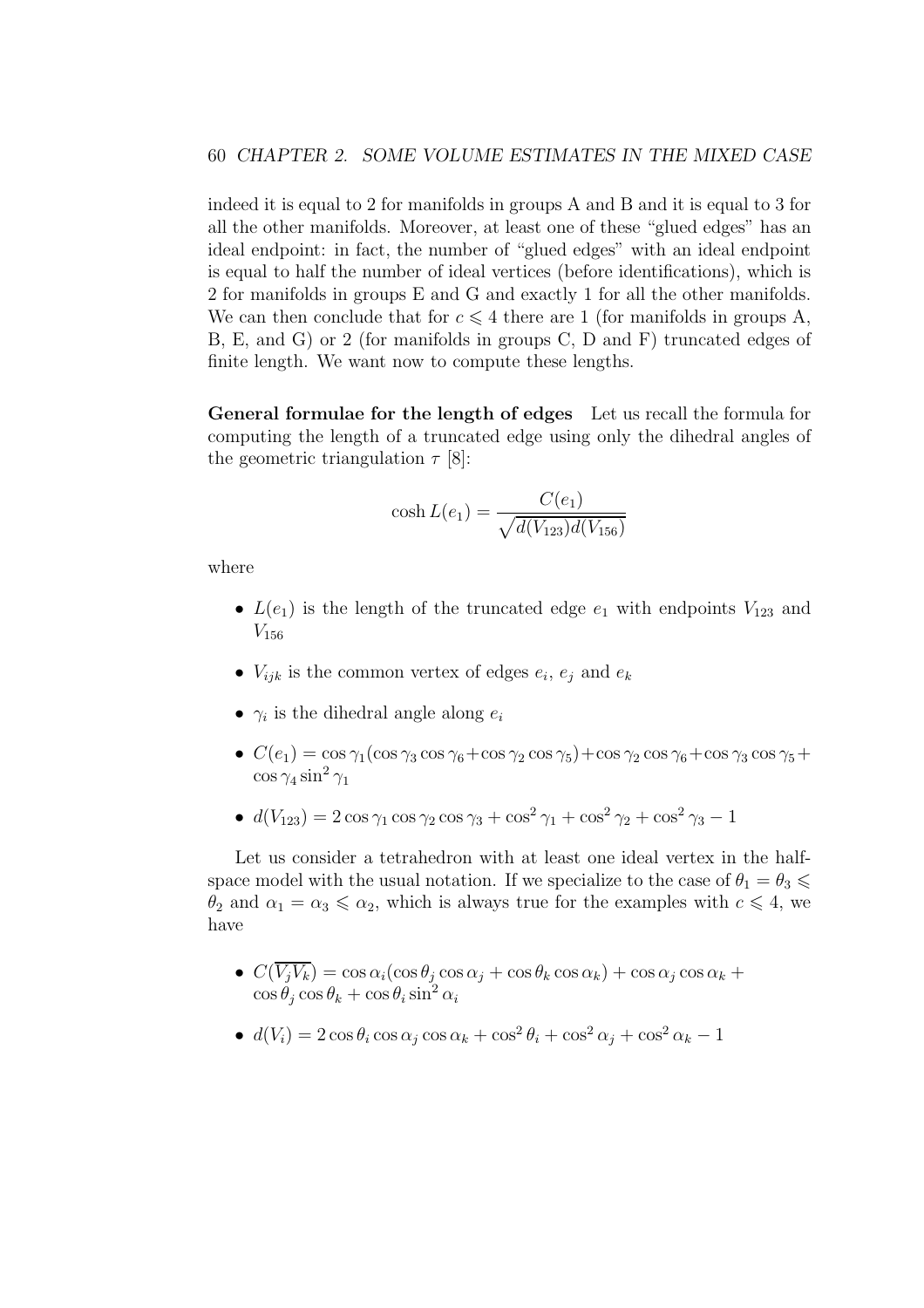and thus

$$
d(V_2) = 2 \cos \theta_2 \cos^2 \alpha_1 + \cos^2 \theta_2 + 2 \cos^2 \alpha_1 - 1
$$
  
= 2(1 - 2 \cos^2 \theta\_1) \cos^2 \alpha\_1 + (1 - 2 \cos^2 \theta\_1)^2 + 2 \cos^2 \alpha\_1 - 1  
= 4(\cos^2 \alpha\_1 - \cos^2 \theta\_1)(1 - \cos^2 \theta\_1)

$$
d(V_1) \equiv d(V_3) = 2\cos\theta_1\cos\alpha_1\cos\alpha_2 + \cos^2\theta_1 + \cos^2\alpha_1 + \cos^2\alpha_2 - 1
$$

$$
C(\overline{V_1V_3}) = 2 \cos \alpha_2 \cos \theta_1 \cos \alpha_1 + \cos^2 \alpha_1 + \cos^2 \theta_1 + \cos \theta_2 \sin^2 \alpha_2
$$
  
= 2 \cos \theta\_1 \cos \alpha\_1 \cos \alpha\_2 + \cos^2 \alpha\_1 - \cos^2 \theta\_1 - \cos^2 \alpha\_2 +  
2 \cos^2 \theta\_1 \cos^2 \alpha\_2 + 1

$$
C(\overline{V_1V_2}) \equiv C(\overline{V_2V_3}) = \cos \alpha_1(\cos \theta_1 \cos \alpha_1 + \cos \theta_2 \cos \alpha_2) +
$$
  
+  $\cos \alpha_1 \cos \alpha_2 + \cos \theta_1 \cos \theta_2 + \cos \theta_1 (1 - \cos^2 \alpha_1) =$   
=  $2 \cos \theta_1 \cos \alpha_1 \cos \alpha_2 - 2 \cos^2 \theta_1 \cos \alpha_1 \cos \alpha_2 - 2 \cos^3 \theta_1 + 2 \cos \theta_1$   
=  $2 \cos \theta_1(\cos \theta_1 \cos \alpha_1 \cos \alpha_2 + \cos \alpha_1 \cos \alpha_2 - \cos^2 \theta_1 + 1)$   
=  $2 \cos \theta_1 (1 + \cos \theta_1)(\cos \alpha_1 \cos \alpha_2 + 1 - \cos \theta_1)$ 

Explicit computations in the examples Let us move now to the explicit computations.

Manifolds in groups A, B, C, E and G have additional symmetries, which are  $\theta_1 = \theta_3 = \theta_2 = \frac{\pi}{3}$  $\frac{\pi}{3}$  and  $\alpha_1 = \alpha_3 = \alpha_2$ . So the expression for the length of a truncated edge simplifies to

$$
\cosh L(\overline{V_i V_j}) = \frac{2 \cdot \frac{1}{2} \left(1 + \frac{1}{2}\right) \left(\cos^2 \alpha_1 + 1 - \frac{1}{2}\right)}{4 \left(\cos^2 \alpha_1 - \frac{1}{4}\right) \left(1 - \frac{1}{4}\right)} = \frac{\frac{3}{2} \left(\cos^2 \alpha_1 + \frac{1}{2}\right)}{3 \left(\cos^2 \alpha_1 - \frac{1}{4}\right)}
$$

$$
= \frac{2 \cos^2 \alpha_1 + 1}{4 \cos^2 \alpha_1 - 1} = \frac{1}{2} \left(1 + \frac{3}{4 \cos^2 \alpha_1 - 1}\right)
$$

which gives us the following results:

- $L = 0.6420275$ .. (group A)
- $L = 0.3860645$ .. (group B)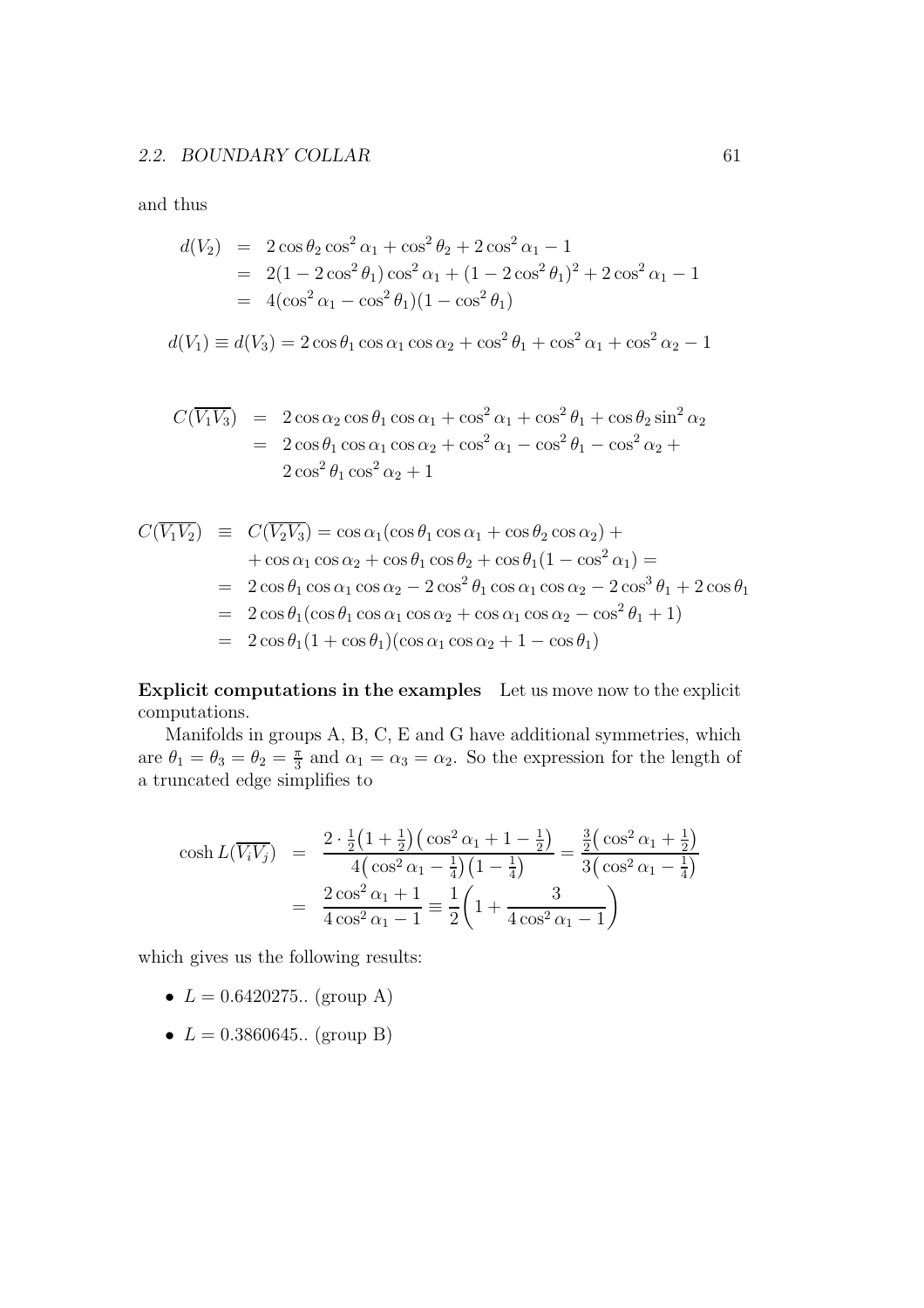- $L = 0.6802847$ .. (manifold C.1)
- $L = 0.6876359...$  (manifold C.2)
- $L = 0.6931472$ .. (groups E and G)

Manifolds in group C have also another truncated glued edge, which however comes only from edges belonging to tetrahedra without ideal vertices. To compute its length  $l$  we can use tetrahedron  $(1)$ , where all the edges but  $e := \overline{V_2V_3}$  glue together into the truncated edge we already computed. Let  $\theta$ be the dihedral angle along e,  $\alpha$  the one along the edge opposite to e, and  $\gamma$ the one along the other four edges (which have equal dihedral angles).Then

$$
l = \cosh^{-1}\left(\frac{2\cos\theta\cos^2\gamma + 2\cos^2\gamma + \cos\alpha\sin^2\theta}{2\cos\theta\cos^2\gamma + 2\cos^2\gamma + \cos^2\theta - 1}\right)
$$
  
=  $\cosh^{-1}\left(\frac{2\cos^2\gamma + \cos\alpha(1 - \cos\theta)}{2\cos^2\gamma + \cos\theta - 1}\right) \equiv \cosh^{-1}\left(1 + \frac{1 + \cos\alpha}{\frac{2\cos^2\gamma}{1 - \cos\theta} - 1}\right)$ 

and thus  $l = 1.8238367$ .. (manifold C.1) or  $l = 1.9777500$ .. (manifold C.2), which in both cases is longer than the length previously computed.

Manifolds in group D have  $\theta_1 = \theta_3 = \frac{\pi}{4}$  $\frac{\pi}{4}$  and  $\theta_2 = \alpha_2 = \frac{\pi}{2}$  $\frac{\pi}{2}$ , and so

$$
L(\overline{V_1 V_3}) = \cosh^{-1}\left(\frac{0 + \cos^2\alpha_1 + \frac{1}{2} + 0}{0 + \frac{1}{2} + \cos^2\alpha_1 + 0 - 1}\right) = \cosh^{-1}\left(\frac{2\cos^2\alpha_1 + 1}{2\cos^2\alpha_1 - 1}\right)
$$
  
=  $\cosh^{-1}\left(1 + \frac{2}{2\cos^2\alpha_1 - 1}\right) = 1.9216484...$ 

$$
L(\overline{V_1V_2}) = L(\overline{V_2V_3}) = \cosh^{-1}\left(\frac{\sqrt{2}\left(1+\frac{\sqrt{2}}{2}\right)\left(0+1-\frac{\sqrt{2}}{2}\right)}{\sqrt{\left(\cos^2\alpha_1-\frac{1}{2}\right)\cdot4\left(\cos^2\alpha_1-\frac{1}{2}\right)\left(1-\frac{1}{2}\right)}}\right)
$$
  
=  $\cosh^{-1}\left(\frac{1-\frac{1}{2}}{\cos^2\alpha_1-\frac{1}{2}}\right) = \cosh^{-1}\left(\frac{1}{2\cos^2\alpha_1-1}\right) = 0.6859633...$ 

Manifolds in group F have no additional symmetries or equal dihedral angles, and so we compute  $L(\overline{V_1V_2}) = L(\overline{V_2V_3})$  and  $L(\overline{V_1V_3})$  directly from the general formulae above. It turns out that  $L(\overline{V_1V_3})$  is always the shortest one, with  $0.9392105... < L(\overline{V_1V_3}) < 0.9865146...$  depending on the manifold.

The maximal width  $d_{\text{max}}$  of a boundary collar, which is half the length of the shortest truncated edge, is then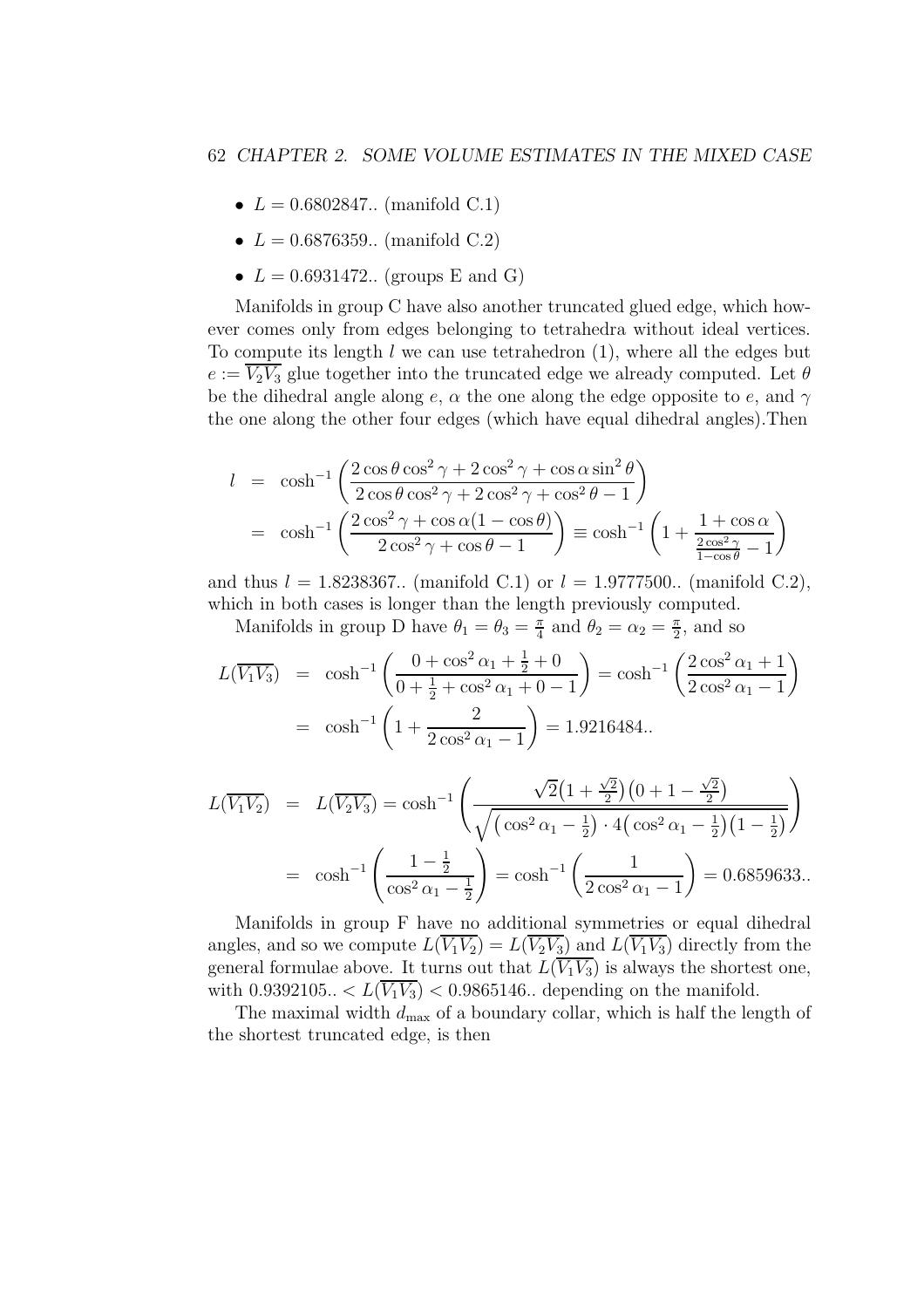- $d_{\text{max}} = 0.3210137$ .. (group A)
- $d_{\text{max}} = 0.1930322...$  (group B)
- $d_{\text{max}} = 0.3401423...$  or  $d_{\text{max}} = 0.3438179...$  (group C)
- $d_{\text{max}} = 0.3429816.$  (group D)
- 0.4696052..  $d_{\text{max}} < 0.4932573$ .. (group F)
- $d_{\text{max}} = 0.3465736.$  (groups E and G)

# 2.3 Cusp self-tangencies

### 2.3.1 An explicit condition

Introduction Tangencies of two cusp neighborhoods and self-tangencies of a cusp neighborhood can happen inside a tetrahedron with one or more ideal vertices, but also inside tetrahedra with no ideal vertices. If a tetrahedron has two or more ideal vertices, their neighborhoods can touch themselves before they touch the boundary as we "inflate" them. However, this particular situation never happens for  $c \leq 4$ , since it can be empirically checked that, in the triangulations of the 32 manifolds with  $c \leq 4$  that we are using, every tetrahedron has at most one ideal vertex.

A cusp neighborhood, while being inflated, may exit the tetrahedron  $\Delta$ containing a corresponding ideal vertex before touching one of the truncated triangles of  $\Delta$ , and (self)tangencies may thus happen inside another tetrahedron (for example one with a face in common with  $\Delta$ , but possibly with no ideal vertices). In order to check if this can happen, we have to compute the radii of the truncation half-spheres in the half-space model with respect to the radius of the half-sphere where the face from which the cusp neighborhood may exit lies. Let us be more precise now.

**Definition 2.3.1.** Let  $C_1, \ldots, C_k$  be the cusps of M and let  $U_i$ ,  $i = 1, \ldots, k$ , be a neighborhood of  $C_i$  bounded by a horospherical cross-section. If the  $U_i$ 's have equal volume and disjoint embedded interiors, then their union U will be called a cusp neighborhood of M. Notice that in the half-space model the neighborhood U of a single cusp C is given by a lattice  $\Lambda$  acting horizontally on a horoball  $\{z \geq z_0\} \subset \mathbb{H}^3$  for some  $z_0 > 0$ .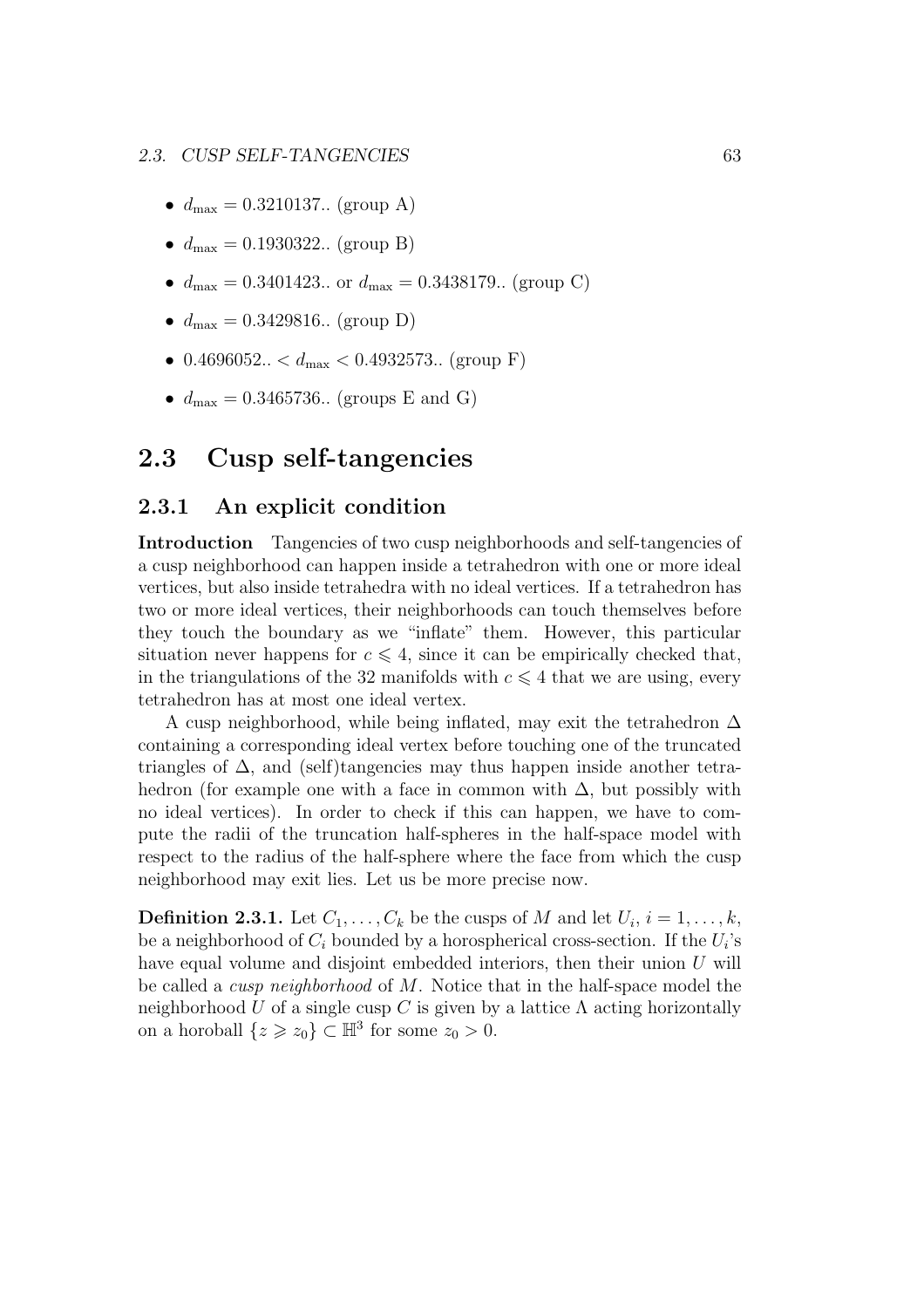**Definition 2.3.2.** By inflating a cusp neighborhood  $\{z \geq z_i\}$  we mean to replace it with another one of the form  $\{z \geq z_j\}$  with  $z_j < z_i$ . We will stop inflating a cusp neighborhood when it touches itself, another cusp neighborhood or a d-collar of the boundary; we will call this a maximal cusp neighborhood. A maximal cusp neighborhood will be called d-maximal if it is tangent to a d-collar of the boundary (and, in particular, 0-maximal if it is tangent to  $\partial M$ ).

Explicit condition With the usual notation in the half-space model, let  $P_{ij}$  denote the first intersection point with the "horizontal sphere"  $S_f$  we encounter along the Euclidean segment  $V_i V_j$  from  $V_i$  to  $V_j$  (see Figure 2.1). We obviously have the following relation between lengths of Euclidean segments:  $V_i V_j = V_i P_{ij} + P_{ij} P_{ji} + P_{ji} V_j$ . It is easy to see that  $P_{ij} P_{ji} = 2R \sin \alpha_k$ , where  ${i, j, k} = {1, 2, 3}$ , while for the other segments we have the following:

**Lemma 2.3.3.** With the usual notation,  $\overline{V_i P_{ij}} = R^{\cos \alpha_j + \cos(\alpha_k + \theta_i)}$  $\sin \theta_i$ 

*Proof.* Considering the quadrilateral  $OP_{ik}V_iP_{ij}$  (see Figure 2.2) we can compute its angle in O to be  $\phi := \pi - (\alpha_i + \alpha_k + \theta_i)$ . Since the triangle  $OP_{ik}P_{ij}$ 



Figure 2.2: A detail from Figure 2.1

is isosceles (with two angles equal to  $\gamma := \frac{\alpha_j + \alpha_k + \theta_i}{2}$  $\frac{x_k + \sigma_i}{2}$  we have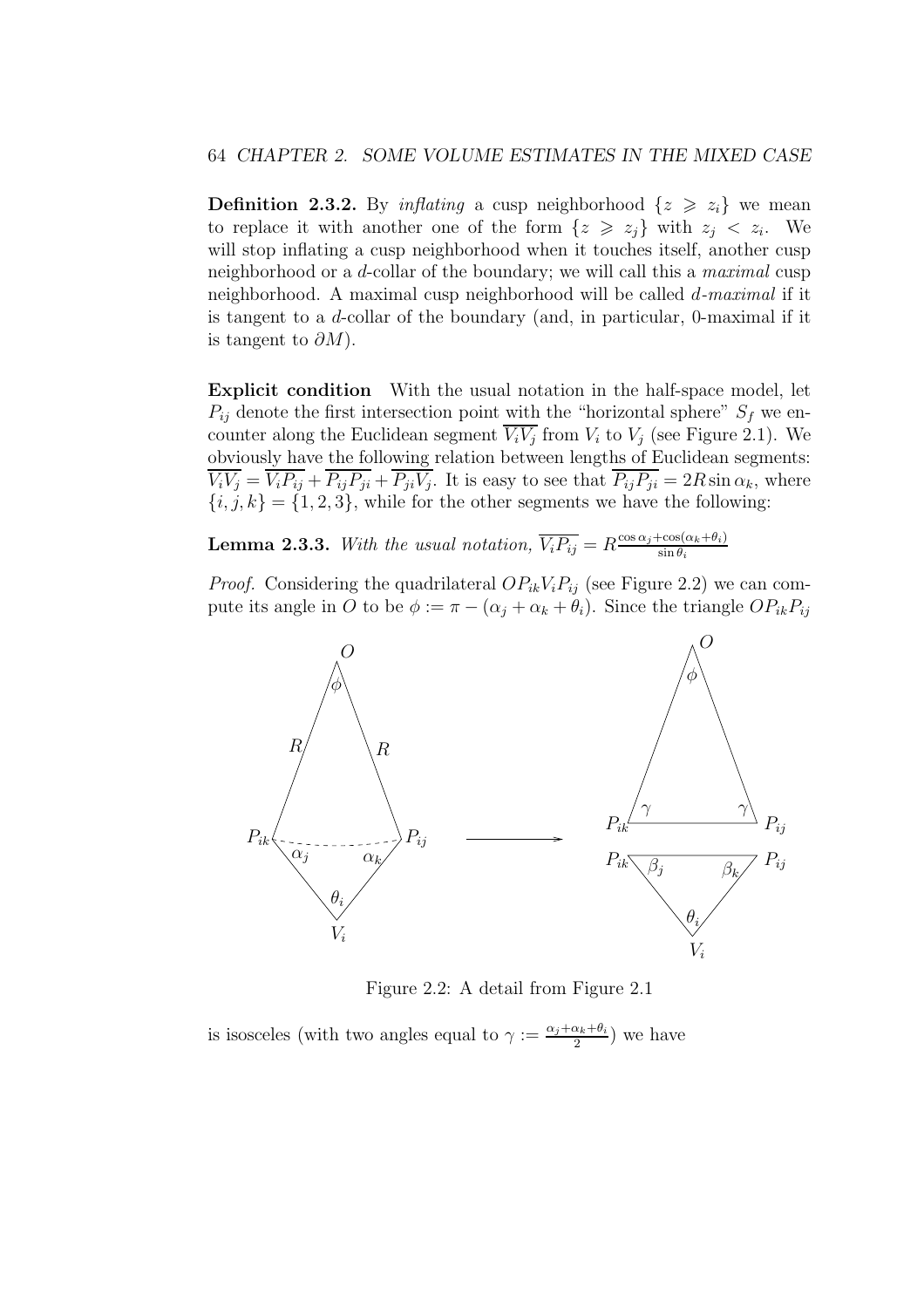#### 2.3. CUSP SELF-TANGENCIES 65

$$
\overline{P_{ij}P_{ik}} = 2 \cdot R \sin\left(\frac{\pi - (\alpha_j + \alpha_k + \theta_i)}{2}\right) = 2R \cos\left(\frac{\alpha_j + \alpha_k + \theta_i}{2}\right).
$$

In the triangle  $P_{ik}V_iP_{ij}$  the angle at  $P_{ik}$  is equal to

$$
\beta_j := \frac{\pi}{2} + \alpha_j - \gamma = \frac{\pi + \alpha_j - \alpha_k - \theta_i}{2}
$$

and similarly the angle at  $P_{ij}$  is equal to  $\beta_k := \frac{\pi + \alpha_k - \alpha_j - \theta_i}{2}$ . The sine theorem applied to the triangle  $P_{ik}V_iP_{ij}$  then gives

$$
\frac{\overline{V_i P_{ij}}}{\sin\left(\frac{\pi + \alpha_j - \alpha_k - \theta_i}{2}\right)} = \frac{2R\cos\left(\frac{\alpha_j + \alpha_k + \theta_i}{2}\right)}{\sin\theta_i}
$$

hence

$$
\overline{V_i P_{ij}} = \frac{2R}{\sin \theta_i} \cos \left( \frac{\alpha_j + \alpha_k + \theta_i}{2} \right) \sin \left( \frac{\pi + \alpha_j - \alpha_k - \theta_i}{2} \right)
$$
  
= 
$$
\frac{2R}{\sin \theta_i} \cos \left( \frac{\alpha_j + \alpha_k + \theta_i}{2} \right) \sin \left( \frac{\pi + \alpha_j - \alpha_k - \theta_i}{2} \right)
$$
  
= 
$$
\frac{2R}{\sin \theta_i} \frac{\cos \alpha_j + \cos(\alpha_k + \theta_i)}{2} = R \frac{\cos \alpha_j + \cos(\alpha_k + \theta_i)}{\sin \theta_i}
$$

Notice that if  $V_i$  is an ideal vertex we have  $\alpha_j + \alpha_k + \theta_i = \pi$ , which means  $\cos(\alpha_k + \theta_i) = -\cos \alpha_j$ , and hence  $V_i P_{ij} = 0$  as expected  $(V_i \text{ lies on } S_f)$ .

We have now all the elements to compute the Euclidean length of the edges  $V_i V_j$ , which will be needed later:

Proposition 2.3.4. With the usual notation, we have

$$
\overline{V_i V_j} = R \left( \frac{\cos \alpha_i}{\sin \theta_j} + \frac{\cos \alpha_j}{\sin \theta_i} + \frac{\cos \alpha_k \sin \theta_k}{\sin \theta_i \sin \theta_j} \right)
$$

*Proof.* We have already seen that  $V_i V_j = V_i P_{ij} + P_{ij} P_{ji} + P_{ji} V_j$ , where  $P_{ij} P_{ji} =$  $2R\sin\alpha_k$  and

$$
\overline{V_i P_{ij}} = R \frac{\cos \alpha_j + \cos(\alpha_k + \theta_i)}{\sin \theta_i}
$$

 $\Box$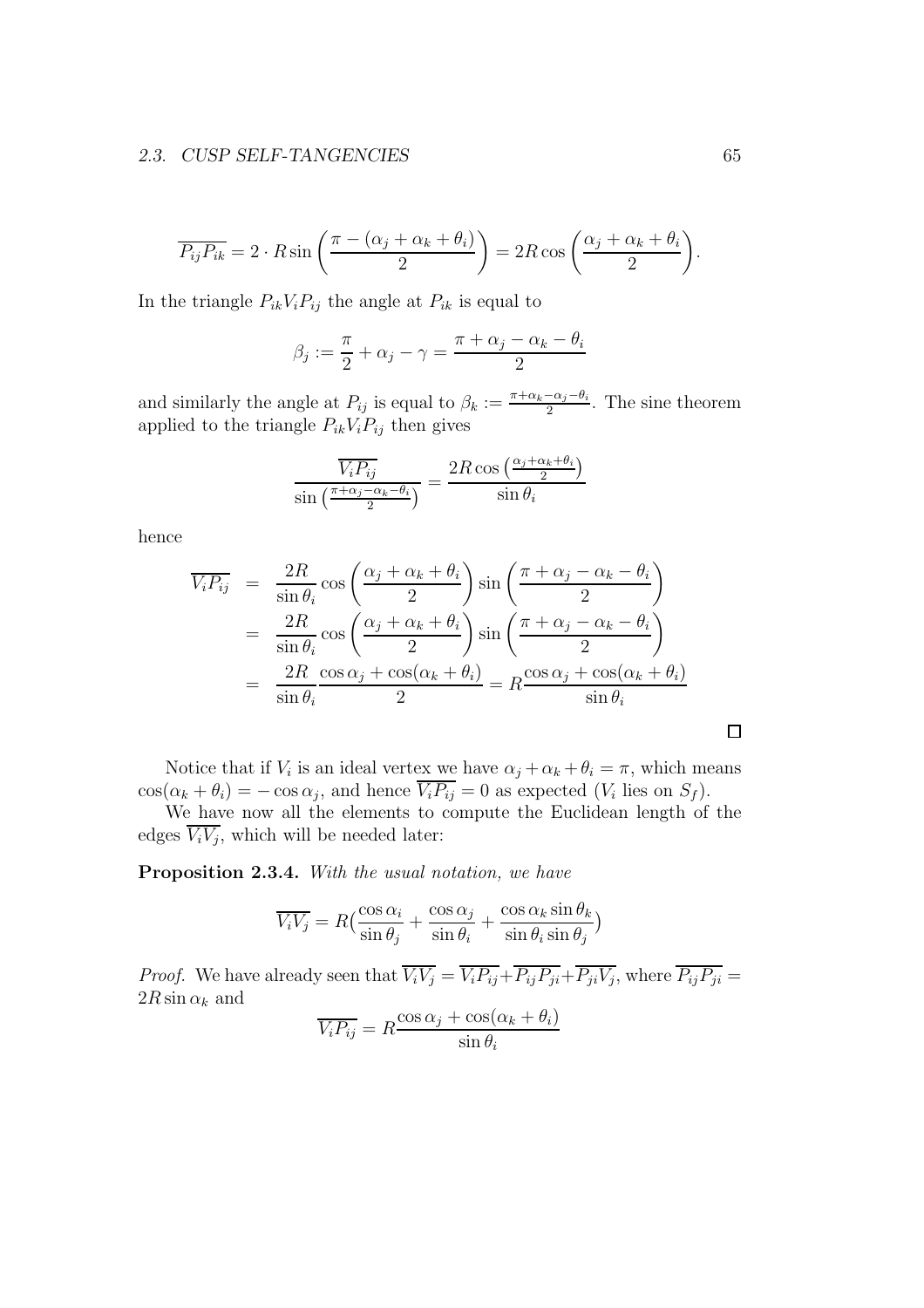Putting all this together we obtain

$$
\frac{\overline{V_i V_j}}{R} = \frac{\cos \alpha_j + \cos(\alpha_k + \theta_i)}{\sin \theta_i} + 2 \sin \alpha_k + \frac{\cos \alpha_i + \cos(\alpha_k + \theta_j)}{\sin \theta_j} =
$$

$$
= \frac{1}{\sin \theta_i \sin \theta_j} \cdot \left( \cos \alpha_j \sin \theta_j + \cos(\alpha_k + \theta_i) \sin \theta_j + 2 \sin \alpha_k \sin \theta_i \sin \theta_j + \cos \alpha_i \sin \theta_i + \cos(\alpha_k + \theta_j) \sin \theta_i \right)
$$

We want to simplify this long formula piece by piece, using the sum-toproduct and product-to-sum trigonometric identities. We start with

$$
\cos(\alpha_k + \theta_i)\sin\theta_j + \cos(\alpha_k + \theta_j)\sin\theta_i =
$$
  
= 
$$
\frac{\sin(\alpha_k + \theta_i + \theta_j) + \sin(-\alpha_k - \theta_i + \theta_j)}{2} +
$$
  
+ 
$$
\frac{\sin(\alpha_k + \theta_j + \theta_i) + \sin(-\alpha_k - \theta_j + \theta_i)}{2} =
$$
  
= 
$$
\sin(\alpha_k + \theta_i + \theta_j) + \frac{1}{2} \cdot 2\sin(\frac{-2\alpha_k}{2})\cos(\frac{2\theta_j - 2\theta_i}{2}) =
$$
  
= 
$$
\sin(\alpha_k + \theta_i + \theta_j) - \sin\alpha_k\cos(\theta_i - \theta_j)
$$

We move now to

$$
2\sin\alpha_k \sin\theta_i \sin\theta_j = 2\sin\alpha_k \frac{\cos(\theta_i - \theta_j) - \cos(\theta_i + \theta_j)}{2} =
$$

$$
= \sin\alpha_k \cos(\theta_i - \theta_j) - \sin\alpha_k \cos(\theta_i + \theta_j)
$$

Adding these two pieces together we obtain

$$
\sin(\alpha_k + \theta_i + \theta_j) - \sin \alpha_k \cos(\theta_i + \theta_j) =
$$
  
=  $\sin(\alpha_k + \theta_i + \theta_j) - \frac{\sin(\alpha_k + \theta_i + \theta_j) + \sin(\alpha_k - \theta_i - \theta_j)}{2} =$   
=  $\frac{1}{2}\sin(\alpha_k + \theta_i + \theta_j) + \frac{1}{2}\sin(-\alpha_k + \theta_i + \theta_j) = \sin(\theta_i + \theta_j)\cos \alpha_k$   
And then, since  $\theta_i + \theta_j = \pi - \theta_k$ , we can conclude that

$$
\frac{V_i V_j}{R} = \frac{\cos \alpha_j}{\sin \theta_i} + \frac{\cos \alpha_i}{\sin \theta_j} + \frac{\sin(\theta_i + \theta_j)\cos \alpha_k}{\sin \theta_i \sin \theta_j} =
$$

$$
= \frac{\cos \alpha_j}{\sin \theta_i} + \frac{\cos \alpha_i}{\sin \theta_j} + \frac{\sin \theta_k \cos \alpha_k}{\sin \theta_i \sin \theta_j}
$$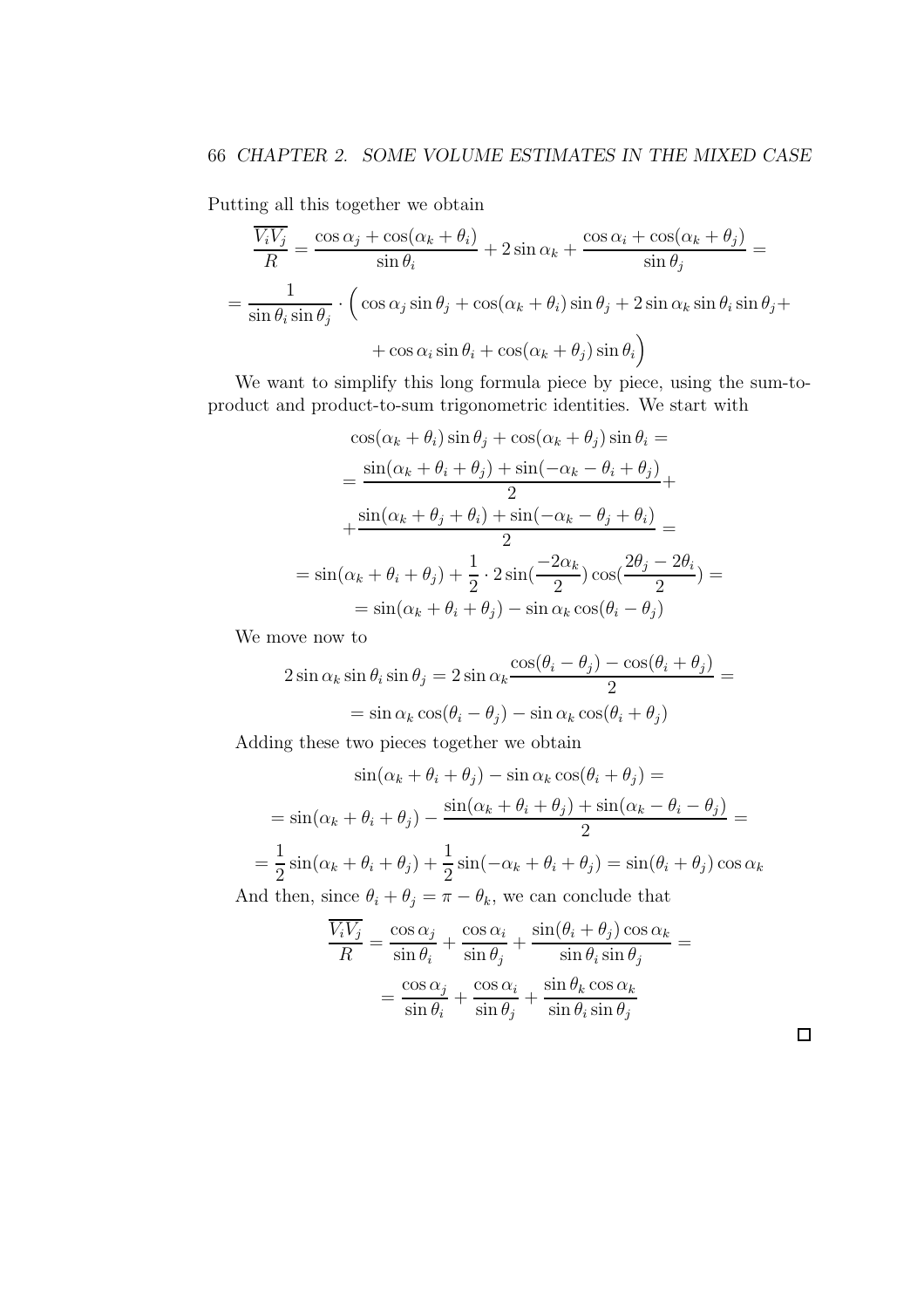#### 2.3. CUSP SELF-TANGENCIES 67

Lemma 2.3.5. With the usual notation we have

$$
r_i^2 = \frac{R^2}{\sin^2 \theta_i} (\cos^2 \alpha_j + \cos^2 \alpha_k + \cos^2 \theta_i + 2 \cos \alpha_j \cos \alpha_k \cos \theta_i - 1).
$$

*Proof.* Applying the cosine theorem to the triangles  $OV_iP_{ij}$  and  $OV_iP_{ik}$  we have (see Figure 2.2)

$$
\overline{OV_i}^2 = R^2 + \overline{V_i P_{ij}}^2 - 2R\overline{V_i P_{ij}} \cos\left(\frac{\pi}{2} + \alpha_k\right) = R^2 + \overline{V_i P_{ij}}^2 + 2R\overline{V_i P_{ij}} \sin\alpha_k
$$
  

$$
\overline{OV_i}^2 = R^2 + \overline{V_i P_{ik}}^2 - 2R\overline{V_i P_{ik}} \cos\left(\frac{\pi}{2} + \alpha_j\right) = R^2 + \overline{V_i P_{ik}}^2 + 2R\overline{V_i P_{ik}} \sin\alpha_j
$$

and hence

$$
r_i^2 = \overline{OV_i^2} - R^2 = \overline{V_i P_{ij}} (\overline{V_i P_{ij}} + 2R \sin \alpha_k)
$$
  
\n
$$
= \frac{R^2}{\sin^2 \theta_i} (\cos \alpha_j + \cos \alpha_k \cos \theta_i - \sin \alpha_k \sin \theta_i) \cdot
$$
  
\n
$$
\cdot (\cos \alpha_j + \cos \alpha_k \cos \theta_i + \sin \alpha_k \sin \theta_i)
$$
  
\n
$$
= \frac{R^2}{\sin^2 \theta_i} \left( (\cos \alpha_j + \cos \alpha_k \cos \theta_i)^2 - \sin^2 \alpha_k \sin^2 \theta_i \right)
$$
  
\n
$$
= \frac{R^2}{\sin^2 \theta_i} \left( \cos^2 \alpha_j + \cos^2 \alpha_k \cos^2 \theta_i + 2 \cos \alpha_j \cos \alpha_k \cos \theta_i + (-1 - \cos^2 \alpha_k) \sin^2 \theta_i \right)
$$
  
\n
$$
= \frac{R^2}{\sin^2 \theta_i} (\cos^2 \alpha_j + \cos^2 \alpha_k + \cos^2 \theta_i + 2 \cos \alpha_j \cos \alpha_k \cos \theta_i - 1)
$$

Notice that if  $V_i$  is ideal we obtain  $r_i = 0$  as expected.

In order to check if our inflating cusp neighborhood can exit  $\Delta$  before touching its truncated triangles we have to compare  $r := \max\{r_1, r_2, r_3\}$ with R:

 $\Box$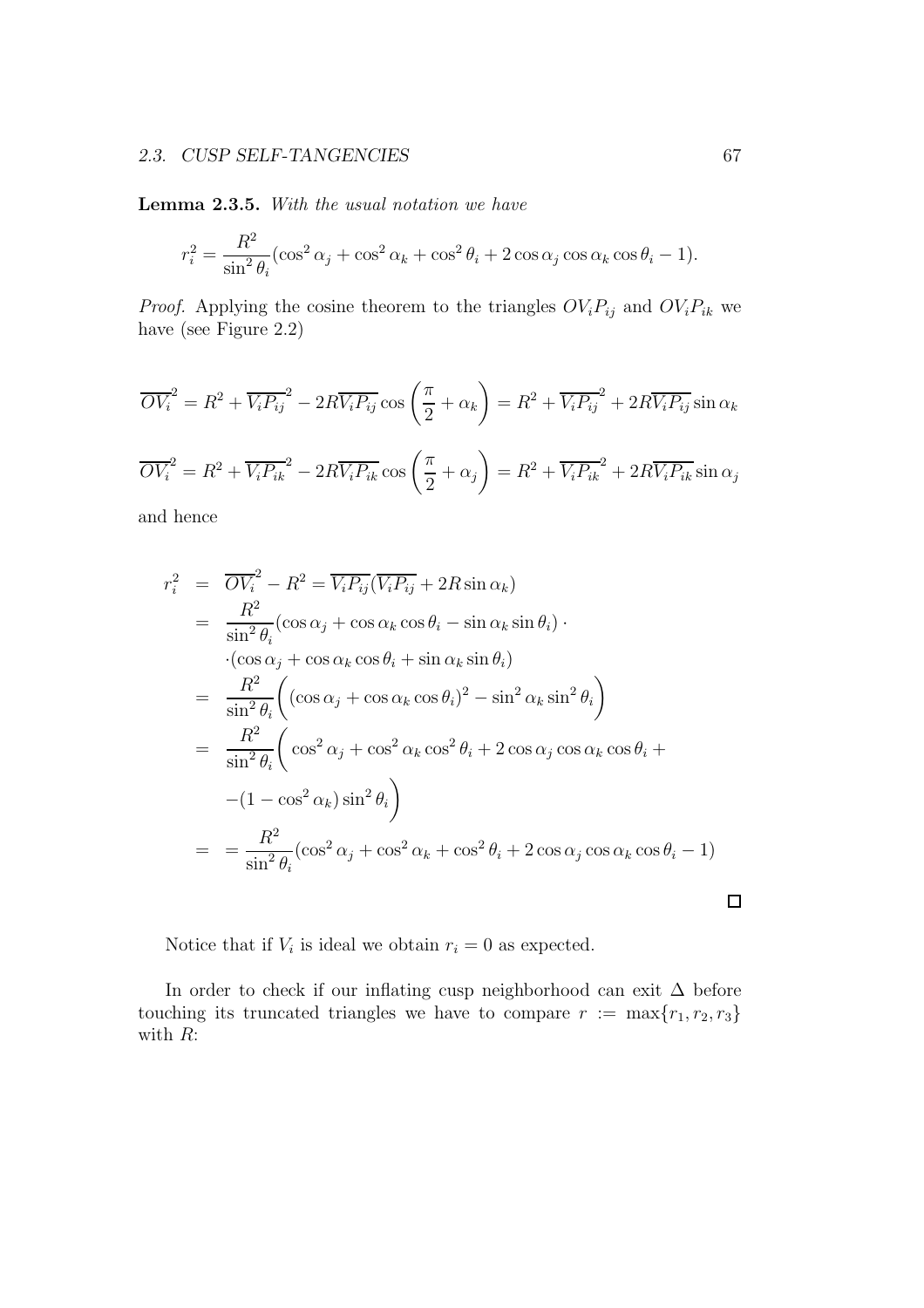**Theorem 2.3.6.** With the above notation,  $r \leq R$  if and only if, for all  $\{i, j, k\} = \{1, 2, 3\}$ , one has  $T_{j,k}^- \leqslant \cos \theta_i \leqslant T_{j,k}^+$ , where

$$
T_{j,k}^{\pm}:=\frac{-\cos\alpha_j\cos\alpha_k\pm\sqrt{\cos^2\alpha_j\cos^2\alpha_k+2\sin^2\alpha_j+2\sin^2\alpha_k}}{2}
$$

*Proof.*  $r \le R \Leftrightarrow r^2 \le R^2 \Leftrightarrow$ 

$$
\Leftrightarrow \cos^2 \alpha_j + \cos^2 \alpha_k + \cos^2 \theta_i + 2 \cos \alpha_j \cos \alpha_k \cos \theta_i - 1 \le \sin^2 \theta_i \Leftrightarrow
$$
  

$$
\Leftrightarrow 2 \cos^2 \theta_i + 2 \cos \alpha_j \cos \alpha_k \cos \theta_i + \cos^2 \alpha_j + \cos^2 \alpha_k - 2 \le 0
$$

 $\Box$ 

and the conclusion follows.

Notice in particular that, if the condition of the previous Theorem is satisfied, there are no cusp self-tangencies.

Additional symmetries We want now to specialize the results of the previous paragraph to the case where, with the usual notation, we have  $\theta_1 = \theta_3 \leq \theta_2$  and  $\alpha_1 = \alpha_3 \leq \alpha_2$  (which is always the case for manifolds with  $c \leq 4$ , simplifying the condition found in Theorem 2.3.6.

Corollary 2.3.7. If, with the usual notation, we have  $\theta_1 = \theta_3 \leq \theta_2$  and  $\alpha_1 = \alpha_3 \leq \alpha_2$  (which is always the case for  $c \leq 4$ ), then

$$
r_2^2 = R^2 \bigg( \frac{\cos^2 \alpha_1}{\cos^2 \theta_1} - 1 \bigg)
$$

*Proof.* Using the usual symmetries and the obvious  $\theta_1 + \theta_2 + \theta_3 = \pi$ , we can further simplify the formula for  $r_2^2$  as follows:

$$
r_2^2 = \frac{R^2}{\sin^2 \theta_2} (2 \cos^2 \alpha_1 - \sin^2 \theta_2 + 2 \cos^2 \alpha_1 \cos \theta_2)
$$
  
= 
$$
\frac{R^2}{\sin^2 (\pi - 2\theta_1)} 2 \cos^2 \alpha_1 (1 + \cos(\pi - 2\theta_1)) +
$$
  

$$
-R^2 \frac{R^2}{\sin^2 (2\theta_1)} 2 \cos^2 \alpha_1 (1 - \cos(2\theta_1)) - R^2 =
$$
  
= 
$$
\frac{R^2}{2 \sin^2 \theta_1 \cos^2 \theta_1} \cos^2 \alpha_1 (2 \sin^2 \theta_1) - R^2 = R^2 \left( \frac{\cos^2 \alpha_1}{\cos^2 \theta_1} - 1 \right)
$$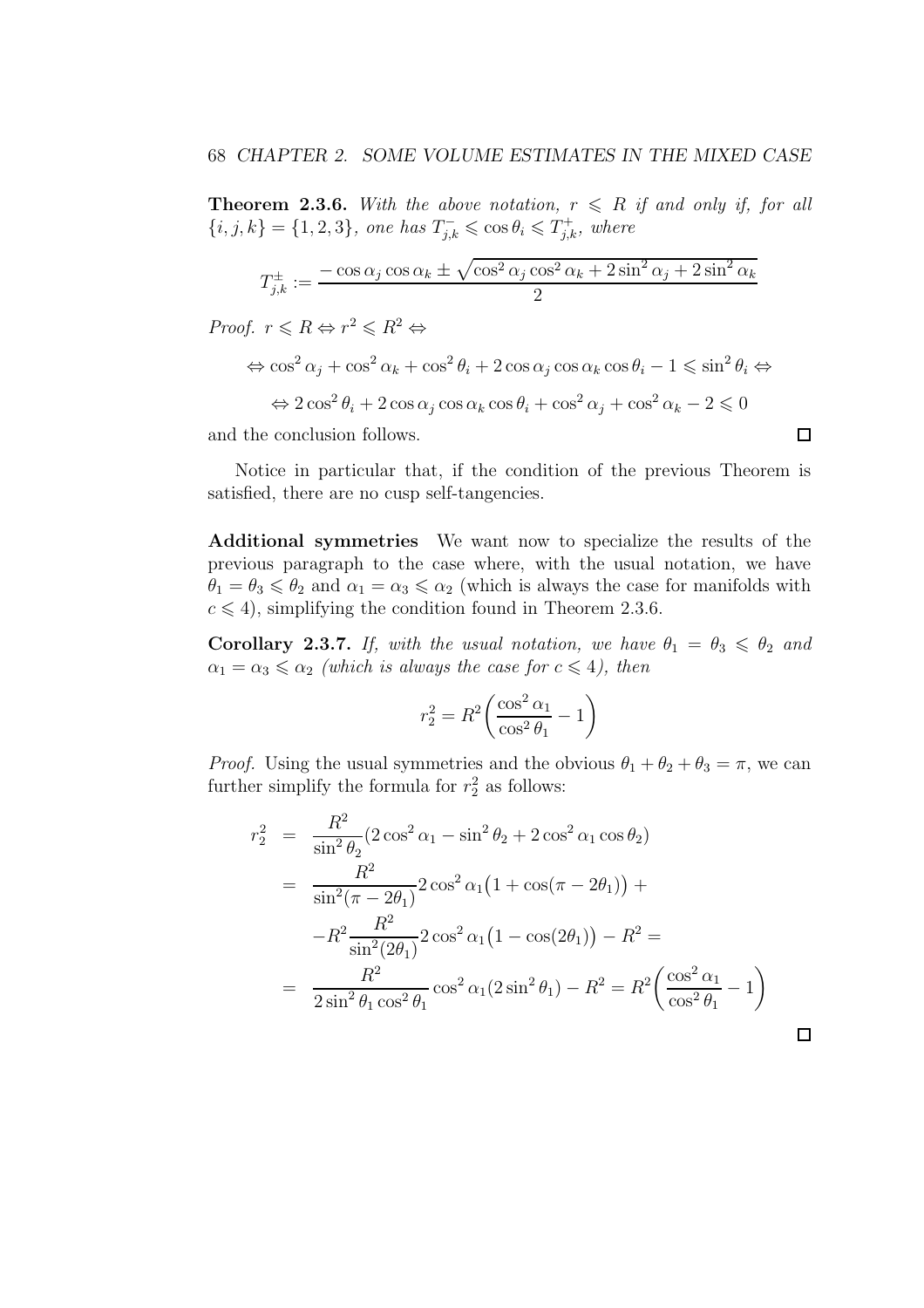**Observation 2.3.8.** For  $c \leq 4$  we always have  $\alpha_1 \leq \theta_1 \leq \frac{\pi}{2}$  $\frac{\pi}{2}$ , and so the value of  $r_2^2$  given by the formula is, as wanted, always positive. Moreover, this lemma can be seen as a proof of the fact that, if  $\theta_1 = \theta_3 \leq \theta_2$  and  $\alpha_1 = \alpha_3 \leqslant \alpha_2$ , then  $\alpha_1 \leqslant \theta_1 \leqslant \frac{\pi}{2}$  $\frac{\pi}{2}$ .

Corollary 2.3.9. If, with the usual notation, we have  $\theta_1 = \theta_3 \leq \theta_2$  and  $\alpha_1 = \alpha_3 \leq \alpha_2$  (which is always the case for  $c \leq 4$ ), then

$$
r_2 < R \Leftrightarrow \cos \theta_2 < \sin^2 \alpha_1
$$

or, equivalently,

$$
r_2 \ge R \Leftrightarrow \theta_2 \le \frac{\pi}{2}
$$
 and  $\alpha_1 \ge \arcsin \sqrt{\cos \theta_2}$ 

Proof.

$$
r_2 < R \Leftrightarrow \frac{\cos^2 \alpha_1}{\cos^2 \theta_1} < 2 \Leftrightarrow \cos^2 \alpha_1 < 2 \cos^2 \theta_1 \equiv \cos(2\theta_1) + 1 \Leftrightarrow
$$
\n
$$
\Leftrightarrow 0 < \cos(\pi - \theta_2) + \sin^2 \alpha_1 \Leftrightarrow \cos \theta_2 < \sin^2 \alpha_1
$$

 $\Box$ 

### 2.3.2 Explicit computations for  $c \leq 4$

All the manifolds in groups A, B, C, E and G have  $\theta_1 = \theta_2 = \theta_3 = \frac{\pi}{3}$  $\frac{\pi}{3}$ . Thus  $r_2 \equiv r_1 \leq R \Leftrightarrow \alpha_1 > \frac{\pi}{4}$  $\frac{\pi}{4}$ , but this never happens in those manifolds. Since  $r \geq R$ , for those manifolds the maximal cusp neighborhood is always tangent to the boundary  $(i.e.,$  no cusp self-tangencies happen while we inflate it).

All the 12 manifolds in group F have  $\theta_2 < 1.273$ , and so arcsin  $\sqrt{\cos \theta_2} >$ arcsin  $\sqrt{\cos(1.273)}$  = 0.572..; the first 9 manifolds in this group have a smaller  $\alpha_1$ , and the last 3 manifolds have  $\theta_2$  < 1.089 and  $\alpha_1$  < 0.602 < arcsin  $\sqrt{\cos(1.089)} = 0.7487...$  So the maximal cusp neighborhood is always tangent to the boundary (*i.e.*, is 0-maximal) even for group  $F$ .

The two manifolds in group D require a little more work. They have  $\theta_2 = \alpha_2 = \frac{\pi}{2}$  $\frac{\pi}{2}$  (and hence  $\theta_1 = \theta_3 = \frac{\pi}{4}$  $(\frac{\pi}{4})$ , and easy calculations show that  $r_1^2 = r_2^2 = r_3^2 = R^2(1 - 2\sin^2 \alpha_1) < R^2$  (and hence  $r = R \cdot 0.896349488...$ ). Thus in case D the maximal cusp neighborhood exits tetrahedra (2) and (3) (i.e., the ones with an ideal vertex) passing through the face opposite to the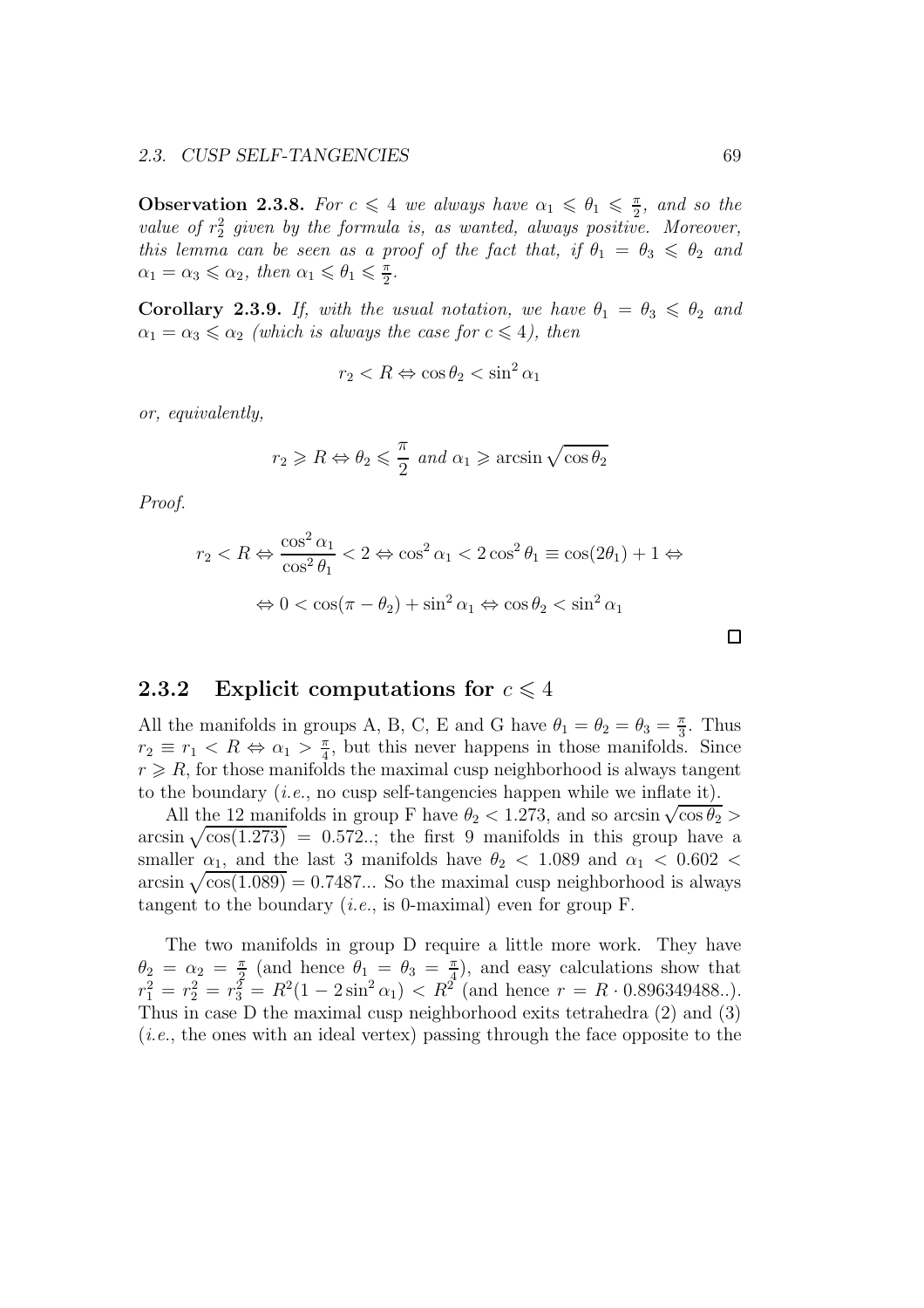ideal vertex; these faces are glued to face 3 of, respectively, tetrahedron (0) and (1). We have to check if the two neighborhoods touch each other (on a common face of tetrahedra (0) and (1), for symmetry reasons) before they touch the boundary.

Since situations for tetrahedra  $(2)-(0)$  and  $(3)-(1)$  are completely symmetric, we concentrate only on the first pair. Consider tetrahedron (2) in the half-space model with the usual notation. We want to concretely describe tetrahedron (0) in the same model, glued to tetrahedron (2) by the common face lying on  $S_f$ . Let  $\Delta_i$  denote tetrahedron (i), and rename the vertices of  $\Delta_0$  to match their gluing rule with vertices of  $\Delta_2$ :  $V_1$ ,  $V_2$ ,  $V_3$ , and  $V_0$  the remaining one (*i.e.*, the one opposite to the face contained in  $S_f$ ). Let  $F_i$  be the face of  $\Delta_0$  opposite to  $V_i$ , lying on a geodesic half-sphere with center  $O_i$  and radius  $b_i$ , and let  $r_i$  be the radius of the truncation sphere centered at  $V_i$ . Dihedral angles in  $\Delta_0$  are very symmetric: they are all equal to 0.4173085058.. =:  $\gamma$ , except for  $\frac{\pi}{2}$  along  $\overline{V_2V_3}$  and  $2\gamma$  along  $\overline{V_2V_0}$ . Since  $F_2$ is orthogonal to  $S_f$  and must contain the truncated edge  $\overline{V_1V_3}$  (a half-circle of radius R in the model),  $F_2$  is contained in the vertical plane  $\Pi_2$ .

Thank to the symmetry of  $\Delta_2$  and  $\Delta_0$ , we can assume  $C_0 = (0,0), C_1 =$  $(x \ge 0, 0), C_3 = (0, -x), b_1 = b_2 =: b, r_1 = r_3$ , and  $V_2 = (y, -y)$  for some  $y \in \mathbb{R}$ . We then need to solve the following equations:

$$
x^{2} = b^{2} + R^{2} - 2bR \cos\left(\frac{\pi}{2} - \gamma\right)
$$
 [dihedral angle between  $F_{1}$  and  $F_{0}$ ]  

$$
2x^{2} = 2b^{2} - 2b^{2} \cos(\pi - 2\gamma)
$$
 [dihedral angle between  $F_{1}$  and  $F_{3}$ ]  

$$
\frac{\sqrt{2}}{2}x = b \cos\gamma
$$
 [dihedral angle between  $F_{1}$  and  $F_{2}$ ]

The difference between the first two equations gives

$$
b2 cos(2\gamma) = R2 - 2bR sin \gamma \Leftrightarrow b2(2 cos2 \gamma - 1) + 2bR sin \gamma - R2 = 0
$$

whose solutions are

$$
b_{1,2} = \frac{-R\sin\gamma \pm \sqrt{R^2\sin^2\gamma + R^2(\cos^2\gamma - \sin^2\gamma)}}{2\cos^2\gamma - 1}
$$

$$
= R \cdot \frac{-\sin\gamma \pm \cos\gamma}{(\cos\gamma - \sin\gamma)(\cos\gamma + \sin\gamma)} = \frac{R}{\sin\gamma \pm \cos\gamma}
$$

The only positive solution is  $b = \frac{R}{\sin \gamma + \cos \gamma} = R \cdot 0.757871716...$ , and so  $x = \sqrt{2b} \cos \gamma = R \cdot 0.979814571...$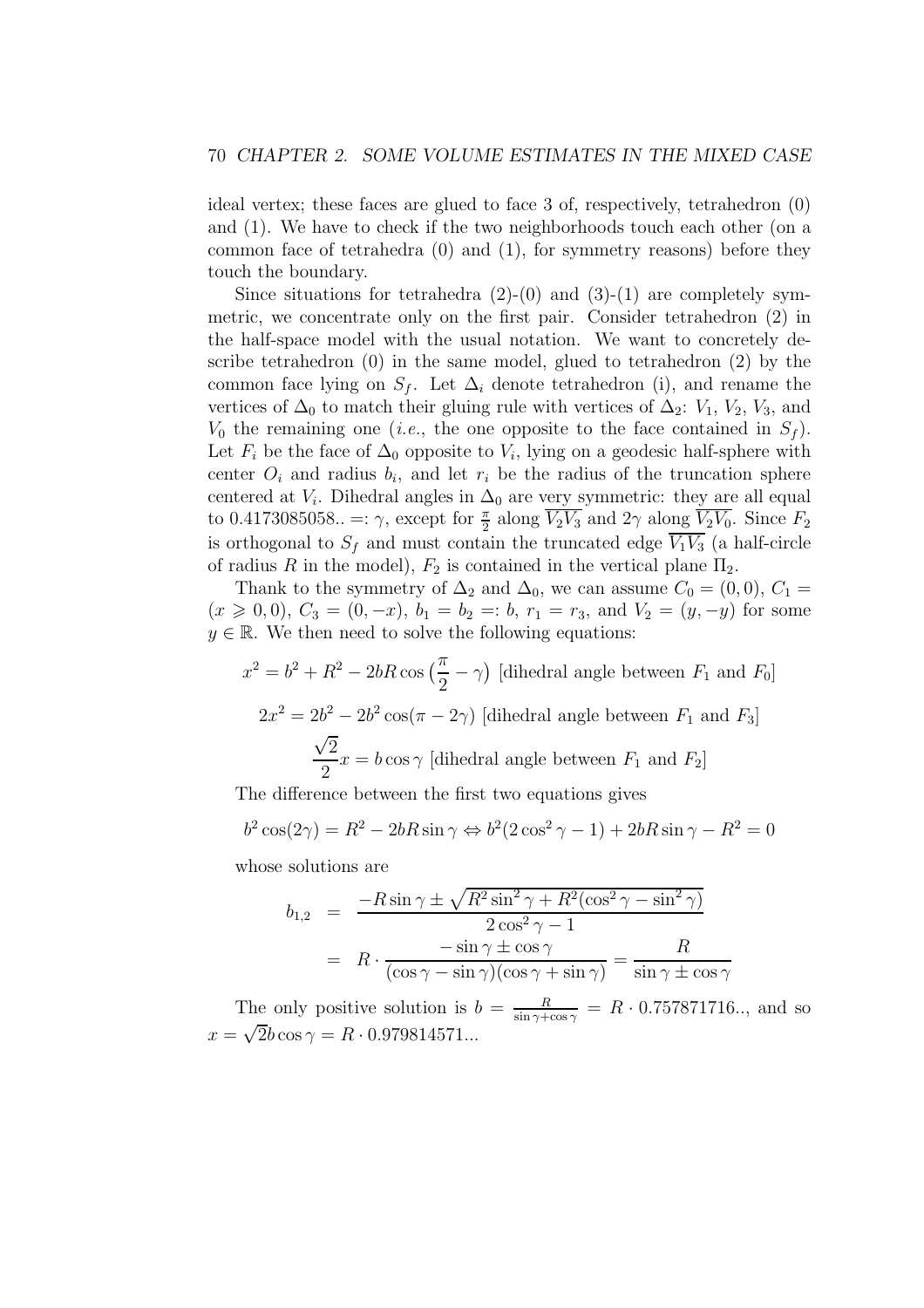#### 2.4. VOLUME OF A CUSP NEIGHBORHOOD 71

Truncation half-spheres orthogonal to  $F_2$  must have centers on the line  $\overline{V_1V_3}$ , and for symmetry reasons we have that  $V_1 = (z, z)$  for some  $z \geq 0$ ,  $V_3 = (-z, -z)$  and  $V_4 = (0, 0)$ . We then have the following equations:

$$
2z^{2} = R^{2} + r_{1}^{2} \quad [S_{1} \text{ orthogonal to } F_{0}]
$$
  
\n
$$
(x - z)^{2} + z^{2} = b^{2} + r_{1}^{2} \quad [S_{1} \text{ orthogonal to } F_{1}]
$$
  
\n
$$
2y^{2} = R^{2} + r_{2}^{2} \quad [S_{2} \text{ orthogonal to } F_{0}]
$$
  
\n
$$
(x - y)^{2} + y^{2} = b^{2} + r_{2}^{2} \quad [S_{2} \text{ orthogonal to } F_{1}]
$$
  
\n
$$
x^{2} = b^{2} + r_{4}^{2} \quad [S_{4} \text{ orthogonal to } F_{1}]
$$

Solutions are easily computed to be  $r_1 = r_2 = r_3 = R\frac{\sqrt{3}}{2}$  $\frac{\sqrt{3}}{2}(1 + \tan \gamma) =$  $R \cdot 1.249976176...$ , and  $r_4 = R \sqrt{\frac{\cos \gamma - \sin \gamma}{\cos \gamma + \sin \gamma}} = R \cdot 0.621020978...$ 

For our purpose it is sufficient to observe that  $b < R \cdot 0.896349488...$ and so the cusp neighborhood cannot exit  $\Delta_0$  before touching the truncation triangles of  $\Delta_2$ . Thus we do not have self-tangency in this case too.

Summing up the whole discussion, we have proven the following:

**Proposition 2.3.10.** For  $c \leq 4$  a maximal neighborhood of a cusp is always 0-maximal ( i.e., it is always tangent to the boundary of the manifold and never to itself or to a neighborhood of another cusp).

# 2.4 Volume of a cusp neighborhood

Cusp volume inside a tetrahedron With the usual notation in the halfspace model, let  $\Delta$  be a tetrahedron with exactly one ideal vertex  $V_0 = \infty$ , and let  $\mathcal{A}_{\Delta}$  be the Euclidean area of the triangle  $V_1V_2V_3$ . For  $z_0 \ge \max\{r, R\},$ the volume  $Vol_{\Delta}(z_0)$  of the intersection between  $\Delta$  and the cusp neighborhood  $\{z\geqslant z_0\}$  is

$$
Vol_{\Delta}(z_0) = \int_{z_0}^{\infty} \frac{\mathcal{A}_{\Delta}}{z^3} dz = \frac{\mathcal{A}_{\Delta}}{2z_0^2}
$$

 $\mathcal{A}_{\Delta}$  can be computed using the formula for  $\overline{V_i V_j}$  we found in Proposition 2.3.4:

Theorem 2.4.1. With the usual notation, we have

$$
\mathcal{A}_{\Delta} = R^2 \frac{(\sum_{i=1}^3 \cos \alpha_i \sin \theta_i)^2}{2 \sin \theta_1 \sin \theta_2 \sin \theta_3}
$$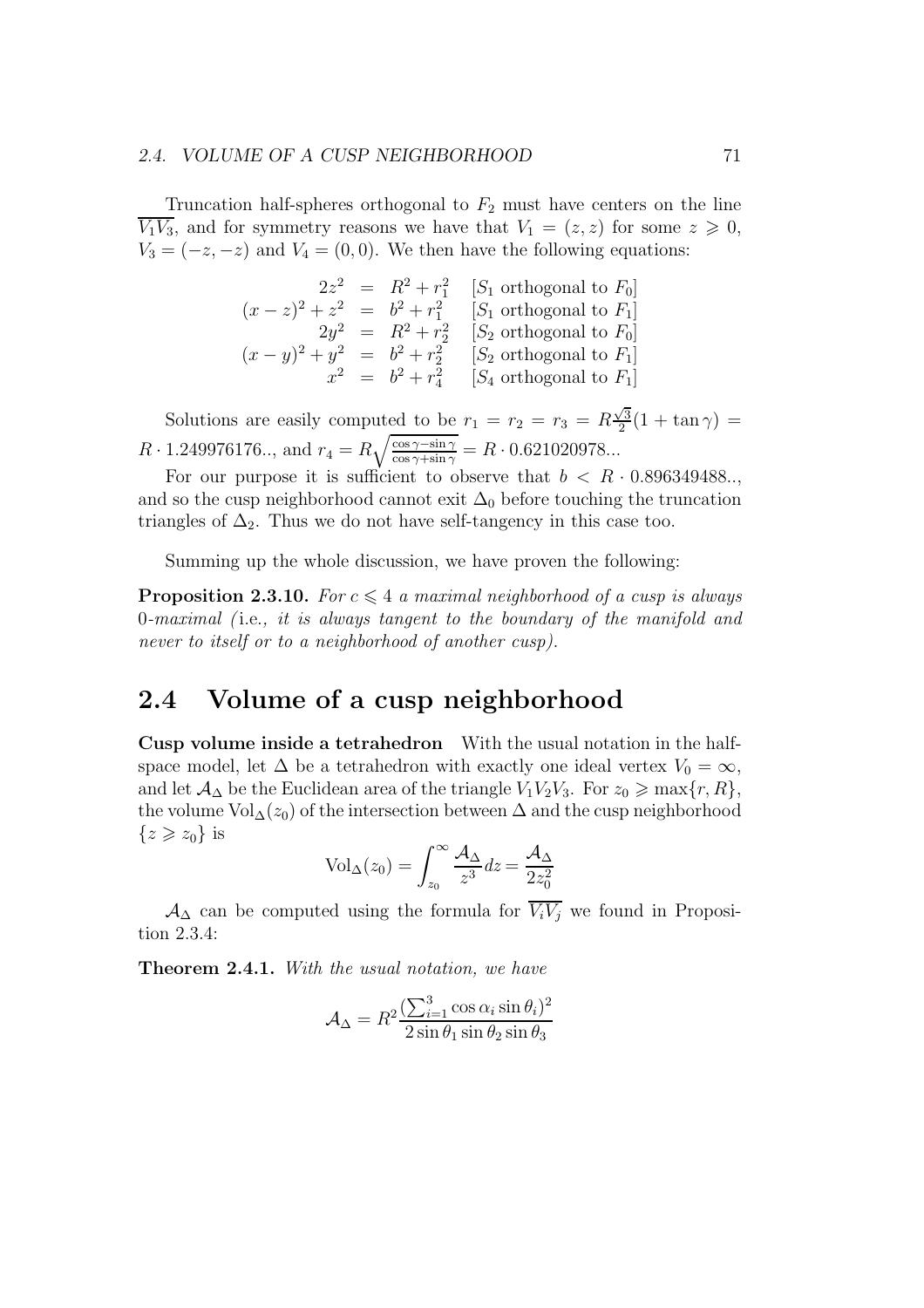*Proof.* From  $A_{\Delta} = \frac{1}{2}$  $\frac{1}{2}\overline{V_iV_j}\cdot\overline{V_iV_k}\sin\theta_i$  and  $\frac{V_iV_j}{\sin\theta_k}=\frac{\overline{V_iV_k}}{\sin\theta_j}$  $\frac{V_i V_k}{\sin \theta_j}$  we have

$$
\mathcal{A}_{\Delta} = \frac{1}{2} \overline{V_i V_j}^2 \cdot \frac{\sin \theta_j \sin \theta_i}{\sin \theta_k}
$$
  
\n
$$
= R^2 \left( \frac{\cos \alpha_i}{\sin \theta_j} + \frac{\cos \alpha_j}{\sin \theta_i} + \frac{\cos \alpha_k \sin \theta_k}{\sin \theta_i \sin \theta_j} \right)^2 \cdot \frac{\sin \theta_j \sin \theta_i}{2 \sin \theta_k}
$$
  
\n
$$
= R^2 \frac{(\cos \alpha_i \sin \theta_i + \cos \alpha_j \sin \theta_j + \cos \alpha_k \sin \theta_k)^2}{\sin \theta_i \sin \theta_j \cdot 2 \sin \theta_k}
$$

 $\Box$ 

Additional symmetries We want now to specialize the result of the previous paragraph to the case where, with the usual notation, we have  $\theta_1 = \theta_3 \le \theta_2$  and  $\alpha_1 = \alpha_3 \le \alpha_2$  (which is always the case for manifolds with  $c \leqslant 4$ :

Corollary 2.4.2. If, with the usual notation, we have  $\theta_1 = \theta_3 \leq \theta_2$  and  $\alpha_1 = \alpha_3 \leqslant \alpha_2$ , then

$$
\overline{V_1 V_2} = \overline{V_2 V_3} = R \frac{\cos \alpha_1 + \cos \alpha_2 \cos \theta_1}{\sin \theta_1 \cos \theta_1}
$$

$$
\overline{V_1 V_3} = 2R \frac{\cos \alpha_1 + \cos \alpha_2 \cos \theta_1}{\sin \theta_1}
$$

$$
\mathcal{A}_{\Delta} = R^2 \frac{(\cos \alpha_1 + \cos \alpha_2 \cos \theta_1)^2}{\sin \theta_1 \cos \theta_1}
$$

Proof. Thank to the additional symmetries we can simplify the formulae for the lengths of the edges of the Euclidean triangle  $V_1V_2V_3$  in the following way:

$$
\overline{V_1 V_2} = \overline{V_2 V_3} = R \left( \frac{\cos \alpha_1}{\sin \theta_2} + \frac{\cos \alpha_2}{\sin \theta_1} + \frac{\cos \alpha_1 \sin \theta_1}{\sin \theta_1 \sin \theta_2} \right)
$$
  
\n
$$
= R \left( 2 \frac{\cos \alpha_1}{\sin(\pi - 2\theta_1)} + \frac{\cos \alpha_2}{\sin \theta_1} \right)
$$
  
\n
$$
= R \left( 2 \frac{\cos \alpha_1}{2 \sin \theta_1 \cos \theta_1} + \frac{\cos \alpha_2}{\sin \theta_1} \right)
$$
  
\n
$$
= R \frac{\cos \alpha_1 + \cos \alpha_2 \cos \theta_1}{\sin \theta_1 \cos \theta_1}
$$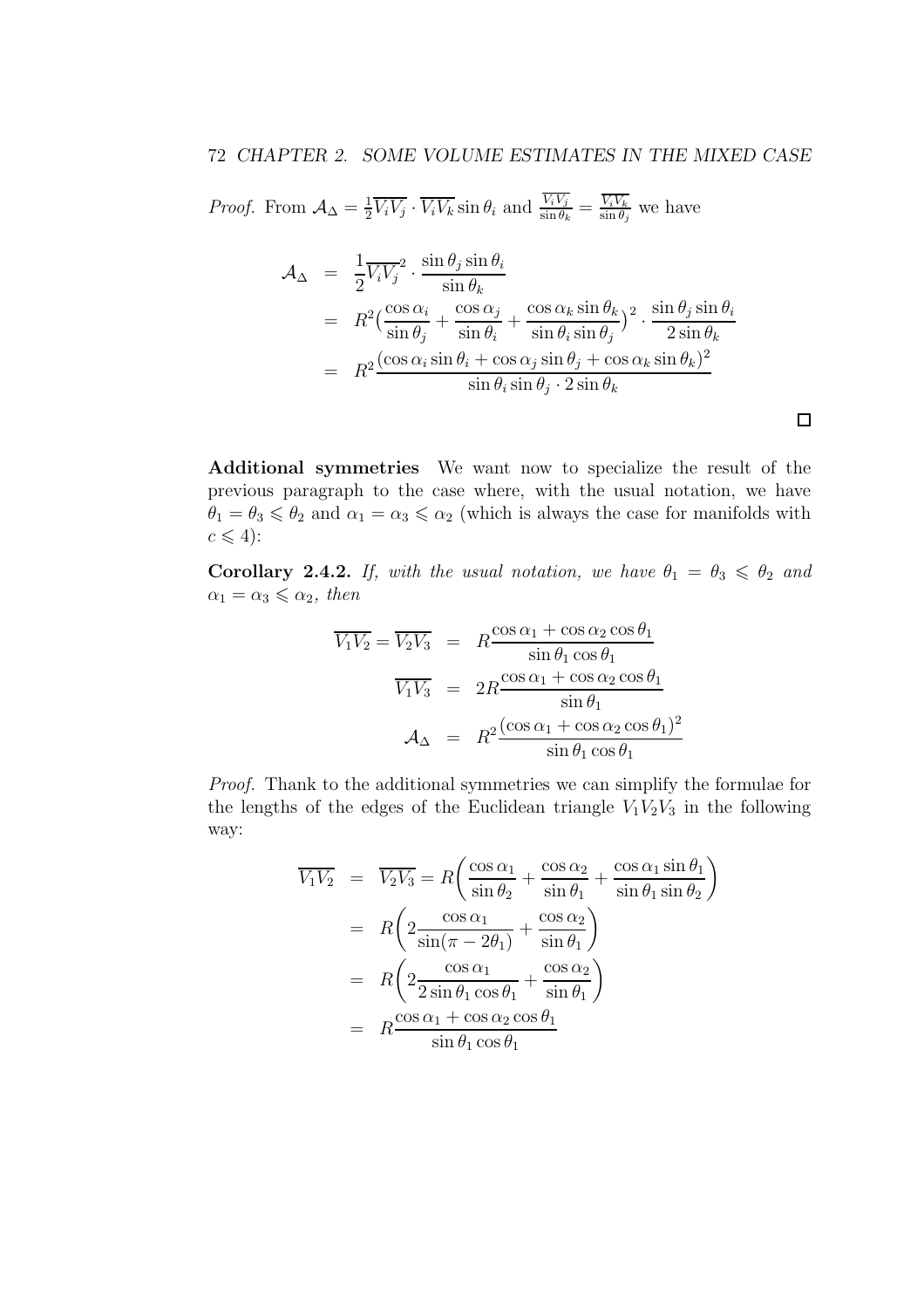$$
\overline{V_1 V_3} = \overline{V_1 P_{13}} + \overline{P_{13} P_{31}} + \overline{P_{31} V_3}
$$
  
= 
$$
2R \frac{\cos \alpha_1 + \cos \alpha_2 \cos \theta_1 - \sin \alpha_2 \sin \theta_1}{\sin \theta_1} + 2R \sin \alpha_2
$$
  
= 
$$
2R \frac{\cos \alpha_1 + \cos \alpha_2 \cos \theta_1}{\sin \theta_1}
$$

And so, since the triangle  $V_1V_2V_3$  is isosceles, we have

$$
\mathcal{A}_{\Delta} = \frac{1}{2} \overline{V_1 V_3} \cdot \tan \theta_1 \frac{\overline{V_1 V_3}}{2} = R^2 \frac{(\cos \alpha_1 + \cos \alpha_2 \cos \theta_1)^2}{\sin \theta_1 \cos \theta_1} \square
$$

Volume of a *d*-maximal neighborhood of a cusp Let  $M$  be a hyperbolic 3-manifold with geodesic boundary and at least one toric cusp C, and let  $\tau$  be a triangulation of M into (hyper)ideal geometric tetrahedra.  $\tau$  induces a triangulation  $\tau'$  on the torus  $T \subset \partial M$  relative to the cusp C. Fix a maximal tree  $\Gamma$  on the graph dual to  $\tau'$ , and fix a tetrahedron  $\Delta_1$  of M with at least one ideal vertex  $V_0$  relative to the cusp C. Realize  $\Delta_1$  in the half space model with  $V_0 = \infty$  as usual, and then follow the gluings encoded by  $\Gamma$  to realize the other tetrahedra  $\Delta_i$  of  $\tau$  that induced  $\tau'$ . Notice that in this way we have realized a gluing of a number  $n = \tau^{(2)}$  of tetrahedra, possibly with some repetitions  $(e.g., a tetrahedron with two ideal vertices relative to$ C will appear twice). With this construction a cusp neighborhood U of C is of the form  $\{z \geq h\}$  with the same h for each  $\Delta_i$ , and the volume of U is equal to the volume of  $\{z \geq h\} \cap (\cup_i \Delta_i)$ .

Each  $\Delta_i$  has an associated area  $\mathcal{A}_{\Delta_i}$  (*i.e.*, the Euclidean area of the projection of  $\Delta_i$  onto  $\{z = 0\}$ . We can sum up these areas to get the *cusp* area

$$
\mathrm{Area}_c:=\sum_{i=1}^n\mathcal{A}_{\Delta_i}
$$

Let  $r_{\text{max}}$  and  $R_{\text{max}}$  be the maximum value respectively of r and R among the *n* realized tetrahedra  $\Delta_i$ . Let  $B_d$  be a d-collar of the boundary, with  $d \leq d_{\text{max}}$ . Notice that for  $d \geq 0$  the plane  $\{z = e^{d}r_{\text{max}}\}$  has distance d from the plane  $\{z = r_{\text{max}}\}$ : if  $e^d r_{\text{max}} \ge R_{\text{max}}$  then  $\{z \ge e^d r_{\text{max}}\}$  is a d-maximal cusp neighborhood of C. It follows then that: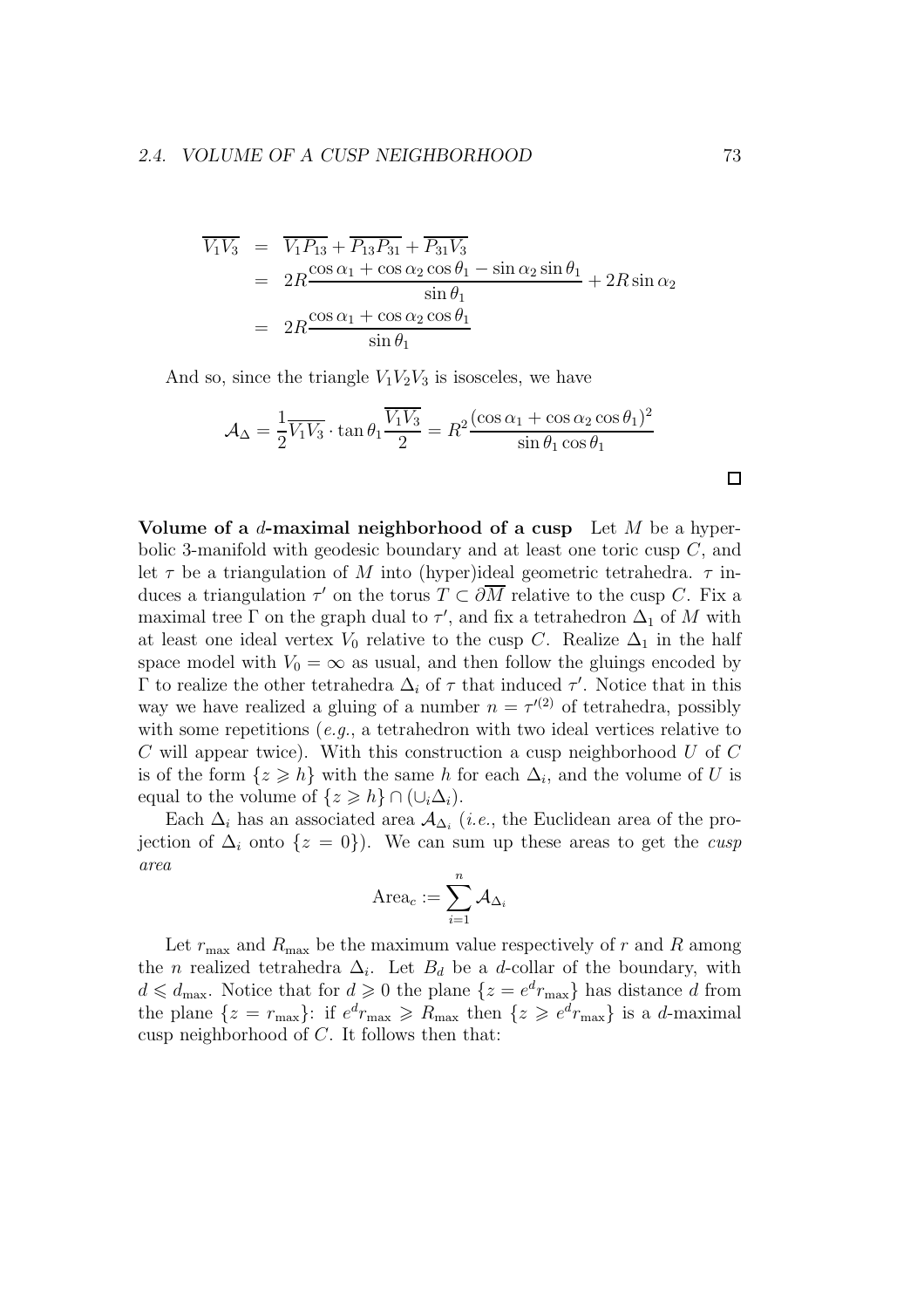**Proposition 2.4.3.** With the usual notation, if  $e^{d}r_{\text{max}} \ge R_{\text{max}}$  then the volume  $Vol<sub>c</sub>(d)$  of a d-maximal cusp neighborhood is

$$
Vol_c(d) = \frac{Area_c}{2r_{\text{max}}^2}e^{-2d}
$$

To get rid of the condition  $re^d \ge R$ , which may not be true in general, we have to proceed as follows. Instead of realizing only  $n$  tetrahedra as before, choose a universal cover  $p : \tilde{M} \subset \mathbb{H}^3 \to M$  such that the cusp torus T lifts to  $\infty$  (e.g., the universal cover extending the realized  $\Delta_i$ 's). The cusp C is then given by a lattice  $\Lambda$  acting horizontally on  $\mathbb{H}^3$ . Let  $\bar{r}$  be the maximal Euclidean radius among the half-spheres with center in  $\{z=0\}$  which bound M (notice that, in particular, we have  $\bar{r} \geq r_{\text{max}}$ ):  $\bar{r}$  is well-defined, since the maximum has to be taken over a Λ-equivariant family of half-spheres. Then we can generalize the previous result to the following:

**Proposition 2.4.4.** With the above notation, the volume  $Vol<sub>c</sub>(d)$  of a dmaximal cusp neighborhood is

$$
Vol_c(d) = \frac{Area_c}{2\bar{r}^2}e^{-2d}
$$

**Remark 2.4.5.** Notice that, as expected, the value of  $Vol<sub>c</sub>(d)$  does not depend on the universal cover chosen: in fact, two different universal covers differ by the composition of a horizontal Euclidean isometry and a dilation, and both preserve the ratio  $\frac{Area_c}{\bar{r}^2}$ . In particular, if  $\bar{r} = r_{\text{max}}$ , we can use Lemma 2.3.5 and Theorem 2.4.1 to explicit the fact that  $\frac{\text{Area}_c}{\bar{r}^2}$  depends only on the dihedral angles of the triangulation.

**Multiple cusps** If M has  $k > 1$  cusps we consider as a cusp neighborhood the union of a cusp neighborhood of equal volume for each cusp, requiring that they all have disjoint and embedded interiors. Proposition 2.4.4 than generalizes to:

**Proposition 2.4.6.** With the usual notation, the volume  $Vol<sub>c</sub>(d)$  of a dmaximal cusp neighborhood is

$$
Vol_c(d) = k \cdot \frac{Area_c}{2\bar{r}^2}e^{-2d}
$$

where k is the number of cusps of M and the values of Area<sub>c</sub> and  $\bar{r}^2$  are computed using a cusp whose neighborhood is tangent to the d-collar of  $\partial M$ .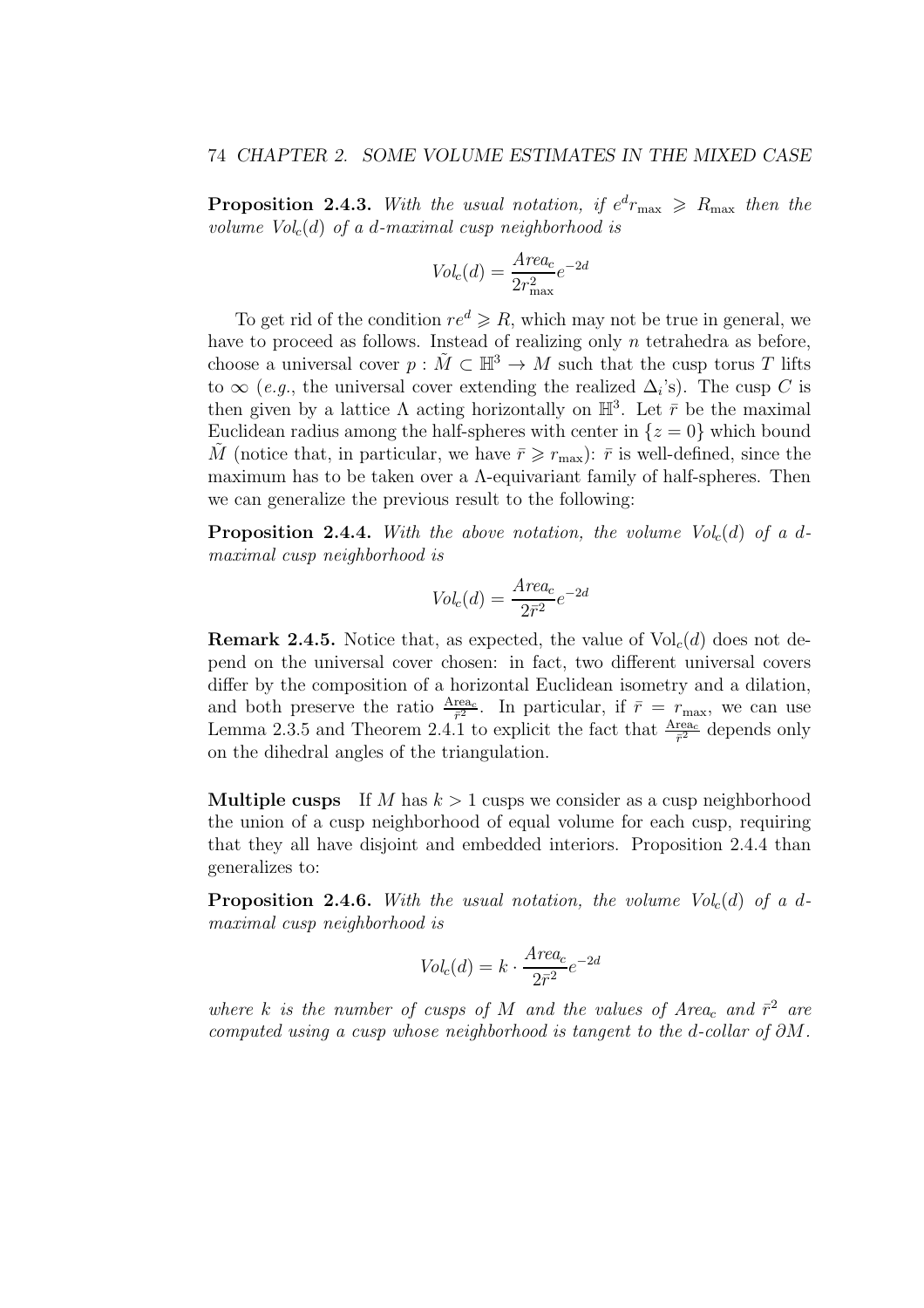Cusp (self)tangencies Let us now consider the case where there are cusp (self)tangencies. If, for  $d < d_{\text{max}}$ , we have to stop inflating the cusp neighborhood before reaching the d-collar, we can increase the width of the collar up to touching the cusp neighborhood or up to  $d_{\text{max}}$ . In the first case  $\text{Vol}_c(d) = k \frac{\text{Area}_c}{2 \bar{r}^2}$  $\frac{\text{area}_c}{2\bar{r}^2}e^{-2d}$  as before; in the second case  $\text{Vol}_c(d_{\text{max}}) < k\frac{\text{Area}_c}{2\bar{r}^2}e^{-2d_{\text{max}}}$ and the maximal cusp neighborhood is of the form  $\{z \geq e^{d_{\text{max}}+h} \cdot \bar{r}\}\)$  for some  $h > 0$ . Notice that h does not depend on d. This concludes the proof of the following result about the volume of a self-tangent cusp neighborhood:

**Proposition 2.4.7.** With the usual notation, the volume  $Vol_c$  of a maximal cusp neighborhood U that is not d-maximal is

$$
Vol_c = k \cdot \frac{Area_c}{2\bar{r}^2} e^{-2d_{\text{max}} - 2h}
$$

where the values of Area<sub>c</sub> and  $\bar{r}$  are computed using a cusp whose neighborhood has distance from  $\partial M$  equal to  $d_{\text{max}} + h$ . However, if  $h \leq 0$ , then U is d'-maximal for some  $d' \in (d, d_{\text{max}}]$ .

### 2.5 Volume estimates

#### 2.5.1 The general formula

In this section we sum up the results of the previous sections in order to analyze what portion  $V(d)$  of the volume of M can be covered with a d-collar  $B_d$  of the boundary and a maximal cusp neighborhood U with disjoint and embedded interiors. Putting together Proposition 2.2.5, Proposition 2.4.6 and Proposition 2.4.7 we have the following:

**Proposition 2.5.1.** Let M be an orientable hyperbolic 3-manifold with nonempty geodesic boundary and  $k \geq 1$  toric cusps. Then the portion  $V(d)$  of the volume of M covered by a d-collar  $B_d$  of the boundary,  $d \in [0, d_{\text{max}}]$ , and a maximal cusp neighborhood U with disjoint and embedded interiors is given by

$$
V(d) = \begin{cases} A_0 \frac{2d + \sinh(2d)}{4} + k \cdot \frac{Area_c}{2\bar{r}^2} e^{-2d} & \text{if } U \text{ is } d\text{-}maximal \\ A_0 \frac{2d + \sinh(2d)}{4} + k \cdot \frac{Area_c}{2\bar{r}^2} e^{-2d_{\text{max}} - 2h} & \text{if } U \text{ is not } d\text{-}maximal \end{cases}
$$

where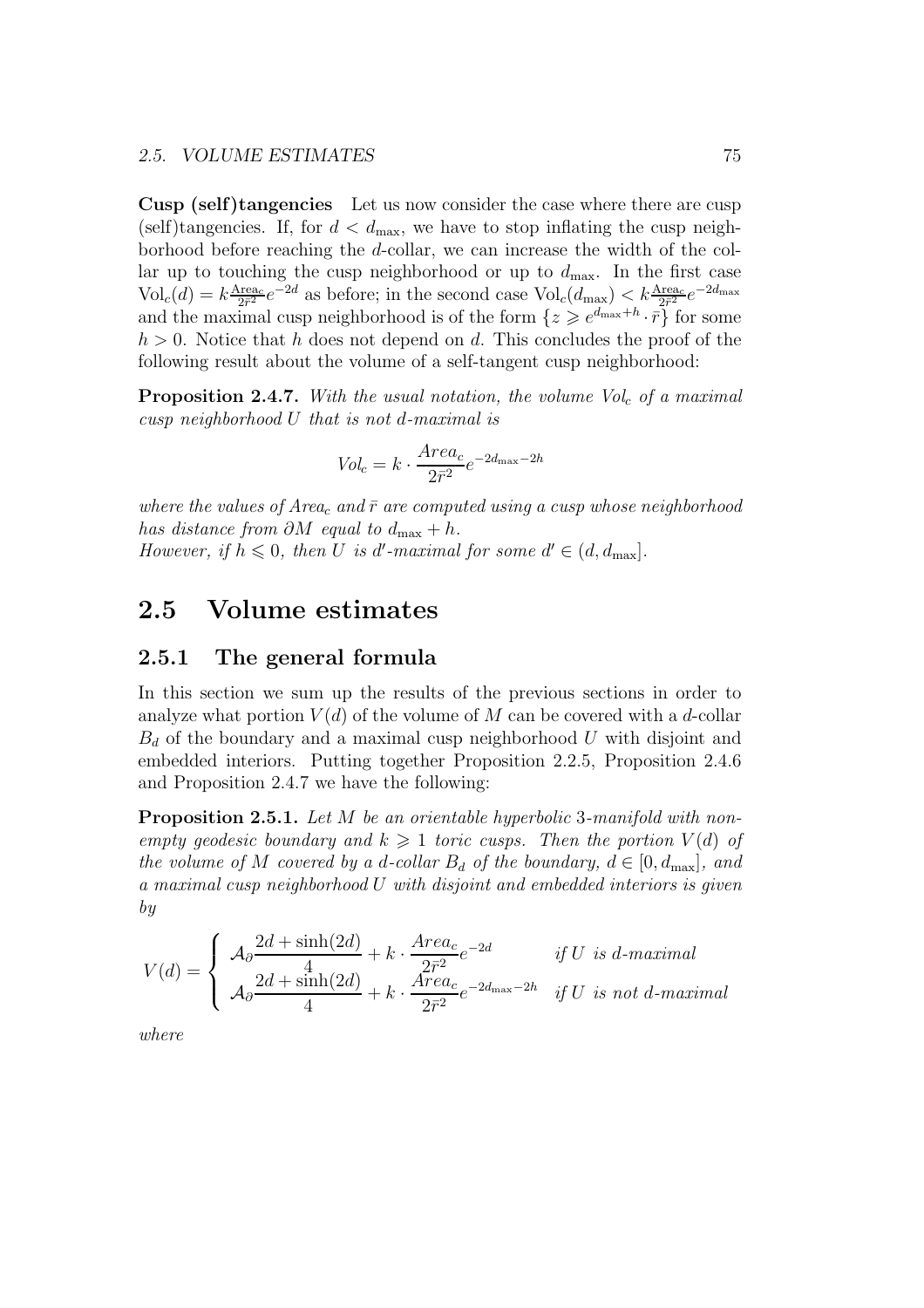#### 76 CHAPTER 2. SOME VOLUME ESTIMATES IN THE MIXED CASE

- $\mathcal{A}_{\partial} = 4\pi \sum_{i=1}^{b} (g_i-1)$  is the area of  $\partial M$  and depends only on the genera  $g_i$  of the b connected components of  $\partial M$
- Area<sub>c</sub> and  $\bar{r}$  are computed using one of the cusps whose neighborhood has minimal distance from  $B_d$
- $h > -d_{\text{max}}$  is such that the minimal distance between U and  $\partial M$  is  $d_{\text{max}} + h$

### 2.5.2 The maximum of  $V(d)$

We want now to find the maximum of the function  $V(d)$  in its domain  $I \subset$  $[0, d_{\text{max}}]$ . Let  $d_{\text{min}}$  be the minimum among the values of  $d \in [0, d_{\text{max}}]$  such that there exists a d-maximal cusp neighborhood (notice that  $d_{\min} = 0$  if and only if there are no self-tangencies for any cusp neighborhood). The main result of this chapter is the following:

**Theorem 2.5.2.** The function  $V(d)$  has its maximum in  $d = d_{\min}$  or in  $d = d_{\text{max}}$ .

*Proof.* If the cusp neighborhood U is maximal but not d-maximal we can inflate the boundary collar  $B_d$  up to  $d_{\text{max}}$  or up to a  $d' \in (d, d_{\text{max}})$  such that U is  $d'$ -maximal.

We can then suppose that U is d-maximal. Hence  $V(d)$  is given by

$$
V(d) = \mathcal{A}_{\partial} \frac{2d + \sinh(2d)}{4} + k \cdot \frac{Area_c}{2\bar{r}^2} e^{-2d}
$$

The derivatives of  $V(d)$  are

$$
V'(d) = \mathcal{A}_{\partial} \frac{1 + \cosh(2d)}{2} - k \cdot \frac{Area_c}{\bar{r}^2} e^{-2d}
$$

$$
V''(d) = \mathcal{A}_{\partial} \cdot \sinh(2d) + 2k \cdot \frac{Area_c}{\bar{r}^2} e^{-2d}
$$

Since  $\sinh(2d) \ge 0$  for  $d \ge 0$  and  $e^{-2d} \ge 1$ , we have  $V''(d) > 0$  in its domain, and thus  $V'(d)$  is strictly increasing in d. This implies that  $V'(d) = 0$  for at most one  $\overline{d} \in (0, d_{\text{max}})$ , and so  $V(d)$  has at most one internal extremal point  $\overline{d}$ , which will surely be a minimum. The maximum of  $V(d)$  must then be in  $\partial I = \{d_{\min}, d_{\max}\}.$  $\Box$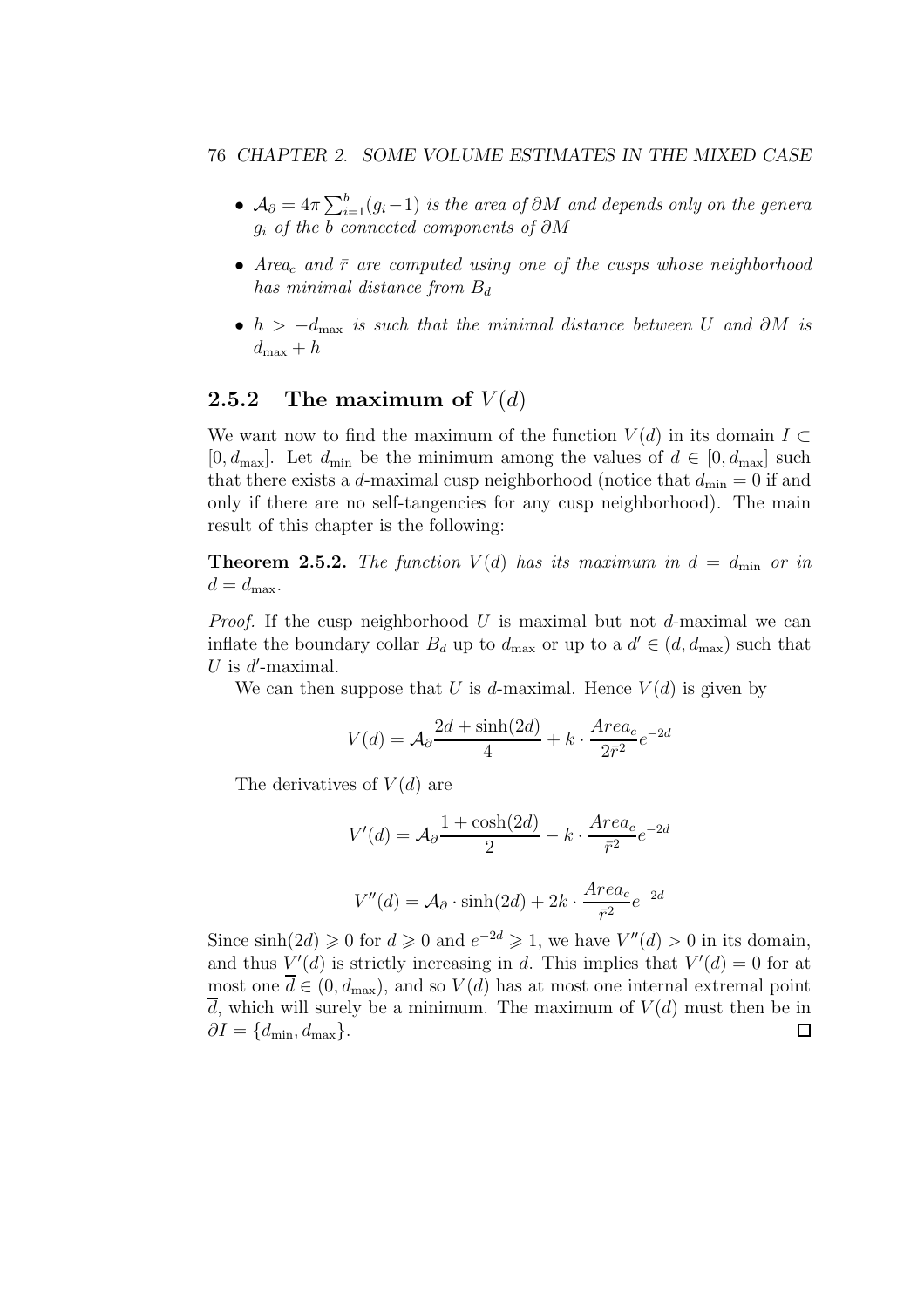Remark 2.5.3. The best volume estimate for the volume of M using a boundary collar and a maximal cusp neighborhood with disjoint and embedded interiors can then be achieved only at the combinatorially extremal configurations, *i.e.* the ones where we take the maximal boundary collar or the cusp neighborhood with maximum volume.

In the particular situation where a 0-maximal cusp neighborhood exists, the proof of Theorem 2.5.2 implies that, if  $V'(0) \geq 0$ , then the best volume estimate is given by  $V(d_{\text{max}})$ . This can be easily generalized to the following sufficient condition:

Lemma 2.5.4. If, with the usual notation,

 $\mathcal{A}_{\partial} \cdot \bar{r}^2 \geqslant Area_c$ 

then  $d_{\text{max}}$  is a global maximum for  $V(d)$ .

This condition, which is much easier to check, will be sufficient for the explicit computations on the examples with  $c \leq 4$  we are going to make in the next subsection.

#### 2.5.3 Explicit computations for  $c \leq 4$

This subsection is devoted to prove the following:

**Theorem 2.5.5.** For  $c \leq 4$  the best estimate for the volume of M given by a d-collar of ∂M and a maximal cusp neighborhood with disjoint and embedded interiors is always  $V(d_{\text{max}})$ , i.e. the one using the maximal boundary collar.

Proof. The proof will be carried out by checking the condition of Lemma 2.5.4 in the examples with  $c \leq 4$ . Remember that the number k of cusps is 2 for the manifold in group G and 1 for the manifolds in all the other groups.

All manifolds in groups A, B, C, E and G have  $\theta_1 = \theta_2 = \theta_3 = \frac{\pi}{3}$  $\frac{\pi}{3}$  and  $\alpha_1 = \alpha_2 = \alpha_3$ , so  $r^2 = R^2(4\cos^2{\alpha_1} - 1)$  and

$$
\mathcal{A}_{\Delta} = \frac{4}{\sqrt{3}} R^2 \cos^2 \alpha_1 \cdot \left(1 + \frac{1}{2}\right)^2 = 3\sqrt{3}R^2 \cos^2 \alpha_1
$$

Hence

$$
\mathcal{A}_{\partial} \cdot r^2 \geq k \cdot Area_c \Leftrightarrow 4 \cos^2 \alpha_1 - 1 \geq 3\sqrt{3} \cos^2 \alpha_1 \cdot \frac{\# ideal.vertices}{\mathcal{A}_{\partial}}
$$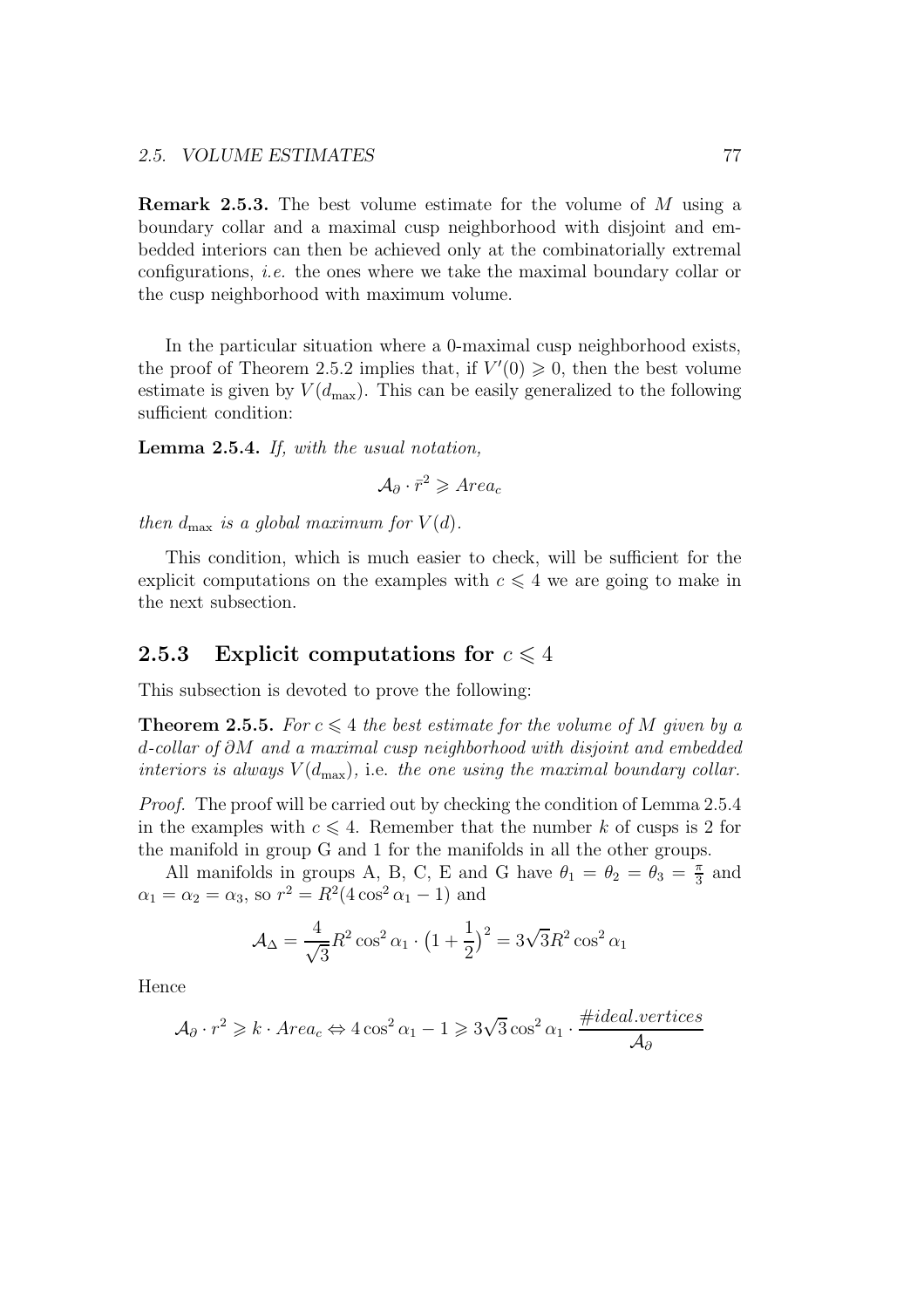If we set  $z := 4\pi \frac{\# ideal.vertices}{40}$  $\frac{Lvertices}{\mathcal{A}_{\partial}}$ , we have  $z = 1$  (group B),  $z = 2$  (groups A and C) or  $z = 4$  (groups E and G), and then

$$
\mathcal{A}_{\partial}\cdot r^2\geqslant k\cdot Area_c\Leftrightarrow 16\pi\cos^2\alpha_1-4\pi\geqslant 3z\sqrt{3}\cos^2\alpha_1\Leftrightarrow
$$

$$
\Leftrightarrow \cos^2 \alpha_1 \geqslant \frac{4\pi}{16\pi - 3z\sqrt{3}} \Leftrightarrow
$$
  

$$
\Leftrightarrow \alpha_1 \leqslant \arccos \sqrt{\frac{4\pi}{16\pi - 3z\sqrt{3}}}
$$

which is equivalent to  $\alpha_1 \leq 1.0145$ .. (for  $z = 1$ ),  $\alpha_1 \leq 0.975$ . (for  $z = 2$ ) and  $\alpha_1 \leq 0.859$ . (for  $z = 4$ ). These conditions ca be easily checked to be true in all the examples of groups A, B, C, E and G. Hence  $V(d_{\text{max}})$  is the best estimate in these cases.

Manifolds in group D have  $\theta_2 = 2\theta_1 = \alpha_2 = \frac{\pi}{2}$  $\frac{\pi}{2}$ , and hence we have  $r^2 = R^2(2\cos^2\alpha_1 - 1)$  and  $\mathcal{A}_{\Delta} = 2R^2\cos^2\alpha_1$ . Then

$$
\mathcal{A}_{\partial} \cdot r^2 \geqslant Area_c \Leftrightarrow 2\cos^2 \alpha_1 - 1 \geqslant 2\cos^2 \alpha_1 \cdot \frac{2}{4\pi} \Leftrightarrow
$$
  

$$
\Leftrightarrow \cos^2 \alpha_1 \geqslant \frac{\pi}{2\pi - 1} \Leftrightarrow \alpha_1 \leqslant 0.690..
$$

which is true in all examples of group D.  $V(d_{\text{max}})$  is the best estimate in this case too.

Group F requires a little more work, since dihedral angles vary (slightly) between the manifolds of the group. The condition  $\mathcal{A}_{\partial} \cdot r^2 \geqslant Area_c$  is satisfied if

$$
r_2^2 \geq \frac{2\mathcal{A}_{\Delta}}{4\pi} \Leftrightarrow f(\theta_1, \alpha_1, \alpha_2) \geq 0
$$
, where

$$
f(\theta_1, \alpha_1, \alpha_2) := 2\pi \sin \theta_1 \cos \theta_1 \left( \frac{\cos^2 \alpha_1}{\cos^2 \theta_1} - 1 \right) - (\cos \alpha_1 + \cos \alpha_2 \cos \theta_1)^2
$$
  
= 
$$
2\pi \tan \theta_1 \cos^2 \alpha_1 - \pi \sin(2\theta_1) - (\cos \alpha_1 + \cos \alpha_2 \cos \theta_1)^2
$$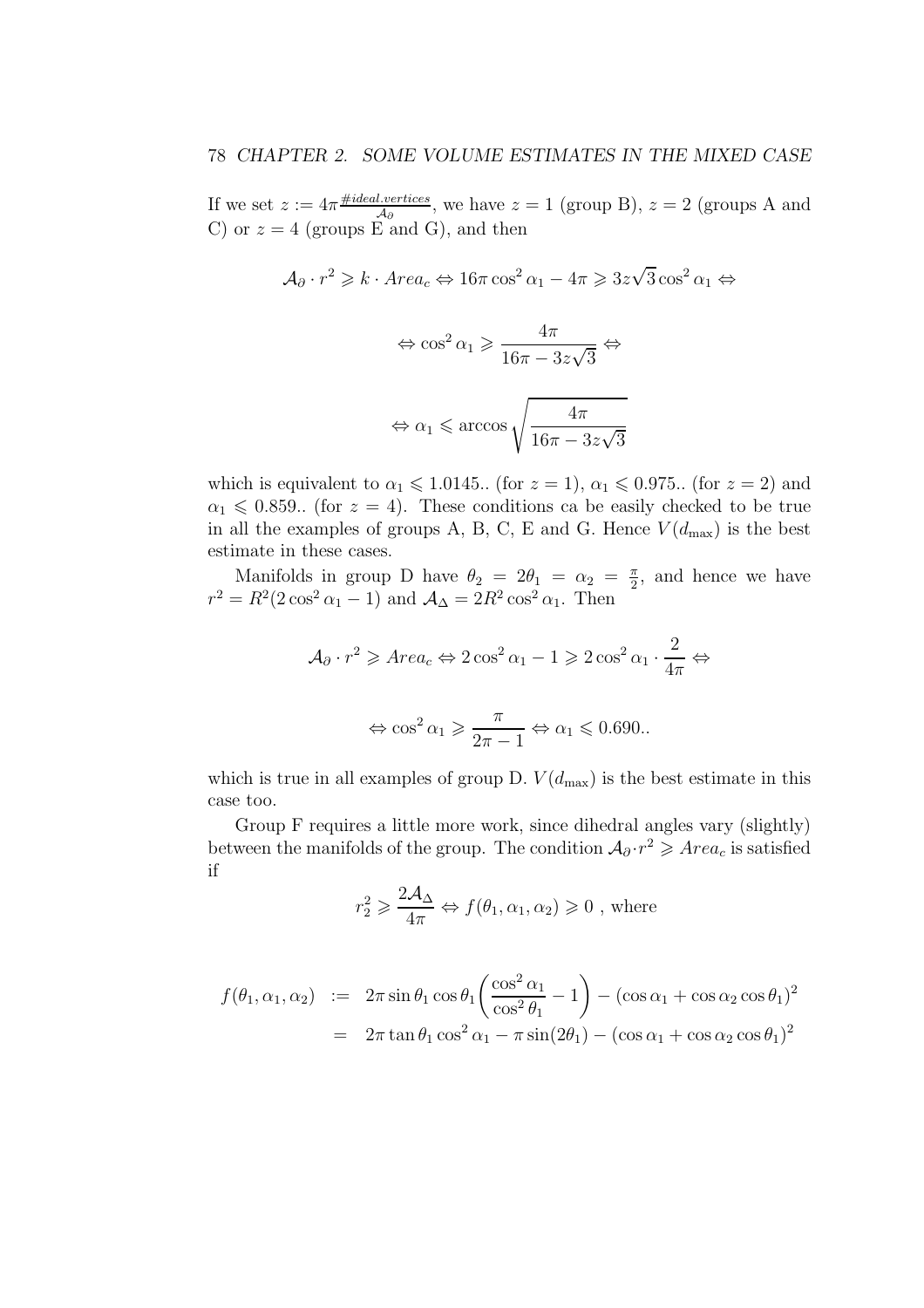We observe that

$$
\frac{\partial f(\theta_1, \alpha_1, \alpha_2)}{\partial \cos \alpha_2} = -2(\cos \alpha_1 + \cos \alpha_2 \cos \theta_1) \cos \theta_1 < 0
$$
  

$$
\frac{\partial f(\theta_1, \alpha_1, \alpha_2)}{\partial \cos \alpha_1} = 2\pi \frac{\sin \theta_1}{\cos \theta_1} \cdot 2 \cos \alpha_1 - 2(\cos \alpha_1 + \cos \alpha_2 \cos \theta_1)
$$
  

$$
= 2 \cos \theta_1 (\frac{2\pi \tan \theta_1 - 1}{\cos \theta_1} \cos \alpha_1 - \cos \alpha_2)
$$
  

$$
> 2 \cos \theta_1 \cos \alpha_1 (\frac{2\pi \tan \theta_1 - 1}{\cos \theta_1} - 1)
$$

since  $\alpha_1 < \alpha_2 < \frac{\pi}{2}$  $\frac{\pi}{2}$ . And thus, since  $0.93 < \theta_1 < \frac{\pi}{2}$  $\frac{\pi}{2}$ 

$$
\tan \theta_1 > 1 \Rightarrow \frac{2\pi \tan \theta_1 - 1}{\cos \theta_1} > 2\pi - 1 > 1 \Rightarrow \frac{\partial f}{\partial \cos \alpha_1} > 0
$$

$$
\frac{\partial f(\theta_1, \alpha_1, \alpha_2)}{\partial \theta_1} = 2\pi \frac{\cos^2 \alpha_1}{\cos^2 \theta_1} - 2\pi \cos(2\theta_1) + 2(\cos \alpha_1 + \cos \alpha_2 \cos \theta_1) \cos \alpha_2 \sin \theta_1
$$

$$
> 2\pi (1 + \tan^2 \theta_1) \cos^2 \alpha_1 - 2\pi (\cos^2 \theta_1 - \sin^2 \theta_1) > 2\pi (\cos^2 \alpha_1 - \cos^2 \theta_1) > 0
$$

since  $\alpha_1 < \theta_1 < \frac{\pi}{3}$  $\frac{\pi}{3}$ .

f is strictly increasing in both  $\cos \alpha_1$  and  $\theta_1$ , and strictly decreasing in  $\cos \alpha_2$ . Since  $\theta_1 > 0.93$ ,  $\alpha_1 < 0.61$  and  $\alpha_2 > 0.74$ , we can conclude that

$$
f(\theta_1, \alpha_1, \alpha_2) > f(0.93, 0.61, 0.74) = 1.0585.. > 0.
$$

 $\Box$ So even for the manifolds in group F the best estimate is  $V(d_{\text{max}})$ .

### 2.5.4 Explicit volume estimates for  $c \leq 4$

We want now to explicitly compute, for the 32 manifolds with  $c \leq 4$ , the best lower estimate  $V_{\text{max}}$  for the volume of M given by a d-collar of  $\partial M$  and a maximal cusp neighborhood with disjoint and embedded interiors. Since we already proved that for  $c \leq 4$  the best estimate is given by the maximal boundary collar and a  $d_{\text{max}}$ -maximal cusp neighborhood, we have to compute

$$
V_{\text{max}} = \mathcal{A}_{\partial} \frac{2d_{\text{max}} + \sinh(2d_{\text{max}})}{4} + k \cdot \frac{Area_c}{2\bar{r}^2} e^{-2d_{\text{max}}}
$$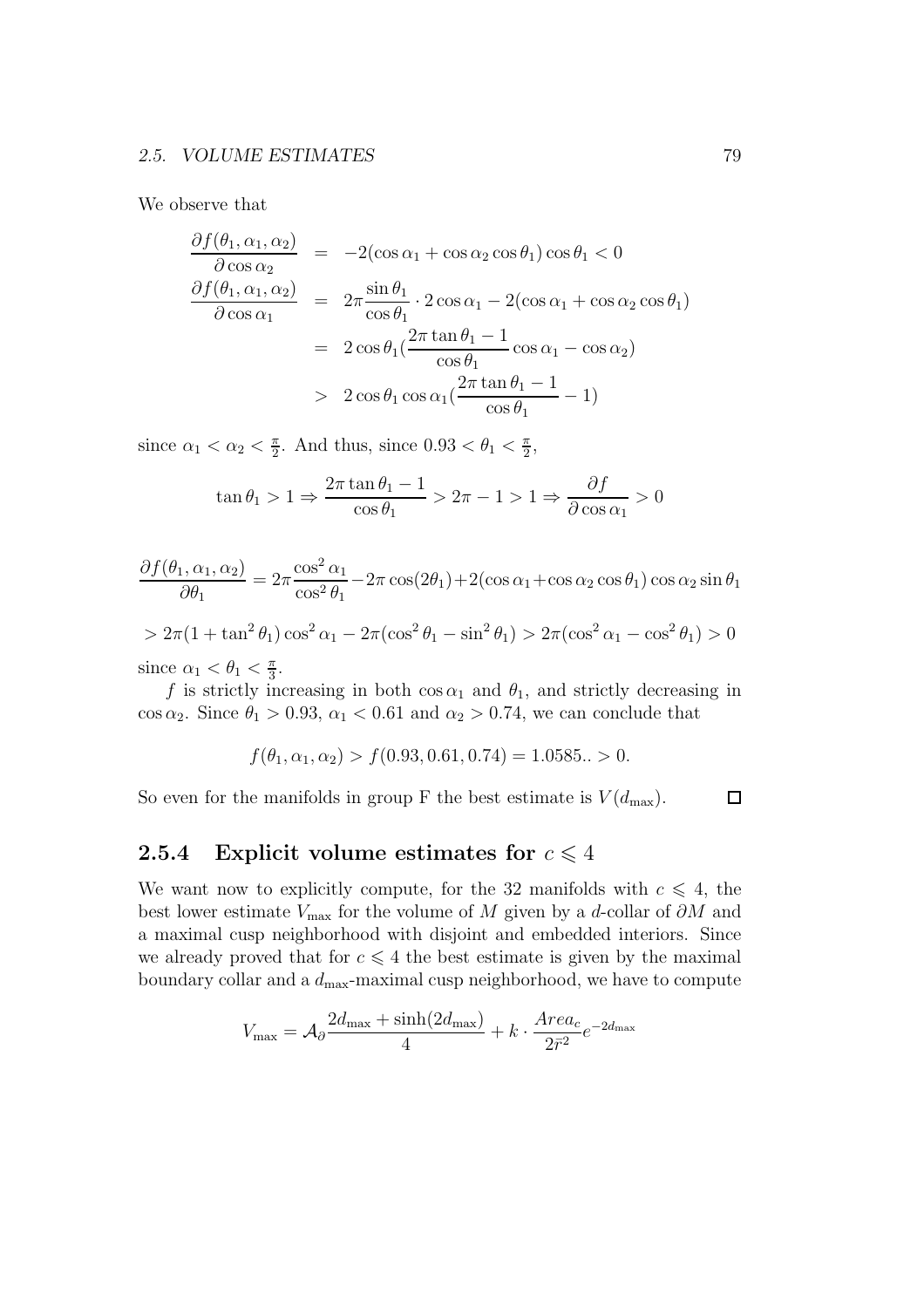#### 80 CHAPTER 2. SOME VOLUME ESTIMATES IN THE MIXED CASE

We already saw that for  $c \leq 4$  we have  $r_2^2 \geq r_1^2 = r_3^2$ , and that a 0-maximal cusp neighborhood is always tangent to one of the truncation triangles of a tetrahedron with an ideal vertex (this condition was harder to check only for manifolds in group D, where the 0-maximal cusp neighborhood is not entirely contained in the union of the tetrahedra with one ideal vertex). Hence

$$
\bar{r}^2 = r_{\text{max}}^2 = r_2^2 = R^2 \left( \frac{\cos^2 \alpha_1}{\cos^2 \theta_1} - 1 \right)
$$

which gives

- $r_{\text{max}}^2 = R^2 \cdot 2.1029693...$  (group A)
- $r_{\text{max}}^2 = R^2 \cdot 2.6066415...$  (group B)
- $r_{\text{max}}^2 = R^2 \cdot 2.0257779...$  or  $r_{\text{max}}^2 = R^2 \cdot 2.0110325...$  (group C)
- $r_{\text{max}}^2 = R^2 \cdot 0.8034424...$  (group D)
- $R^2$ · 1.3041296..  $\langle r_{\text{max}}^2 \langle R^2$ · 1.5341237.. (group F)
- $r_{\text{max}}^2 = 2R^2$  (groups E and G)

We also have to compute  $k \cdot Area_c$ , which is the sum, over all ideal vertices, of the areas  $\mathcal{A}_{\Delta}$ , each one being equal to

$$
\mathcal{A}_{\Delta} = R^2 \frac{(\cos \alpha_1 + \cos \alpha_2 \cos \theta_1)^2}{\sin \theta_1 \cos \theta_1} = 2R^2 \frac{(\cos \alpha_1 + \cos \alpha_2 \cos \theta_1)^2}{\sin \theta_2}
$$

which gives

- $A_{\Delta} = R^2 \cdot 4.0308754...$  (group A)
- $A_{\Delta} = R^2 \cdot 4.6851648...$  (group B)
- $A_{\Delta} = R^2$  · 3.9306008.. o R · 3.9114459.. (group C)
- $A_{\Delta} = R^2 \cdot 1.8034424...$  (group D)
- $A_{\Delta} = R^2 \cdot 3.8971144$  (group E)
- $R^2$ · 2.8499561.. <  $\mathcal{A}_{\Delta}$  <  $R^2$ · 3.2863178.. (group F)
- $2\mathcal{A}_{\Delta} = R^2 \cdot 3.8971144$  (group G)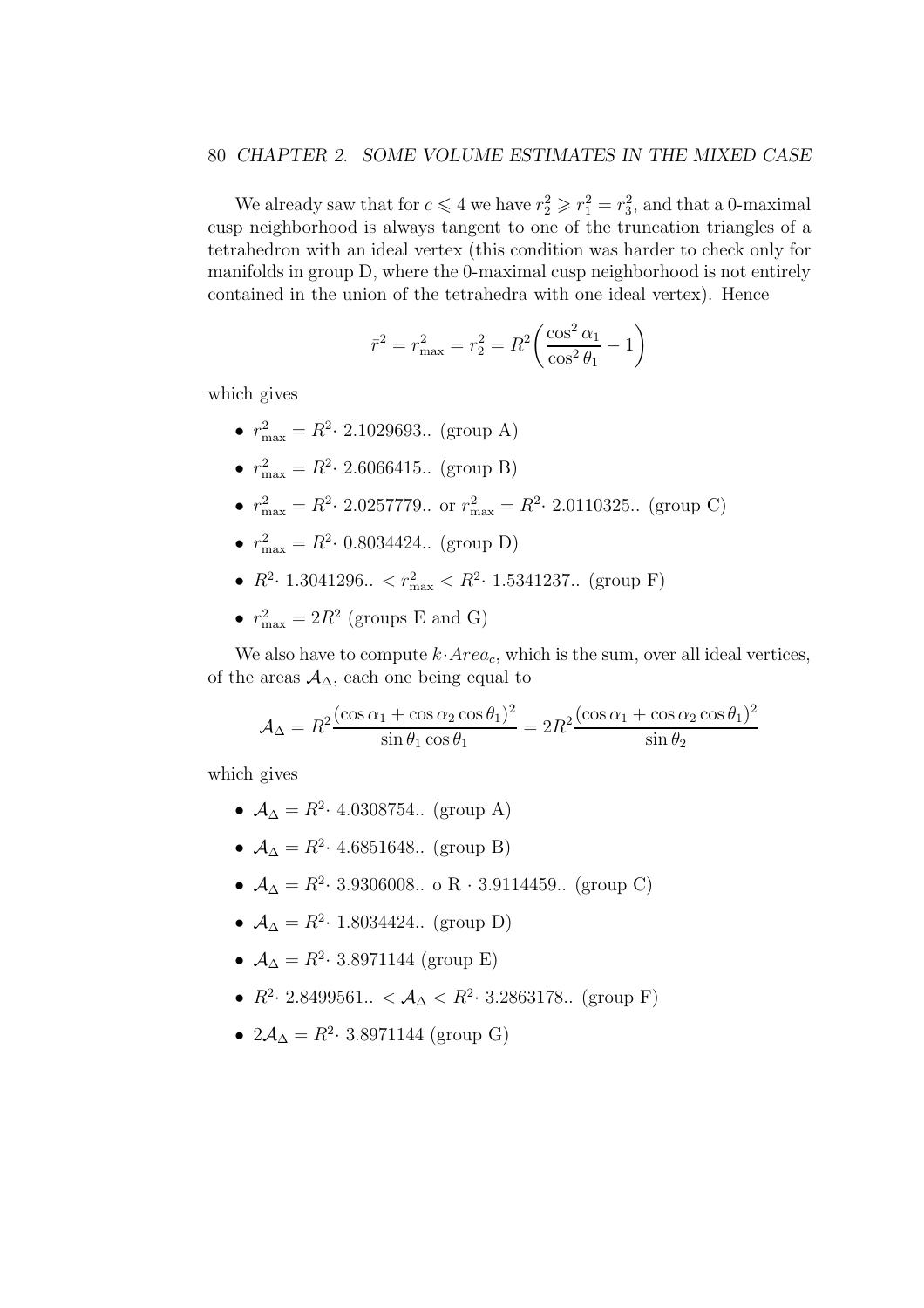We have now all the needed data to compute the maximal volume given by a maximal collar of ∂M and a disjoint cusp neighborhood:

- $V_{\text{max}} = 4.6797503...$  (group A)
- $V_{\text{max}} = 5.5230060...$  (group B)
- $V_{\text{max}} = 4.9344073...$  o 4.9837952.. (group C)
- $V_{\text{max}} = 5.0482681...$  (group D)
- 6.7732928..  $\langle V_{\text{max}} \rangle$  7.1336172.. (group F)
- $V_{\text{max}} = 5.5080591$  (groups E and G)

These lower estimates count around the 60% of the total volume on average, from a minimum of 47% for manifolds in group B to a maximum of 77% for some of the manifolds in group F.

### 2.6 Peripheral volume

### 2.6.1 Introduction

So far we have considered a boundary collar that has the same width for each connected component of  $\partial M$ , and a cusp neighborhood consisting of an equal-volume neighborhood of each of the cusps of M. We want now to vary independently the collar for each boundary component and the neighborhood of each cusp, trying to generalize Theorem 2.5.2 and Remark 2.5.3. More precisely, we want to address the following question:

Question 2.6.1. Let M be an orientable hyperbolic 3-manifold with either nonempty compact geodesic boundary, or some toric cusps, or both. What is the optimal way (in the sense of volume maximization) of inserting in M boundary collars and/or cusp neighborhoods having disjoint embedded interiors?

Definition 2.6.2. We will use the term *peripheral component* to refer to either a collar of a boundary component or to a horospherical neighborhood of a single cusp of  $M$ . The volume of a peripheral component  $P$  will be denoted by  $v(P)$ . A peripheral component P will be said to be *maximal* if  $v(P)$  is maximal regardless of the other peripheral components (*i.e.*, if P is tangent to itself or to  $\partial M$ ).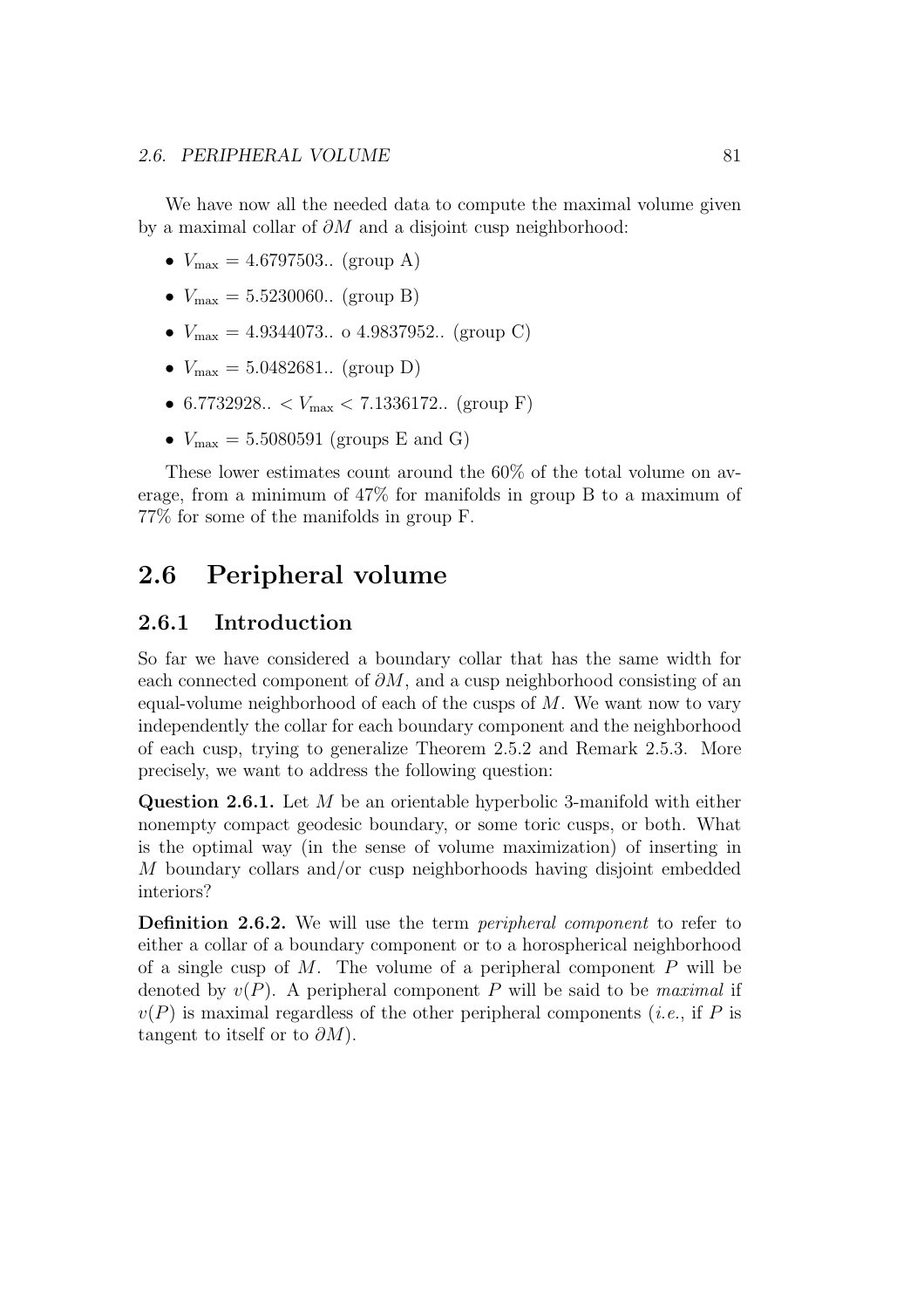Let us fix the notation we will use in this section.  $M$  will be an orientable hyperbolic 3-manifold with either nonempty compact geodesic boundary, or some toric cusps, or both. We will denote by  $\Sigma_1, \ldots, \Sigma_b$  the components of  $\partial M$  and by  $\mathcal{A}(\Sigma_j)$  their areas.  $T_1, \ldots, T_k$  will be the toric boundary components of the compactification of M. For  $d \geq 0$  we will denote by  $B_i(d)$ the d-collar of  $\Sigma_j$ , and for  $v > 0$  we will denote by  $C_i(v)$  the horospherical cusp neighborhood at  $T_i$  with volume v. Whenever distinct peripheral components are mentioned we will assume they all have disjoint and embedded interiors.

#### 2.6.2 Two peripheral components

From Proposition 2.4.4 and Remark 2.4.5 it follows that:

Lemma 2.6.3. Suppose that M has both geodesic boundary and cusps. Then, with the notation used in Proposition 2.4.4, the cusp torus  $T_i$  has a welldefined area  $A_j(T_i) := \frac{Area_c}{\bar{r}_j^2}$  relative to the boundary component  $\Sigma_j$ , where  $\bar{r}_j$ is the maximal Euclidean radius of a half-sphere with center in  $\{z=0\}$  that bounds  $\tilde{M}$  and projects in M to  $\Sigma_j$ .

The volume of a cusp neighborhood  $C_i(v)$  tangent to a boundary collar  $B_j(d)$  will then be equal to  $v = \frac{A_j(T_i)}{2} \cdot e^{-2d}$ .

The relation between the volumes of two tangent cusp neighborhoods is given by the following:

**Proposition 2.6.4.** If  $C_{i_1}(v_1)$  and  $C_{i_2}(v_2)$  vary while remaining tangent to each other, then the product  $v_1 \cdot v_2$  remains constant.

*Proof.* Suppose that in some universal cover contained in  $\mathbb{H}^3$  the cusp neighborhood  $C_{i_1}(v_1)$  is the quotient of the horoball  $\{z \geq z_{i_1}\}$  acted on by a lattice  $\Lambda_{i_1}$ . If the cusp changes so that in M its boundary moves of some small distance  $d \in \mathbb{R}$  (with  $d < 0$  meaning that the cusp is shrinking) then it becomes the quotient under  $\Lambda_{i_1}$  of  $\{z \geq z'\}$  with

$$
\int\limits_{z'}^{z_{i_1}}\frac{1}{t}dt=d
$$

whence  $z' = z_{i_1}e^{-d}$ . The cusp volume  $v_1$  then changes from

Area<sub>c</sub> 
$$
\int_{z_{i_1}}^{+\infty} \frac{1}{t^3} dt = \frac{\text{Area}_c}{2} \cdot z_{i_1}^{-2}
$$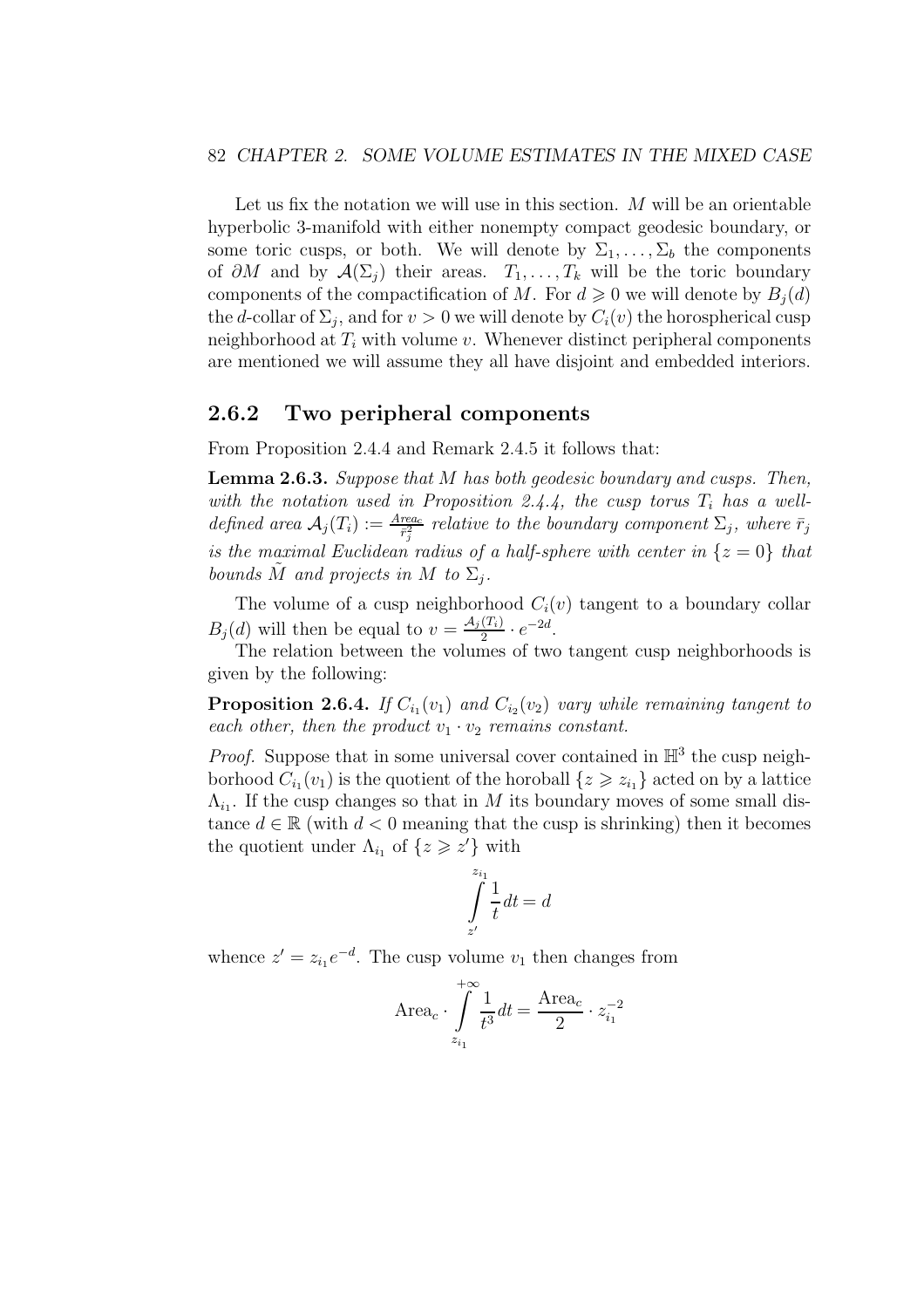to  $\frac{\text{Area}_c}{2} \cdot z^{-2}$ , namely it changes by a factor  $e^{2d}$ . During a simultaneous variation of  $v_1$  and  $v_2$  with  $C_{i_1}(v_1)$  and  $C_{i_2}(v_2)$  remaining tangent to each other, the boundary of  $C_{i_2}(v_2)$  moves by a distance  $-d$ . The calculations already carried out show that then its volume varies by a factor  $e^{-2d}$ , and the conclusion follows.  $\Box$ 

An extension of Theorem 2.5.2 is the following:

**Proposition 2.6.5.** Let M have two peripheral components  $P_1$  and  $P_2$ . Then  $v(P_1) + v(P_2)$  can have a local maximum only if, up to reordering the indices,  $P_1$  is chosen so that  $v(P_1)$  is maximal regardless of  $P_2$ , and then  $P_2$  is chosen so that  $v(P_2)$  is maximal given  $P_1$ .

*Proof.* If, up to reordering the indices,  $P_1$  is maximal but  $P_2$  is not maximal nor tangent to  $P_1$ , then we can inflate  $P_2$  until  $v(P_2)$  is maximal given  $P_1$ . If  $P_1$  is not maximal and  $P_2$  is not tangent to  $P_1$  then we can inflate  $P_1$ , and the configuration can thus not be a local maximum for  $v(P_1) + v(P_2)$ . So we are left with the situation where  $P_1$  and  $P_2$  are tangent to each other but none of them is maximal.

If the two peripheral components are a cusp and a collar, then the conclusion follows from Theorem 2.5.2.

If  $P_1$  and  $P_2$  and both cusps, then Proposition 2.6.4 implies that  $v(P_2)$  =  $\frac{v_0^2}{v(P_1)}$  for some  $v_0 > 0$ . If we set  $v_1 := v(P_1)$  and  $V := v(P_1) + v(P_2)$ , we have that  $V(v_1) = v_1 + \frac{v_0^2}{v_1}$ , and thus  $V''(v_1) = 2 \cdot \frac{v_0^2}{v_1^3} > 0$ . So the convex function V can have a local maximum only at the boundary of its domain of definition, *i.e.* only if  $P_1$  is maximal or if  $v(P_1)$  is minimal, which is equivalent to  $P_2$ being maximal.

If  $P_1$  and  $P_2$  and both boundary collars with width respectively equal to  $d_1$  and  $d_2$ , then their volume  $V := v(P_1) + v(P_2)$  can be expressed as

$$
V(d_1) = \frac{\mathcal{A}(\Sigma_1)}{4} \cdot (2d_1 + \sinh(2d_1)) + \frac{\mathcal{A}(\Sigma_2)}{4} \cdot (2(2d_0 - d_1) + \sinh(2(2d_0 - d_1)))
$$

where  $2d_0 > 0$  is the distance between  $\Sigma_1$  and  $\Sigma_2$ . Since  $0 \le d_1 \le 2d_0$ , we have

$$
V''(d_1) = \mathcal{A}(\Sigma_1) \cdot \sinh(2d_1) + \mathcal{A}(\Sigma_2) \cdot \sinh(2(2d_0 - d_1)) > 0
$$

Then V can have a local maximum only for  $d_1 = 0$  or  $d_1 = 2d_0$ , *i.e.* only if one of the collars is maximal. $\Box$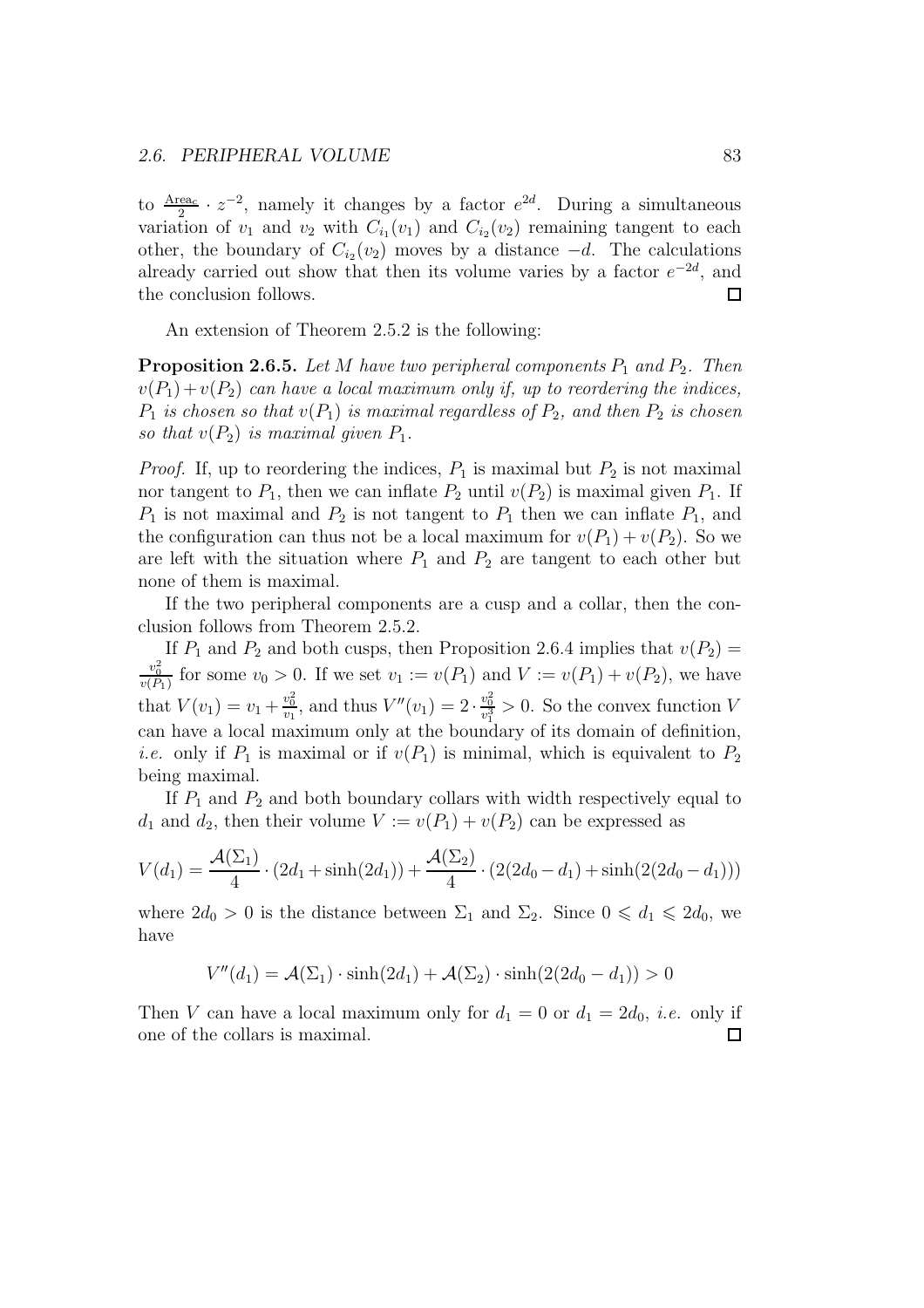**Corollary 2.6.6.** Suppose that M has two cusps  $C_1$  and  $C_2$  and no geodesic boundary, and for  $\{i, j\} = \{1, 2\}$  let  $v_i^{\max}$  be the maximal volume that  $C_i$  can attain regardless of  $C_j$ . If  $v_1^{\max} \geq v_2^{\max}$  then the maximum of  $v(C_1) + v(C_2)$ is attained by maximizing first  $C_1$  and then  $C_2$  given  $C_1$ .

*Proof.* Taking  $v_1$  as a variable to parameterize  $C_1(v_1) \cup C_2(v_2)$  tangent to each other, we have  $v_2 = \frac{v_0^2}{v_1}$  for some  $v_0 > 0$ , and  $v_1$  varies in  $[v_1^{\min}, v_1^{\max}]$  where  $v_1^{\min} = \frac{v_0^2}{v_2^{\max}}$ . We want to maximize  $V(v_1) := v_1 + \frac{v_0^2}{v_1}$ . Since  $V'(v_1) = 1 - \frac{v_0^2}{v_1^2}$  and  $V''(v_1) = \frac{2v_0^2}{v_1^3} > 0$ , the convex function  $V(v_1)$  has its maximum at  $\partial [v_1^{\min}, v_1^{\max}]$ and its minimum at  $v_1 = v_0$ .

If  $v_1^{\text{min}} > v_0$  then the maximum for  $v_1 + \frac{v_0^2}{v_1}$  is obviously attained at  $v_1^{\text{max}}$ . On the other hand, if  $v_1^{\min} \leq v_0$  then we have  $v_2^{\max} = \frac{v_0^2}{v_1^{\min}} \geq v_0$ . Since the function  $v \mapsto v + \frac{v_0^2}{v}$  is increasing on  $[v_0, +\infty)$ , the inequalities  $v_1^{\max} \geq v_2^{\max} \geq$  $v_0$  imply

$$
v_1^{\max} + \frac{v_0^2}{v_1^{\max}} \geq v_2^{\max} + \frac{v_0^2}{v_2^{\max}} = \frac{v_0^2}{v_1^{\min}} + v_1^{\min}
$$

 $\Box$ 

**Corollary 2.6.7.** Suppose that M has two geodesic boundary components  $\Sigma_1$ and  $\Sigma_2$  of the same genus g and no cusps. For  $\{i, j\} = \{1, 2\}$  let  $v_i^{\max}$  be the maximal volume that  $B_i$  can attain regardless of  $B_j$ . If  $v_1^{\max} \geq v_2^{\max}$  then the maximum of  $v(B_1) + v(B_2)$  is attained by maximizing first  $B_1$  and then  $B_2$ given  $B_1$ .

*Proof.* Taking  $d_1$  as a variable to parameterize  $B_1(d_1) \cup B_2(d_2)$  tangent to each other, we want to maximize the function

$$
V(d_1) := \pi(g-1) \cdot (2d_1 + \sinh(2d_1) + 2(2d_0 - d_1) + \sinh(2(2d_0 - d_1)))
$$

where  $2d_0 > 0$  is the distance between  $\Sigma_1$  and  $\Sigma_2$ . For  $\{i, j\} = \{1, 2\}$  let  $d_i^{\max}$  be the maximal width of the collar  $B_i$  (*i.e.*, the width corresponding to  $v_i^{\max}$ ) and set  $d_i^{\min} := 2d_0 - d_j^{\max}$ . Notice that  $v_1^{\max} \geq v_2^{\max}$  if and only if  $d_1^{\max} \geqslant d_2^{\max}.$ 

The derivatives of  $V(d_1)$  are

$$
V'(d_1) = 2\pi(g-1)(\sinh(2d_1) - \sinh(2(2d_0 - d_1)))
$$
  

$$
V''(d_1) = 4\pi(g-1)(\sinh(2d_1) + \sinh(2(2d_0 - d_1))) > 0
$$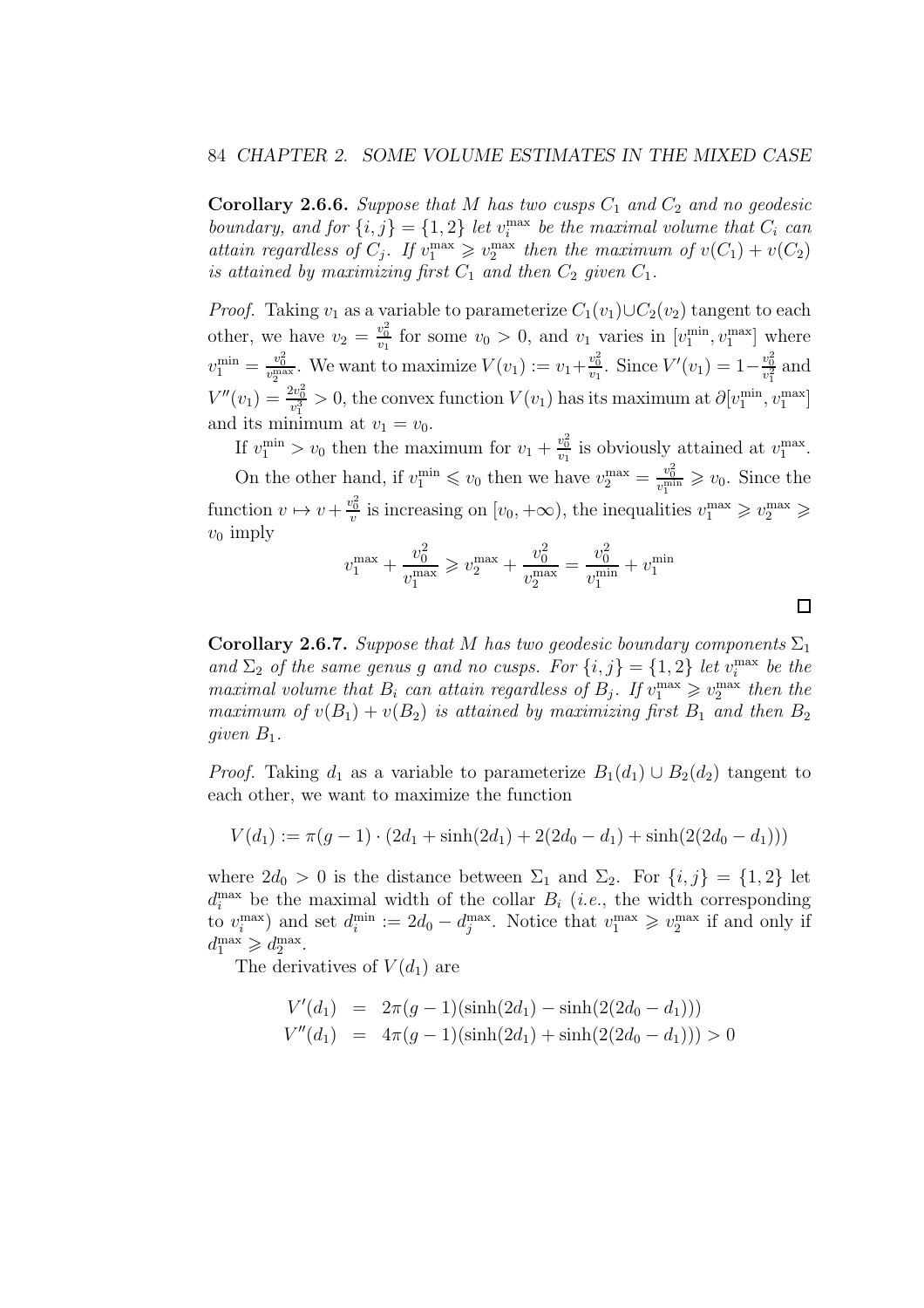and then  $V(d_1)$  has its maximum at  $\partial [d_1^{\min}, d_1^{\max}]$  and its minimum at  $d_1 = d_0$ . If  $d_1^{\min} \geq d_0$  then the maximum for  $V(d_1)$  is obviously attained at  $d_1^{\max}$ .

On the other hand, if  $d_1^{\min} < d_0$  then we have  $d_2^{\max} > d_0$ . Since the function  $V(d_1)$  is increasing for  $d_1 \geq d_0$ , the inequalities  $d_1^{\max} \geq d_2^{\max} \geq d_0$ imply

$$
V(d_1^{\max}) \geqslant V(d_2^{\max}) = V(d_1^{\min})
$$

#### $\Box$

#### 2.6.3 The general case

**Proposition 2.6.8.** Let M have n peripheral components  $P_1, \ldots, P_n$  and construct a graph with vertices  $P_1, \ldots, P_n$  and edges joining peripheral components that are tangent to each other. Suppose that this graph has a connected component  $\Gamma$  that is a tree and such that none of its vertex  $P_i$  is maximal. Then the configuration cannot be a local maximum for  $v(P_1) + \ldots + v(P_n)$ .

Proof. Under the stated assumptions we can locally deform the peripheral components corresponding to the vertices of  $\Gamma$  using one parameter that can be both increased and decreased. Up to reordering the indices, we can assume that  $P_1$  is a vertex of  $\Gamma$ .

If all the vertices of  $\Gamma$  are cusps, choose the volume  $v_1$  of  $P_1$  as a deformation parameter, and let  $v_1^{(0)}$  denote the initial volume of  $P_1$ . The volume of a peripheral component  $\hat{P}_j$  tangent to  $P_1$  then varies as  $\frac{c_j}{v_1}$  for some  $c_j > 0$ , and the volume of a  $P_h$  tangent to  $P_j$  varies as  $\frac{cost}{c_j}$  $\frac{\omega_{s}t}{\frac{c_{j}}{v_{1}}} \equiv c_{h} \cdot v_{1}$  for some  $c_{h} > 0$ . We can then see that each  $v_i$  in  $\Gamma$  varies either as  $c_i \cdot v_1$  or as  $\frac{c_i}{v_1}$  (depending on the parity of the distance between  $P_i$  and  $P_1$  along Γ) for some  $c_i > 0$ . Since each  $v_i$  is a convex function of  $v_1$  and since  $v_1$  can be both increased and decreased, the sum of all the volumes of the peripheral components in Γ is a convex function of  $v_1$  that cannot have a local maximum at  $v_1^{(0)}$  $\binom{(0)}{1}$ .

Suppose now that in  $\Gamma$  there exists at least one boundary collar component  $P_1$  and choose its width  $d_1$  as a deformation parameter. Denote by  $d_1^{(0)}$  $_1^{\left(\nu\right)}$  the initial width of the collar  $P_1$ . A collar component  $P'_j$  tangent to  $P_1$  obviously varies its width as  $2d'_j - d_1$ , where  $2d'_j$  is the distance between  $\Sigma_j$  and  $\Sigma_1$ . Proposition 2.4.3 implies that a cusp  $P'_i$  tangent to  $P_1$  varies its volume as  $c'_i \cdot e^{-2d_1}$  for some  $c'_i > 0$ , and for Proposition 2.6.4 a cusp  $P''_i$  tangent to  $P''_i$ varies its volume as  $c_i'' \cdot e^{2d_1}$  for some  $c_i'' > 0$ . It follows by induction on the number of edges in  $\Gamma$  one needs to travel through in passing from  $B_1(d_1)$  to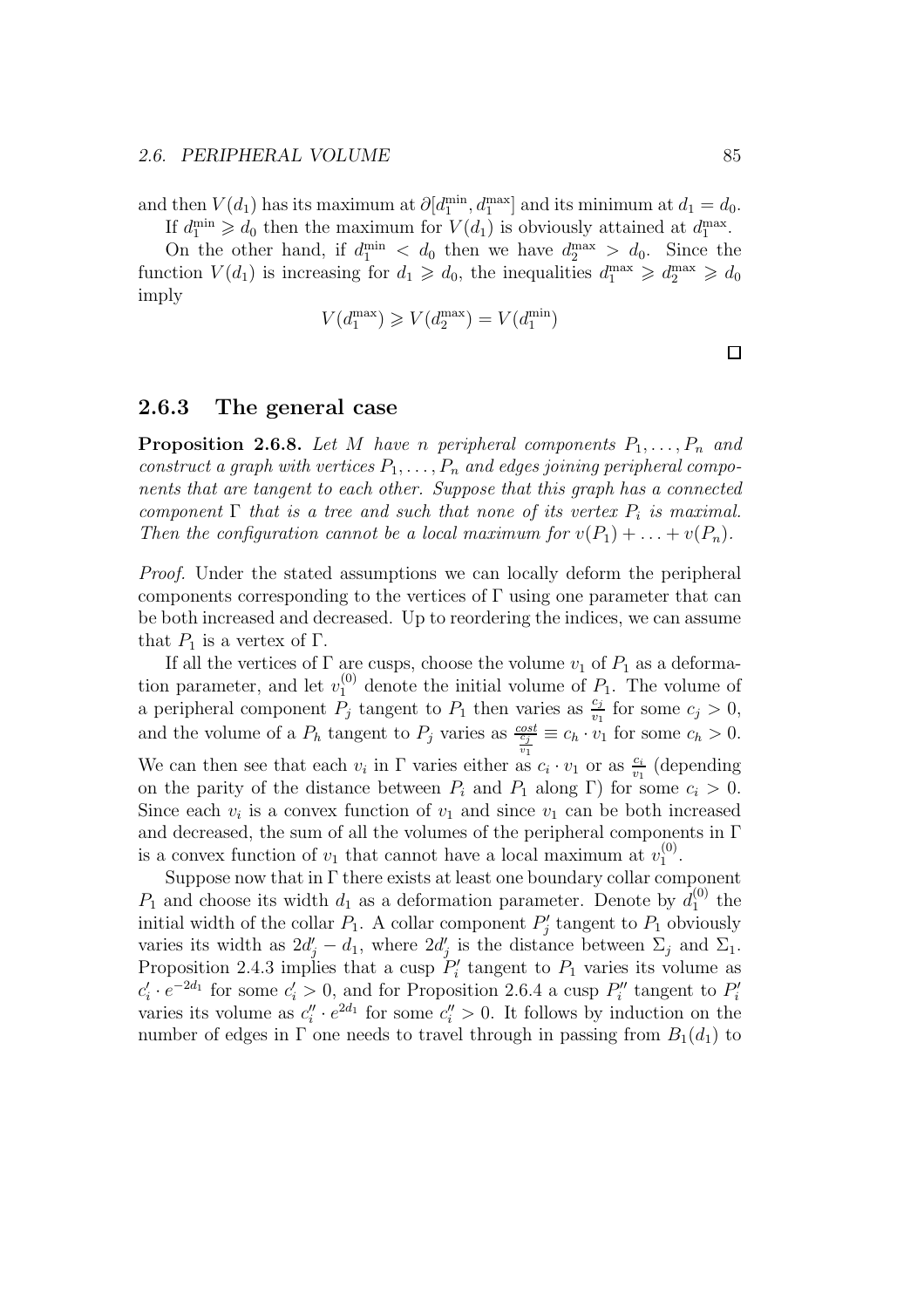any  $B_j(d_j)$  or  $C_i(v_i)$  that each  $d_j$  in  $\Gamma$  varies as either  $c_j + d_1$  or as  $c_j - d_1$  for some  $c_j \in \mathbb{R}$ , and each  $v_i$  in  $\Gamma$  varies as either  $c_i \cdot e^{-2d_1}$  or as  $c_i \cdot e^{2d_1}$  for some  $c_i > 0$ . Since  $v(B_j(d_j))$  is a convex function of  $d_j$ , then  $v(P_h)$  is a convex function of  $d_1$  for each  $P_h$  in  $\Gamma$ . The sum of all the volumes of the peripheral components in  $\Gamma$  is then a convex function of  $d_1$  and thus it cannot have a local maximum at  $dv_1^{(0)}$ .  $\Box$ 

The previous proposition can be easily generalized to the following:

**Proposition 2.6.9.** Let M have n peripheral components  $P_1, \ldots, P_n$  such that no  $P_j$  is maximal. If there are fewer than n tangencies between different  $P_j$ 's, then the configuration cannot be a local maximum for  $v(P_1)+\ldots+v(P_n)$ .

#### 2.6.4 Experimental facts

Imposing all the collars of the boundary components to have the same width, and all the toric cusps to have the same volume, would not typically be the most efficient way to maximize the peripheral volume: the proofs of Corollary 2.6.6 and of Corollary 2.6.7 show in fact that the peripheral volume  $V := v(P_1) + v(P_2)$  of two peripheral components  $P_1$  and  $P_2$  that are both cusps or both collars of boundary components with the same genus attains its minimum at the configuration where  $v(P_1) = v(P_2)$ .

One may ask if the explicit volume estimates carried out in Subsection 2.5.4 for the 32 examples with  $c \leq 4$  can be improved by allowing each peripheral component to vary independently from the other ones. In [7] a census was carried out of all the 5,192 hyperbolic 3-manifolds with nonempty compact geodesic boundary that can be triangulated using up to 4 tetrahedra. It turns out that the geodesic boundary is always connected, and that for the 32 manifolds with at least one toric cusp only one (the manifold in group G) has two cusps. The computations we already carried out show that, if we let vary independently the two cusp neighborhoods of the manifold in group G, none of them can become self-tangent or tangent to the other before becoming tangent to the boundary: hence, even for the manifold in group G, allowing each peripheral component to vary independently has, for symmetry reasons, the same effect (with regard to volume maximization) as imposing all the toric cusps to have the same volume. In other words, the manifolds with complexity  $c \leq 4$  are too simple for their peripheral volume function to benefit from the generalization introduced in this subsection.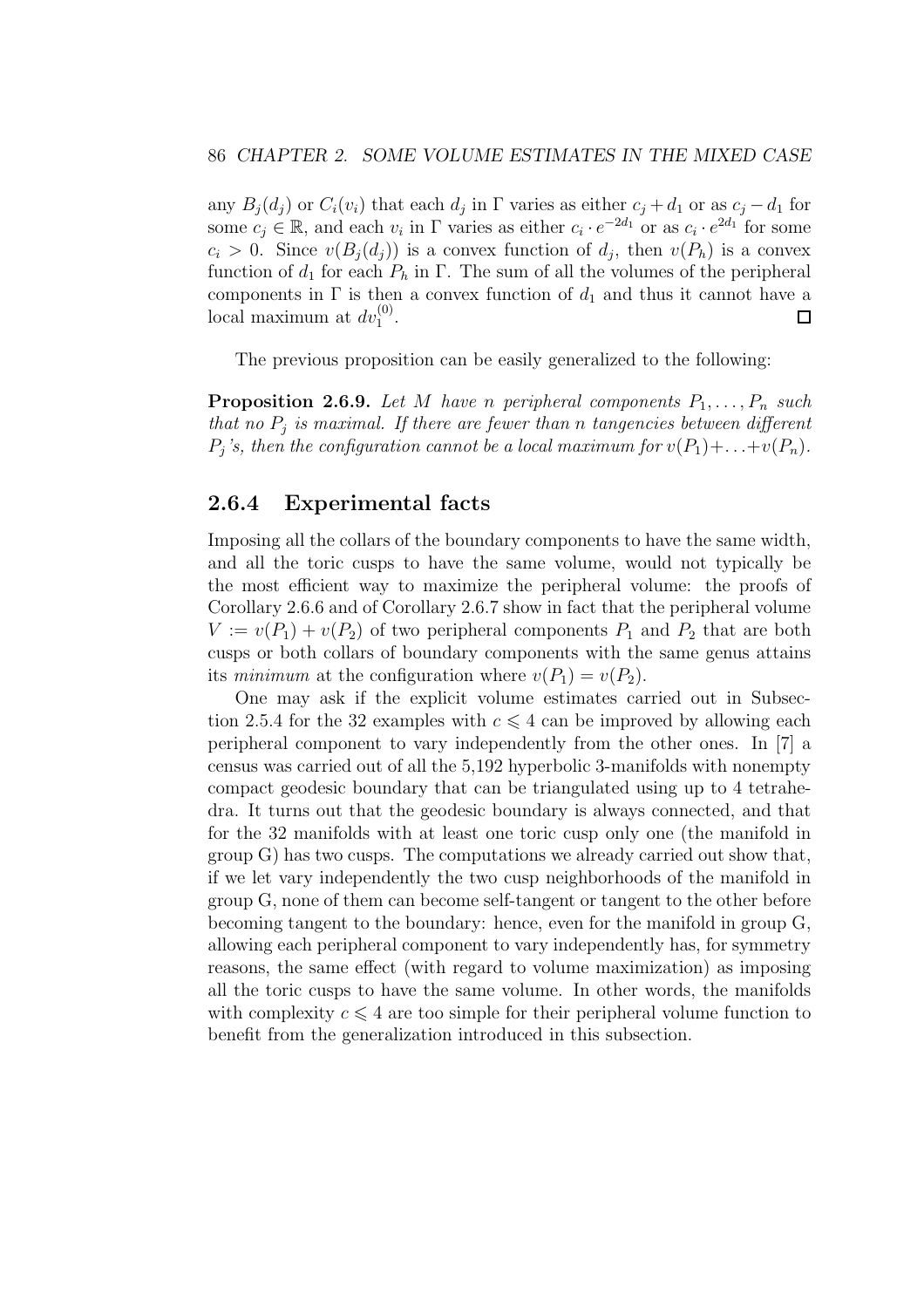We conclude this discussion with the obvious generalization of Proposition 2.3.10:

Proposition 2.6.10. For all the 5,192 hyperbolic 3-manifolds with nonempty compact geodesic boundary and complexity  $c \leq 4$  the largest peripheral volume is obtained by using the maximal boundary collar.

#### 2.6.5 Three peripheral components

In this subsection we take a deeper insight at the case of three peripheral components, improving the description given by the general results of the previous subsection. A similar punctual analysis is perhaps possible also for four or more peripheral components, but we will not carry it out here. Before stating the main result of this subsection we have to define a certain modified volume:

**Definition 2.6.11.** The modified volume  $\tilde{v}$  of a boundary collar  $B_i(d)$  is

$$
\widetilde{v}(B_j(d)) = \frac{\mathcal{A}(\Sigma_j)}{4} \cdot (1 + \cosh(2d))
$$

The modified volume  $\tilde{v}$  of a cusp  $C_i(v_i)$  is set to be equal to  $v_i$ .

Notice that for a boundary collar  $B_j(d)$  we have  $\widetilde{v}(B_j(d)) = \frac{1}{2}$  $\partial v(B_j(d))$ ∂d and that the modified volume  $\tilde{v}(B_i(d))$  is a strictly increasing function of  $v(B_i(d))$ . The rest of this subsection will be devoted to prove the following:

**Theorem 2.6.12.** Let M have three peripheral components  $P_1$ ,  $P_2$ , and  $P_3$ . Then  $v(P_1) + v(P_2) + v(P_3)$  can have a local maximum only in one of the following configurations:

- Up to reordering the indices, first  $P_1$  is chosen so that  $v(P_1)$  is maximal regardless of  $P_2$  and  $P_3$ , next  $P_2$  is chosen so that  $v(P_2)$  is maximal given  $P_1$ , and last  $P_3$  is chosen so that  $v(P_3)$  is maximal given  $P_1$  and  $P_2$ ;
- Each of  $P_1$ ,  $P_2$  and  $P_3$  is tangent to the other two, and the modified volumes  $\tilde{v}(P_1)$ ,  $\tilde{v}(P_2)$  and  $\tilde{v}(P_3)$  satisfy the strict triangular inequalities.

Moreover, if in the latter case no  $P_j$  is individually maximal, then the configuration indeed gives a local maximum for  $v(P_1) + v(P_2) + v(P_3)$ .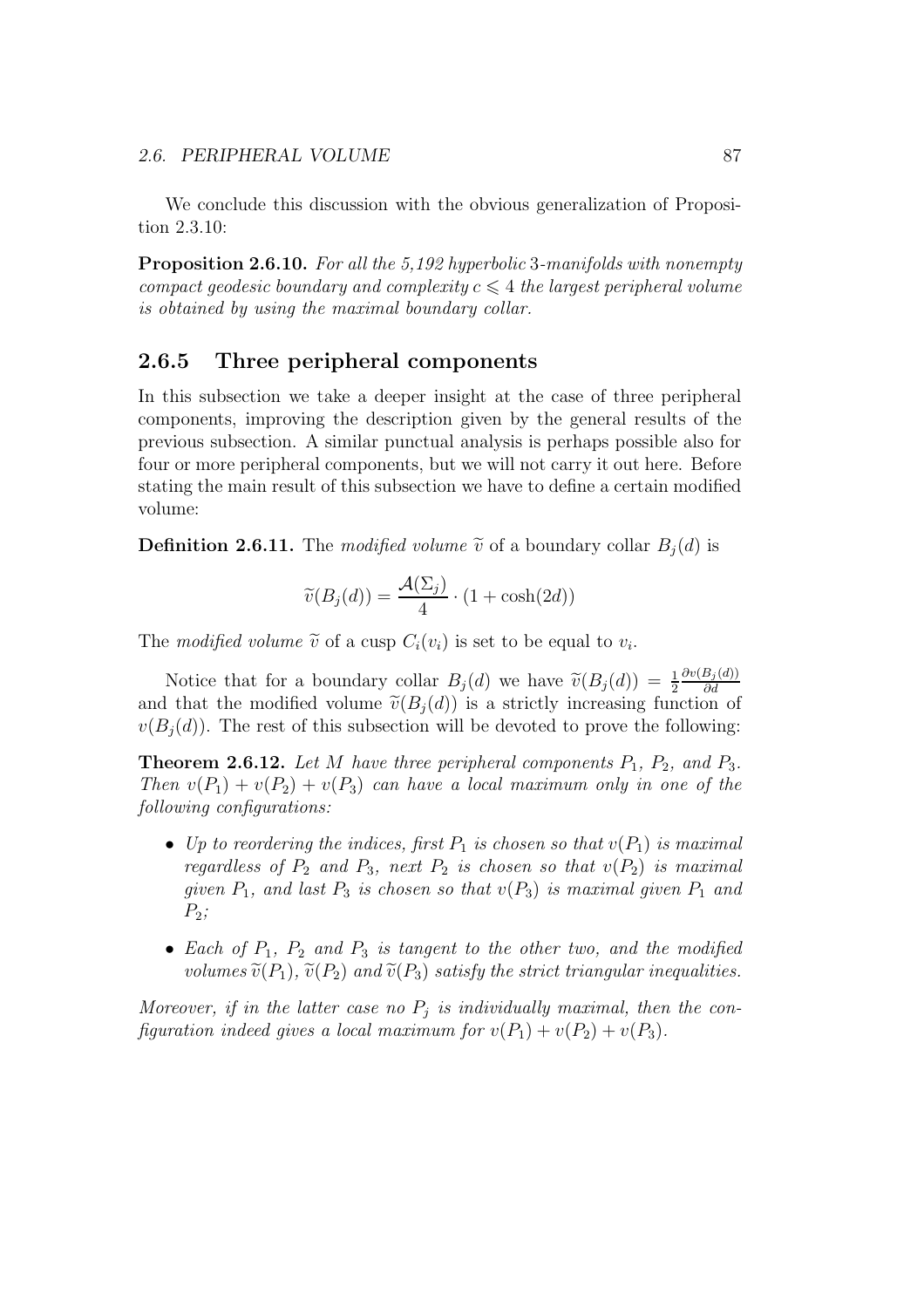Proof. We already know from Proposition 2.6.9 that at a local maximum for  $v(P_1) + v(P_2) + v(P_3)$  either some  $P_j$  is maximal or each  $P_j$  is tangent to each other  $P_i$ . In the former case, suppose that  $P_1$  is maximal. If  $P_2$  or  $P_3$ is maximal given  $P_1$  then up to switching  $P_2$  and  $P_3$  we have a configuration as described in the first item of the statement. Otherwise  $P_2$  and  $P_3$  are tangent to each other but not to themselves or to  $P_1$ , and it follows from Proposition 2.6.5 that the configuration cannot locally maximize the volume.

We are left to deal with the configuration in which each  $P_j$  is tangent to each other  $P_i$  but it is not individually maximal. Notice that in particular this implies that each  $P_i$  can be individually both inflated (since it is not tangent to itself) or shrinked (since a collar with width 0 would imply that some other peripheral component is maximal). In this case the local deformation we can perform is as follows:

- We can inflate  $P_1$  and shrink  $P_2$  and  $P_3$  so that they stay tangent to  $P_1;$
- We can shrink  $P_1$ , in which case we can further deform  $P_2$  and  $P_3$  in such a way that they stay tangent to each other. But Proposition 2.6.5 implies that along this deformation we cannot have a local maximum except at the extrema, namely when either  $P_2$  or  $P_3$  is tangent to  $P_1$ .

To analyze exactly how the volume behaves under this deformation we need to distinguish four cases, accordingly to the number of collars and cusps among the three peripheral components  $P_1$ ,  $P_2$  and  $P_3$ .

**Case I: Three cusps** Let  $C_1(v_1^{(0)})$  $\left( \begin{smallmatrix} (0) \ 1 \end{smallmatrix} \right)$  ,  $C_2(v_2^{(0)})$  $_{2}^{(0)}$ ) and  $C_{3}(v_{3}^{(0)}$  $\binom{0}{3}$  be the initial cusps with indices chosen so that  $v_2^{(0)} \geq v_3^{(0)}$  $_3^{\circ}$ . We then let  $v_1$  vary in a neighborhood of  $v_1^{(0)}$  and note that, according to the above description of the deformation, for  $v_1 \leqslant v_1^{(0)}$  $_1^{\text{(0)}}$  the total deformed volume is given by  $v_1$  plus

$$
\max\left\{\frac{v_1^{(0)}\cdot v_2^{(0)}}{v_1}+\frac{v_3^{(0)}}{v_1^{(0)}}\cdot v_1,\ \frac{v_2^{(0)}}{v_1^{(0)}}\cdot v_1+\frac{v_1^{(0)}\cdot v_3^{(0)}}{v_1}\right\},\
$$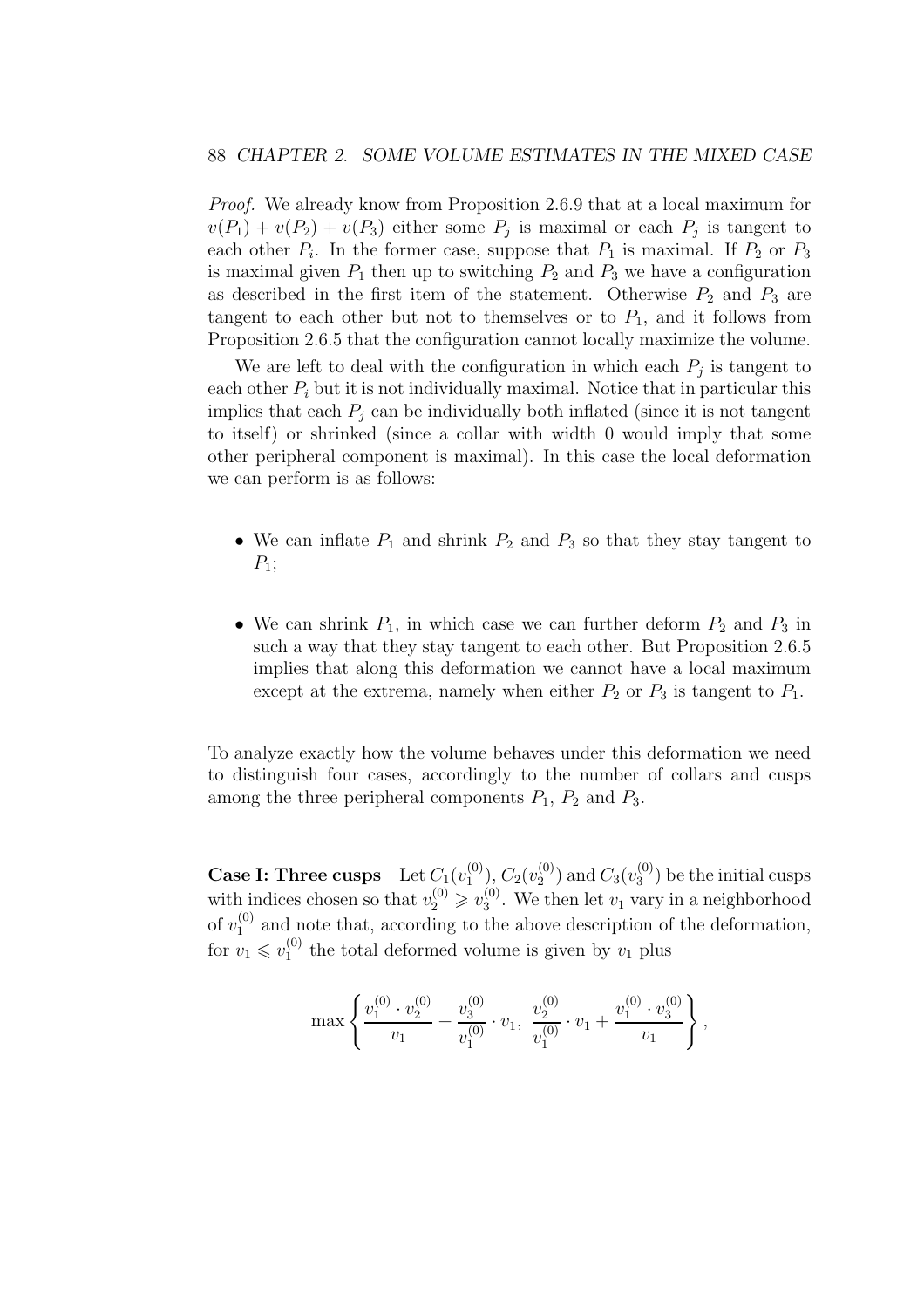#### 2.6. PERIPHERAL VOLUME 89

but the assumption  $v_2^{(0)} \ge v_3^{(0)}$  $_3^{\circ}$  readily implies that the maximum is given by the first expression. Therefore near  $v_1^{(0)}$  $_1^{\text{(0)}}$  the total deformed volume is

$$
V(v_1) = \begin{cases} v_1 + \frac{v_1^{(0)} \cdot v_2^{(0)}}{v_1} + \frac{v_3^{(0)}}{v_1^{(0)}} \cdot v_1 & \text{for } v_1 \leq v_1^{(0)} \\ v_1 + \frac{v_1^{(0)} \cdot v_2^{(0)}}{v_1} + \frac{v_1^{(0)} \cdot v_3^{(0)}}{v_1} & \text{for } v_1 \geq v_1^{(0)} \end{cases}
$$

and its derivatives are

$$
V'(v_1) = \begin{cases} 1 - \frac{v_1^{(0)} \cdot v_2^{(0)}}{v_1^2} + \frac{v_3^{(0)}}{v_1^{(0)}} & \text{for } v_1 \leq v_1^{(0)} \\ 1 - \frac{v_1^{(0)} \cdot v_2^{(0)}}{v_1^2} - \frac{v_1^{(0)} \cdot v_3^{(0)}}{v_1^2} & \text{for } v_1 \geq v_1^{(0)} \end{cases}
$$

$$
V''(v_1) = \begin{cases} \frac{2v_1^{(0)} \cdot v_2^{(0)}}{v_1^3} & \text{for } v_1 \leq v_1^{(0)} \\ \frac{2v_1^{(0)} \cdot (v_2^{(0)} + v_3^{(0)})}{v_1^3} & \text{for } v_1 \geq v_1^{(0)} \end{cases}
$$

Since

$$
V''_{-}(v_1^{(0)}) = \frac{2v_2^{(0)}}{(v_1^{(0)})^2} > 0 \quad \text{and} \quad V''_{+}(v_1^{(0)}) = \frac{2(v_2^{(0)} + v_3^{(0)})}{(v_1^{(0)})^2} > 0
$$

then V has a local maximum at  $v_1^{(0)}$  $_1^{\left(\nu\right)}$  only if

$$
V'_{-}(v_1^{(0)}) = 1 - \frac{v_2^{(0)}}{v_1^{(0)}} + \frac{v_3^{(0)}}{v_1^{(0)}} > 0 \quad \text{and} \quad V'_{+}(v_1^{(0)}) = 1 - \frac{v_2^{(0)}}{v_1^{(0)}} - \frac{v_3^{(0)}}{v_1^{(0)}} < 0
$$

which are equivalent to the strict triangular inequalities

$$
v_2^{(0)} - v_3^{(0)} < v_1^{(0)} < v_2^{(0)} + v_3^{(0)}
$$

(notice that  $v_2^{(0)} - v_3^{(0)} \ge 0$  by assumption).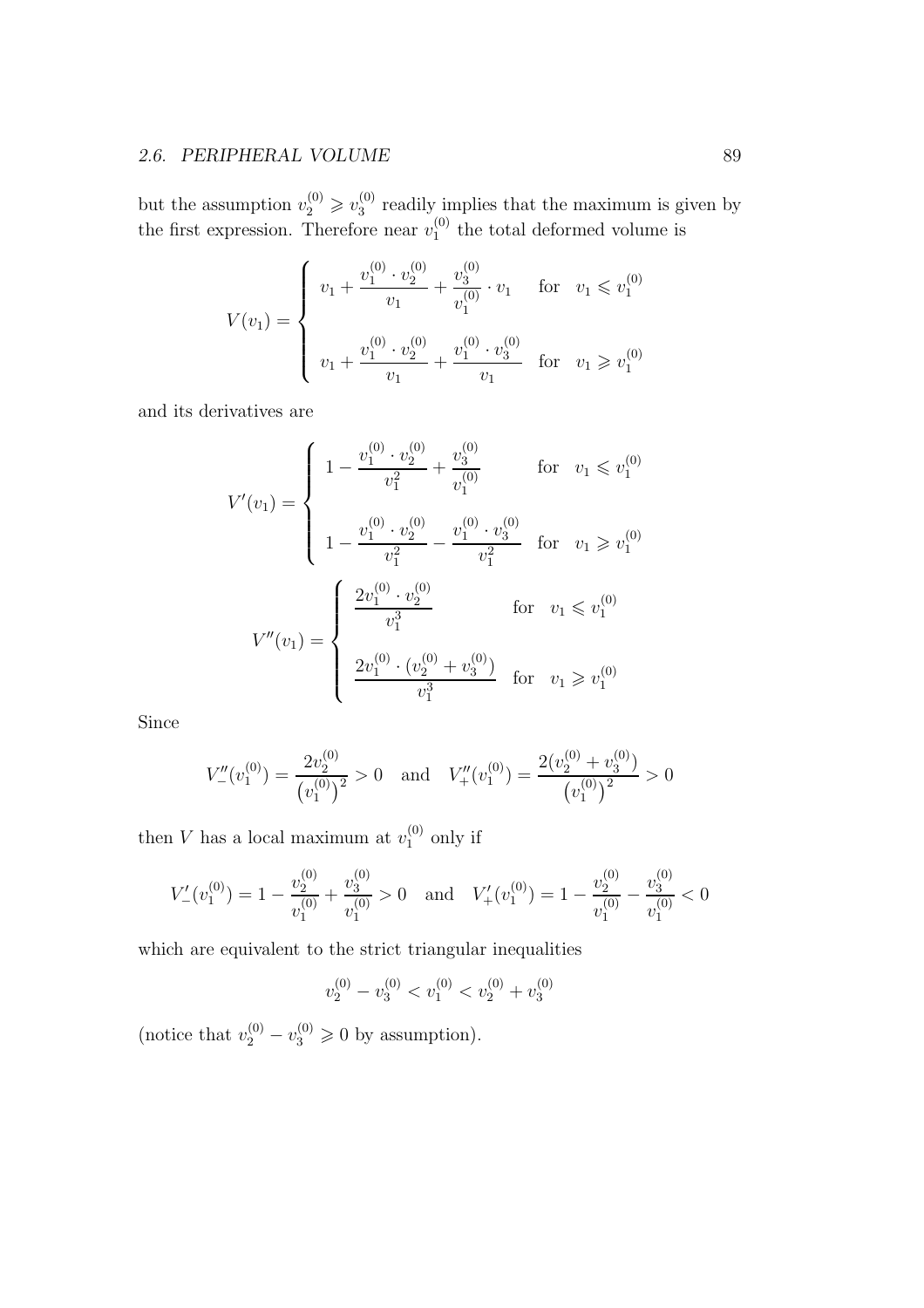Case II: One collar and two cusps We denote by  $\Sigma$  the boundary component and for  $i = 2, 3$  by  $\mathcal{A}(T_i)$  the areas relative to  $\Sigma$  of the tori  $T_2$ and  $T_3$ , with indices chosen so that  $\mathcal{A}(T_2) \geq \mathcal{A}(T_3)$ . Suppose that the initial peripheral components are  $U_1(d_1^{(0)})$  $\left( ^{(0)}_{1}\right)$ ,  $C_{2}(v_{2}^{(0)}$  $_2^{(0)}$ ) and  $C_3(v_3^{(0)}$  $\binom{0}{3}$ , with volumes

$$
v_1^{(0)} = \frac{\mathcal{A}(\Sigma)}{4} \cdot (2d_1^{(0)} + \sinh(2d_1^{(0)})), \qquad v_i^{(0)} = \frac{\mathcal{A}(T_i)}{2} \cdot e^{-2d_1^{(0)}}
$$

(notice that in particular we have  $v_2^{(0)} \geq v_3^{(0)}$ )  $\binom{0}{3}$ . Using  $d_1$  to parameterize the deformation we have for  $d_1 < d_1^{(0)}$  that the deformed total volume is given by  $\frac{\mathcal{A}(\Sigma)}{4} \cdot (2d_1 + \sinh(2d_1))$  plus

$$
\max \left\{ \frac{\mathcal{A}(T_2)}{2} \cdot e^{-2d_1} + \frac{\mathcal{A}(T_3)}{2} \cdot e^{-2(2d_1^{(0)} - d_1)}, \frac{\mathcal{A}(T_2)}{2} \cdot e^{-2(2d_1^{(0)} - d_1)} + \frac{\mathcal{A}(T_3)}{2} \cdot e^{-2d_1} \right\}
$$

and the first expression prevails thanks to the assumption  $\mathcal{A}(T_2) \geq \mathcal{A}(T_3)$ . The deformed total volume is therefore

$$
V(d_1) = \begin{cases} \frac{\mathcal{A}(\Sigma)}{4} \cdot (2d_1 + \sinh(2d_1)) + \frac{\mathcal{A}(T_2)}{2} \cdot e^{-2d_1} + \frac{\mathcal{A}(T_3)}{2} \cdot e^{2d_1 - 4d_1^{(0)}} \\ \frac{\mathcal{A}(\Sigma)}{4} \cdot (2d_1 + \sinh(2d_1)) + \frac{\mathcal{A}(T_2)}{2} \cdot e^{-2d_1} + \frac{\mathcal{A}(T_3)}{2} \cdot e^{-2d_1} \\ \text{for } d_1 \geq d_1^{(0)} \end{cases}
$$

and we easily have

$$
V'_{-}(d_1^{(0)}) = 2(\widetilde{v}_1^{(0)} - v_2^{(0)} + v_3^{(0)}), \qquad V'_{+}(d_1^{(0)}) = 2(\widetilde{v}_1^{(0)} - v_2^{(0)} - v_3^{(0)}).
$$

Since  $V''_{\pm}(d_1^{(0)})$  $1^{(0)}$  > 0, the conclusion follows precisely as in Case I.

Case III: Two collars and one cusp Let the peripheral components be  $C_1(v_1^{(0)}$  $\left( ^{(0)}_{1}\right)$ ,  $U_{2}(d_{2}^{(0)}$  $\binom{0}{2}$  and  $U_3(d_3^{(0)})$  $\binom{0}{3}$ , whence

$$
v_1^{(0)} = \frac{\mathcal{A}_2(T_1)}{2} \cdot e^{-2d_2^{(0)}} = \frac{\mathcal{A}_3(T_1)}{2} \cdot e^{-2d_3^{(0)}},
$$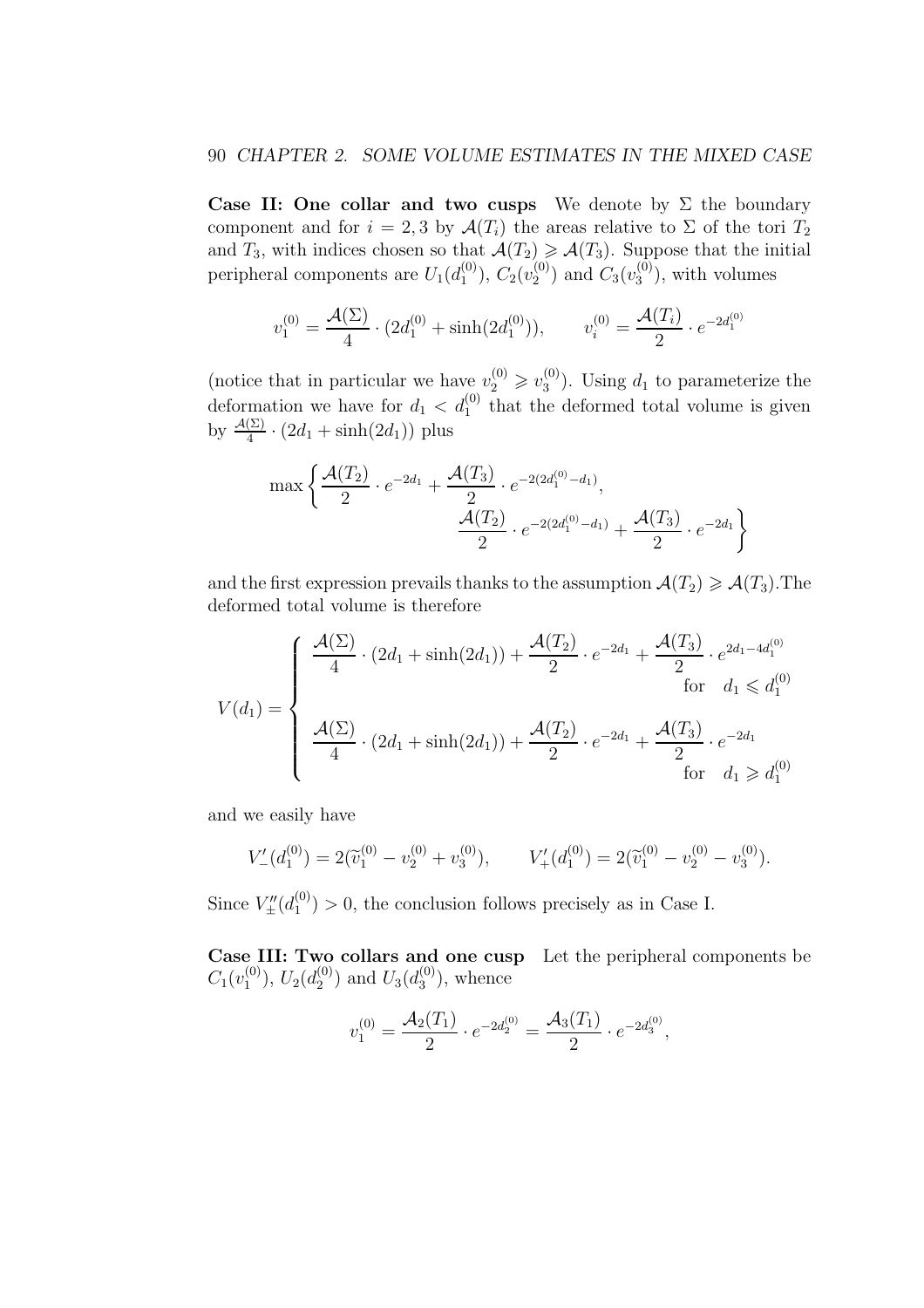#### 2.6. PERIPHERAL VOLUME 91

and choose indices so that  $\tilde{v}_2^{(0)} \ge \tilde{v}_3^{(0)}$  $3^{(0)}$ . For the sake of brevity we now set

$$
f_j(t) = \frac{\mathcal{A}(\Sigma_j)}{4} (2t + \sinh(2t))
$$

so that  $v(B_j(d_j)) = f_j(d_j)$ , and  $f'_j(d_j^{(0)})$  $\widetilde{v}_j^{(0)}$  =  $2\widetilde{v}_j^{(0)}$  $j^{(0)}$ . We deform the configuration using the parameter  $v_1$ , to do which we define the functions

$$
d_j(v_1) = -\frac{1}{2} \log \frac{2v_1}{\mathcal{A}_j(T_1)},
$$

noting that for  $v_1 \geq v_1^{(0)}$  $_1^{\text{(0)}}$  the peripheral configuration is given by

$$
C_1(v_1), B_2(d_2(v_1)), B_3(d_3(v_1)).
$$

For  $v_1 < v_1^{(0)}$ , on the contrary, we have one of the following:

- $d_2 = d_2(v_1)$  and  $d_3 = d_3^{(0)} + d_2^{(0)} d_2(v_1)$ ,
- $d_3 = d_3(v_1)$  and  $d_2 = d_2^{(0)} + d_3^{(0)} d_3(v_1)$ .

The total deformed volume for  $v_1 \leq v_1^{(0)}$  $v_1^{(0)}$  is then  $v_1$  plus

$$
\max \left\{ f_2(d_2(v_1)) + f_3(d_3^{(0)} + d_2^{(0)} - d_2(v_1)), f_2(d_2^{(0)} + d_3^{(0)} - d_3(v_1)) + f_3(d_3(v_1)) \right\}
$$

and the first expression prevails thanks to our assumption, because at the point  $v_1 = v_1^0$  it has the same value as the second expression but smaller first derivative. Therefore

$$
V(v_1) = \begin{cases} v_1 + f_2(d_2(v_1)) + f_3(d_3^{(0)} + d_2^{(0)} - d_2(v_1)) & \text{for } v_1 \leq v_1^{(0)} \\ v_1 + f_2(d_2(v_1)) + f_3(d_3(v_1)) & \text{for } v_1 \geq v_1^{(0)} \end{cases}
$$

whence

$$
V'_{-}(v_1^{(0)}) = 1 - \frac{\widetilde{v}_2^{(0)}}{v_1^{(0)}} + \frac{\widetilde{v}_3^{(0)}}{v_1^{(0)}}, \qquad V'_+(v_1^{(0)}) = 1 - \frac{\widetilde{v}_2^{(0)}}{v_1^{(0)}} - \frac{\widetilde{v}_3^{(0)}}{v_1^{(0)}}
$$

and precisely as in the previous two cases we conclude that we have a local maximum if and only if  $v_1^{(0)}$  $\widetilde{v}_1^{(0)}$ ,  $\widetilde{v}_2^{(0)}$  and  $\widetilde{v}_3^{(0)}$  $3^{(0)}$  satisfy the strict triangular inequalities.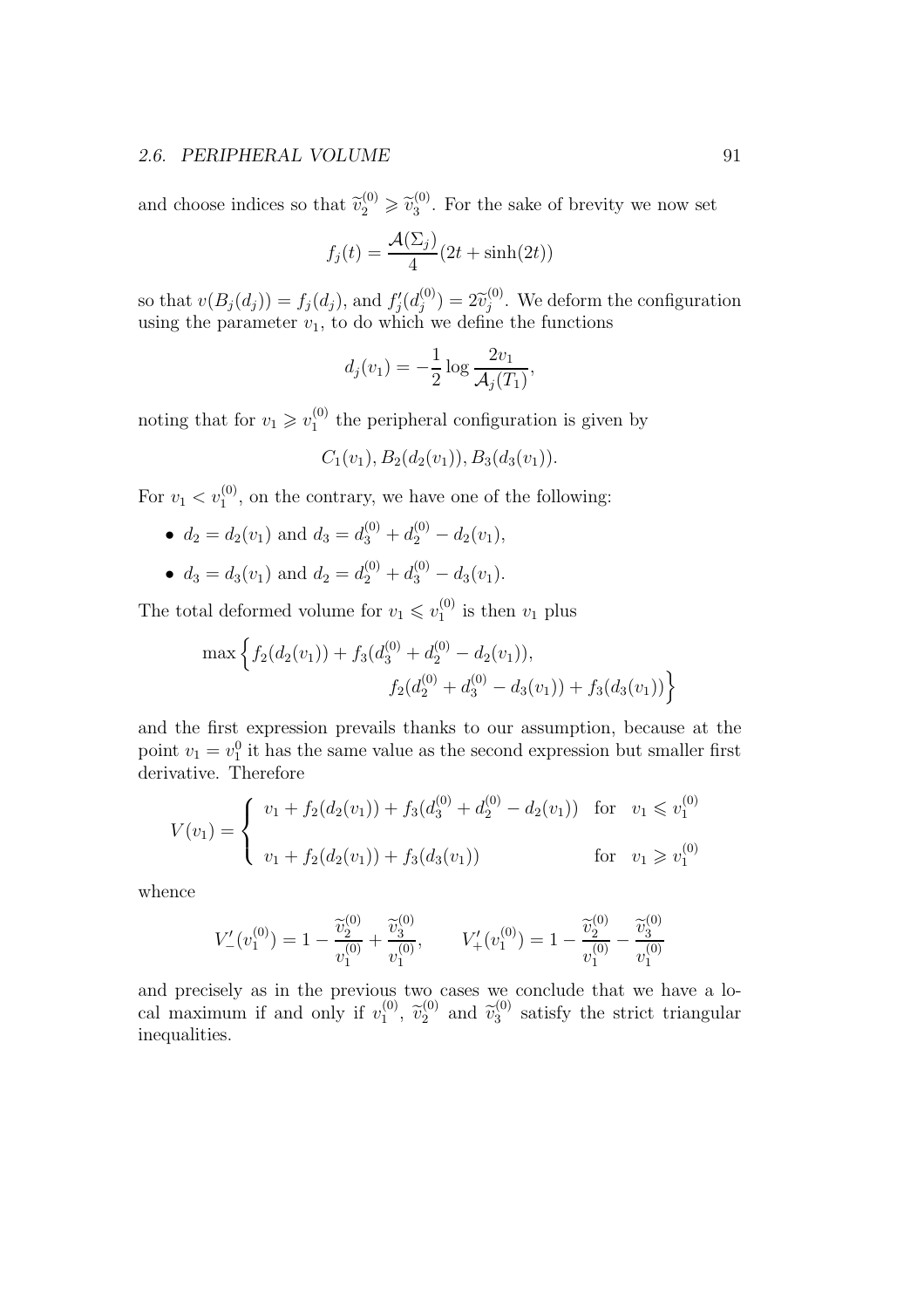**Case IV: Three collars** Let the boundary components be  $\Sigma_1$ ,  $\Sigma_2$  and  $\Sigma_3$ , and the initial configuration be  $U_1(d_1^{(0)})$  $\left( \begin{smallmatrix} (0) \ 1 \end{smallmatrix} \right), U_2 (d_2^{(0)}$  $\binom{0}{2}$  and  $U_3(d_3^{(0)})$  $\widetilde{v}_2^{(0)}$  with  $\widetilde{v}_2^{(0)} \geq \widetilde{v}_3^{(0)}$  $\frac{1}{3}$ . Setting

$$
f_j(t) = \frac{\mathcal{A}(\Sigma_j)}{4} (2t + \sinh(2t))
$$

and using  $d_1$  to parameterize the deformation we have that the deformed volume is given by

$$
V(d_1) = \begin{cases} f_1(d_1) + f_2(d_2^{(0)} + d_1^{(0)} - d_1) + f_3(d_3^{(0)} - d_1^{(0)} + d_1) & \text{for} \quad d_1 \leq d_1^{(0)} \\ f_1(d_1) + f_2(d_2^{(0)} + d_1^{(0)} - d_1) + f_3(d_3^{(0)} + d_1^{(0)} - d_1) & \text{for} \quad d_1 \geq d_1^{(0)} \end{cases}
$$

This gives

$$
V'_{-}(d_1^{(0)}) = 2(\widetilde{v}_1^{(0)} - \widetilde{v}_2^{(0)} + \widetilde{v}_3^{(0)}), \qquad V'_{+}(d_1^{(0)}) = 2(\widetilde{v}_1^{(0)} - \widetilde{v}_2^{(0)} - \widetilde{v}_3^{(0)})
$$

and the conclusion is once again the same.

$$
\qquad \qquad \Box
$$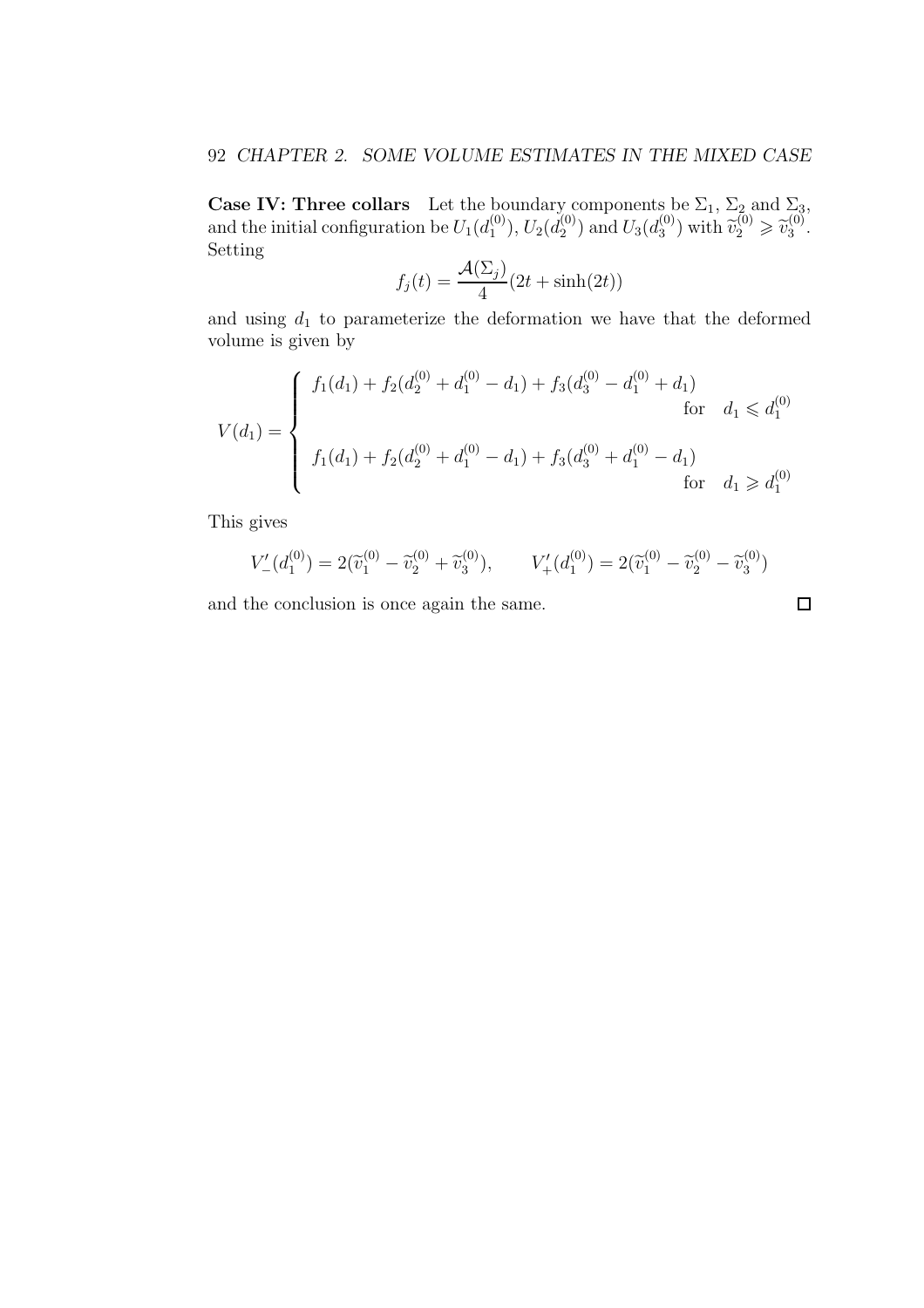# Appendix The 32 manifolds with  $c \leq 4$

# Tables of empiric facts

The following table collects the main empiric facts regarding the 32 examples with  $c \leq 4$  (the values displayed here are approximated at the second decimal for simplicity):

| Group                     | Α                               | Β                               |                                 | D                                                         | Е                               | F                                | G                               |
|---------------------------|---------------------------------|---------------------------------|---------------------------------|-----------------------------------------------------------|---------------------------------|----------------------------------|---------------------------------|
| $^{\#}$                   |                                 | 12                              | $\overline{2}$                  | $\overline{2}$                                            | $\overline{2}$                  | 12                               |                                 |
| $\mathcal{C}$             | 3                               | 4                               | 4                               | 4                                                         | 4                               | 4                                |                                 |
| $\partial$ -genus         | $\overline{2}$                  | 3                               | 2                               | $\overline{2}$                                            | $\overline{2}$                  | 2                                | $\overline{2}$                  |
| #<br>cusps                | 1                               | 1                               | 1                               | 1                                                         | 1                               |                                  | $\overline{2}$                  |
| $#$ edges                 | $\overline{2}$                  | $\overline{2}$                  | 3                               | 3                                                         | 3                               | 3                                | 3                               |
| $#$ tr.edges              | 1                               | 1                               | $\overline{2}$                  | $\overline{2}$                                            |                                 | 2                                |                                 |
| $#$ ideal.v               | $\overline{2}$                  | $\overline{2}$                  | $\overline{2}$                  | $\overline{2}$                                            | 4                               | 2                                | 4                               |
| $\theta_2$                |                                 |                                 |                                 |                                                           |                                 | $1.08 \sim 1.28$                 |                                 |
| $\theta_1=\theta_3$       | $\frac{\pi}{3}$ $\frac{\pi}{3}$ | $\frac{\pi}{3}$ $\frac{\pi}{3}$ | $\frac{\pi}{3}$ $\frac{\pi}{3}$ | $\frac{\pi}{2} \frac{\pi}{4} \frac{4}{\pi} \frac{\pi}{2}$ | $\frac{\pi}{3}$ $\frac{\pi}{3}$ | $\pi-\theta_2$<br>$\overline{2}$ | $\frac{\pi}{3}$ $\frac{\pi}{3}$ |
| $\alpha_2$                | 0.49                            | 0.32                            | 0.52                            |                                                           | 0.52                            | $0.74 \sim 1.11$                 | 0.52                            |
| $\alpha_1$<br>$=\alpha_3$ | 0.49                            | 32                              | 0.52                            | 0.32                                                      | 0.52                            | $0.44 \sim 0.61$                 | 0.52                            |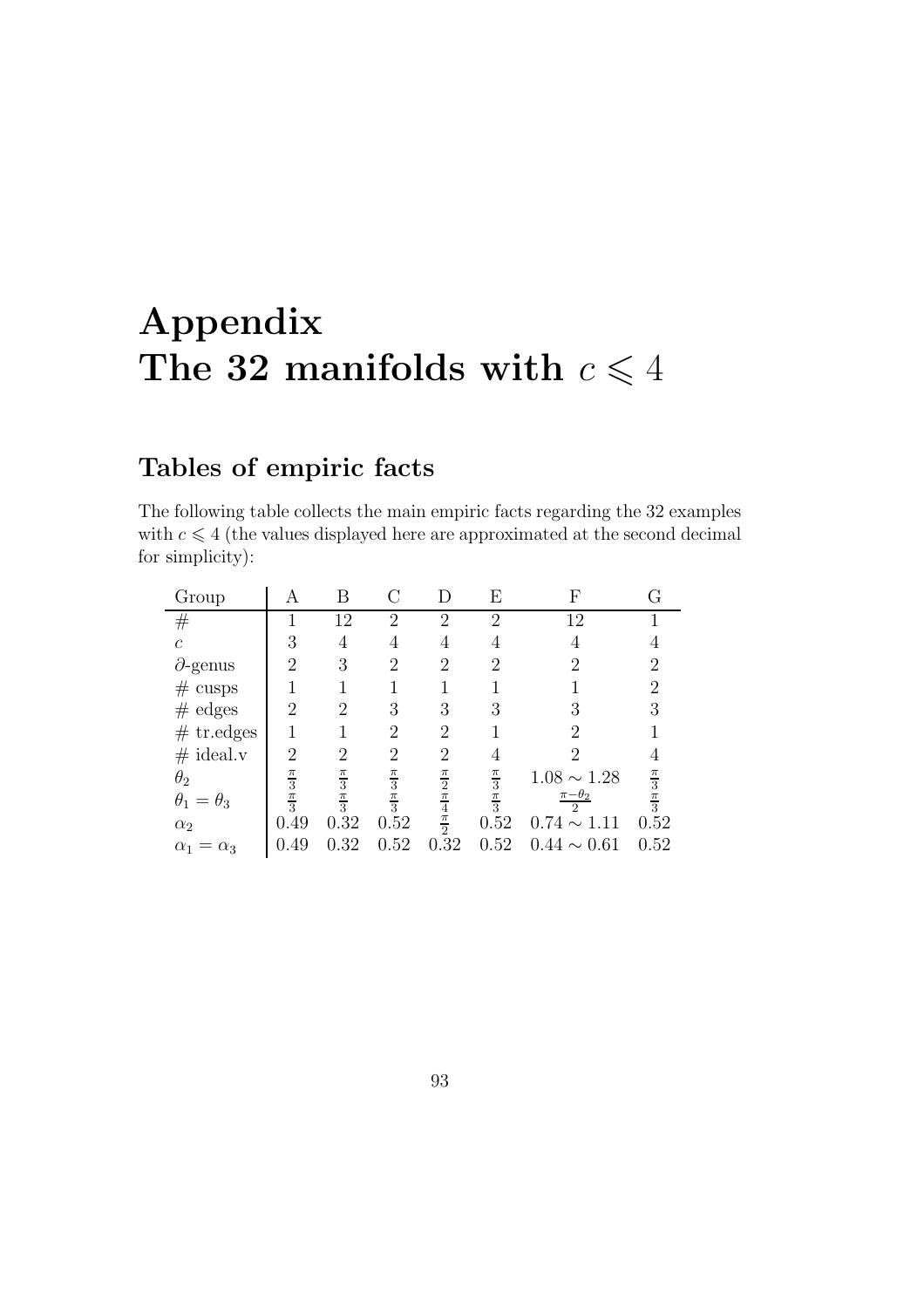The following table collects the results of some of the calculations carried out for the 32 examples with  $c \leq 4$  (the values displayed here are approximated at the second decimal for simplicity):

| Group                           |        | B      |            |        | $\mathbf{E}$ | F                |        |
|---------------------------------|--------|--------|------------|--------|--------------|------------------|--------|
| $\mathcal{A}_{\partial}$        | $4\pi$ | $8\pi$ | $4\pi$     | $4\pi$ | $4\pi$       | $4\pi$           | $4\pi$ |
| $d_{\max}$                      | 0.32   | 0.19   | 0.34       | 0.34   | 0.35         | $0.47 \sim 0.49$ | 0.35   |
| $\bar{r}^2/R^2$                 | 2.10   | 2.61   | 2.03, 2.01 | 0.80   | 2            | $1.30 \sim 1.53$ | 2      |
| ${\cal A}_\Delta/R^2$           | 4.03   | 4.69   | 3.93, 3.91 | 1.80   | 3.90         | $2.85 \sim 3.29$ | 3.90/2 |
| $V_{\rm max}$                   | 4.68   | 5.52   | 4.93, 4.98 | 5.05   | 5.51         | $6.77 \sim 7.13$ | 5.51   |
| $V_{tot}$                       | 7.80   | 11.81  | 8.45, 8.67 | 8.68   | 9.13         | $9.29 \sim 9.77$ | 9.13   |
| $\frac{V_{\rm max}}{V_{tot}}\%$ | $60\%$ | 47\%   | $58\%$     | 58\%   | $60\%$       | $69\% \sim 77\%$ | 60%    |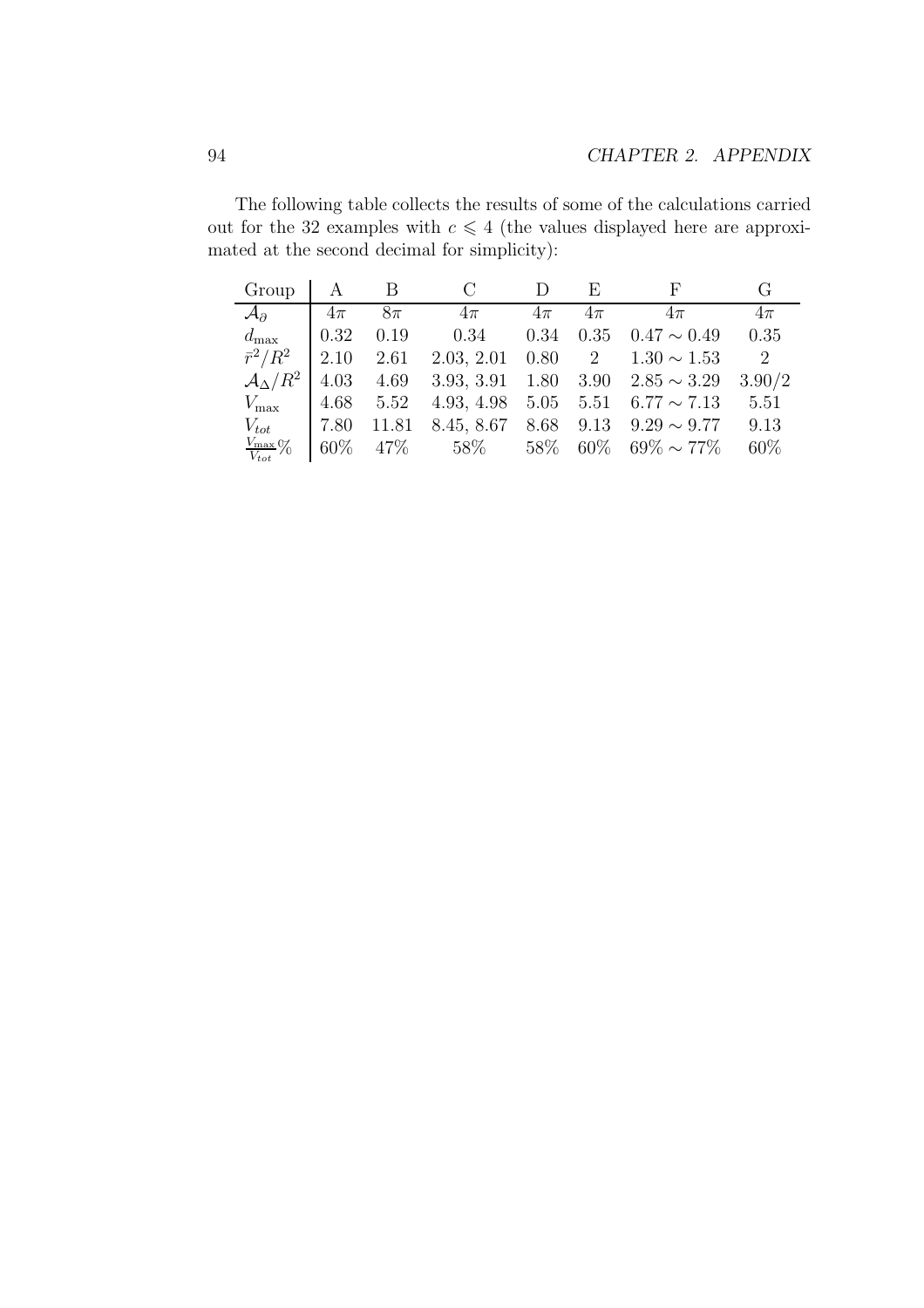### Census notation

A census of the 32 hyperbolic 3-manifolds of complexity  $c \leq 4$  with both nonempty geodesic boundary and at least one toric cusp can be found in [18]. In particular, the only manifold with  $c = 3$  (*i.e.*, the one of group A) is the last manifold in the list http://www.dm.unipi.it/pages/petronio/ /public\_html/files/3D/Geo\_Bd/census\_3.snp, while the other 31 are the ones in the list http://www.dm.unipi.it/pages/petronio/public\_html/ /files/3D/Geo\_Bd/census\_4\_cusp.snp.

The format in which these 32 manifolds and their triangulations are presented is the following one (we use the manifold with  $c = 3$  as an example)

```
3
   0 0 1 2
 1230 3012 2103 3120
   0 2 2 2
 2103 0132 0321 0213
   0 1 1 1
 3120 0132 0321 0213
Angles :
N.0: 0.5538708696 0.5538708696 0.5538708696 0.5538708696 0.5538708696 0.5538708696
N.1: 0.4933266815 0.4933266815 0.4933266815 1.0471975512 1.0471975512 1.0471975512
N.2: 0.4933266815 0.4933266815 0.4933266815 1.0471975512 1.0471975512 1.0471975512
Volume: 7.7976368803 (3.1697912726, 2.3139228039, 2.3139228039)
Boundary: T^{\frown}(2) T^{\frown}(1)Pi: \langle a, b, c|bcb^(-1)ac^(-1)b^(-1)a^(-2)b^(-1)c^(-1)ba^(2)bca^(-1)\rangleHomology: Z+Z+Z
-------------------
```
where there are, in order:

- an integer  $c$ , which is the number of tetrahedra of the given triangulation (these tetrahedra will be named  $(0), \ldots, (c-1)$ );
- a matrix with c rows (one for each tetrahedron  $(0), \ldots, (c-1)$ ) and 4 columns (one for each of the vertices  $0, \ldots, 3$  of a tetrahedron), whose entries represent the gluings of the triangulation;
- each  $(n, j)$ -entry of the matrix has a top integer m and a bottom line of 4 integers  $v_0v_1v_2v_3$  (which is a permutation of 0123), meaning that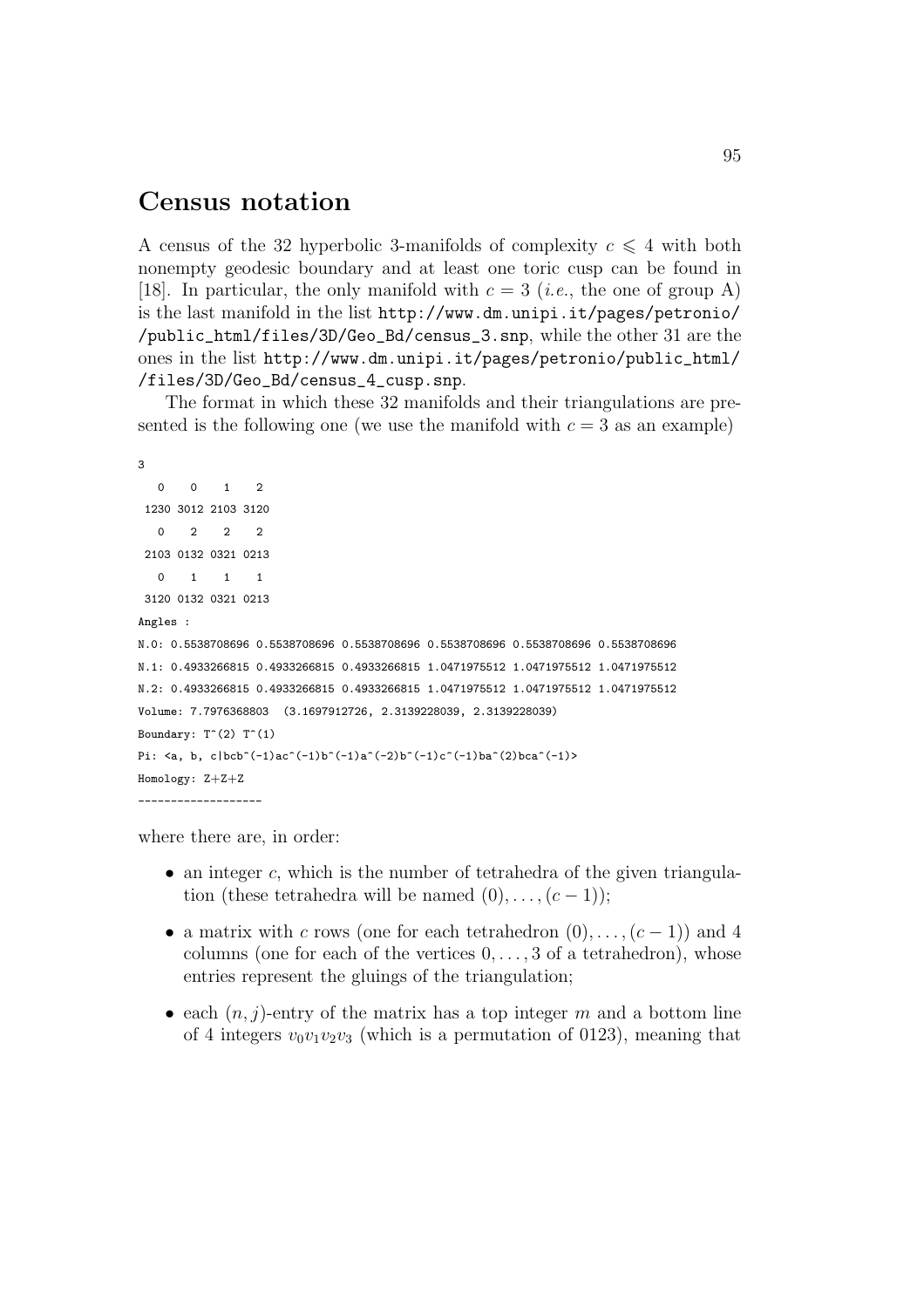the face of tetrahedron  $(n)$  opposite to vertex j is glued to the face of tetrahedron (m) opposite to vertex  $v_i$  via a gluing that identifies, for  $i \neq j$ , each vertex i of (n) with the vertex  $v_i$  of (m);

- a matrix with c rows (one for each tetrahedron  $(0), \ldots, (c-1)$ ) and 6 columns (one for each of the edges of a tetrahedron, ordered as follows:  $\overline{13}, \overline{23}, \overline{12}, \overline{02}, \overline{01}, \overline{03}$ , whose  $(n, j)$ -entries are the dihedral angles along the j-th edge of tetrahedron (n); when considering a tetrahedron with at least one ideal vertex in the half-space model, dihedral angles listed here are ordered, with the usual notation, as  $\alpha_2$ ,  $\alpha_1$ ,  $\alpha_3$ ,  $\theta_2$ ,  $\theta_1$ ,  $\theta_3$ ;
- four lines with additional information (volume of the manifold as the sum of the volumes of the c tetrahedra, boundary type, presentation of  $\Pi_1$ , homology).
- a final line of separation (-------------------).

The complete census of these 32 manifolds is listed below.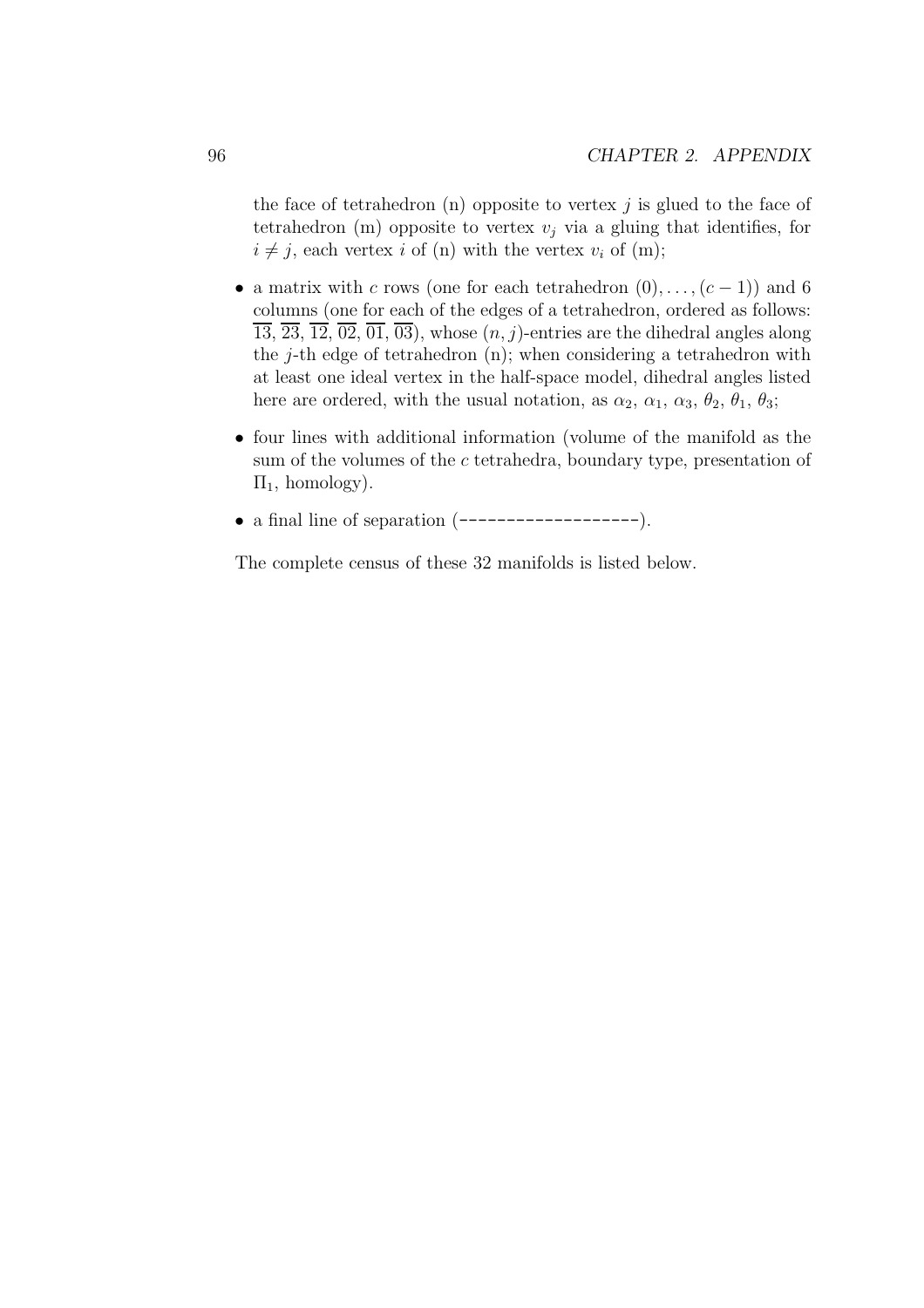### List of manifolds

We recall here the census  $[18]$  of the manifolds we used as examples, *i.e* the 32 manifolds of complexity  $c \leq 4$  with both nonempty geodesic boundary and one or more toric cusps.

### Group A (1 manifold)

```
4
  1 1 1 2
 0213 2103 1023 1230
  0 0 0 3
 0213 2103 1023 1230
  0 3 3 3
 3012 2103 1230 1302
  1 2 2 23012 2103 2031 3012
Angles :<br>N. 0: 1.0471975512<br>N. 1: 1.0471975512
N. 0: 1.0471975512 1.0471975512 0.3189729464 0.3189729464 0.3189729464 1.0471975512
N. 1: 1.0471975512 1.0471975512 0.3189729464 0.3189729464 0.3189729464 1.0471975512
N. 2: 0.3641123024 0.3641123024 0.3641123024 0.3641123024 0.3641123024 0.3641123024
N. 3: 0.3641123024 0.3641123024 0.3641123024 0.3641123024 0.3641123024 0.3641123024
Volume: 11.8126805424 (2.4471636914, 2.4471636914, 3.4591765798, 3.4591765798)
Boundary: T^(1) T^(3)Pi: \langle a, b, c, d|bd^(-1)b^(-1)dc^(-1)d^(-1)ca^(-1)cab^(-1)c^(-1)ac^(-1)acd^(-1)dda^(-1)ba^(-1)Homology: Z+Z+Z+Z
-------------------
```
### Group B (12 manifolds)

4 1 1 1 2 0213 2103 1023 1230 0 0 0 3 0213 2103 1023 1230 0 3 3 3 3012 2103 1230 1302 1 2 2 2 3012 2103 2031 3012 Angles : N. 0: 1.0471975512 1.0471975512 0.3189729464 0.3189729464 0.3189729464 1.0471975512 N. 1: 1.0471975512 1.0471975512 0.3189729464 0.3189729464 0.3189729464 1.0471975512 N. 2: 0.3641123024 0.3641123024 0.3641123024 0.3641123024 0.3641123024 0.3641123024 N. 3: 0.3641123024 0.3641123024 0.3641123024 0.3641123024 0.3641123024 0.3641123024 Volume: 11.8126805424 (2.4471636914, 2.4471636914, 3.4591765798, 3.4591765798) Boundary:  $T^(1)$   $T^(3)$ Pi:  $\langle a, b, c, d|bd^(-1)b^(-1)dc^(-1)d^(-1)ca^(-1)ca^(-1)ca^(-1)ac^(-1)ac^(-1)dcd^(-1)bda^(-1)\rangle$ Homology: Z+Z+Z+Z -------------------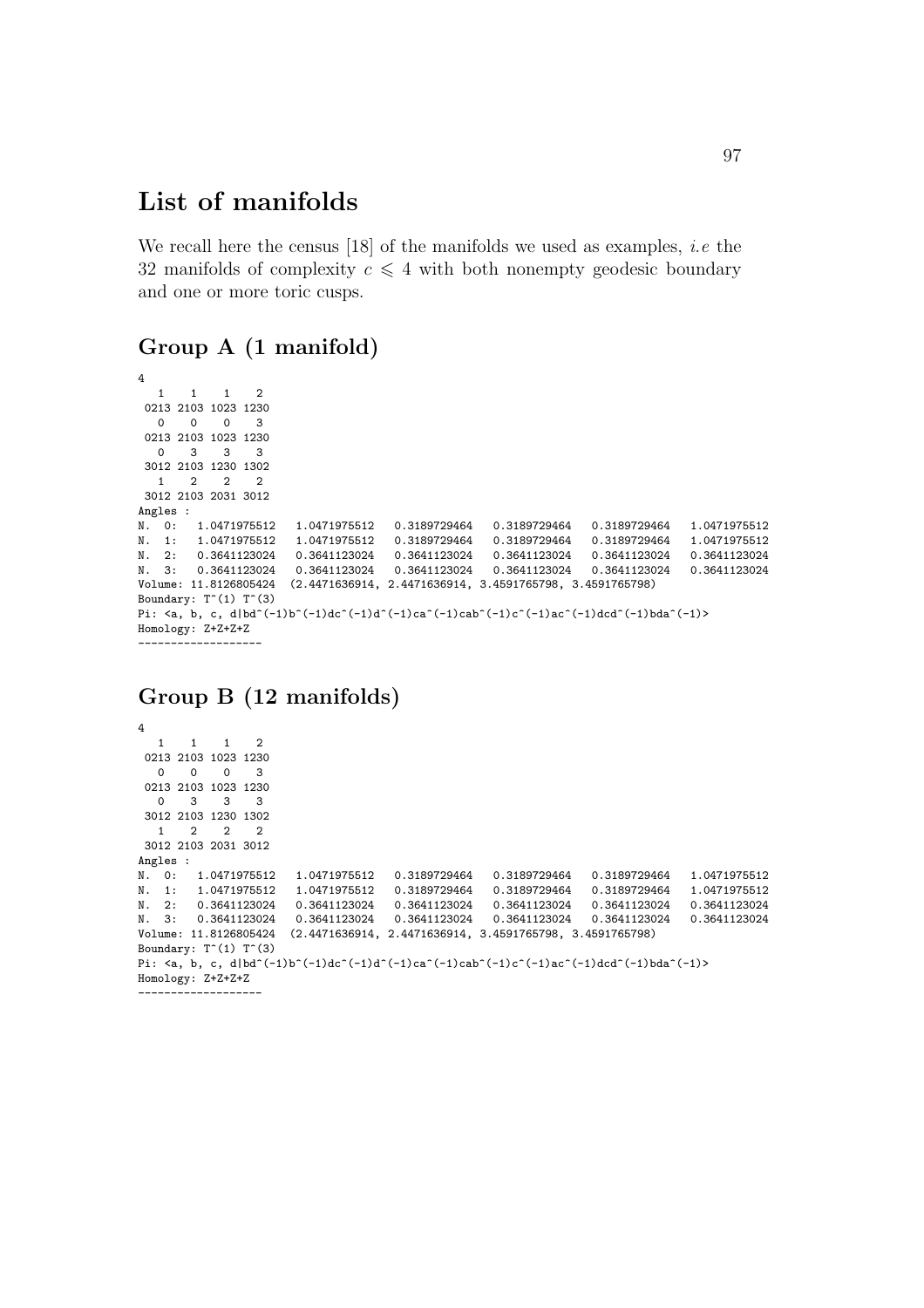```
4
  0 0 1 1
1230 3012 2103 2031
  0 0 2 3
2103 1302 2103 3120
  1 3 3 3
2103 0132 0321 0213
  1 2 2 2
3120 0132 0321 0213
Angles :
N. 0: 0.3641123024 0.3641123024 0.3641123024 0.3641123024 0.3641123024 0.3641123024
N. 1: 0.3641123024 0.3641123024 0.3641123024 0.3641123024 0.3641123024 0.3641123024
N. 2: 0.3189729464 0.3189729464 0.3189729464 1.0471975512 1.0471975512 1.0471975512
N. 3: 0.3189729464 0.3189729464 0.3189729464 1.0471975512 1.0471975512 1.0471975512
Volume: 11.8126805424 (3.4591765798, 3.4591765798, 2.4471636914, 2.4471636914)
Boundary: T^{\hat{ }}(3) T^{\hat{ }}(1)Pi: \langle a, b, c, d|dc^(-1)a^(2)ba^(-1)bcdcb^(-1)d^(-1)bc^(-1)d^(-1)c^(-1)b^(-1)ab^(-1)a^(-1)c^(-2)c\rangleHomology: Z+Z+Z+Z
-------------------
4
  1 1 1 2
0213 2103 1023 1230
 0 0 0 3
0213 2103 1023 1230
  0 3 3 3
3012 2103 1230 0132
     1 2 2 2
3012 2103 0132 3012
Angles :
N. 0: 1.0471975512 1.0471975512 0.3189729466 0.3189729466 0.3189729466 1.0471975512
N. 1: 1.0471975512 1.0471975512 0.3189729466 0.3189729466 0.3189729466 1.0471975512
N. 2: 0.3641123023 0.3641123023 0.3641123023 0.3641123023 0.3641123023 0.3641123023
N. 3: 0.3641123023 0.3641123023 0.3641123023 0.3641123023 0.3641123023 0.3641123023
Volume: 11.8126805424 (2.4471636913, 2.4471636913, 3.4591765799, 3.4591765799)
Boundary: T^(1) T^(3)Pi: \langle a, b, c, d | dc^(-2)ac^(-1)d^(2)b^(-2)abd^(-2)ca^(-1)c^(2)d^(-1)ba^(-1)\rangleHomology: Z+Z+Z+Z
-------------------
4
  0 0 1 1
1230 3012 2103 2031
  0 \quad 0 \quad 2 \quad 32103 1302 2103 2310
  1 3 3 3
2103 0132 0321 0213
  1 2 2 2
3201 0132 0321 0213
Angles :
N. 0: 0.3641123024 0.3641123024 0.3641123024 0.3641123024 0.3641123024 0.3641123024<br>N. 1: 0.3641123024 0.3641123024 0.3641123024 0.3641123024 0.3641123024 0.3641123024
N. 1: 0.3641123024 0.3641123024 0.3641123024 0.3641123024 0.3641123024 0.3641123024
N. 2: 0.3189729464 0.3189729464 0.3189729464 1.0471975512 1.0471975512 1.0471975512
N. 3: 0.3189729464 0.3189729464 0.3189729464 1.0471975512 1.0471975512 1.0471975512
Volume: 11.8126805424 (3.4591765798, 3.4591765798, 2.4471636914, 2.4471636914)
Boundary: T^{\frown}(3) T^{\frown}(1)Pi: \langle a, b, c, d|dc^(-1)a^-(2)ba^(-1)bcdb^(-1)c^(-1)d^(-1)cbd^(-1)c^(-1)b^(-1)ab^(-1)a^(-1)a^(-2)c\rangleHomology: Z+Z+Z+Z
```
-------------------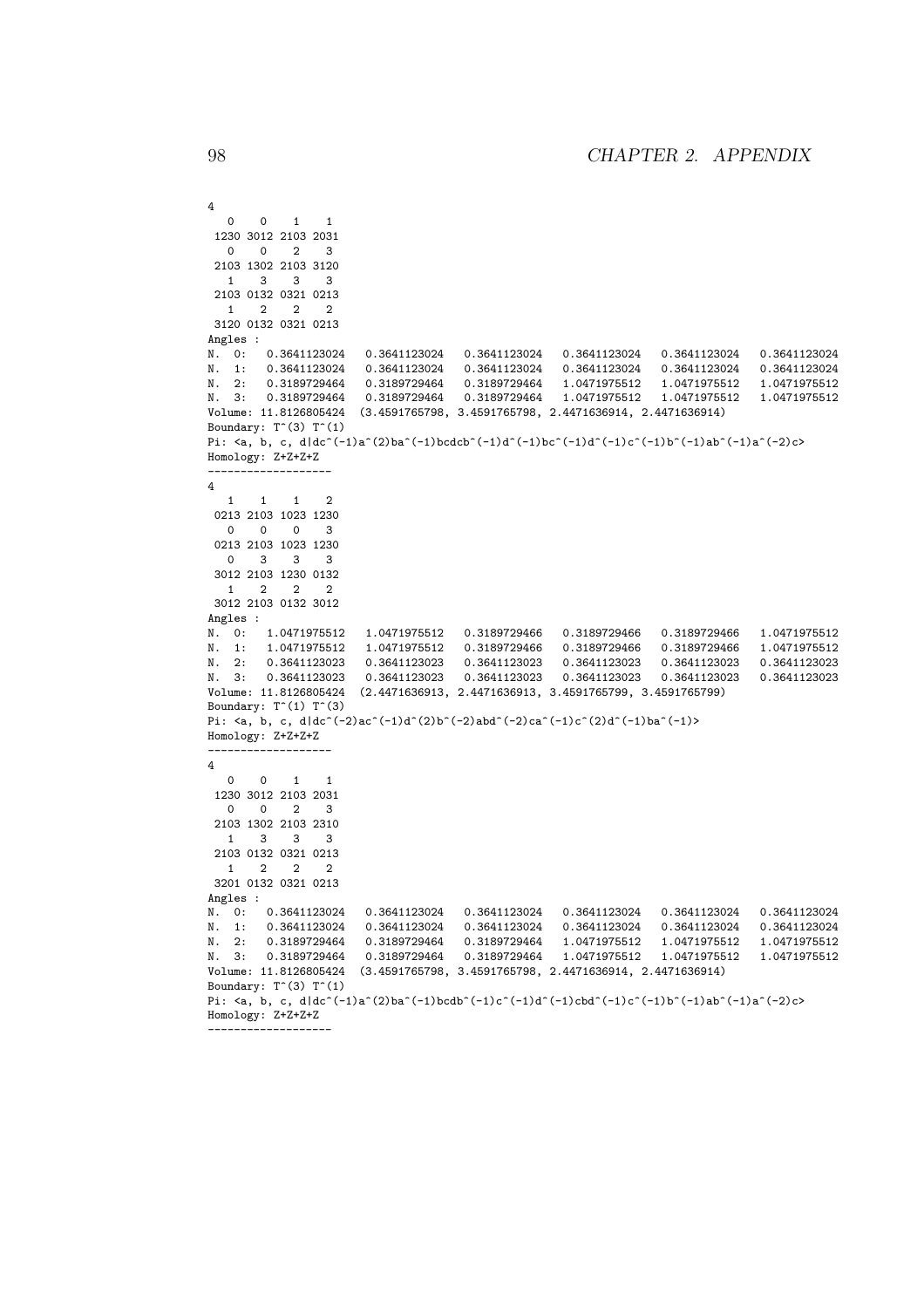0 0 1 1 1230 3012 2103 3201 0 0 2 3 2103 2310 2103 3120 1 3 3 3 2103 0132 0321 0213 1 2 2 2 3120 0132 0321 0213 Angles : N. 0: 0.3641123024 0.3641123024 0.3641123024 0.3641123024 0.3641123024 0.3641123024 N. 1: 0.3641123024 0.3641123024 0.3641123024 0.3641123024 0.3641123024 0.3641123024 N. 2: 0.3189729464 0.3189729464 0.3189729464 1.0471975512 1.0471975512 1.0471975512 N. 3: 0.3189729464 0.3189729464 0.3189729464 1.0471975512 1.0471975512 1.0471975512 Volume: 11.8126805424 (3.4591765798, 3.4591765798, 2.4471636914, 2.4471636914) Boundary:  $T^*(3)$   $T^*(1)$ Pi:  $\langle a, b, c, d|dc^(-1)a^(-1)bcdcb^(-2)a^(-2)d^(-1)a^(2)b^-(2)c^(-1)d^(-1)c^(-1)b^(-1)ac\rangle$ Homology: Z+Z+Z+Z ------------------- 4 0 0 1 1 1230 3012 2103 3201 0 0 2 3 2103 2310 2103 2310 1 3 3 3 2103 0132 0321 0213 1 2 2 2 3201 0132 0321 0213 Angles : N. 0: 0.3641123024 0.3641123024 0.3641123024 0.3641123024 0.3641123024 0.3641123024 N. 1: 0.3641123024 0.3641123024 0.3641123024 0.3641123024 0.3641123024 0.3641123024 N. 2: 0.3189729464 0.3189729464 0.3189729464 1.0471975512 1.0471975512 1.0471975512 N. 3: 0.3189729464 0.3189729464 0.3189729464 1.0471975512 1.0471975512 1.0471975512 Volume: 11.8126805424 (3.4591765798, 3.4591765798, 2.4471636914, 2.4471636914) Boundary:  $T^*(3)$   $T^*(1)$ Pi:  $\langle a, b, c, d|dc^(-1)a^(-1)bcdb^(-2)a^(-2)c^(-1)d^(-1)ca^(2)b^(-2)d^(-1)c^(-1)b^(-1)ac\rangle$ Homology: Z+Z+Z+Z ------------------- 4 0 0 1 1 1230 3012 1302 3201  $0 \quad 0 \quad 2 \quad 3$ 2031 2310 2103 2310 1 3 3 3 2103 0132 0321 0213 1 2 2 2 3201 0132 0321 0213 Angles : N. 0: 0.3641123024 0.3641123024 0.3641123024 0.3641123024 0.3641123024 0.3641123024 N. 1: 0.3641123024 0.3641123024 0.3641123024 0.3641123024 0.3641123024 0.3641123024 N. 2: 0.3189729464 0.3189729464 0.3189729464 1.0471975512 1.0471975512 1.0471975512 N. 3: 0.3189729464 0.3189729464 0.3189729464 1.0471975512 1.0471975512 1.0471975512 Volume: 11.8126805424 (3.4591765798, 3.4591765798, 2.4471636914, 2.4471636914) Boundary:  $T^{\uparrow}(3)$   $T^{\uparrow}(1)$ Pi:  $\langle a, b, c, d|dc^(-1)a^(-1)b^-(2)cdb^(-1)a^(-1)a^(-1)ac^(-1)ca^(2)bd^(-1)c^(-1)b^(-2)ac\rangle$ Homology: Z+Z+Z+Z -------------------

4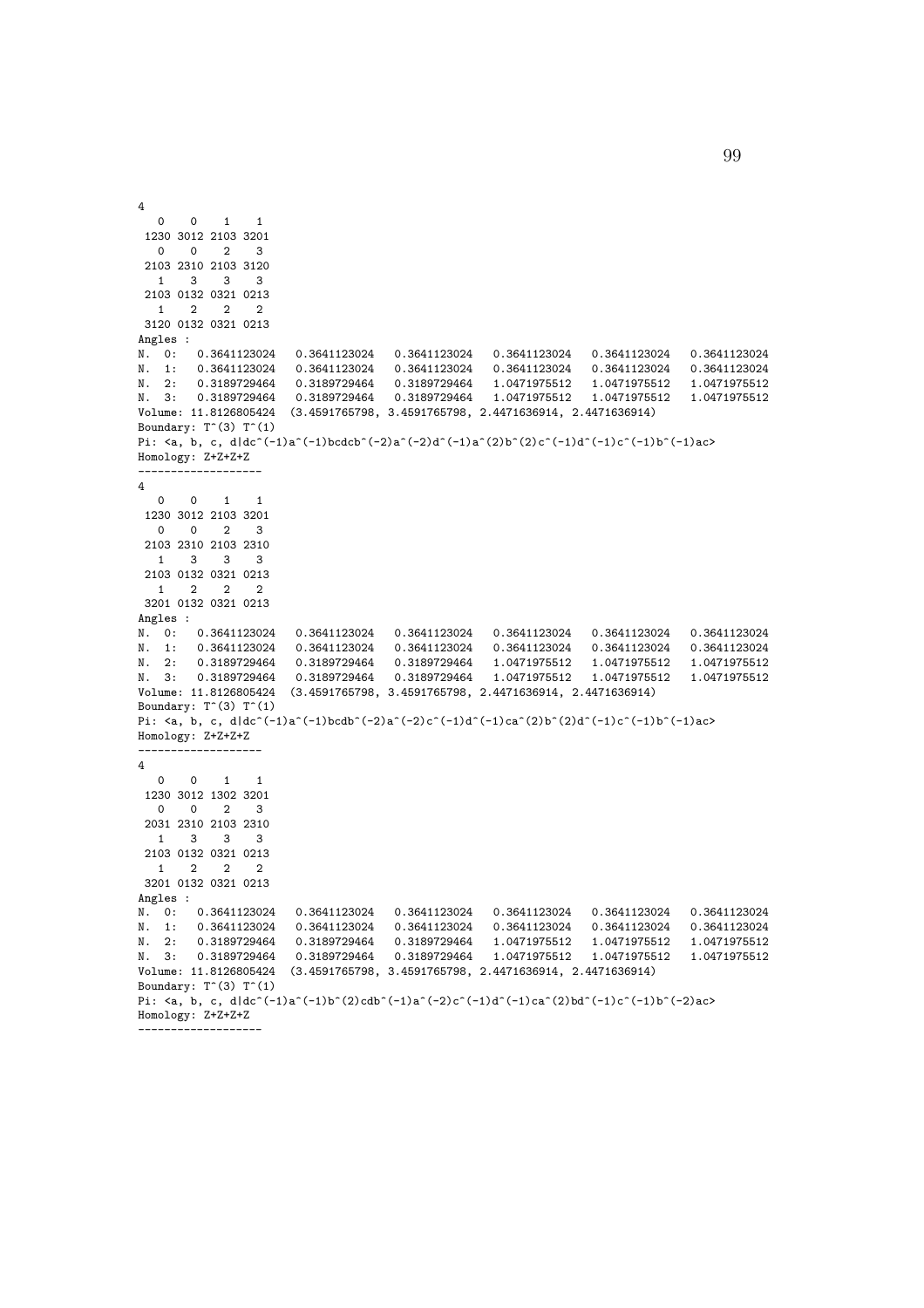```
4
  1 1 1 2
0321 2103 1023 1230
 0 0 0 3
0321 2103 1023 3120
     0 3 3 3
3012 0132 0321 0213
  1 2 2 2
3120 0132 0321 0213
Angles :
N. 0: 0.3641123024 0.3641123024 0.3641123024 0.3641123024 0.3641123024 0.3641123024
N. 1: 0.3641123024 0.3641123024 0.3641123024 0.3641123024 0.3641123024 0.3641123024
N. 2: 0.3189729464 0.3189729464 0.3189729464 1.0471975512 1.0471975512 1.0471975512
N. 3: 0.3189729464 0.3189729464 0.3189729464 1.0471975512 1.0471975512 1.0471975512
Volume: 11.8126805424 (3.4591765798, 3.4591765798, 2.4471636914, 2.4471636914)
Boundary: T^{\frown}(3) T^{\frown}(1)Pi: \langle a, b, c, d|dab^(-1)ca^(-1)cb^(-1)ad^(-1)bd^(-1)dc^(-1)dc^(-1)a^(-1)ac^(-1)ac^(-1)ac^(-1)ba^(-1)Homology: Z+Z+Z+Z
-------------------
4
  1 1 1 2
0213 2103 1023 1230
 0 0 0 3
0213 2103 1023 1230<br>0 3 3 3
  0 3 3 3
3012 2103 2031 0132
  1 2 2 2
3012 2103 0132 1302
Angles :
N. 0: 1.0471975512 1.0471975512 0.3189729464 0.3189729464 0.3189729464 1.0471975512
N. 1: 1.0471975512 1.0471975512 0.3189729464 0.3189729464 0.3189729464 1.0471975512
N. 2: 0.3641123024 0.3641123024 0.3641123024 0.3641123024 0.3641123024 0.3641123024
N. 3: 0.3641123024 0.3641123024 0.3641123024 0.3641123024 0.3641123024 0.3641123024
Volume: 11.8126805424 (2.4471636914, 2.4471636914, 3.4591765798, 3.4591765798)
Boundary: T^(1) T^(3)Pi: \langle a, b, c, d|d^(2)c^(-2)ac^(-1)db^(-2)abd^(-1)ca^(-1)c^(2)d^(-2)ba^(-1)Homology: Z+Z+Z+Z
-------------------
4
  0 0 1 1
1230 3012 1302 3201
 0 \quad 0 \quad 2 \quad 32031 2310 2103 3120
  1 3 3 3
2103 0132 0321 0213
  1 2 2 2
3120 0132 0321 0213
Angles :
N. 0: 0.3641123024 0.3641123024 0.3641123024 0.3641123024 0.3641123024 0.3641123024<br>N. 1: 0.3641123024 0.3641123024 0.3641123024 0.3641123024 0.3641123024 0.3641123024
N. 1: 0.3641123024 0.3641123024 0.3641123024 0.3641123024 0.3641123024 0.3641123024
N. 2: 0.3189729464 0.3189729464 0.3189729464 1.0471975512 1.0471975512 1.0471975512
N. 3: 0.3189729464 0.3189729464 0.3189729464 1.0471975512 1.0471975512 1.0471975512
Volume: 11.8126805424 (3.4591765798, 3.4591765798, 2.4471636914, 2.4471636914)
Boundary: T^{\frown}(3) T^{\frown}(1)Pi: \langle a, b, c, d|dc^(-1)a^(-1)b^-(2)cdcb^(-1)a^(-2)d^(-1)a^2(2)bc^(-1)d^(-1)c^(-1)b^(-2)ac\rangleHomology: Z+Z+Z+Z
-------------------
```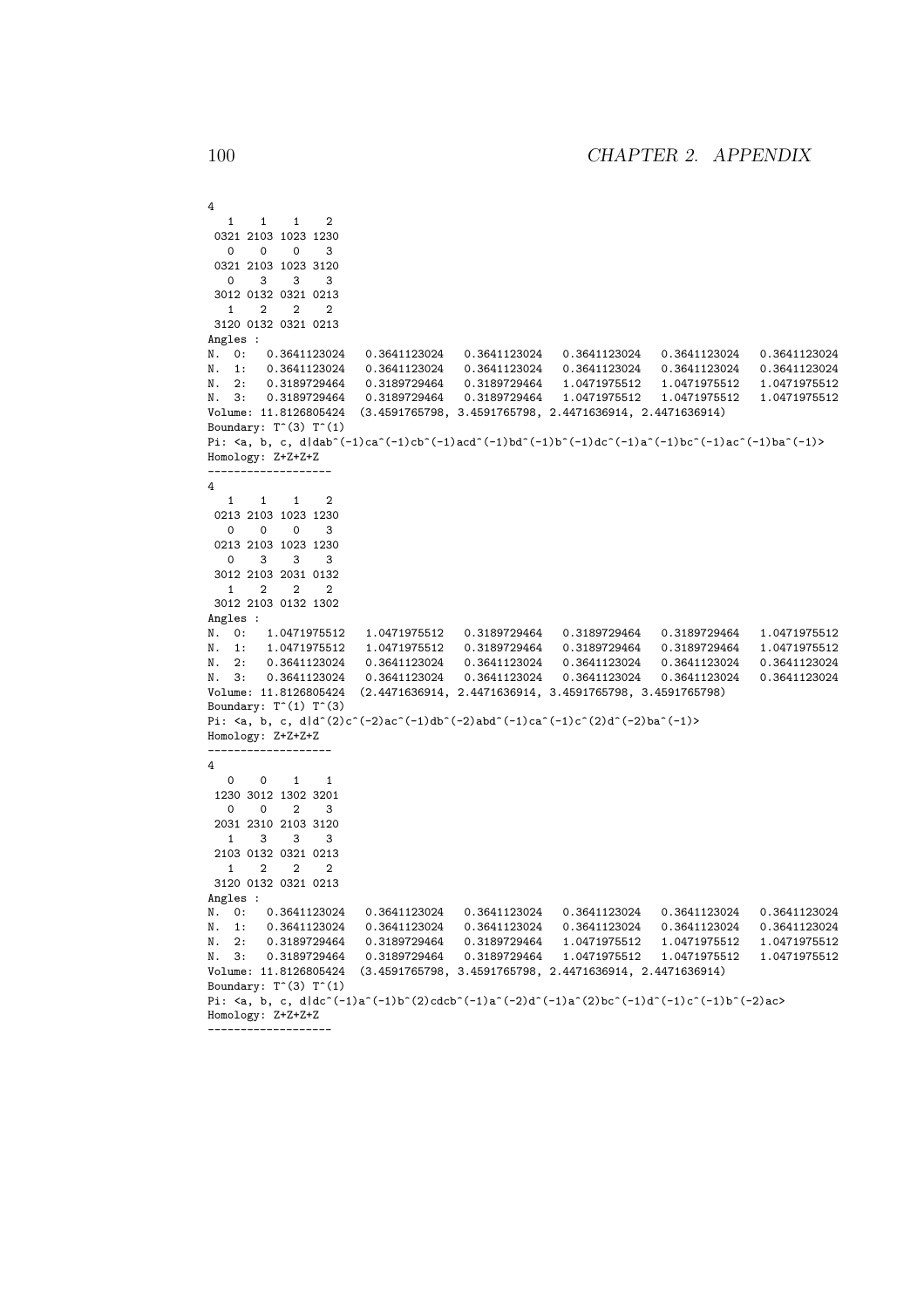4  $1 \t 1 \t 1 \t 2$ 0321 2103 3120 1230 0 0 0 3 0321 2103 3120 3120 0 3 3 3 3012 0132 0321 0213 1 2 2 2 3120 0132 0321 0213 Angles : N. 0: 0.3641122970 0.3641122970 0.3641122970 0.3641122970 0.3641122970 0.3641122970 N. 1: 0.3641122970 0.3641122970 0.3641122970 0.3641122970 0.3641122970 0.3641122970 N. 2: 0.3189729434 0.3189729434 0.3189729434 1.0471975362 1.0471975362 1.0471975362 N. 3: 0.3189729434 0.3189729434 0.3189729434 1.0471975362 1.0471975362 1.0471975362 Volume: 11.8126810072 (3.4591765861, 3.4591765861, 2.4471639175, 2.4471639175) Boundary:  $T^{\frown}(3)$   $T^{\frown}(1)$ Pi: <a, b, c, d|dab^(-1)cb^(-1)aca^(-1)cd^(-1)bd^(-1)b^(-1)dc^(-1)ac^(-1)a^(-1)bc^(-1)ba^(-1)> Homology: Z+Z+Z+Z ------------------- 4 1 1 1 2 0321 0132 3120 1230 0 0 0 3 0321 0132 3120 3120 0 3 3 3 3012 0132 0321 0213 1 2 2 2 3120 0132 0321 0213 Angles : N. 0: 0.3641122966 0.3641122966 0.3641122966 0.3641122966 0.3641122966 0.3641122966 N. 1: 0.3641122966 0.3641122966 0.3641122966 0.3641122966 0.3641122966 0.3641122966 N. 2: 0.3189729430 0.3189729430 0.3189729430 1.0471975358 1.0471975358 1.0471975358 N. 3: 0.3189729430 0.3189729430 0.3189729430 1.0471975358 1.0471975358 1.0471975358 Volume: 11.8126810191 (3.4591765866, 3.4591765866, 2.4471639230, 2.4471639230) Boundary:  $T^{\uparrow}(3)$   $T^{\uparrow}(1)$ Pi:  $\langle a, b, c, d|dab^(-1)aca^(-1)cd^(-1)bc^(-1)bd^(-1)b^(-1)cb^(-1)dc^(-1)ac^(-1)a^(-1)ba^(-1)$ Homology: Z+Z+Z+Z -------------------

### Group C (2 manifolds)

| 4                    |          |                     |              |              |              |                                                            |              |              |
|----------------------|----------|---------------------|--------------|--------------|--------------|------------------------------------------------------------|--------------|--------------|
| $\Omega$             | $\Omega$ | 1                   | 1            |              |              |                                                            |              |              |
|                      |          | 1230 3012 1302 2031 |              |              |              |                                                            |              |              |
| $\Omega$             | $\Omega$ | 2                   | 3            |              |              |                                                            |              |              |
|                      |          | 2031 1302 2103 3120 |              |              |              |                                                            |              |              |
|                      | 3        | 3                   | 3            |              |              |                                                            |              |              |
|                      |          | 2103 0132 0321 0213 |              |              |              |                                                            |              |              |
|                      | 2        | 2                   | 2            |              |              |                                                            |              |              |
| 3120 0132 0321 0213  |          |                     |              |              |              |                                                            |              |              |
| Angles :             |          |                     |              |              |              |                                                            |              |              |
| $N.$ 0:              |          |                     | 2.3919116485 | 0.1665378952 | 0.1665378952 | 2.3919116485                                               | 0.1665378952 | 0.1665378952 |
| N.<br>1:             |          |                     | 0.4302348768 | 1.4993620101 | 0.4302348768 | 0.4302348768                                               | 0.7993453836 | 0.4302348768 |
| N. 2:                |          |                     | 0.5161248059 | 0.5161248059 | 0.5161248059 | 1.0471975512                                               | 1.0471975512 | 1.0471975512 |
| Ν.<br>3:             |          |                     | 0.5161248059 | 0.5161248059 | 0.5161248059 | 1.0471975512                                               | 1.0471975512 | 1.0471975512 |
| Volume: 8.4466552626 |          |                     |              |              |              | $(1.1884298766, 2.6755909824, 2.2913172018, 2.2913172018)$ |              |              |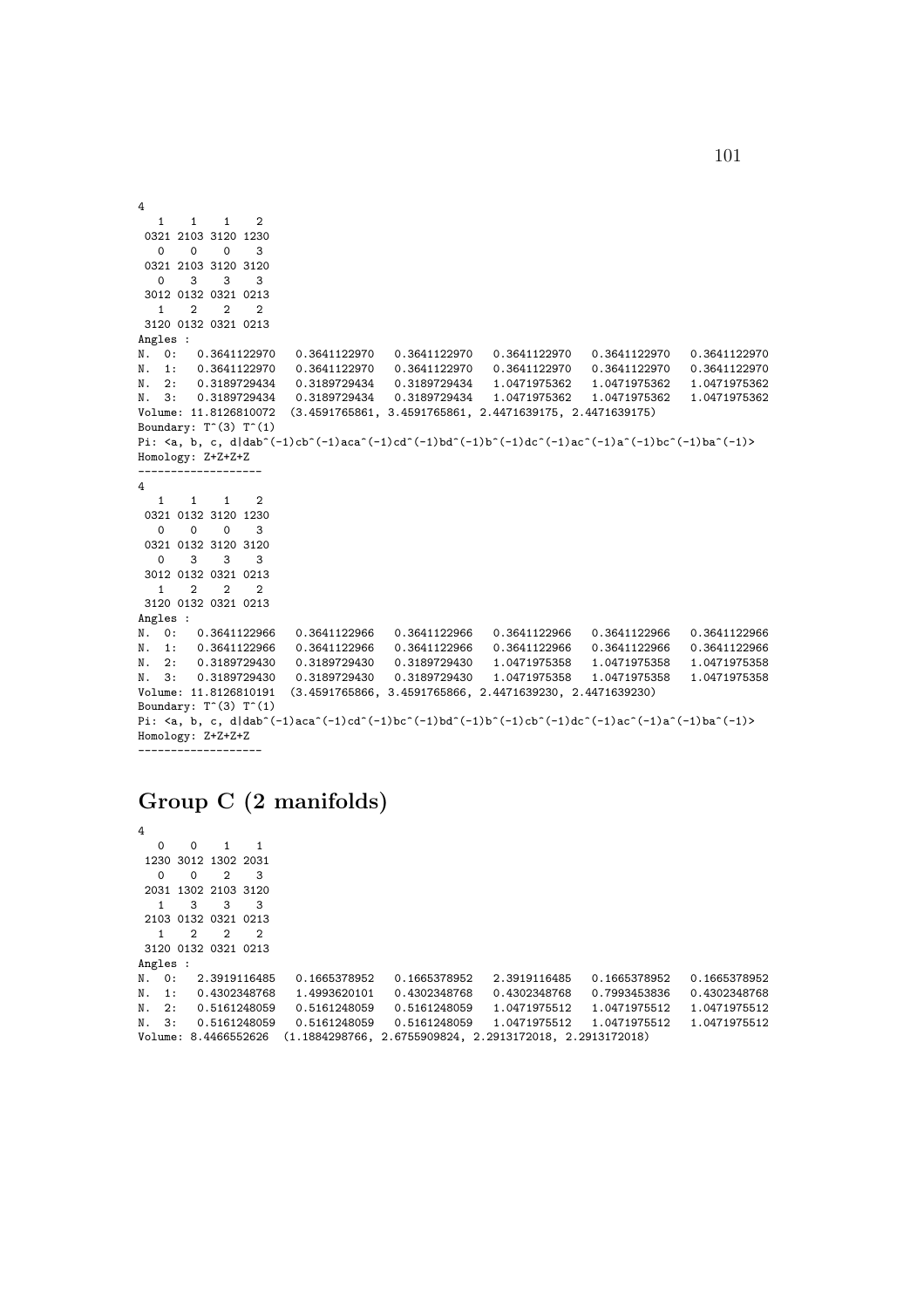```
Boundary: T^{\sim}(2) T^{\sim}(1)Pi: \langle a, b, c|cb^(-1)a^(3)b^(-1)c^(-1)b^(-1)a^(-1)c^(-1)abcba^(-3)b\rangleHomology: Z+Z+Z
-------------------
4
  0 0 1 1
1230 3012 2103 0321
  0 0 2 3
2103 0321 2103 3120
  1 3 3 3
2103 0132 0321 0213
  1 2 2 2
3120 0132 0321 0213
Angles :
N. 0: 0.1905721283 0.6432770029 2.0140270696 0.1905721283 0.2892990512 2.0140270696
N. 1: 0.4088676288 1.6118541650 0.4088676288 0.4088676288 0.8548230402 0.4088676288
N. 2: 0.5204080740 0.5204080740 0.5204080740 1.0471975512 1.0471975512 1.0471975512
N. 3: 0.5204080740 0.5204080740 0.5204080740 1.0471975512 1.0471975512 1.0471975512
Volume: 8.6707518039 (1.5179560783, 2.5789500207, 2.2869228525, 2.2869228525)
Boundary: T^(2) T^(1)Pi: \langle a, b, c | bcb^(-1)a^(3)c^(-1)b^(-1)a^(-2)b^(-1)c^(-1)ba^(2)bca^(-3)\rangleHomology: Z+Z+Z
-------------------
```
### Group D (2 manifolds)

```
4
  \begin{array}{ccccccccc}\n0 & 0 & 1 & 2\n\end{array}1230 3012 2103 1230
  0 1 1 3
2103 1230 3012 3120
  0 3 3 3
3012 0132 0321 0213
  1 2 2 2
3120 0132 0321 0213
Angles :
N. 0: 0.4173085058 0.8346170116 0.4173085058 0.4173085058 1.5707963268 0.4173085058
N. 1: 0.4173085058 0.4173085058 1.5707963268 0.4173085058 0.4173085058 0.8346170116
N. 2: 0.3188708094 0.3188708094 1.5707963268 0.7853981634 0.7853981634 1.5707963268
N. 3: 0.3188708094 0.3188708094 1.5707963268 0.7853981634 0.7853981634 1.5707963268
Volume: 8.6817371548 (2.6143188561, 2.6143188561, 1.7265497213, 1.7265497213)
The canonical decomposition consists of a two pyramids, and is obtained from this
triangulation by merging together some tetrahedra.
Boundary: T^{\sim}(2) T^{\sim}(1)Pi: \langle a, b, c|ca^(2)b^(2)c^(-1)a^(-1)b^(-1)c^(-1)bacb^(-2)a^(-2)\rangleHomology: Z+Z+Z
- - - - - -4
  0 0 1 2
1230 3012 2103 1230
  0 1 1 3
2103 3201 2310 3120
  0 3 3 3
3012 0132 0321 0213
  1 2 2 2
3120 0132 0321 0213
```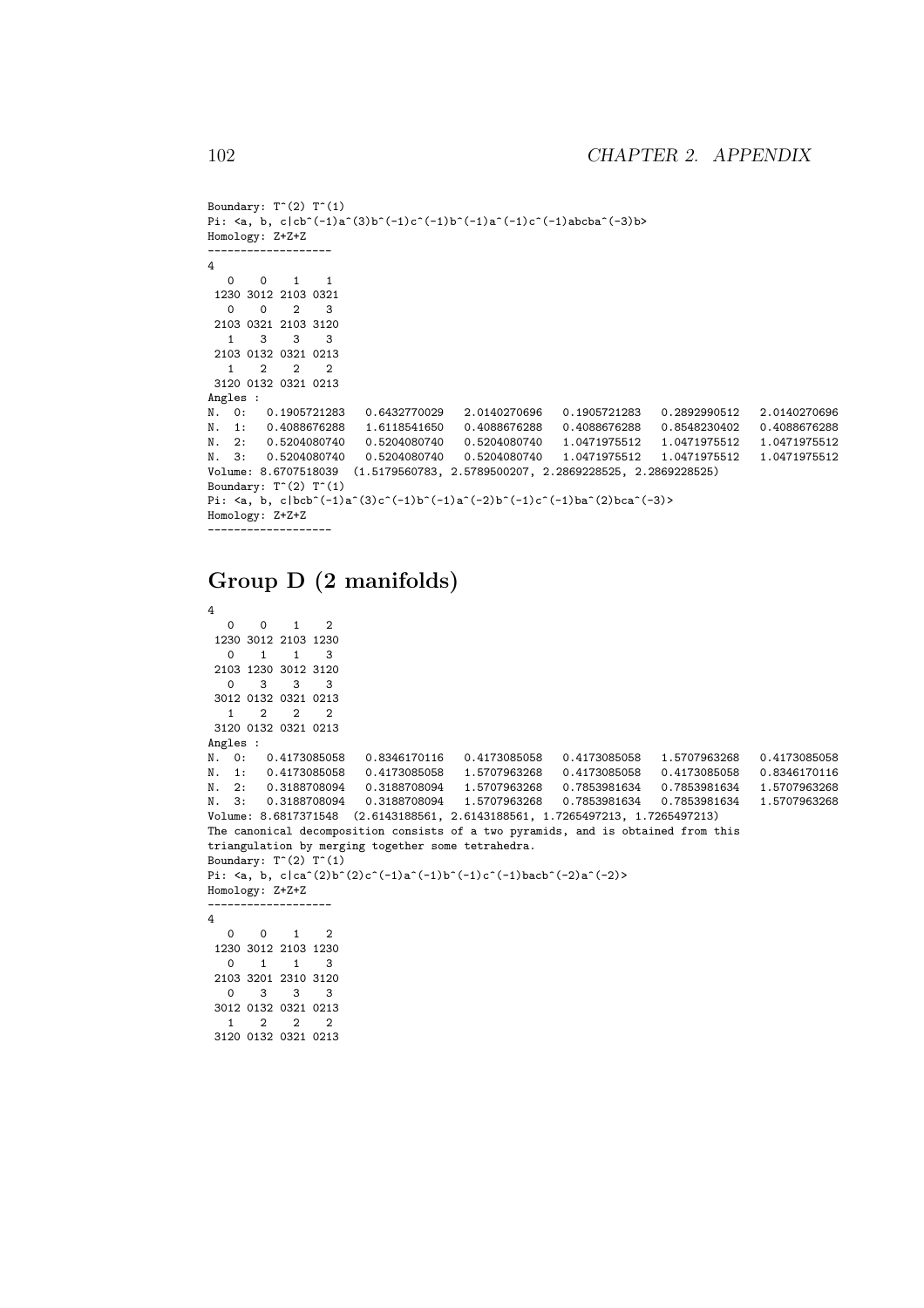```
Angles :
N. 0: 0.4173085058 0.8346170116 0.4173085058 0.4173085058 1.5707963268 0.4173085058
N. 1: 0.4173085058 0.4173085058 1.5707963268 0.4173085058 0.4173085058 0.8346170116
N. 2: 0.3188708094 0.3188708094 1.5707963268 0.7853981634 0.7853981634 1.5707963268
N. 3: 0.3188708094 0.3188708094 1.5707963268 0.7853981634 0.7853981634 1.5707963268
Volume: 8.6817371548 (2.6143188561, 2.6143188561, 1.7265497213, 1.7265497213)
The canonical decomposition consists of two pyramids, and is obtained from this
triangulation by merging together some tetrahedra.
Boundary: T^{\uparrow}(2) T^{\uparrow}(1)Pi: \langle a, b, c | ca^*(2)bc^*(-1)a^*(-1)b^*(-2)c^*(-1)b^*(2)acb^*(-1)a^*(-2)\rangleHomology: Z+Z+Z
       -------------------
```
### Group E (2 manifolds)

```
4
   1 1 2 3
 1230 2031 2103 2310
  0 0 2 3
 1302 3012 2310 3201
  0 1 3 3
 2103 3201 1230 1302
  0 1 2 2
3201 2310 2031 3012
Angles :
N. 0: 0.5235987756 1.0471975512 1.0471975512 1.0471975512 0.5235987756 0.5235987756
N. 1: 1.0471975512 1.0471975512 0.5235987756 0.5235987756 0.5235987756 1.0471975512
N. 2: 0.5235987756 0.5235987756 0.5235987756 1.0471975512 1.0471975512 1.0471975512
N. 3: 1.0471975512 0.5235987756 1.0471975512 0.5235987756 1.0471975512 0.5235987756
Volume: 9.1344744577 (2.2836186144, 2.2836186144, 2.2836186144, 2.2836186144)
Boundary: T^(1) T^(2)Pi: \langle a, b, c, d \ranglebdcda^(-1)bc^(-1)bca^(-1), dad^(-1)a^(-1)>
Homology: Z+Z+Z
-------------------
4
  1 1 2 3
 1230 2031 2103 2310
  0 0 2 3
 1302 3012 2310 2031
  0 1 3 3
 2103 3201 1230 1302
  0 \t1 \t23201 1302 2031 3012
Angles :<br>N. 0: 0.5235987680<br>N. 1: 1.0471975358
N. 0: 0.5235987680 1.0471975358 1.0471975358 1.0471975358 0.5235987680 0.5235987680
N. 1: 1.0471975358 1.0471975358 0.5235987680 0.5235987680 0.5235987680 1.0471975358
N. 2: 0.5235987680 0.5235987680 0.5235987680 1.0471975358 1.0471975358 1.0471975358
N. 3: 1.0471975358 0.5235987680 1.0471975358 0.5235987680 1.0471975358 0.5235987680
Volume: 9.1344754117 (2.2836188529, 2.2836188529, 2.2836188529, 2.2836188529)
Boundary: T^(1) T^(2)Pi: \langle a, b, c, d | b d c b^(-1) a d^(-1) c^(-1) b^(-1) c a^(-1), d a d^(-1) a^(-1)Homology: Z+Z+Z
```

```
-------------------
```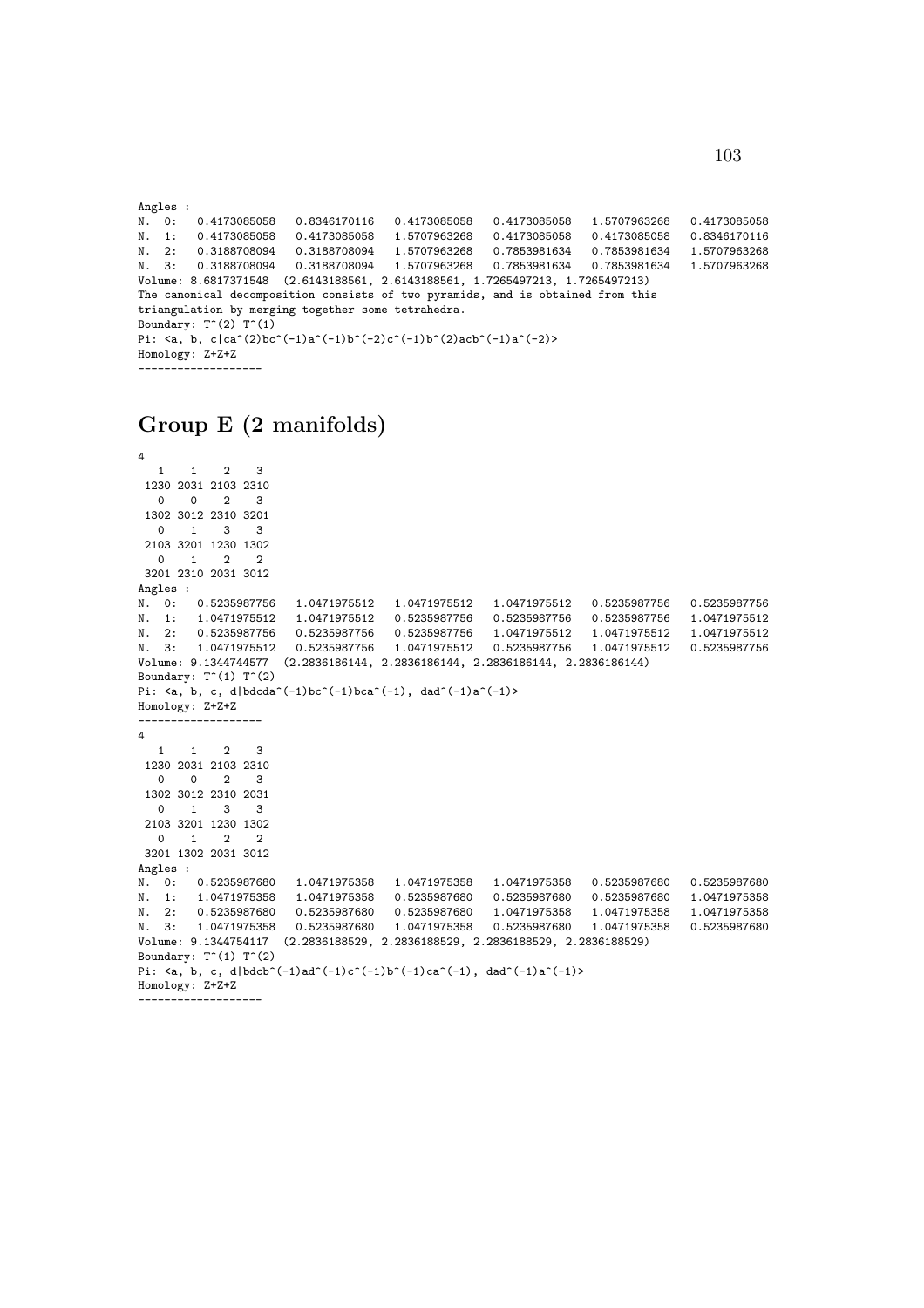### Group F (12 manifolds)

```
4
  0 0 1 2
1230 3012 1302 1230
  0 1 1 3
 2031 1230 3012 2310
  0 3 3 3
 3012 0132 0321 0213
  1 2 2 2
3201 0132 0321 0213
Angles :
N. 0: 0.5254197471 0.7334249582 0.5254197471 0.5254197471 1.1795651803 0.5254197471
N. 1: 1.4438483960 0.4150801503 0.4150801503 1.4438483960 0.4150801503 0.4150801503
N. 2: 0.4469401898 0.4469401898 1.1079616674 0.9346761772 0.9346761772 1.2722402991
N. 3: 0.4469401898 0.4469401898 1.1079616674 0.9346761772 0.9346761772 1.2722402991
Volume: 9.2854556585 (2.8244165990, 2.4095600064, 2.0257395265, 2.0257395265)
Boundary: T^{\uparrow}(2) T^{\uparrow}(1)Pi: \langle a, b, c | cba^*(2)c^*(-1)a^*(-1)b^*(2)c^*(-1)b^*(-3)aca^(-2)\rangleHomology: Z+Z+Z
-------------------
4
  0 0 1 2
1230 3012 3201 1230
  0 1 1 3
 2310 3201 2310 1230
  0 3 3 3
3012 0132 0321 0213
  1 \quad 2 \quad 2 \quad 23012 0132 0321 0213
Angles :
N. 0: 0.5254197471 0.7334249579 0.5254197471 0.5254197471 1.1795651803 0.5254197471
N. 1: 0.4150801505 1.4438483958 0.4150801505 0.4150801505 1.4438483958 0.4150801505
N. 2: 0.4469401897 0.4469401897 1.1079616677 0.9346761772 0.9346761772 1.2722402993
N. 3: 0.4469401897 0.4469401897 1.1079616677 0.9346761772 0.9346761772 1.2722402993
Volume: 9.2854556585 (2.8244165992, 2.4095600065, 2.0257395264, 2.0257395264)
Boundary: T^{\uparrow}(2) T^{\uparrow}(1)Pi: \langle a, b, c|cba^*(2)b^*(2)c^(-1)a^*(-1)c^*(-1)b^*(-1)acb^(-2)a^*(-2)\rangleHomology: Z+Z+Z
-------------------
4
  0 0 1 2
1230 3012 1302 1230
  0 1 1 3
2031 1230 3012 1230
  0 3 3 3
3012 0132 0321 0213
  1 2 2 2
3012 0132 0321 0213
Angles :
N. 0: 0.4419055754 0.8483967875 1.1477047520 0.4419055754 0.5465982532 1.1477047520
N. 1: 0.5538531560 0.5538531560 1.0966724342 0.5538531560 0.5538531560 0.7247678542
N. 2: 0.4781488562 1.0213532908 0.4781488562 0.9579602985 1.2256720565 0.9579602985
N. 3: 0.4781488562 1.0213532908 0.4781488562 0.9579602985 1.2256720565 0.9579602985
Volume: 9.4924679767 (2.5246108797, 2.8426456311, 2.0626057329, 2.0626057329)
Boundary: T^{\frown}(2) T^{\frown}(1)Pi: \langle a, b, c|a^{\hat{-}}(3)ba^{\hat{-}}(-1)bc^{\hat{-}}(2)bc^{\hat{-}}(-1)a^{\hat{-}}(-2)cb^{\hat{-}}(-1)c^{\hat{-}}(-2)b^{\hat{-}}(-1)\rangle
```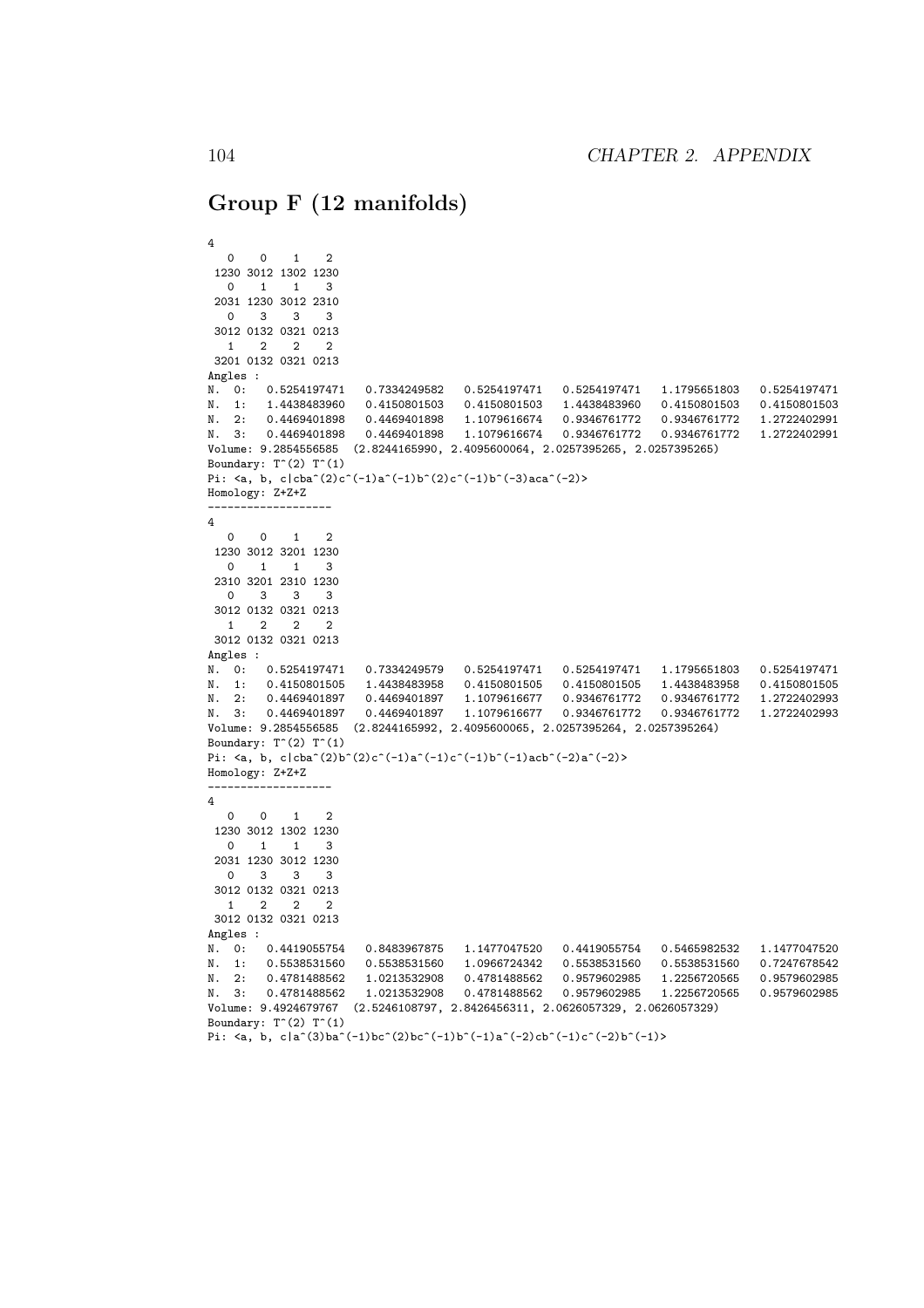```
Homology: Z+Z+Z
-------------------
4
  0 0 1 2
 1230 3012 1302 1230
  0 1 1 3
 2031 3201 2310 1230
  0 3 3 3
 3012 0132 0321 0213
  1 2 2 23012 0132 0321 0213
Angles :<br>N. O: 0.4419055733
                        0.8483967802 1.1477047587 0.4419055733 0.5465982519 1.1477047587
N. 1: 0.5538531559 0.5538531559 1.0966724352 0.5538531559 0.5538531559 0.7247678636
N. 2: 0.4781488554 1.0213532872 0.4781488554 0.9579602993 1.2256720550 0.9579602993
N. 3: 0.4781488554 1.0213532872 0.4781488554 0.9579602993 1.2256720550 0.9579602993
Volume: 9.4924679767 (2.5246108777, 2.8426456270, 2.0626057360, 2.0626057360)
Boundary: T^{\hat{ }}(2) T^{\hat{ }}(1)Pi: \langle a, b, c|a^{\hat{}}(3)b a^{\hat{}}(-1)b c b c^{\hat{}}(-2)b^{\hat{}}(-1)a^{\hat{}}(-2)c^{\hat{}}(2)b^{\hat{}}(-1)c^{\hat{}}(-1)b^{\hat{}}(-1)\rangleHomology: Z+Z+Z
-------------------
4
  0 0 1 2
 1230 3012 2103 1230
  0 1 1 3
 2103 1230 3012 1230
  0 3 3 3
 3012 0132 0321 0213
  1 2 2 2
 3012 0132 0321 0213
Angles :<br>N. 0:
        N. 0: 1.1121364183 0.5273755870 0.5273755870 1.1121364183 0.5273755870 0.5273755870
است التاريخ المسلم المسلم التاريخ المسلم التاريخ المسلم التاريخ السابق التاريخ السابق التاريخ التاريخ التاريخ<br>N. 2: 0.9173198170 0.5160451529 0.5160451529 1.17344467587 0.9840729475 0.9840729475
N. 2: 0.9173198170 0.5160451529 0.5160451529 1.1734467587 0.9840729475 0.9840729475
N. 3: 0.9173198170 0.5160451529 0.5160451529 1.1734467587 0.9840729475 0.9840729475
Volume: 9.5638576273 (2.6817708997, 2.6817708997, 2.1001579139, 2.1001579139)
Boundary: T^{\hat{ }}(2) T^{\hat{ }}(1)Pi: \langle a, b, c|cb^(-1)a^(3)cb^(2)acbc^(-2)a^(-1)b^(-2)c^(-1)a^(-3)\rangleHomology: Z+Z+Z
-------------------
4
  0 0 1 2
 1230 3012 1302 1230
  0 1 1 3
 2031 3201 2310 3120
  0 3 3 3
 3012 0132 0321 0213
   1 2 2 2
 3120 0132 0321 0213
Angles :<br>N. O:
        N. 0: 1.1121364184 0.5273755870 0.5273755870 1.1121364184 0.5273755870 0.5273755870
N. 1: 0.5273755870 1.1121364184 0.5273755870 0.5273755870 1.1121364184 0.5273755870
N. 2: 0.9173198167 0.5160451529 0.5160451529 1.1734467586 0.9840729475 0.9840729475
N. 3: 0.9173198167 0.5160451529 0.5160451529 1.1734467586 0.9840729475 0.9840729475
Volume: 9.5638576273 (2.6817708996, 2.6817708996, 2.1001579140, 2.1001579140)
Boundary: T^{\uparrow}(2) T^{\uparrow}(1)Pi: \langle a, b, c| \cba^{\hat{}}(3) \cacb^{\hat{}}(-3)c^{\hat{}}(-1)b^{\hat{}}(2)c^{\hat{}}(-1)a^{\hat{}}(-1)c^{\hat{}}(-1)a^{\hat{}}(-3)\rangle
```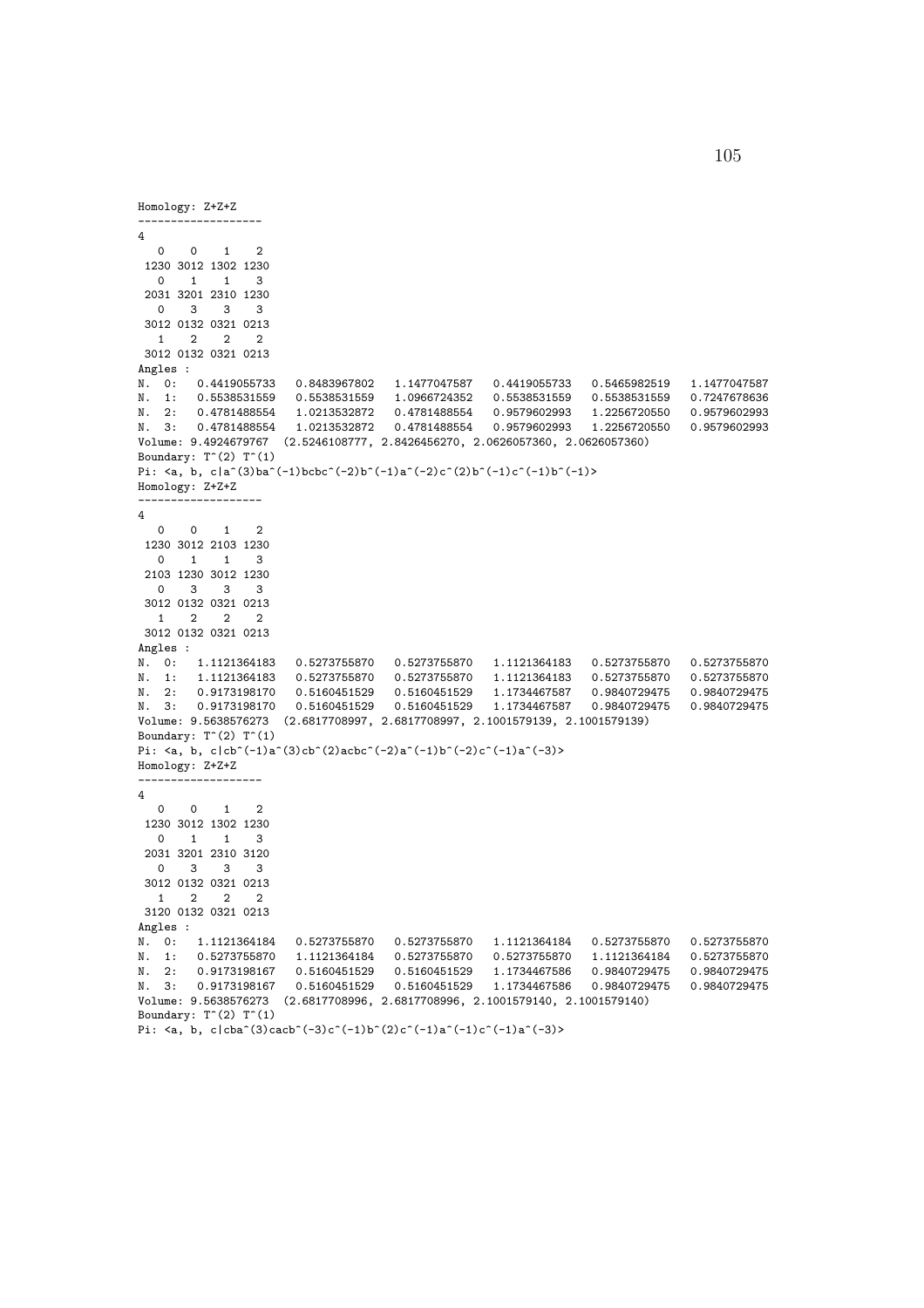```
Homology: Z+Z+Z
-4
  1 1 1 2
0213 2103 1023 1230
 0 0 0 3
0213 2103 1023 1230
  0 3 3 3
3012 2103 1230 3012
  1 \quad 2 \quad 2 \quad 23012 2103 1230 3012
Angles :
N. 0: 1.1734467389 0.9840729348 0.5160451461 0.9173198077 0.5160451461 0.9840729348
N. 1: 1.1734467389 0.9840729348 0.5160451461 0.9173198077 0.5160451461 0.9840729348
N. 2: 1.1121364004 0.5273755795 0.5273755795 1.1121364004 0.5273755795 0.5273755795
N. 3: 1.1121364004 0.5273755795 0.5273755795 1.1121364004 0.5273755795 0.5273755795
Volume: 9.5638581701 (2.1001581513, 2.1001581513, 2.6817709337, 2.6817709337)
Boundary: T^(1) T^(2)Pi: \langle a, b, c|bc^(-1)b^(-1)c^(-1)abcacb^(-1)c^(-1)b^(-1)b^(-1)a^(-1)cba^(-1)\rangleHomology: Z+Z+Z
-------------------
4
 0 0 1 2
1230 3012 1302 1230
  0 1 1 3
2031 1230 3012 3120
  0 3 3 3
3012 0132 0321 0213
  1 2 2 2
3120 0132 0321 0213
Angles :<br>N. 0:
       N. 0: 0.9802052213 0.5819371658 0.5819371658 0.9802052213 0.5819371658 0.5819371658
N. 1: 0.5571978721 0.9258445704 0.6269338213 0.5571978721 0.9258445704 0.8042663856
N. 2: 0.8334096691 0.5535267696 0.5535267696 1.1328085371 1.0043920582 1.0043920582
N. 3: 0.8334096691 0.5535267696 0.5535267696 1.1328085371 1.0043920582 1.0043920582
Volume: 9.6926928756 (2.7497274073, 2.7039857762, 2.1194898461, 2.1194898461)
Boundary: T^{\hat{ }}(2) T^{\hat{ }}(1)Pi: \langle a, b, c|cb^(2)a^(3)ccab^(-3)c^(-1)bc^(-1)a^(-1)c^(-1)a^(-3)\rangleHomology: Z+Z+Z
-------------------
4
 0 0 1 2
1230 3012 2103 1230
  0 1 1 3
2103 3201 2310 1230
  0 3 3 3
3012 0132 0321 0213
  1 2 2 2
3012 0132 0321 0213
Angles :<br>N. 0: 0.9802052215
                     N. 0: 0.9802052215 0.5819371658 0.5819371658 0.9802052215 0.5819371658 0.5819371658
N. 1: 0.9258445705 0.5571978721 0.6269338214 0.9258445705 0.5571978721 0.8042663855
N. 2: 0.8334096689 0.5535267696 0.5535267696 1.1328085370 1.0043920583 1.0043920583
N. 3: 0.8334096689 0.5535267696 0.5535267696 1.1328085370 1.0043920583 1.0043920583
Volume: 9.6926928756 (2.7497274071, 2.7039857761, 2.1194898462, 2.1194898462)
Boundary: T^{\uparrow}(2) T^{\uparrow}(1)Pi: \langle a, b, c|cb^(-2)a^(3)cbacb^(2)c^(-2)a^(-1)b^(-1)c^(-1)a^(-3)\rangle
```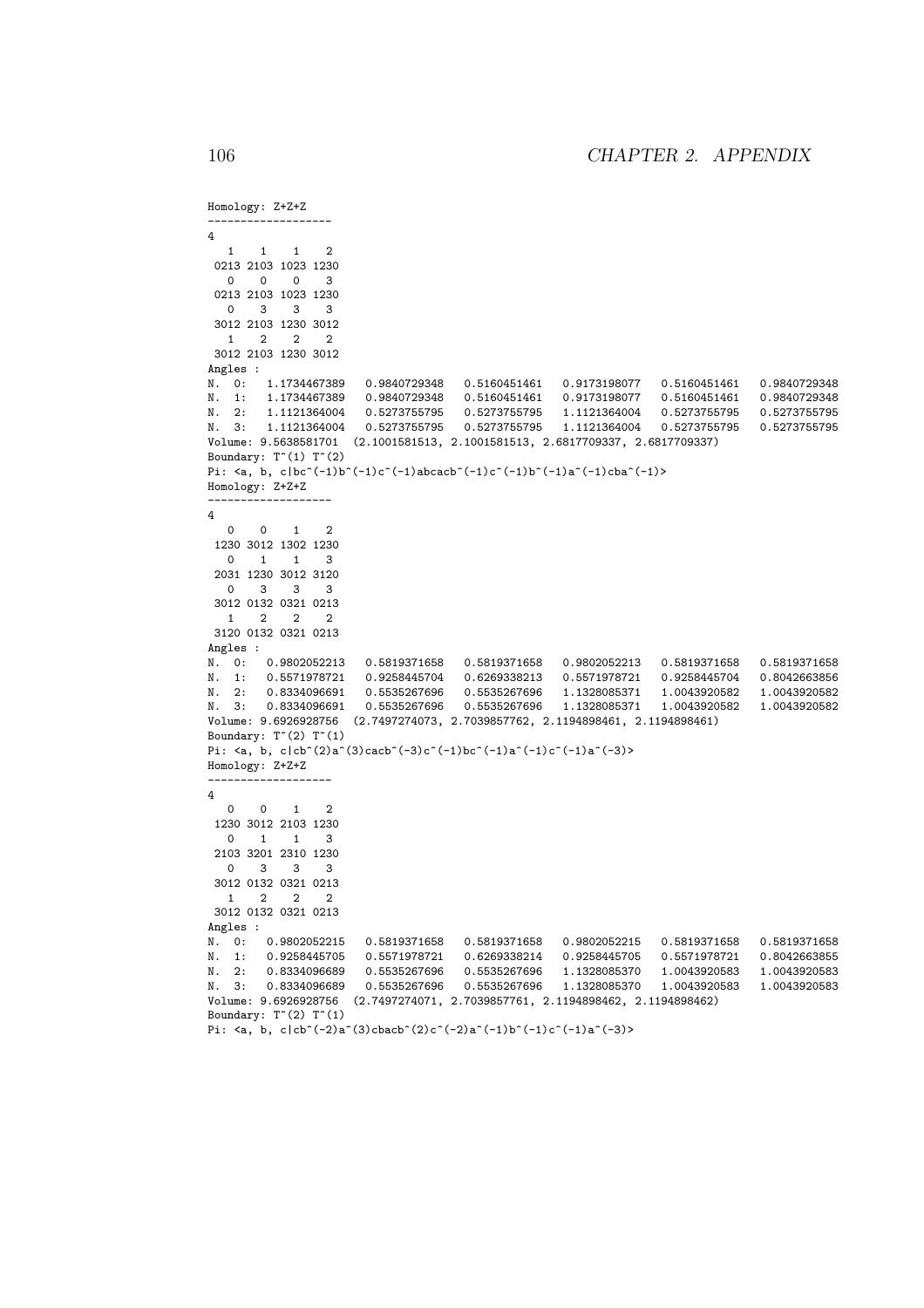```
Homology: Z+Z+Z
-------------------
4
  1 1 1 2
 0213 2103 1023 1230
  0 0 0 3
 0213 2103 1023 1230
  0 3 3 3
 3012 2103 2031 1302
  1 2 2 23012 2103 2031 1302
Angles :<br>N. 0: 1.0886370447
                        N. 0: 1.0886370447 1.0264778045 0.6017639619 0.7404718930 0.6017639619 1.0264778045
N. 1: 1.0886370447 1.0264778045 0.6017639619 0.7404718930 0.6017639619 1.0264778045
N. 2: 0.8180465355 0.6727152487 0.6326747405 0.8180465355 0.7650276897 0.6326747405
N. 3: 0.8180465355 0.6727152487 0.6326747405 0.8180465355 0.7650276897 0.6326747405
Volume: 9.7749394573 (2.1288385112, 2.1288385112, 2.7586312174, 2.7586312174)
Boundary: T^(1) T^(2)Pi: \langle a, b, c|bc^(-2)ba^(-1)c^(-1)bcacb^(-1)c^(-1)b^(-1)cab^(-1)ca^(-1)\rangleHomology: Z+Z+Z
-------------------
4
  0 0 1 2
 1230 3012 2103 1230
  0 1 1 3
 2103 1230 3012 2310
  0 3 3 3
 3012 0132 0321 0213
  1 2 2 2
 3201 0132 0321 0213
Angles :<br>N. 0:
        N. 0: 0.6326747404 0.7650276903 0.8180465343 0.6326747404 0.6727152475 0.8180465343
N. 1: 0.6326747404 0.8180465343 0.6727152475 0.6326747404 0.8180465343 0.7650276903
N. 2: 0.6017639627 0.7404718948 0.6017639627 1.0264778043 1.0886370451 1.0264778043
N. 3: 0.6017639627 0.7404718948 0.6017639627 1.0264778043 1.0886370451 1.0264778043
Volume: 9.7749394573 (2.7586312190, 2.7586312190, 2.1288385096, 2.1288385096)
Boundary: T^{\hat{ }}(2) T^{\hat{ }}(1)Pi: \langle a, b, c | c b a c a^{\hat{}}(2) b^{\hat{}}(2) c^{\hat{}}(-2) a^{\hat{}}(-1) b^{\hat{}}(-3) a^{\hat{}}(-2)\rangleHomology: Z+Z+Z
-------------------
4
  0 0 1 2
 1230 3012 3201 1230
  0 1 1 3
 2310 3201 2310 3120
  0 3 3 3
 3012 0132 0321 0213
  1 2 2 2
 3120 0132 0321 0213
Angles :<br>N. 0: 0.6326747333
N. 0: 0.6326747333 0.7650276815 0.8180465246 0.6326747333 0.6727152396 0.8180465246<br>N. 1: 0.8180465246 0.6326747333 0.6727152396 0.8180465246 0.6326747333 0.7650276815
                       0.6326747333  0.6727152396  0.8180465246  0.6326747333  0.7650276815
N. 2: 0.6017639563 0.7404718858 0.6017639563 1.0264777921 1.0886370299 1.0264777921
N. 3: 0.6017639563 0.7404718858 0.6017639563 1.0264777921 1.0886370299 1.0264777921
Volume: 9.7749399255 (2.7586312434, 2.7586312434, 2.1288387194, 2.1288387194)
Boundary: T^{\uparrow}(2) T^{\uparrow}(1)Pi: \langle a, b, c| \cba^{\hat{}}(2)c^{\hat{}}(-1)a^{\hat{}}(-1)bc^{\hat{}}(-1)ac^{\hat{}}(-1)b\hat{c}(-1)b^{\hat{}}(-2)acb^{\hat{}}(-1)aca^{\hat{}}(-2)\rangle
```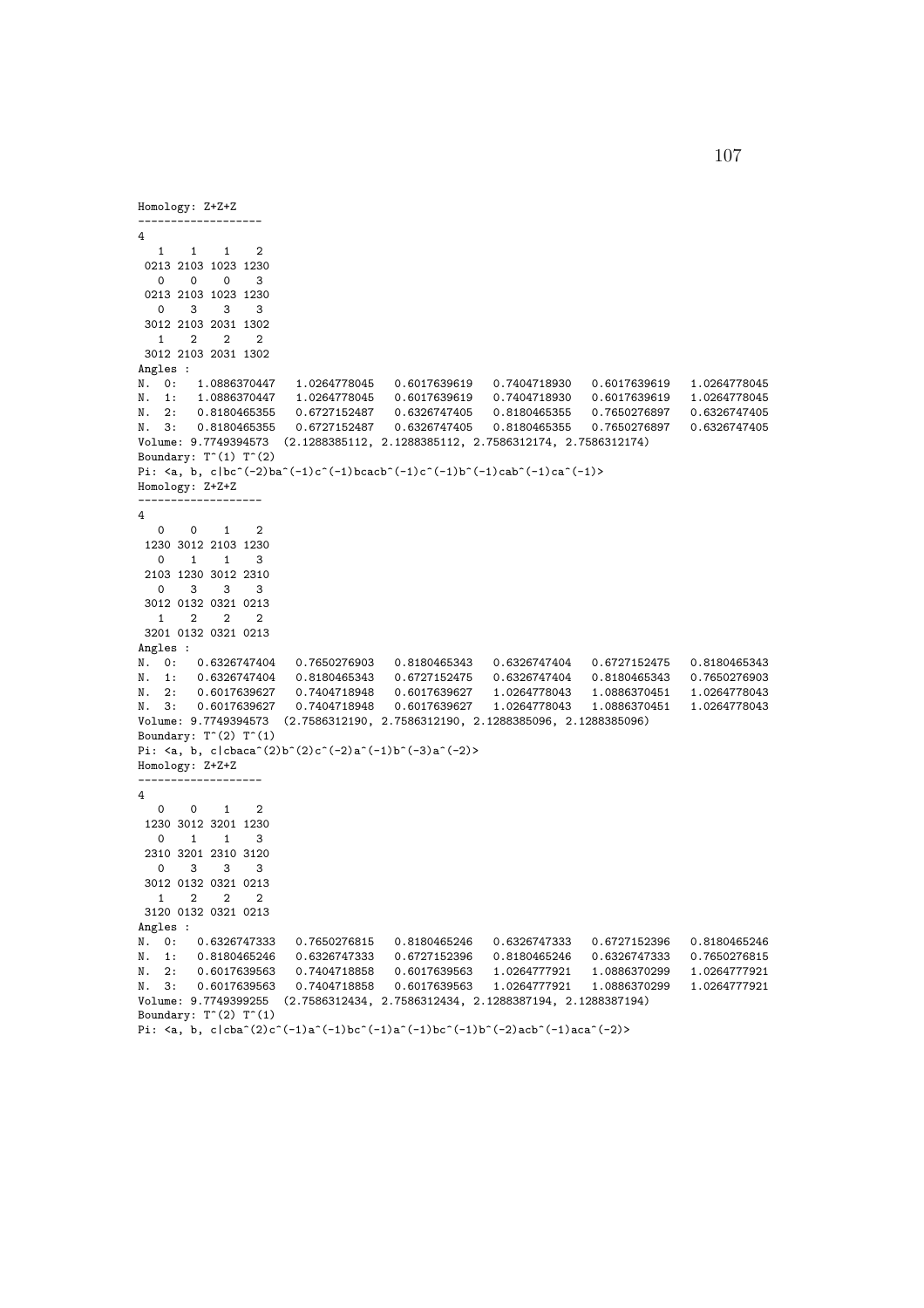Homology: Z+Z+Z -------------------

# Group G (1 manifold)

4 1 1 1 2 0213 2103 1023 1230 0 0 0 3 0213 2103 1023 3120 0 3 3 3 3012 0132 0321 0213 1 2 2 2 3120 0132 0321 0213 Angles : N. 0: 1.0471975358 1.0471975358 0.5235987680 0.5235987680 0.5235987680 1.0471975358 N. 1: 1.0471975358 1.0471975358 0.5235987680 0.5235987680 0.5235987680 1.0471975358 N. 2: 0.5235987680 0.5235987680 0.5235987680 1.0471975358 1.0471975358 1.0471975358 N. 3: 0.5235987680 0.5235987680 0.5235987680 1.0471975358 1.0471975358 1.0471975358 Volume: 9.1344754117 (2.2836188529, 2.2836188529, 2.2836188529, 2.2836188529) Boundary:  $T^(1)$   $T^(2)$   $T^(1)$ Pi:  $\langle a, b, c, d|bc^(-1)ab^(-1)ca^(-1), dacd^(-1)bd^(-1)b^(-1)dc^(-1)a^(-1)$ Homology: Z+Z+Z+Z -------------------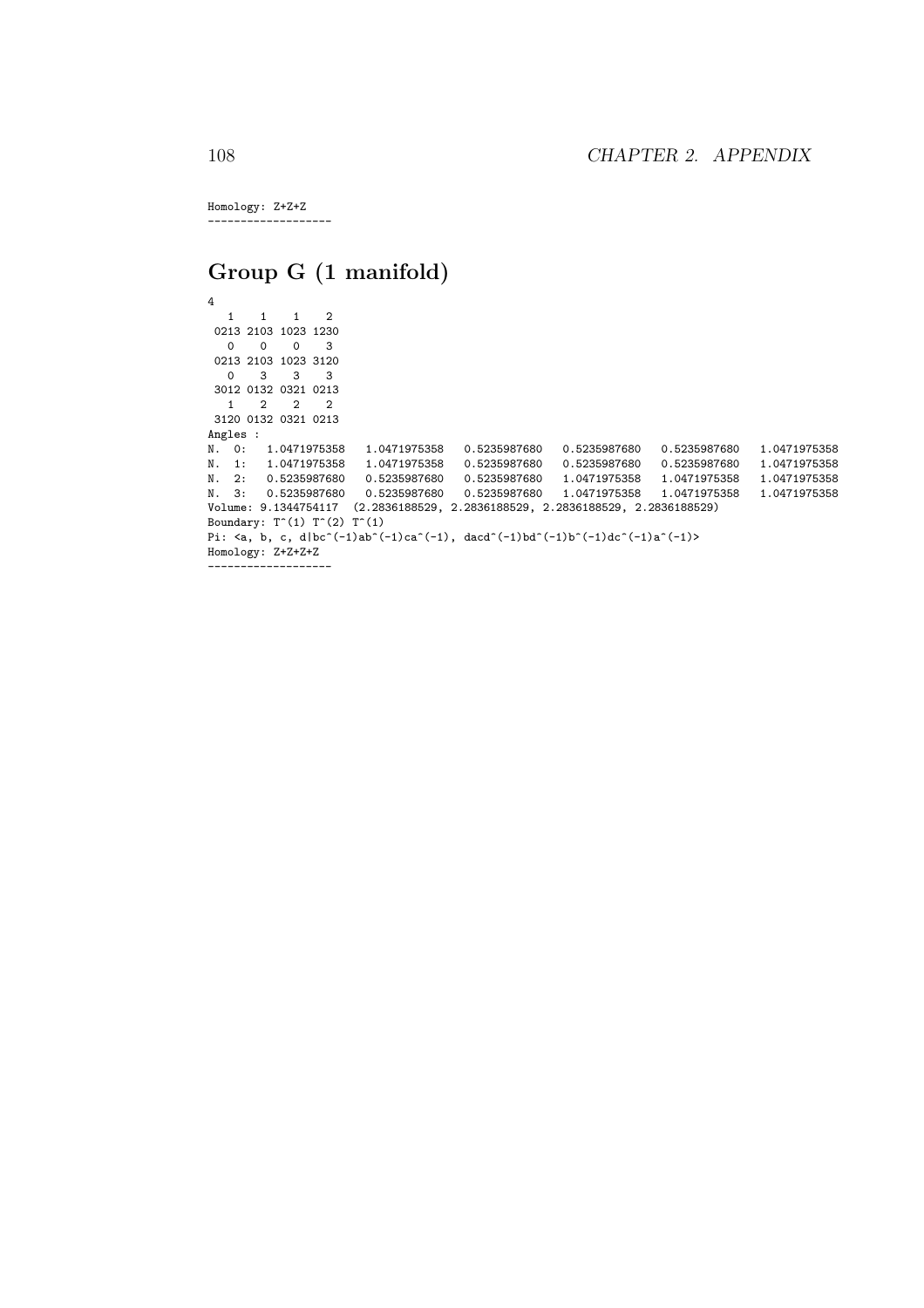## Bibliography

- [1] I. Agol, The minimal volume orientable hyperbolic 2-cusped 3 manifolds, Proc. Amer. Math. Soc. 138 (2010), No.10 3723-3732.
- [2] R. BENEDETTI, C. PETRONIO, "Lectures on Hyperbolic Geometry", Springer (1992).
- [3] M. BRIDGEMAN, J. KAHN, *Hyperbolic volume of manifolds with* geodesic boundary and orthospectra, Geom. Funct. Anal. 20 (2010), 1210-1230.
- [4] P. J. CALLAHAN, M. V. HILDEBRANDT, J. R. WEEKS, A census of cusped hyperbolic 3-manifolds, Math. Comp. 68 (1999), 321-332.
- [5] C. Cao, G. R. Meyerhoff, The orientable cusped hyperbolic 3 manifolds of minimum volume, Invent. Math. 146 (2001) 451-478.
- [6] J. DEBLOIS, P. B. SHALEN, Volume and topology of bounded and closed hyperbolic 3-manifolds, Comm. Anal. Geom. 17 (2009), 797-849.
- [7] R. Frigerio, B. Martelli, C. Petronio, Small hyperbolic 3 manifolds with geodesic boundary, Experiment. Math. 13 (2004), 171- 184.
- [8] R. FRIGERIO, C. PETRONIO, *Construction and recognition of hyper*bolic 3-manifolds with geodesic boundary, Trans. Amer. Math. Soc. 356 (2004), 3243-3282.
- [9] M. Fujii, *Hyperbolic 3-manifolds with totally geodesic boundary which* are decomposed into hyperbolic truncated tetrahedra, Tokyo J. Math. 13 (1990), No.2 353-373.